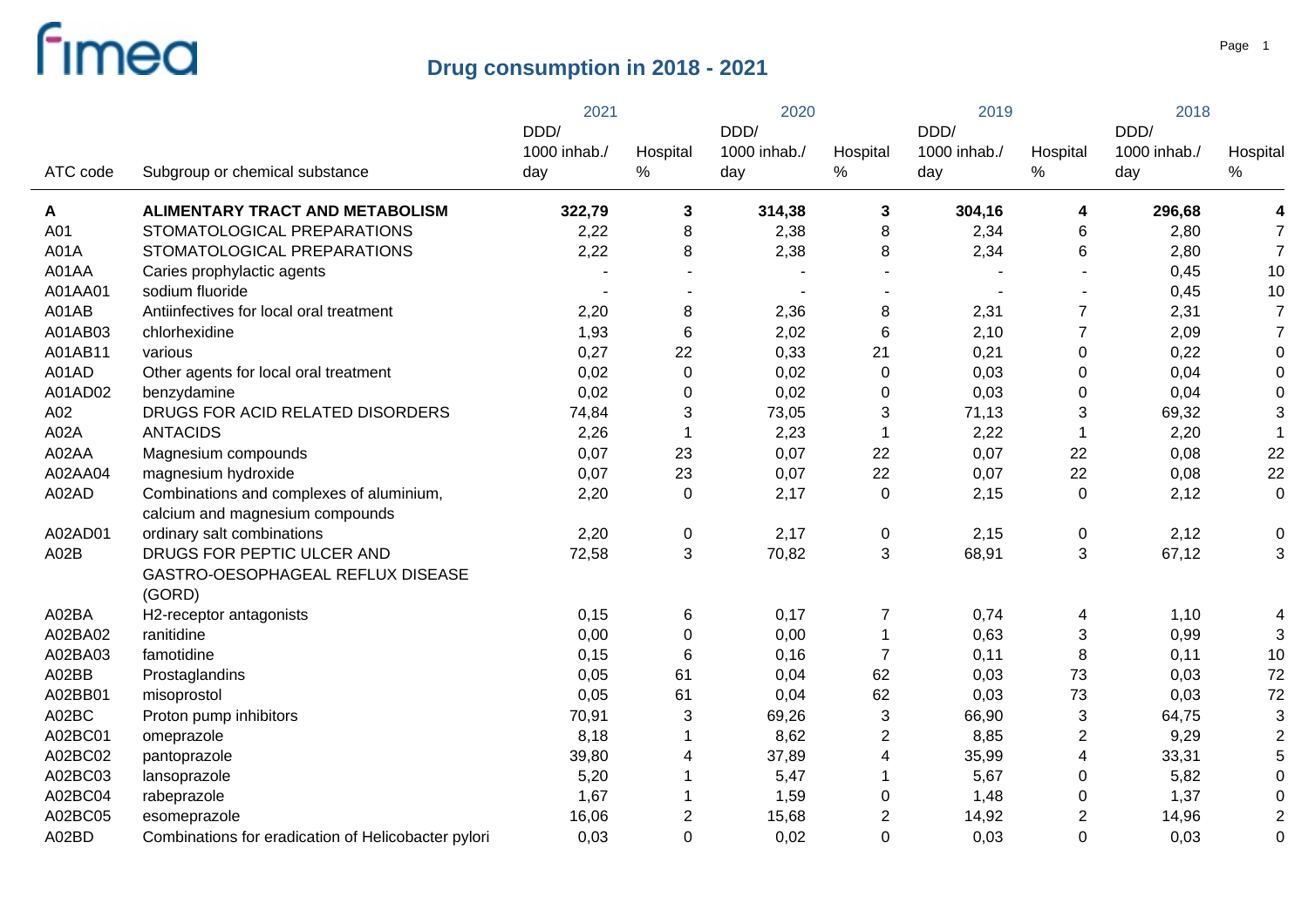|          |                                                                              | 2021                 |                | 2020                 |                | 2019                 |                  | 2018                 |                  |
|----------|------------------------------------------------------------------------------|----------------------|----------------|----------------------|----------------|----------------------|------------------|----------------------|------------------|
|          |                                                                              | DDD/<br>1000 inhab./ | Hospital       | DDD/<br>1000 inhab./ | Hospital       | DDD/<br>1000 inhab./ | Hospital         | DDD/<br>1000 inhab./ | Hospital         |
| ATC code | Subgroup or chemical substance                                               | day                  | %              | day                  | %              | day                  | $\%$             | day                  | $\%$             |
| A02BD03  | lansoprazole, metronidazole and amoxicillin                                  | 0,01                 | $\mathbf 1$    | 0,00                 | 0              | 0,01                 | $\boldsymbol{0}$ | 0,01                 | $\boldsymbol{0}$ |
| A02BD07  | lansoprazole, amoxicillin and clarithromycin                                 | 0,02                 | $\mathbf 0$    | 0,02                 | 0              | 0,02                 | 0                | 0,02                 | $\mathbf 0$      |
| A02BX    | Other drugs for peptic ulcer and<br>gastro-oesophageal reflux disease (GORD) | 1,43                 | 10             | 1,33                 | 8              | 1,21                 | 8                | 1,20                 | 8                |
| A02BX02  | sucralfate                                                                   | 0,42                 | 25             | 0,35                 | 22             | 0,29                 | 21               | 0,26                 | 21               |
| A02BX13  | alginic acid                                                                 | 1,02                 | $\mathbf{3}$   | 0,98                 | $\mathbf{3}$   | 0,91                 | $\overline{4}$   | 0,94                 | $\overline{4}$   |
| A03      | DRUGS FOR FUNCTIONAL<br><b>GASTROINTESTINAL DISORDERS</b>                    | 2,69                 | 10             | 2,73                 | 10             | 2,80                 | 10               | 2,79                 | 10               |
| A03A     | <b>DRUGS FOR FUNCTIONAL</b><br><b>GASTROINTESTINAL DISORDERS</b>             | 1,15                 | $\overline{7}$ | 1,17                 | $\overline{7}$ | 1,24                 | $\overline{7}$   | 1,16                 | $\overline{7}$   |
| A03AB    | Synthetic anticholinergics, quaternary ammonium<br>compounds                 | 0,05                 | 84             | 0,05                 | 87             | 0,05                 | 88               | 0,04                 | 92               |
| A03AB02  | glycopyrronium bromide                                                       | 0,05                 | 84             | 0,05                 | 87             | 0,05                 | 88               | 0,04                 | 92               |
| A03AX    | Other drugs for functional gastrointestinal disorders                        | 1,10                 | 4              | 1,12                 | 3              | 1,18                 | 3                | 1,12                 | 3                |
| A03AX13  | silicones                                                                    | 1,10                 | $\overline{4}$ | 1,12                 | $\mathbf{3}$   | 1,18                 | $\mathbf{3}$     | 1,12                 | 3                |
| A03B     | BELLADONNA AND DERIVATIVES, PLAIN                                            | 0,04                 | 92             | 0,04                 | 93             | 0,06                 | 95               | 0,06                 | 94               |
| A03BA    | Belladonna alkaloids, tertiary amines                                        | 0,04                 | 92             | 0,04                 | 93             | 0,06                 | 94               | 0,05                 | 94               |
| A03BA01  | atropine                                                                     | 0,04                 | 92             | 0,04                 | 93             | 0,06                 | 94               | 0,05                 | 94               |
| A03BB    | Belladonna alkaloids semisynthetic, quaternary<br>ammonium compounds         | 0,00                 | 94             | 0,00                 | 97             | 0,00                 | 99               | 0,00                 | 99               |
| A03BB01  | butylscopolamine                                                             | 0,00                 | 94             | 0,00                 | 97             | 0,00                 | 99               | 0,00                 | 99               |
| A03C     | ANTISPASMODICS IN COMBINATION WITH<br><b>PSYCHOLEPTICS</b>                   | 0,17                 | $\mathbf 1$    | 0,18                 | $\mathbf 1$    | 0,21                 | $\mathbf{1}$     | 0,20                 | $\mathbf 1$      |
| A03CA    | Synthetic anticholinergic agents in combination<br>with psycholeptics        | 0,17                 | $\mathbf 1$    | 0,18                 | 1              | 0,21                 | 1                | 0,20                 | $\mathbf 1$      |
| A03CA02  | clidinium and psycholeptics                                                  | 0,17                 | $\mathbf 1$    | 0,18                 | $\mathbf 1$    | 0,21                 | $\mathbf 1$      | 0,20                 | $\mathbf 1$      |
| A03D     | ANTISPASMODICS IN COMBINATION WITH<br><b>ANALGESICS</b>                      | 0,30                 | 10             | 0,32                 | 10             | 0,29                 | 11               | 0,38                 | 8                |
| A03DA    | Synthetic anticholinergic agents in combination<br>with analgesics           | 0,30                 | 10             | 0,32                 | 10             | 0,29                 | 11               | 0,38                 | 8                |
| A03DA02  | pitofenone and analgesics                                                    | 0,30                 | 10             | 0,32                 | 10             | 0,29                 | 11               | 0,38                 | 8                |
| A03F     | <b>PROPULSIVES</b>                                                           | 1,02                 | 10             | 1,01                 | 11             | 1,01                 | 11               | 0,99                 | 11               |
| A03FA    | Propulsives                                                                  | 1,02                 | 10             | 1,01                 | 11             | 1,01                 | 11               | 0,99                 | 11               |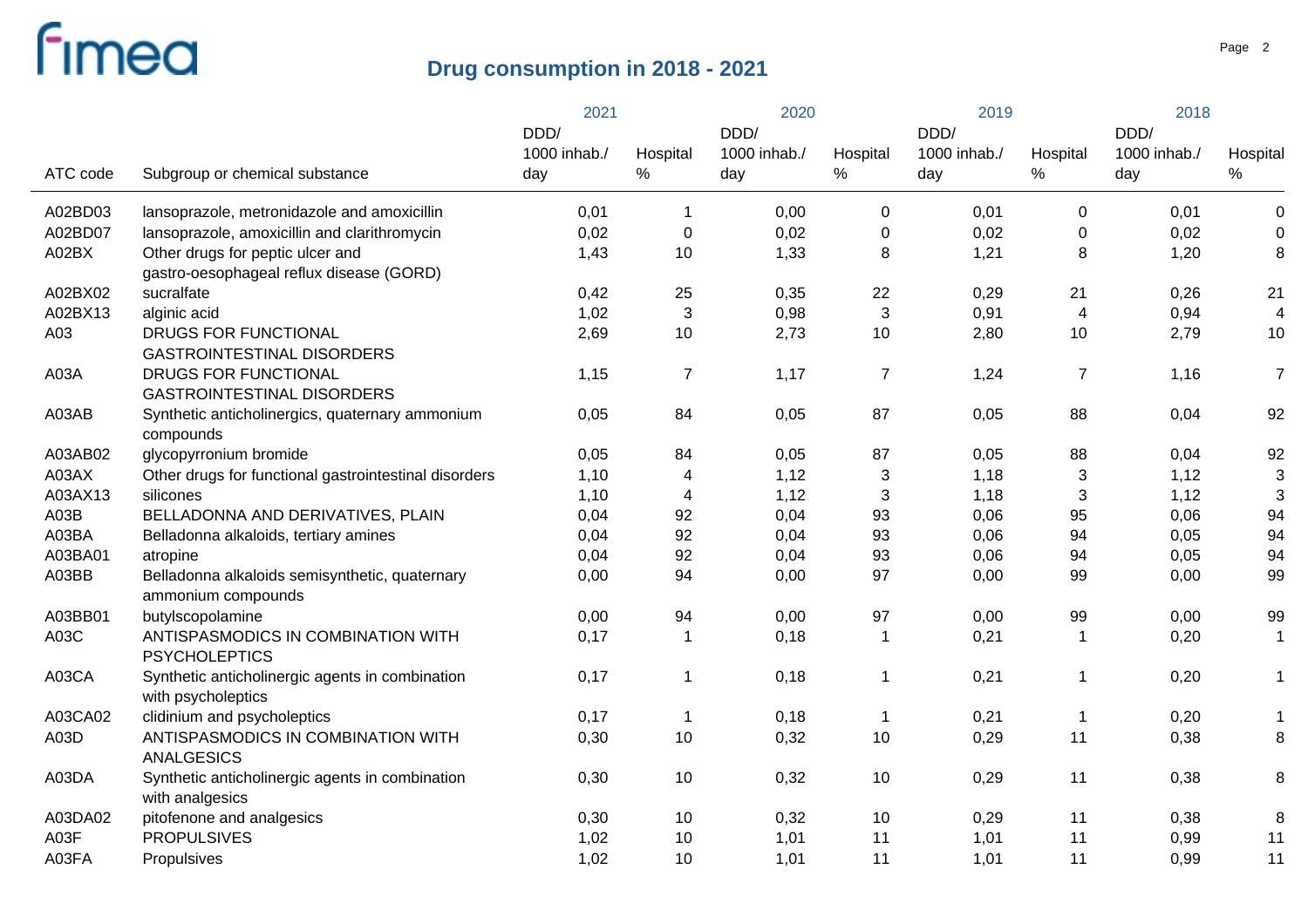|          |                                  | 2021         |                  |              | 2020           |              | 2019                      |              | 2018           |  |
|----------|----------------------------------|--------------|------------------|--------------|----------------|--------------|---------------------------|--------------|----------------|--|
|          |                                  | DDD/         |                  | DDD/         |                | DDD/         |                           | DDD/         |                |  |
|          |                                  | 1000 inhab./ | Hospital         | 1000 inhab./ | Hospital       | 1000 inhab./ | Hospital                  | 1000 inhab./ | Hospital       |  |
| ATC code | Subgroup or chemical substance   | day          | $\%$             | day          | %              | day          | %                         | day          | $\%$           |  |
| A03FA01  | metoclopramide                   | 1,02         | 10               | 1,01         | 11             | 1,01         | 11                        | 0,99         | 11             |  |
| A04      | ANTIEMETICS AND ANTINAUSEANTS    | 0,30         | 42               | 0,30         | 42             | 0,29         | 44                        | 0,29         | 44             |  |
| A04A     | ANTIEMETICS AND ANTINAUSEANTS    | 0,30         | 42               | 0,30         | 42             | 0,29         | 44                        | 0,29         | 44             |  |
| A04AA    | Serotonin (5HT3) antagonists     | 0,24         | 46               | 0,24         | 46             | 0,23         | 48                        | 0,22         | 49             |  |
| A04AA01  | ondansetron                      | 0,18         | 47               | 0,16         | 47             | 0,15         | 51                        | 0,15         | 52             |  |
| A04AA02  | granisetron                      | 0,04         | 48               | 0,06         | 38             | 0,06         | 35                        | 0,06         | 39             |  |
| A04AA05  | palonosetron                     | 0,00         | 100              | 0,01         | 100            | 0,01         | 100                       | 0,01         | 100            |  |
| A04AA55  | palonosetron, combinations       | 0,01         | 13               | 0,01         | 14             | 0,01         | 15                        | 0,01         | 20             |  |
| A04AD    | Other antiemetics                | 0,06         | 27               | 0,06         | 29             | 0,06         | 29                        | 0,07         | 29             |  |
| A04AD01  | scopolamine                      | 0,06         | 24               | 0,06         | 26             | 0,05         | 27                        | 0,06         | 27             |  |
| A04AD12  | aprepitant                       | 0,01         | 61               | 0,01         | 51             | 0,01         | 47                        | 0,01         | 41             |  |
| A04AD14  | rolapitant                       |              |                  |              |                | 0,00         | 53                        | 0,00         | 66             |  |
| A05      | BILE AND LIVER THERAPY           | 1,03         | $\boldsymbol{2}$ | 0,92         | 3              | 0,94         | 3                         | 0,83         | $\sqrt{2}$     |  |
| A05A     | <b>BILE THERAPY</b>              | 1,03         | $\overline{2}$   | 0,92         | 3              | 0,94         | $\ensuremath{\mathsf{3}}$ | 0,83         | $\sqrt{2}$     |  |
| A05AA    | Bile acids and derivatives       | 1,03         | $\overline{2}$   | 0,92         | 3              | 0,94         | $\ensuremath{\mathsf{3}}$ | 0,83         | $\sqrt{2}$     |  |
| A05AA02  | ursodeoxycholic acid             | 1,03         | $\overline{2}$   | 0,92         | 3              | 0,94         | $\ensuremath{\mathsf{3}}$ | 0,83         | $\overline{2}$ |  |
| A05AA04  | obeticholic acid                 | 0,00         | $\mathbf 0$      | 0,00         | 4              | 0,00         | $\pmb{0}$                 |              |                |  |
| A06      | DRUGS FOR CONSTIPATION           | 53,31        | $\overline{7}$   | 51,27        | 8              | 47,98        | $\boldsymbol{9}$          | 46,77        | 10             |  |
| A06A     | DRUGS FOR CONSTIPATION           | 53,31        | $\overline{7}$   | 51,27        | 8              | 47,98        | $\boldsymbol{9}$          | 46,77        | 10             |  |
| A06AB    | <b>Contact laxatives</b>         | 6,01         | $\sqrt{5}$       | 6,31         | 5              | 6,21         | 6                         | 6,29         | $\overline{7}$ |  |
| A06AB02  | bisacodyl                        | 0,66         | 1                | 0,71         | $\overline{2}$ | 0,91         | 4                         | 0,97         | 5              |  |
| A06AB06  | senna glycosides                 | 0,12         | $\mathbf 0$      | 0,13         | $\pmb{0}$      | 0,15         | $\pmb{0}$                 | 0,29         | $\overline{0}$ |  |
| A06AB08  | sodium picosulfate               | 5,22         | $\sqrt{5}$       | 5,48         | 6              | 5,15         | $\overline{7}$            | 5,02         | 8              |  |
| A06AB58  | sodium picosulfate, combinations | 0,00         | 28               | 0,00         | 30             | 0,00         | 31                        | 0,00         | 30             |  |
| A06AC    | <b>Bulk-forming laxatives</b>    | 12,87        | $\pmb{0}$        | 12,01        |                | 10,77        | 1                         | 9,96         | $\mathbf 0$    |  |
| A06AC01  | ispaghula (psylla seeds)         | 12,31        | $\mathbf 0$      | 11,43        |                | 10,17        | $\mathbf 0$               | 9,34         | 0              |  |
| A06AC51  | ispaghula, combinations          | 0,56         | $\mathbf{1}$     | 0,59         |                | 0,61         | 1                         | 0,62         | $\overline{2}$ |  |
| A06AD    | Osmotically acting laxatives     | 32,93        | 10               | 31,45        | 11             | 29,49        | 12                        | 28,98        | 13             |  |
| A06AD11  | lactulose                        | 12,78        | $\boldsymbol{9}$ | 13,23        | 9              | 13,46        | 10                        | 14,18        | 11             |  |
| A06AD15  | macrogol                         | 19,29        | 11               | 17,20        | 13             | 14,85        | 14                        | 13,43        | 16             |  |
| A06AD17  | sodium phosphate                 | 0,00         |                  | 0,00         |                | 0,00         | $\overline{\phantom{a}}$  | 0,00         |                |  |
| A06AD65  | macrogol, combinations           | 0,87         | $\mathbf 0$      | 1,01         | $\pmb{0}$      | 1,17         | 0                         | 1,36         | $\mathbf 0$    |  |
| A06AG    | Enemas                           | 1,30         | 10               | 1,31         | 10             | 1,37         | 16                        | 1,43         | 18             |  |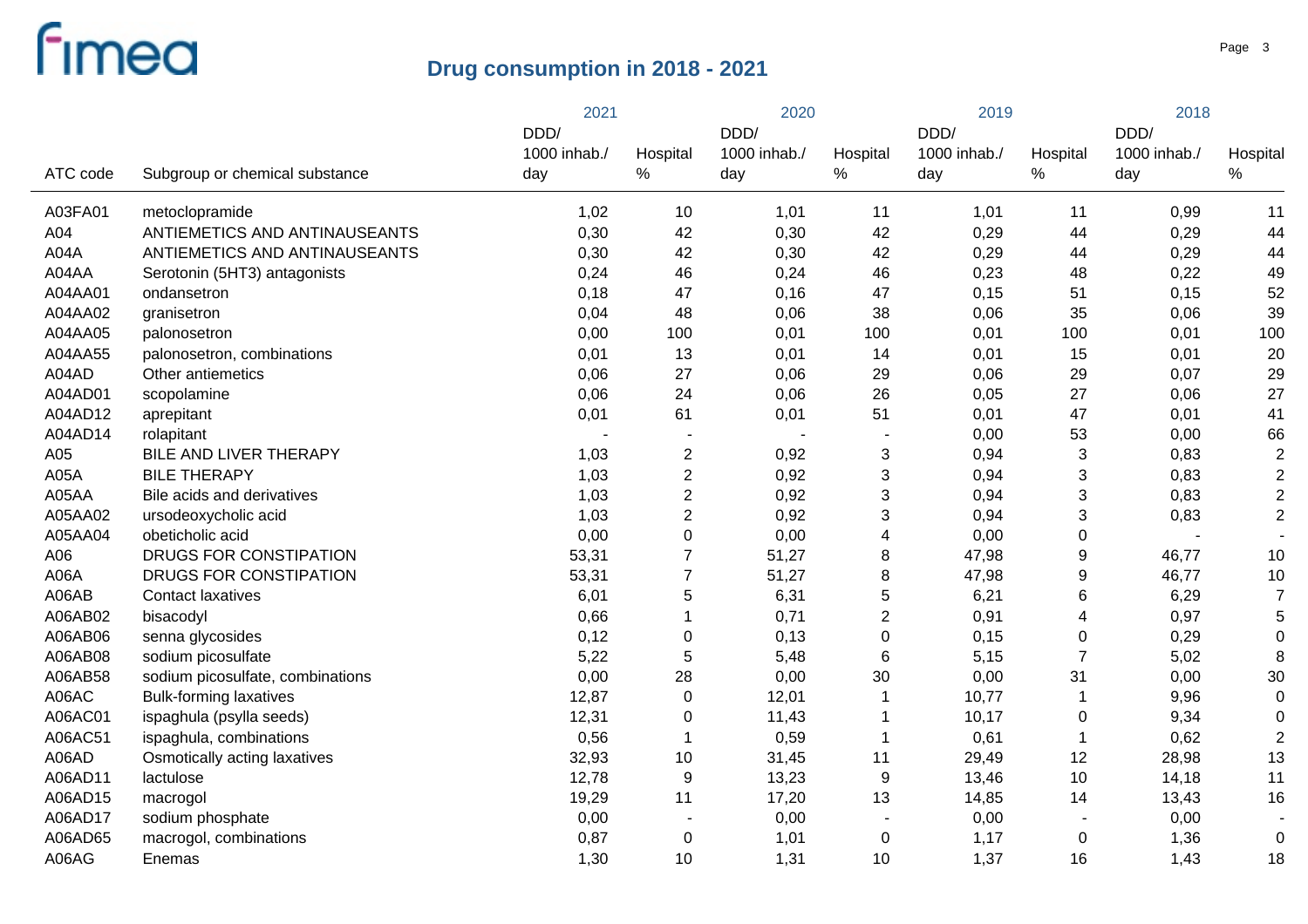|          |                                        | 2021         |                  | 2020         |                          | 2019                     |                  | 2018         |                  |
|----------|----------------------------------------|--------------|------------------|--------------|--------------------------|--------------------------|------------------|--------------|------------------|
|          |                                        | DDD/         |                  | DDD/         |                          | DDD/                     |                  | DDD/         |                  |
| ATC code |                                        | 1000 inhab./ | Hospital<br>$\%$ | 1000 inhab./ | Hospital<br>$\%$         | 1000 inhab./             | Hospital<br>$\%$ | 1000 inhab./ | Hospital<br>$\%$ |
|          | Subgroup or chemical substance         | day          |                  | day          |                          | day                      |                  | day          |                  |
| A06AG02  | bisacodyl                              | 0,24         | 31               | 0,24         | 33                       | 0,25                     | 38               | 0,28         | 41               |
| A06AG10  | docusate sodium, incl. combinations    | 0,06         | 49               | 0,06         | 49                       | 0,06                     | 51               | 0,06         | 54               |
| A06AG11  | laurilsulfate, incl. combinations      | 1,00         | 2                | 1,01         | 3                        | 1,06                     | 10               | 1,09         | 10               |
| A06AH    | Peripheral opioid receptor antagonists | 0,14         | 26               | 0,13         | 28                       | 0,11                     | 33               | 0,07         | 39               |
| A06AH01  | methylnaltrexone bromide               | 0,00         | 97               | 0,00         | 97                       | 0,00                     | 95               | 0,00         | 93               |
| A06AH03  | naloxegol                              | 0,13         | 24               | 0,13         | 26                       | 0,11                     | 31               | 0,07         | 36               |
| A06AX    | Other drugs for constipation           | 0,06         | 8                | 0,06         | 10                       | 0,04                     | 14               | 0,04         | 12               |
| A06AX04  | linaclotide                            | 0,03         | $\mathbf{1}$     | 0,03         | $\mathbf{1}$             | 0,02                     | $\mathbf{2}$     | 0,02         | $\overline{2}$   |
| A06AX05  | prucalopride                           | 0,03         | 16               | 0,02         | 21                       | 0,02                     | 24               | 0,02         | 24               |
| A07      | ANTIDIARRHEALS, INTESTINAL             | 13,64        | $\overline{2}$   | 13,58        | $\overline{2}$           | 13,59                    | $\overline{2}$   | 13,43        | $\overline{2}$   |
|          | ANTIINFLAMMATORY/ANTIINFECTIVE AGENTS  |              |                  |              |                          |                          |                  |              |                  |
| A07A     | INTESTINAL ANTIINFECTIVES              | 0,20         | 19               | 0,17         | 21                       | 0,14                     | 25               | 0,08         | 28               |
| A07AA    | Antibiotics                            | 0,20         | 19               | 0,17         | 21                       | 0,14                     | 25               | 0,08         | 28               |
| A07AA02  | nystatin                               | 0,07         | 18               | 0,07         | 18                       | 0,07                     | 21               | 0,03         | 26               |
| A07AA09  | vancomycin                             | 0,01         | 47               | 0,01         | 53                       | 0,01                     | 59               | 0,01         | 57               |
| A07AA11  | rifaximin                              | 0,12         | 18               | 0,09         | 20                       | 0,07                     | 24               | 0,05         | 25               |
| A07AA12  | fidaxomicin                            | 0,00         | 72               | 0,00         | 73                       | 0,00                     | 78               | 0,00         | 77               |
| A07B     | <b>INTESTINAL ADSORBENTS</b>           | 0,12         | 54               | 0,14         | 55                       | 0,13                     | 57               | 0,14         | 48               |
| A07BA    | Charcoal preparations                  | 0,12         | 54               | 0,14         | 55                       | 0,13                     | 57               | 0,14         | 48               |
| A07BA01  | medicinal charcoal                     | 0,12         | 54               | 0,14         | 55                       | 0,13                     | 57               | 0,14         | 48               |
| A07C     | ELECTROLYTES WITH CARBOHYDRATES        | 0,01         | $\sqrt{5}$       | 0,01         | 5                        | 0,01                     | 5                | 0,01         | 6                |
| A07CA    | Oral rehydration salt formulations     | 0,01         | $\sqrt{5}$       | 0,01         | 5                        | 0,01                     | 5                | 0,01         | 6                |
| A07D     | <b>ANTIPROPULSIVES</b>                 | 1,22         | $\overline{2}$   | 1,20         | $\mathbf{2}$             | 1,37                     | $\overline{c}$   | 1,31         | $\overline{2}$   |
| A07DA    | Antipropulsives                        | 1,22         | $\sqrt{2}$       | 1,20         | $\overline{2}$           | 1,37                     | $\overline{2}$   | 1,31         | $\overline{2}$   |
| A07DA02  | opium                                  | 0,00         | $\pmb{0}$        |              | $\blacksquare$           | $\overline{\phantom{a}}$ |                  |              |                  |
| A07DA03  | loperamide                             | 1,22         | $\overline{2}$   | 1,20         | $\mathbf{2}$             | 1,37                     | $\boldsymbol{2}$ | 1,31         | $\overline{2}$   |
| A07DA06  | eluxadoline                            |              |                  |              | $\overline{\phantom{a}}$ | 0,00                     | $\mathsf 0$      | 0,00         |                  |
| A07E     | INTESTINAL ANTIINFLAMMATORY AGENTS     | 11,30        | $\mathbf{1}$     | 11,24        | 1                        | 10,75                    | 1                | 10,40        |                  |
| A07EA    | Corticosteroids acting locally         | 0,36         | $\mathbf{3}$     | 0,35         | 3                        | 0,32                     | 3                | 0,30         | 3                |
| A07EA02  | hydrocortisone                         |              |                  |              |                          | $\overline{\phantom{a}}$ |                  | 0,00         | $\Omega$         |
| A07EA06  | budesonide                             | 0,36         | 3                | 0,35         | 3                        | 0,32                     | 3                | 0,30         | 3                |
| A07EC    | Aminosalicylic acid and similar agents | 10,94        |                  | 10,90        |                          | 10,43                    |                  | 10, 10       |                  |
| A07EC01  | sulfasalazine                          | 3,16         |                  | 3,26         |                          | 3,22                     | 1                | 3,24         | 1                |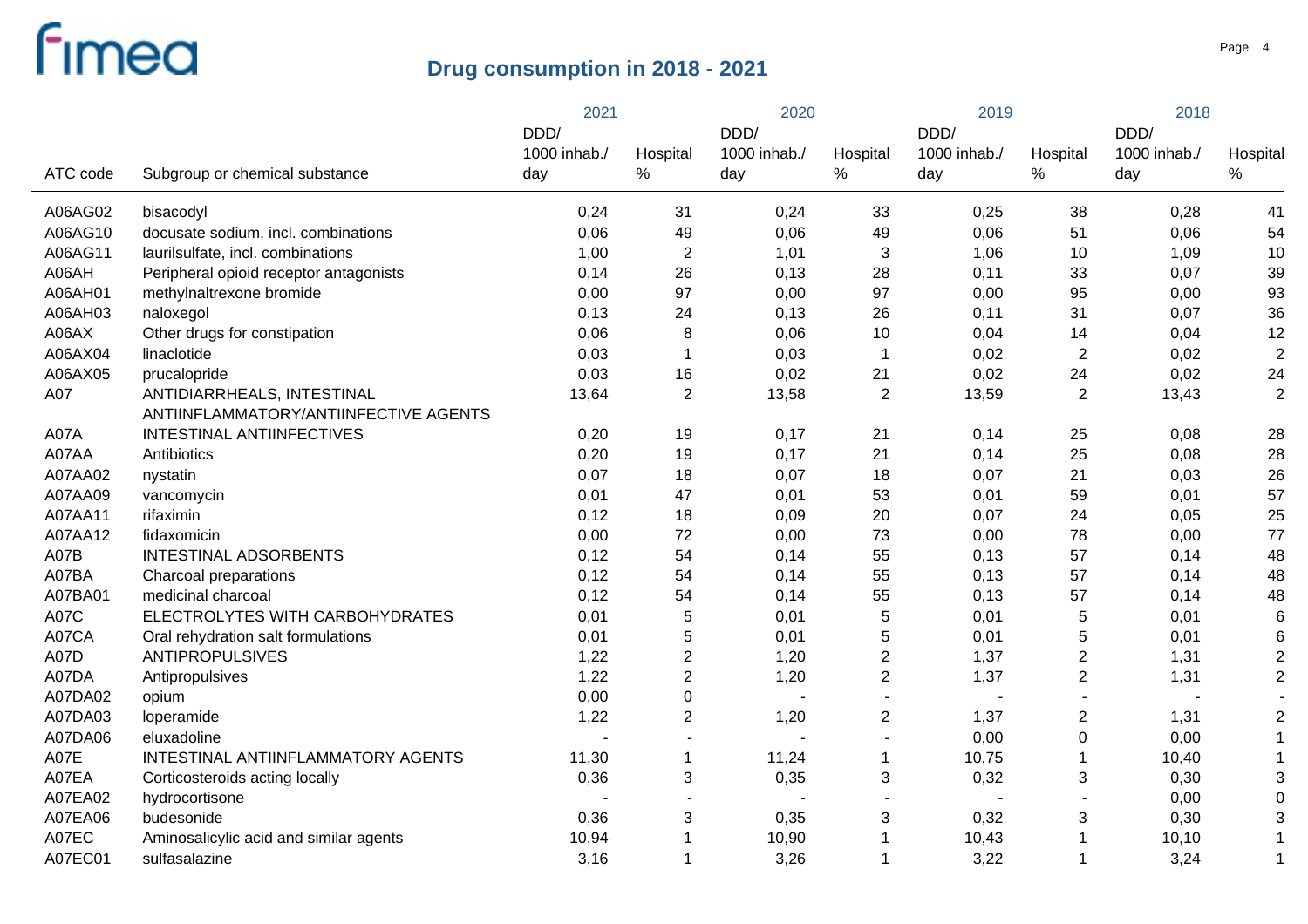|          |                                                                          | 2021         |                           | 2020         |                | 2019         |                         | 2018         |                |
|----------|--------------------------------------------------------------------------|--------------|---------------------------|--------------|----------------|--------------|-------------------------|--------------|----------------|
|          |                                                                          | DDD/         |                           | DDD/         |                | DDD/         |                         | DDD/         |                |
|          |                                                                          | 1000 inhab./ | Hospital                  | 1000 inhab./ | Hospital       | 1000 inhab./ | Hospital                | 1000 inhab./ | Hospital       |
| ATC code | Subgroup or chemical substance                                           | day          | $\%$                      | day          | %              | day          | $\%$                    | day          | $\%$           |
| A07EC02  | mesalazine                                                               | 7,77         | $\mathbf 1$               | 7,63         | 1              | 7,20         | $\mathbf{1}$            | 6,85         | -1             |
| A07EC03  | olsalazine                                                               | 0,01         | $\overline{2}$            | 0,01         | 3              | 0,01         | 1                       | 0,01         |                |
| A07F     | ANTIDIARRHEAL MICROORGANISMS                                             | 0,79         | $\overline{4}$            | 0,82         | 4              | 1,19         | 4                       | 1,48         | 6              |
| A07FA    | Antidiarrheal microorganisms                                             | 0,79         | 4                         | 0,82         | 4              | 1,19         | 4                       | 1,48         | 6              |
| A07FA01  | lactic acid producing organisms                                          |              | $\blacksquare$            |              |                | 0,00         | 0                       | 0,05         |                |
| A07FA02  | saccharomyces boulardii                                                  | 0,79         | $\overline{4}$            | 0,82         | 4              | 1,19         | 4                       | 1,43         | 6              |
| A08      | ANTIOBESITY PREPARATIONS, EXCL. DIET<br><b>PRODUCTS</b>                  | 0,07         | $\pmb{0}$                 | 0,07         | $\mathbf 0$    | 0,08         | $\mathbf 0$             | 0,09         | $\mathbf 1$    |
| A08A     | ANTIOBESITY PREPARATIONS, EXCL. DIET<br><b>PRODUCTS</b>                  | 0,07         | $\mathbf 0$               | 0,07         | $\mathbf 0$    | 0,08         | $\pmb{0}$               | 0,09         | -1             |
| A08AB    | Peripherally acting antiobesity products                                 | 0,07         | $\pmb{0}$                 | 0,07         | 0              | 0,08         | 0                       | 0,09         |                |
| A08AB01  | orlistat                                                                 | 0,07         | $\pmb{0}$                 | 0,07         | 0              | 0,08         | 0                       | 0,09         |                |
| A09      | DIGESTIVES, INCL. ENZYMES                                                | 1,32         | $\ensuremath{\mathsf{3}}$ | 1,25         | 4              | 1,03         | 4                       | 0,92         | 4              |
| A09A     | DIGESTIVES, INCL. ENZYMES                                                | 1,32         | $\sqrt{3}$                | 1,25         | 4              | 1,03         | 4                       | 0,92         | 4              |
| A09AA    | Enzyme preparations                                                      | 1,32         | $\sqrt{3}$                | 1,25         | 4              | 1,03         | 4                       | 0,92         | 4              |
| A09AA02  | multienzymes (lipase, protease etc.)                                     | 1,32         | $\sqrt{3}$                | 1,25         | 4              | 1,03         | 4                       | 0,92         | $\overline{4}$ |
| A10      | DRUGS USED IN DIABETES                                                   | 109,10       | $\mathbf 2$               | 101,75       | $\overline{c}$ | 99,91        | $\overline{c}$          | 95,77        | $\overline{2}$ |
| A10A     | <b>INSULINS AND ANALOGUES</b>                                            | 30,19        | 3                         | 31,24        | $\mathfrak{B}$ | 32,35        | 3                       | 32,16        | 3              |
| A10AB    | Insulins and analogues for injection, fast-acting                        | 10,71        | $\sqrt{3}$                | 10,66        | $\sqrt{3}$     | 10,70        | 3                       | 10,32        | 3              |
| A10AB01  | insulin (human)                                                          | 0,05         | 38                        | 0,07         | 41             | 0,08         | 39                      | 0,09         | 37             |
| A10AB04  | insulin lispro                                                           | 1,51         | $\mathbf{1}$              | 1,56         | $\overline{c}$ | 1,67         | $\mathbf 1$             | 1,89         | -1             |
| A10AB05  | insulin aspart                                                           | 8,66         | $\mathbf{3}$              | 8,53         | 3              | 8,45         | 3                       | 7,82         | 3              |
| A10AB06  | insulin glulisine                                                        | 0,49         | $\boldsymbol{2}$          | 0,49         | $\overline{c}$ | 0,51         | $\overline{c}$          | 0,51         | $\overline{2}$ |
| A10AC    | Insulins and analogues, intermediate-acting                              | 0,47         | 13                        | 0,52         | 8              | 0,64         | 11                      | 0,72         | 10             |
| A10AC01  | insulin (human)                                                          | 0,47         | 13                        | 0,52         | 8              | 0,64         | 11                      | 0,72         | 10             |
| A10AD    | Insulins and analogues, intermediate-acting<br>combined with fast-acting | 0,22         | $\sqrt{5}$                | 0,28         | 4              | 0,36         | 5                       | 0,43         | 5              |
| A10AD04  | insulin lispro                                                           | 0,01         | $\ensuremath{\mathsf{3}}$ | 0,02         | 3              | 0,02         | 3                       | 0,03         | $\overline{4}$ |
| A10AD05  | insulin aspart                                                           | 0,20         | 5                         | 0,27         | 4              | 0,34         | 5                       | 0,41         | 5              |
| A10AE    | Insulins and analogues, long-acting                                      | 18,80        | $\overline{2}$            | 19,79        | $\overline{c}$ | 20,65        | $\overline{\mathbf{c}}$ | 20,68        | $\overline{2}$ |
| A10AE04  | insulin glargine                                                         | 11,44        | $\overline{2}$            | 12,26        | 3              | 13,03        | 3                       | 13,69        | $\overline{c}$ |
| A10AE05  | insulin detemir                                                          | 3,56         | 3                         | 4,39         | 2              | 5,59         | $\overline{\mathbf{c}}$ | 6,60         | $\overline{2}$ |
| A10AE06  |                                                                          | 3,79         | $\overline{2}$            | 3,14         | 1              | 2,03         | $\overline{2}$          | 0,40         | $\overline{2}$ |
|          | insulin degludec                                                         |              |                           |              |                |              |                         |              |                |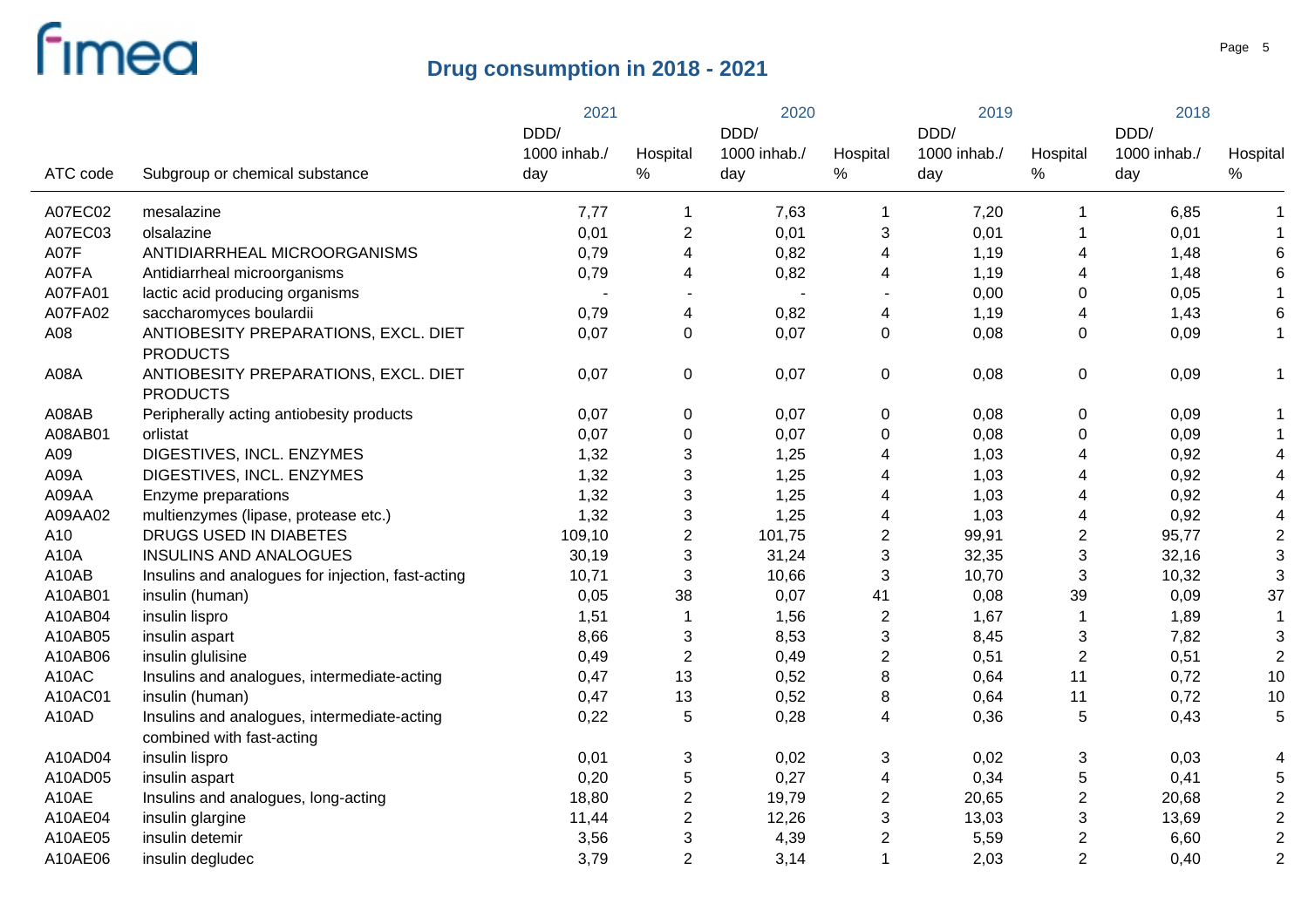|          |                                                        | 2021         |                | 2020         |                | 2019         |                | 2018         |                |
|----------|--------------------------------------------------------|--------------|----------------|--------------|----------------|--------------|----------------|--------------|----------------|
|          |                                                        | DDD/         |                | DDD/         |                | DDD/         |                | DDD/         |                |
|          |                                                        | 1000 inhab./ | Hospital       | 1000 inhab./ | Hospital       | 1000 inhab./ | Hospital       | 1000 inhab./ | Hospital       |
| ATC code | Subgroup or chemical substance                         | day          | $\%$           | day          | $\%$           | day          | $\%$           | day          | ℅              |
| A10AE54  | insulin glargine and lixisenatide                      |              |                |              |                | 0,00         | $\mathbf 0$    | 0,00         | 0              |
| A10B     | BLOOD GLUCOSE LOWERING DRUGS, EXCL.<br><b>INSULINS</b> | 78,91        | $\mathbf 1$    | 70,51        | $\mathbf 1$    | 67,56        | 1              | 63,61        | $\mathbf 1$    |
| A10BA    | <b>Biguanides</b>                                      | 34,42        | 1              | 33,61        | 1              | 33,51        |                | 32,43        |                |
| A10BA02  | metformin                                              | 34,42        | $\mathbf 1$    | 33,61        | 1              | 33,51        |                | 32,43        |                |
| A10BB    | Sulfonylureas                                          | 0,69         | 1              | 0,88         | 1              | 1,12         |                | 1,41         |                |
| A10BB12  | glimepiride                                            | 0,69         | $\mathbf 1$    | 0,88         | 1              | 1,12         |                | 1,41         |                |
| A10BD    | Combinations of oral blood glucose lowering drugs      | 6,19         | $\mathbf 1$    | 6,28         | 1              | 6,22         | 0              | 6,06         | ∩              |
| A10BD05  | metformin and pioglitazone                             |              |                |              |                | 0,01         | $\mathbf 0$    | 0,01         | 0              |
| A10BD07  | metformin and sitagliptin                              | 3,79         | $\mathbf 1$    | 4,08         | $\mathbf{1}$   | 4,25         | 0              | 4,36         |                |
| A10BD08  | metformin and vildagliptin                             | 0,49         | 0              | 0,55         | 0              | 0,59         | 0              | 0,63         | 0              |
| A10BD09  | pioglitazone and alogliptin                            | 0,01         | $\mathbf 1$    | 0,01         | 0              | 0,01         | 0              | 0,01         | 0              |
| A10BD10  | metformin and saxagliptin                              | 0,01         | 0              | 0,02         | 0              | 0,02         | 0              | 0,02         | 0              |
| A10BD11  | metformin and linagliptin                              | 0,21         | $\mathbf 1$    | 0,21         | 1              | 0,20         | 0              | 0,20         | 0              |
| A10BD13  | metformin and alogliptin                               |              |                | 0,01         | 0              | 0,01         | 0              | 0,01         | 0              |
| A10BD15  | metformin and dapagliflozin                            | 0,60         | 0              | 0,50         | 0              | 0,43         | 0              | 0,33         | 0              |
| A10BD19  | linagliptin and empagliflozin                          | 0,07         | $\mathbf 1$    | 0,07         | 0              | 0,06         | 0              | 0,03         | 0              |
| A10BD20  | metformin and empagliflozin                            | 1,01         | 0              | 0,84         | 0              | 0,64         | 0              | 0,45         | 0              |
| A10BD21  | saxagliptin and dapagliflozin                          | 0,01         | 0              | 0,01         | 0              | 0,01         | 0              | 0,00         | 0              |
| A10BD23  | metformin and ertugliflozin                            | 0,00         | 0              | 0,00         | 0              | 0,00         | 0              |              |                |
| A10BD24  | sitagliptin and ertugliflozin                          | 0,00         | 0              | 0,00         | 0              | 0,00         | 0              | 0,00         | 0              |
| A10BG    | Thiazolidinediones                                     | 0,47         | 1              | 0,51         |                | 0,53         |                | 0,56         | 1              |
| A10BG03  | pioglitazone                                           | 0,47         | $\mathbf 1$    | 0,51         |                | 0,53         |                | 0,56         | 1              |
| A10BH    | Dipeptidyl peptidase 4 (DPP-4) inhibitors              | 12,52        | $\overline{2}$ | 12,70        | $\overline{c}$ | 13,43        | $\overline{2}$ | 13,47        | $\overline{2}$ |
| A10BH01  | sitagliptin                                            | 6,86         | $\overline{c}$ | 7,44         | $\overline{c}$ | 7,86         | $\overline{2}$ | 8,21         | $\overline{2}$ |
| A10BH02  | vildagliptin                                           | 0,76         | $\overline{c}$ | 0,87         | $\overline{c}$ | 0,98         | $\overline{2}$ | 1,08         | $\overline{2}$ |
| A10BH03  | saxagliptin                                            | 0,04         | $\overline{2}$ | 0,05         | 1              | 0,05         |                | 0,06         |                |
| A10BH04  | alogliptin                                             | 0,03         | 0              | 0,03         | 0              | 0,03         |                | 0,04         |                |
| A10BH05  | linagliptin                                            | 4,84         | 3              | 4,31         | 3              | 4,51         | 3              | 4,08         | 3              |
| A10BJ    | Glucagon-like peptide-1 (GLP-1) analogues              | 11,10        |                | 5,42         |                | 3,80         |                | 2,83         |                |
| A10BJ01  | exenatide                                              | 0,28         |                | 0,38         |                | 0,47         |                | 0,54         |                |
| A10BJ02  | liraglutide                                            | 1,40         |                | 1,77         |                | 2,08         |                | 1,92         |                |
| A10BJ03  | lixisenatide                                           | 0,00         | 0              | 0,00         | $\overline{2}$ | 0,00         |                | 0,00         | 1              |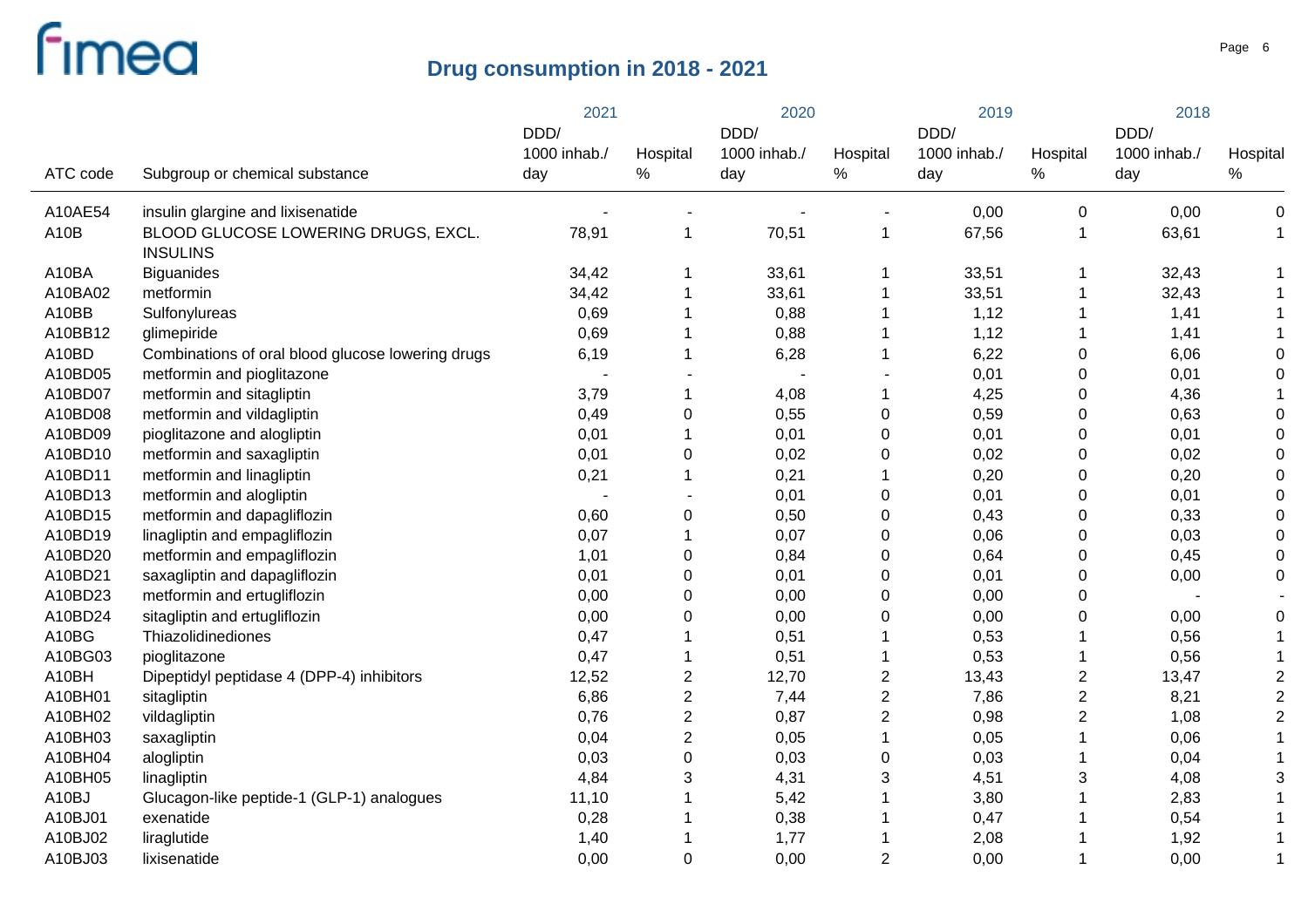|          |                                                                 | 2021         |                         | 2020         |                | 2019         |                | 2018         |                         |
|----------|-----------------------------------------------------------------|--------------|-------------------------|--------------|----------------|--------------|----------------|--------------|-------------------------|
|          |                                                                 | DDD/         |                         | DDD/         |                | DDD/         |                | DDD/         | Hospital                |
|          |                                                                 | 1000 inhab./ | Hospital                | 1000 inhab./ | Hospital       | 1000 inhab./ | Hospital       | 1000 inhab./ |                         |
| ATC code | Subgroup or chemical substance                                  | day          | %                       | day          | $\%$           | day          | $\%$           | day          | $\%$                    |
| A10BJ05  | dulaglutide                                                     | 0,75         | 1                       | 0,79         | -1             | 0,64         | $\mathbf 1$    | 0,37         | 1                       |
| A10BJ06  | semaglutide                                                     | 8,67         | $\mathbf 0$             | 2,49         | $\mathbf 0$    | 0,61         | 0              |              |                         |
| A10BK    | Sodium-glucose co-transporter 2 (SGLT2)<br>inhibitors           | 13,39        | $\mathbf{1}$            | 10,96        | $\mathbf{1}$   | 8,79         | $\mathbf{1}$   | 6,67         | 1                       |
| A10BK01  | dapagliflozin                                                   | 4,38         | 1                       | 3,57         | $\mathbf 1$    | 3,07         | $\mathbf 1$    | 2,67         | 1                       |
| A10BK02  | canagliflozin                                                   | 0,36         | $\mathbf 0$             | 0,19         | 0              | 0,01         | 0              |              |                         |
| A10BK03  | empagliflozin                                                   | 8,63         | $\mathbf{1}$            | 7,19         | $\mathbf 1$    | 5,71         | $\mathbf 1$    | 4,00         | $\mathbf{1}$            |
| A10BK04  | ertugliflozin                                                   | 0,02         | $\mathbf{1}$            | 0,01         | 0              | 0,01         | 0              | 0,00         | $\overline{\mathbf{c}}$ |
| A10BX    | Other blood glucose lowering drugs, excl. insulins              | 0,12         | $\mathbf 1$             | 0,14         | -1             | 0,15         |                | 0,18         | $\mathbf{1}$            |
| A10BX02  | repaglinide                                                     | 0,12         | $\mathbf 1$             | 0,14         | -1             | 0,15         |                | 0,18         | $\mathbf 1$             |
| A11      | <b>VITAMINS</b>                                                 | 22,60        | 3                       | 25,43        | $\sqrt{3}$     | 23,54        | 4              | 23,29        | 4                       |
| A11C     | VITAMIN A AND D, INCL. COMBINATIONS OF<br>THE TWO               | 10,22        | $\mathbf 1$             | 6,10         | $\overline{1}$ | 4,20         | $\mathbf{1}$   | 2,77         | $\overline{2}$          |
| A11CC    | Vitamin D and analogues                                         | 10,22        | 1                       | 6,10         | -1             | 4,20         | $\mathbf 1$    | 2,77         | $\boldsymbol{2}$        |
| A11CC02  | dihydrotachysterol                                              |              |                         | 0,01         | $\overline{c}$ | 0,05         | $\overline{2}$ | 0,06         | $\mathbf{3}$            |
| A11CC03  | alfacalcidol                                                    | 0,50         | $\mathbf{3}$            | 0,46         | $\overline{4}$ | 0,42         | $\sqrt{5}$     | 0,42         | 5                       |
| A11CC05  | colecalciferol (vitamin D3)                                     | 9,72         | $\mathbf{1}$            | 5,63         | -1             | 3,72         | $\mathbf 1$    | 2,29         | $\overline{1}$          |
| A11D     | VITAMIN B1, PLAIN AND IN COMBINATION<br>WITH VITAMIN B6 AND B12 | 4,27         | 13                      | 4,65         | 13             | 5,06         | 13             | 5,25         | 12                      |
| A11DA    | Vitamin B1, plain                                               | 0,48         | 99                      | 0,50         | 99             | 0,48         | 99             | 0,49         | 99                      |
| A11DA01  | thiamine (vit B1)                                               | 0,48         | 99                      | 0,50         | 99             | 0,48         | 99             | 0,49         | 99                      |
| A11DB    | Vitamin B1 in comb. with vitamin B6 and/or<br>vitamin B12       | 3,79         | $\overline{2}$          | 4,15         | $\overline{2}$ | 4,57         | 3              | 4,75         | 3                       |
| A11E     | VITAMIN B-COMPLEX, INCL. COMBINATIONS                           | 6,57         | $\overline{\mathbf{c}}$ | 12,41        | -1             | 12,41        | 1              | 12,81        |                         |
| A11EA    | Vitamin B-complex                                               | 2,59         | 4                       | 2,62         | 4              | 2,67         | 4              | 2,74         | 4                       |
| A11EX    | Vitamin B-complex, other combinations                           | 3,97         | $\pmb{0}$               | 9,79         | $\pmb{0}$      | 9,74         | 0              | 10,07        | 0                       |
| A11G     | ASCORBIC ACID (VITAMIN C), INCL.<br><b>COMBINATIONS</b>         | 1,33         | $\pmb{0}$               | 2,06         | -1             | 1,61         | $\mathbf 1$    | 2,19         | $\mathbf 1$             |
| A11GA    | Ascorbic acid (vit C), plain                                    | 1,33         | $\boldsymbol{0}$        | 2,06         | -1             | 1,61         | $\mathbf 1$    | 2,19         | 1                       |
| A11GA01  | ascorbic acid (vit C)                                           | 1,33         | $\pmb{0}$               | 2,06         | -1             | 1,61         | 1              | 2,19         | 1                       |
| A11H     | OTHER PLAIN VITAMIN PREPARATIONS                                | 0,21         | $\overline{7}$          | 0,21         | 8              | 0,26         | 9              | 0,27         | $\overline{7}$          |
| A11HA    | Other plain vitamin preparations                                | 0,21         | $\overline{7}$          | 0,21         | 8              | 0,26         | 9              | 0,27         | $\overline{7}$          |
| A11HA02  | pyridoxine (vit B6)                                             | 0,14         | 11                      | 0,13         | 12             | 0,15         | 14             | 0,15         | 13                      |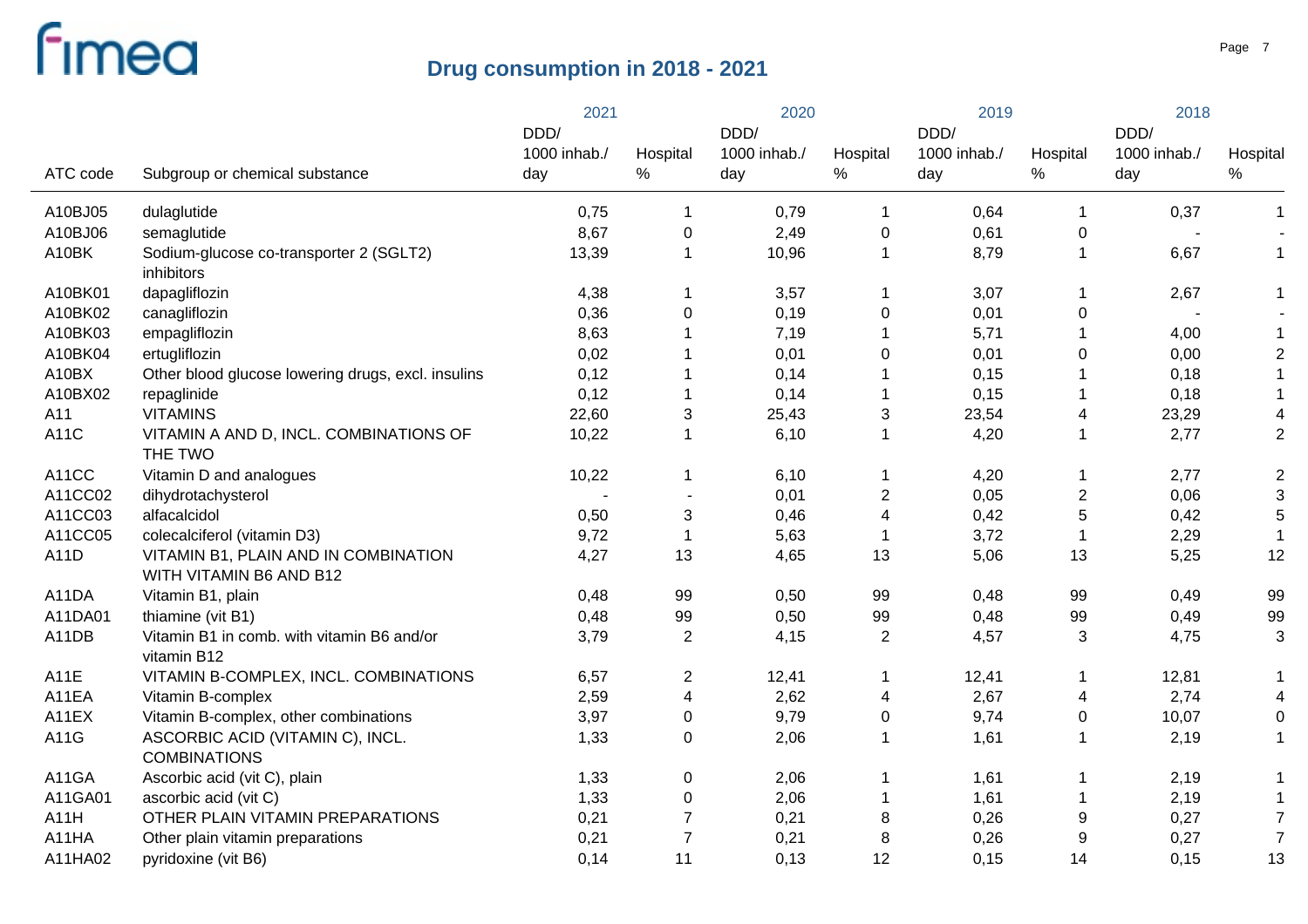|          |                                                   | 2021                 |                | 2020                 |                          | 2019                     |                          | 2018                 |                           |
|----------|---------------------------------------------------|----------------------|----------------|----------------------|--------------------------|--------------------------|--------------------------|----------------------|---------------------------|
|          |                                                   | DDD/<br>1000 inhab./ | Hospital       | DDD/<br>1000 inhab./ | Hospital                 | DDD/<br>1000 inhab./     | Hospital                 | DDD/<br>1000 inhab./ | Hospital                  |
| ATC code | Subgroup or chemical substance                    | day                  | $\%$           | day                  | %                        | day                      | $\%$                     | day                  | $\%$                      |
| A11HA03  | tocopherol (vit E)                                | 0,07                 | $\mathbf 1$    | 0,08                 | $\overline{2}$           | 0,11                     | $\mathbf 1$              | 0,12                 | $\mathbf{1}$              |
| A11HA08  | tocofersolan                                      | 0,00                 | 100            | 0,00                 | 100                      |                          |                          |                      |                           |
| A12      | MINERAL SUPPLEMENTS                               | 41,64                | 3              | 41,60                | 3                        | 40,48                    | 3                        | 40,35                | $\mathfrak{S}$            |
| A12A     | <b>CALCIUM</b>                                    | 35,38                | $\overline{c}$ | 35,49                | $\overline{2}$           | 34,58                    | $\overline{2}$           | 34,55                | $\ensuremath{\mathsf{3}}$ |
| A12AA    | Calcium                                           | 1,13                 | $\mathbf{1}$   | 1,13                 |                          | 1,09                     | $\overline{2}$           | 1,10                 | $\mathbf 2$               |
| A12AA04  | calcium carbonate                                 | 1,13                 | $\mathbf{1}$   | 1,13                 |                          | 1,08                     | $\overline{c}$           | 1,10                 | $\mathbf 2$               |
| A12AA06  | calcium lactate gluconate                         |                      | $\blacksquare$ | 0,00                 | 6                        | 0,01                     | 6                        | 0,00                 | $\boldsymbol{9}$          |
| A12AX    | Calcium, combinations with vitamin D and/or other | 34,25                | $\overline{2}$ | 34,36                | $\overline{2}$           | 33,49                    | $\mathbf{2}$             | 33,45                | $\mathfrak{B}$            |
|          | drugs                                             |                      |                |                      |                          |                          |                          |                      |                           |
| A12B     | <b>POTASSIUM</b>                                  | 6,21                 | 7              | 6,00                 | $\overline{7}$           | 5,78                     | $\boldsymbol{7}$         | 5,70                 | 8                         |
| A12BA    | Potassium                                         | 6,21                 | $\overline{7}$ | 6,00                 | $\overline{7}$           | 5,78                     | $\overline{7}$           | 5,70                 | $\bf 8$                   |
| A12BA01  | potassium chloride                                | 6,21                 | $\overline{7}$ | 6,00                 | $\overline{7}$           | 5,74                     | $\overline{7}$           | 5,65                 | 8                         |
| A12BA51  | potassium chloride, combinations                  |                      | $\blacksquare$ |                      | $\overline{\phantom{a}}$ | 0,04                     | $\sqrt{3}$               | 0,05                 | 3                         |
| A12C     | OTHER MINERAL SUPPLEMENTS                         | 0,06                 | 31             | 0,11                 | 32                       | 0,12                     | 39                       | 0,10                 | 47                        |
| A12CA    | Sodium                                            | 0,06                 | 31             | 0,11                 | 32                       | 0,12                     | 39                       | 0,10                 | 47                        |
| A12CA01  | sodium chloride                                   | 0,06                 | 31             | 0,11                 | 32                       | 0,12                     | 39                       | 0,10                 | 47                        |
| A14      | ANABOLIC AGENTS FOR SYSTEMIC USE                  | 0,02                 | 20             | 0,02                 | 25                       | 0,02                     | 23                       | 0,02                 | 26                        |
| A14A     | ANABOLIC STEROIDS                                 | 0,02                 | 20             | 0,02                 | 25                       | 0,02                     | 23                       | 0,02                 | 26                        |
| A14AB    | Estren derivatives                                | 0,02                 | 20             | 0,02                 | 25                       | 0,02                     | 23                       | 0,02                 | 26                        |
| A14AB01  | nandrolone                                        | 0,02                 | 20             | 0,02                 | 25                       | 0,02                     | 23                       | 0,02                 | 26                        |
| A16      | OTHER ALIMENTARY TRACT AND                        | 0,03                 | 36             | 0,03                 | 37                       | 0,02                     | 29                       | 0,02                 | 34                        |
|          | <b>METABOLISM PRODUCTS</b>                        |                      |                |                      |                          |                          |                          |                      |                           |
| A16A     | OTHER ALIMENTARY TRACT AND                        | 0,03                 | 36             | 0,03                 | 37                       | 0,02                     | 29                       | 0,02                 | 34                        |
|          | <b>METABOLISM PRODUCTS</b>                        |                      |                |                      |                          |                          |                          |                      |                           |
| A16AA    | Amino acids and derivatives                       | 0,00                 | 67             | 0,00                 | 63                       | 0,00                     | 100                      |                      |                           |
| A16AA04  | mercaptamine                                      | 0,00                 | $\pmb{0}$      | 0,00                 | $\mathbf 0$              | $\blacksquare$           |                          |                      |                           |
| A16AA05  | carglumic acid                                    | 0,00                 | 100            | 0,00                 | 100                      | 0,00                     | 100                      |                      |                           |
| A16AA06  | betaine                                           | 0,00                 | $\,6$          | 0,00                 | $\mathbf 0$              | $\overline{\phantom{a}}$ | $\overline{\phantom{a}}$ |                      |                           |
| A16AB    | Enzymes                                           | 0,01                 | 41             | 0,01                 | 45                       | 0,01                     | 42                       | 0,01                 | 45                        |
| A16AB02  | imiglucerase                                      | 0,00                 | 42             | 0,00                 | 15                       | 0,00                     | 12                       | 0,00                 | 17                        |
| A16AB03  | agalsidase alfa                                   | 0,00                 | 31             | 0,00                 | 47                       | 0,00                     | 48                       | 0,00                 | 60                        |
| A16AB04  | agalsidase beta                                   | 0,01                 | 39             | 0,01                 | 45                       | 0,01                     | 41                       | 0,01                 | 43                        |
| A16AB05  | laronidase                                        | 0,00                 | 100            | 0,00                 | 100                      | 0,00                     | 100                      | 0,00                 | 100                       |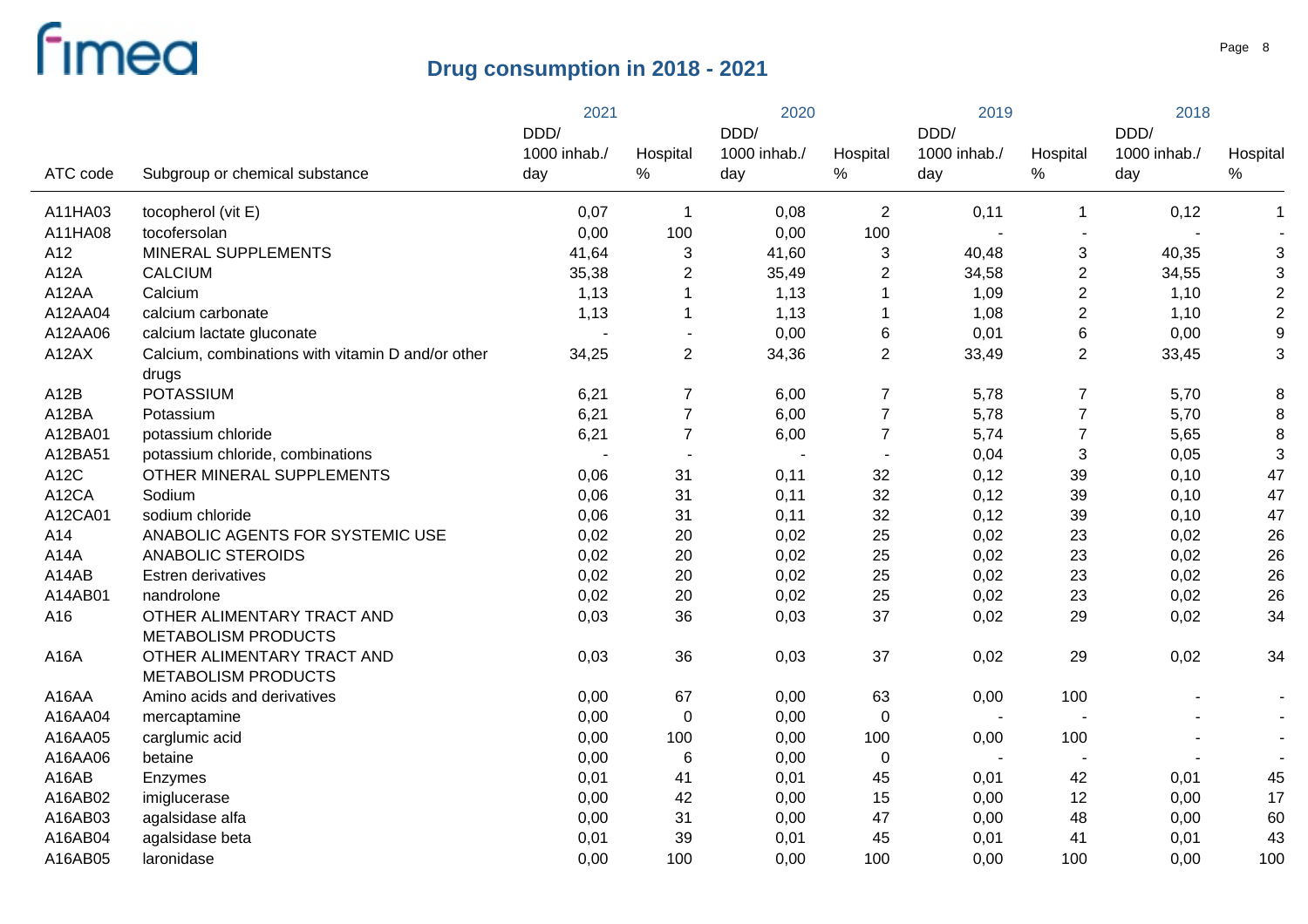|                |                                                  | 2021         |                  | 2020         |                         | 2019                     |                         | 2018         |                 |
|----------------|--------------------------------------------------|--------------|------------------|--------------|-------------------------|--------------------------|-------------------------|--------------|-----------------|
|                |                                                  | DDD/         |                  | DDD/         |                         | DDD/                     |                         | DDD/         |                 |
|                |                                                  | 1000 inhab./ | Hospital         | 1000 inhab./ | Hospital                | 1000 inhab./             | Hospital                | 1000 inhab./ | Hospital        |
| ATC code       | Subgroup or chemical substance                   | day          | $\%$             | day          | $\%$                    | day                      | $\%$                    | day          | $\%$            |
| A16AB07        | alglucosidase alfa                               | 0,00         | 100              | 0,00         | 100                     | 0,00                     | 100                     | 0,00         | 100             |
| A16AB10        | velaglucerase alfa                               | 0,00         | $\mathbf 0$      | 0,00         | 0                       | 0,00                     | 5                       | 0,00         | 6               |
| A16AB14        | sebelipase alfa                                  | 0,00         | 100              |              | $\blacksquare$          | $\overline{\phantom{a}}$ | $\blacksquare$          |              |                 |
| A16AX          | Various alimentary tract and metabolism products | 0,01         | 26               | 0,01         | 24                      | 0,01                     | 11                      | 0,01         | 11              |
| A16AX03        | sodium phenylbutyrate                            | 0,00         | 4                | 0,00         | $\mathbf 1$             | 0,00                     | 3                       | 0,00         | $\overline{4}$  |
| A16AX04        | nitisinone                                       | 0,00         | $\mathbf 0$      | 0,00         | $\overline{1}$          | 0,00                     | 0                       | 0,00         | 0               |
| A16AX05        | zinc acetate                                     | 0,00         | 100              | 0,00         | 67                      |                          |                         |              |                 |
| A16AX06        | miglustat                                        | 0,00         | $\mathbf 0$      | 0,00         | $\mathbf 0$             | 0,00                     | $\pmb{0}$               | 0,00         | $6\phantom{1}6$ |
| A16AX08        | teduglutide                                      | 0,00         | 100              | 0,00         | 100                     | 0,00                     | 100                     | 0,00         | 100             |
| A16AX09        | glycerol phenylbutyrate                          | 0,00         | $\mathbf 1$      | 0,00         | 0                       | 0,00                     | $\mathbf 1$             | 0,00         | 26              |
| A16AX10        | eliglustat                                       | 0,00         | $\pmb{0}$        | 0,00         | 0                       | 0,00                     | $\pmb{0}$               | 0,00         | $\mathbf 0$     |
| A16AX12        | trientine                                        | 0,00         | 100              | 0,00         | 100                     | 0,00                     | 100                     |              |                 |
| A16AX14        | migalastat                                       | 0,00         | $\pmb{0}$        | 0,00         | 0                       | 0,00                     | $\blacktriangleleft$    | 0,00         | 0               |
| A16AX15        | telotristat                                      | 0,00         | 83               | 0,00         | 96                      | 0,00                     | 98                      | 0,00         | 100             |
| В              | <b>BLOOD AND BLOOD FORMING ORGANS</b>            | 146,18       | 4                | 140,89       | 4                       | 136,71                   | 4                       | 135,63       | 4               |
| <b>B01</b>     | ANTITHROMBOTIC AGENTS                            | 116,93       | 3                | 116,20       | 4                       | 115,37                   | 4                       | 115,13       | 4               |
| <b>B01A</b>    | ANTITHROMBOTIC AGENTS                            | 116,93       | 3                | 116,20       | 4                       | 115,37                   | 4                       | 115,13       | 4               |
| B01AA          | Vitamin K antagonists                            | 6,76         | $\mathbf 1$      | 8,18         | 1                       | 10,09                    | 1                       | 12,64        | $\overline{2}$  |
| B01AA03        | warfarin                                         | 6,76         | $\mathbf{1}$     | 8,18         | 1                       | 10,09                    | 1                       | 12,64        | $\overline{2}$  |
| B01AB          | Heparin group                                    | 5,78         | 34               | 6,63         | 36                      | 6,71                     | 36                      | 6,90         | 36              |
| B01AB01        | heparin                                          | 0,07         | 99               | 0,08         | 99                      | 0,08                     | 99                      | 0,08         | 99              |
| B01AB02        | antithrombin                                     | 0,00         | 100              | 0,00         | 100                     | 0,00                     | 100                     | 0,00         | 100             |
| B01AB04        | dalteparin                                       | 0,63         | 16               | 0,48         | $\overline{7}$          | 0,47                     | 5                       | 0,55         | 3               |
| B01AB05        | enoxaparin                                       | 3,52         | 41               | 5,01         | 40                      | 5,11                     | 41                      | 5,32         | 40              |
| B01AB09        | danaparoid                                       | 0,00         | 100              | 0,00         | 100                     | 0,00                     | 100                     | 0,00         | 100             |
| B01AB10        | tinzaparin                                       | 1,56         | 22               | 1,06         | 21                      | 1,05                     | 23                      | 0,94         | 27              |
| B01AC          | Platelet aggregation inhibitors excl. heparin    | 77,53        | $\boldsymbol{2}$ | 77,47        | $\overline{c}$          | 78,84                    | $\boldsymbol{2}$        | 81,55        | $\overline{2}$  |
| <b>B01AC04</b> | clopidogrel                                      | 10,84        | $\mathbf{3}$     | 10,34        | 3                       | 9,49                     | 3                       | 8,38         | $\overline{4}$  |
| <b>B01AC06</b> | acetylsalicylic acid                             | 62,22        | $\mathbf{1}$     | 62,32        | 1                       | 63,89                    | 1                       | 67,14        | $\mathbf 1$     |
| <b>B01AC07</b> | dipyridamole                                     | 0,11         | $\boldsymbol{2}$ | 0,18         | $\overline{\mathbf{c}}$ | 0,37                     | $\overline{\mathbf{c}}$ | 0,45         | $\overline{2}$  |
| <b>B01AC11</b> | iloprost                                         | 0,00         | 66               | 0,00         | 72                      | 0,00                     | 68                      | 0,00         | 68              |
| <b>B01AC13</b> | abciximab                                        |              |                  |              |                         | 0,00                     | 100                     | 0,00         | 100             |
| <b>B01AC16</b> | eptifibatide                                     | 0,00         | 100              | 0,00         | 100                     | 0,00                     | 100                     | 0,00         | 100             |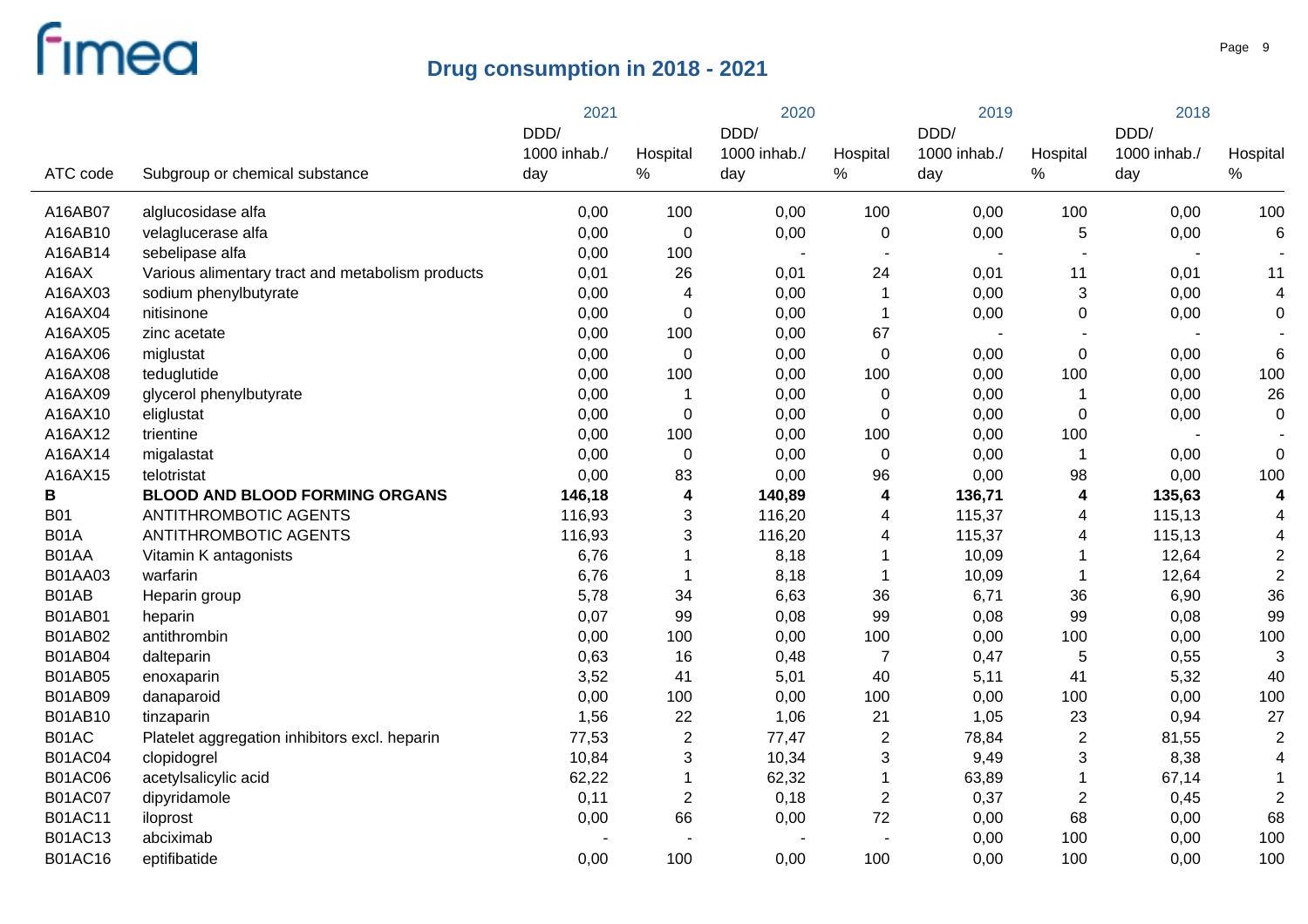|                |                                 | 2021         |                | 2020         |                         | 2019         |                           | 2018         |                |
|----------------|---------------------------------|--------------|----------------|--------------|-------------------------|--------------|---------------------------|--------------|----------------|
|                |                                 | DDD/         |                | DDD/         |                         | DDD/         |                           | DDD/         |                |
|                |                                 | 1000 inhab./ | Hospital       | 1000 inhab./ | Hospital                | 1000 inhab./ | Hospital                  | 1000 inhab./ | Hospital       |
| ATC code       | Subgroup or chemical substance  | day          | $\%$           | day          | $\%$                    | day          | $\%$                      | day          | $\%$           |
| <b>B01AC17</b> | tirofiban                       | 0,00         | 100            | 0,00         | 100                     | 0,00         | 100                       | 0,00         | 100            |
| <b>B01AC21</b> | treprostinil                    | 0,00         | 3              | 0,00         | $\overline{2}$          | 0,00         | 8                         | 0,00         | $\,6$          |
| <b>B01AC22</b> | prasugrel                       | 0,04         | 11             | 0,03         | 14                      | 0,02         | 18                        | 0,02         | 24             |
| <b>B01AC24</b> | ticagrelor                      | 0,81         | $\overline{4}$ | 0,85         | 4                       | 0,84         | 4                         | 0,80         | 4              |
| <b>B01AC25</b> | cangrelor                       | 0,00         | 100            | 0,00         | 100                     | 0,00         | 100                       | 0,00         | 100            |
| <b>B01AC27</b> | selexipag                       | 0,00         | $\mathbf 1$    | 0,00         | $\mathbf 0$             | 0,00         | 1                         | 0,00         | 6              |
| B01AC30        | combinations                    | 3,51         | $\overline{2}$ | 3,74         | $\overline{2}$          | 4,23         | $\boldsymbol{2}$          | 4,75         | $\overline{2}$ |
| B01AD          | Enzymes                         | 0,00         | 100            | 0,00         | 100                     | 0,00         | 100                       | 0,00         | 100            |
| B01AD02        | alteplase                       | 0,00         | 100            | 0,00         | 100                     | 0,00         | 100                       | 0,00         | 100            |
| <b>B01AD07</b> | reteplase                       |              |                |              | $\blacksquare$          |              | $\overline{\phantom{a}}$  | 0,00         | 100            |
| B01AD11        | tenecteplase                    | 0,00         | 99             | 0,00         | 99                      | 0,00         | 99                        | 0,00         | 99             |
| B01AE          | Direct thrombin inhibitors      | 2,74         | $\overline{2}$ | 2,87         | $\mathbf{2}$            | 2,79         | $\boldsymbol{2}$          | 2,46         | $\overline{2}$ |
| B01AE03        | argatroban                      | 0,00         | 100            | 0,00         | 100                     | 0,00         | 100                       | 0,00         | 100            |
| <b>B01AE06</b> | bivalirudin                     | 0,00         | 100            | 0,00         | 100                     | 0,00         | 100                       | 0,00         | 100            |
| <b>B01AE07</b> | dabigatran etexilate            | 2,74         | $\mathbf{2}$   | 2,87         | $\overline{\mathbf{c}}$ | 2,79         | $\overline{\mathbf{c}}$   | 2,46         | $\overline{2}$ |
| B01AF          | Direct factor Xa inhibitors     | 24,11        | $\overline{2}$ | 21,02        | $\overline{2}$          | 16,91        | $\ensuremath{\mathsf{3}}$ | 11,56        | $\sqrt{3}$     |
| <b>B01AF01</b> | rivaroxaban                     | 9,72         | $\overline{2}$ | 9,11         | $\overline{2}$          | 7,95         | $\overline{c}$            | 5,99         | $\overline{2}$ |
| <b>B01AF02</b> | apixaban                        | 12,86        | $\overline{c}$ | 10,67        | 3                       | 8,13         | $\ensuremath{\mathsf{3}}$ | 5,25         | $\mathbf{3}$   |
| <b>B01AF03</b> | edoxaban                        | 1,53         | $\overline{2}$ | 1,24         | $\mathbf{2}$            | 0,83         | $\mathbf 2$               | 0,33         | $\overline{2}$ |
| B01AX          | Other antithrombotic agents     | 0,02         | 19             | 0,03         | 10                      | 0,03         | 10                        | 0,02         | 13             |
| B01AX01        | defibrotide                     | 0,00         | 86             | 0,00         | 100                     | 0,00         | 100                       | 0,00         | 99             |
| B01AX05        | fondaparinux                    | 0,02         | 18             | 0,03         | 9                       | 0,03         | 10                        | 0,02         | 13             |
| B01AX07        | caplacizumab                    | 0,00         | 100            | 0,00         | 100                     |              | $\sim$                    |              |                |
| <b>B02</b>     | <b>ANTIHEMORRHAGICS</b>         | 0,38         | 20             | 0,34         | 21                      | 0,30         | 25                        | 0,30         | 24             |
| <b>B02A</b>    | <b>ANTIFIBRINOLYTICS</b>        | 0,31         | 17             | 0,27         | 18                      | 0,23         | 21                        | 0,25         | 20             |
| B02AA          | Amino acids                     | 0,31         | 16             | 0,27         | 17                      | 0,23         | 21                        | 0,24         | 20             |
| B02AA02        | tranexamic acid                 | 0,31         | 16             | 0,27         | 17                      | 0,23         | 21                        | 0,24         | 20             |
| B02AB          | Proteinase inhibitors           | 0,00         | 100            | 0,00         | 100                     | 0,00         | 100                       | 0,00         | 100            |
| B02AB01        | aprotinin                       | 0,00         | 100            | 0,00         | 100                     | 0,00         | 100                       | 0,00         | 100            |
| B02AB02        | alfa1 antitrypsin               | 0,00         | 100            | 0,00         | 100                     | 0,00         | 100                       | 0,00         | 100            |
| B02B           | VITAMIN K AND OTHER HEMOSTATICS | 0,07         | 36             | 0,07         | 34                      | 0,06         | 38                        | 0,05         | 43             |
| B02BA          | Vitamin K                       | 0,02         | 89             | 0,02         | 90                      | 0,02         | 89                        | 0,02         | 89             |
| B02BA01        | phytomenadione                  | 0,02         | 89             | 0,02         | 90                      | 0,02         | 89                        | 0,02         | 89             |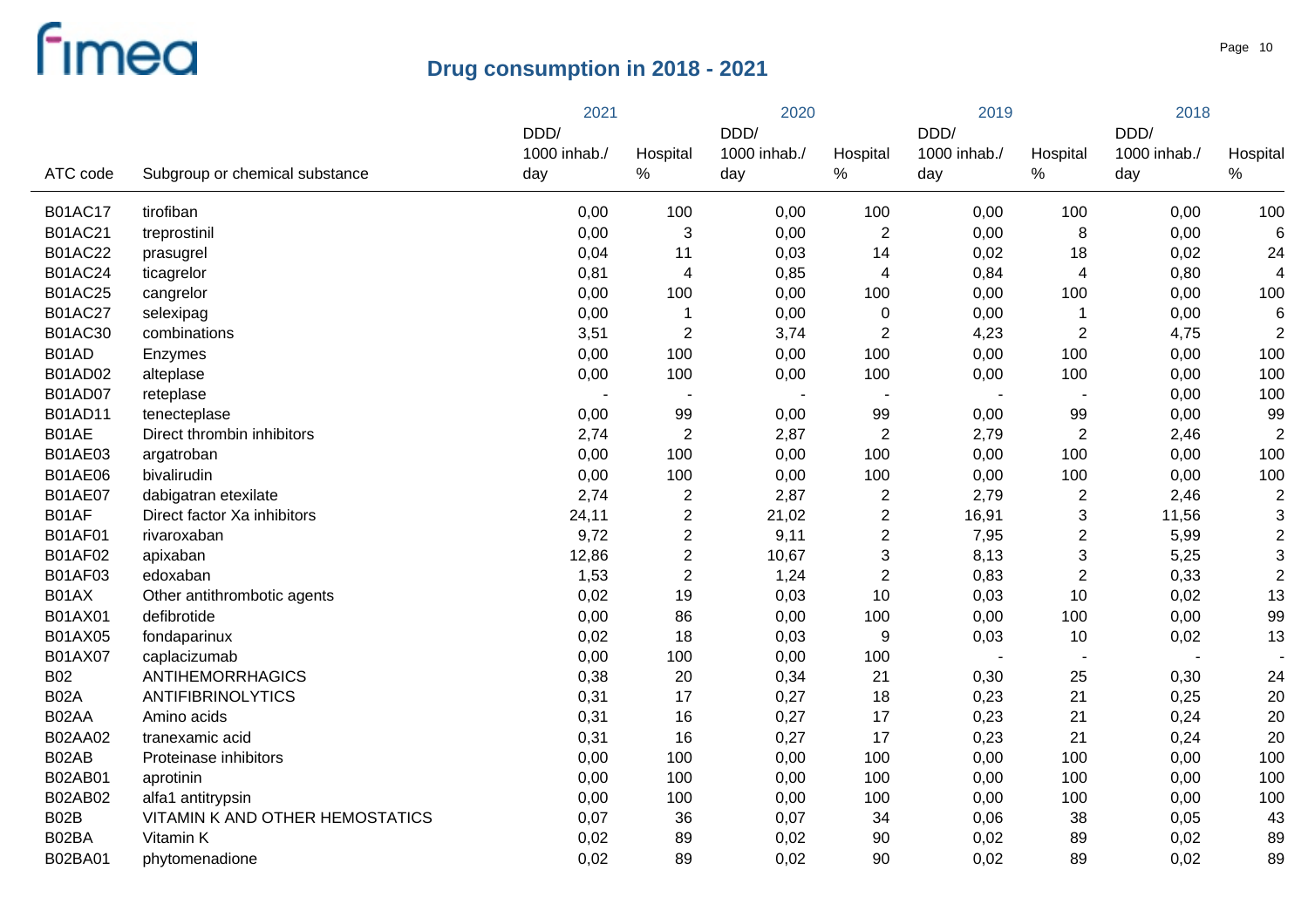|                |                                              | 2021         |                  |              | 2020             |              | 2019                    |              |                 |
|----------------|----------------------------------------------|--------------|------------------|--------------|------------------|--------------|-------------------------|--------------|-----------------|
|                |                                              | DDD/         |                  | DDD/         |                  | DDD/         |                         | DDD/         | Hospital        |
|                |                                              | 1000 inhab./ | Hospital         | 1000 inhab./ | Hospital         | 1000 inhab./ | Hospital                | 1000 inhab./ |                 |
| ATC code       | Subgroup or chemical substance               | day          | %                | day          | $\%$             | day          | $\%$                    | day          | $\%$            |
| B02BB          | Fibrinogen                                   | 0,00         | 100              | 0,00         | 100              | 0,00         | 100                     | 0,00         | 100             |
| <b>B02BB01</b> | fibrinogen, human                            | 0,00         | 100              | 0,00         | 100              | 0,00         | 100                     | 0,00         | 100             |
| B02BX          | Other systemic hemostatics                   | 0,05         | 14               | 0,05         | 8                | 0,04         | 9                       | 0,03         | 8               |
| B02BX04        | romiplostim                                  | 0,02         | 18               | 0,01         | 9                | 0,01         | 9                       | 0,01         | 9               |
| B02BX05        | eltrombopag                                  | 0,03         | 12               | 0,03         | 9                | 0,03         | 9                       | 0,02         | 8               |
| B02BX06        | emicizumab                                   | 0,00         | $\overline{1}$   | 0,00         | $\overline{2}$   | 0,00         | $\mathbf 0$             | 0,00         | $\pmb{0}$       |
| B02BX08        | avatrombopag                                 | 0,00         | 100              |              | $\blacksquare$   |              |                         |              |                 |
| <b>B03</b>     | <b>ANTIANEMIC PREPARATIONS</b>               | 28,86        | 5                | 24,35        | 6                | 21,05        | 6                       | 20,20        | $\overline{7}$  |
| B03A           | <b>IRON PREPARATIONS</b>                     | 5,59         | $\,6$            | 5,94         | 5                | 6,07         | 5                       | 5,74         | $\,6$           |
| B03AA          | Iron bivalent, oral preparations             | 3,85         | $\mathbf{3}$     | 4,14         | 3                | 4,15         | 3                       | 4,20         | 3               |
| B03AA01        | ferrous glycine sulfate                      | 3,00         | $\sqrt{3}$       | 3,24         | 3                | 3,05         | 3                       | 3,07         | 4               |
| <b>B03AA07</b> | ferrous sulfate                              | 0,85         | $\sqrt{2}$       | 0,90         | 3                | 1,10         | 3                       | 1,12         | 3               |
| B03AB          | Iron trivalent, oral preparations            | 1,54         | $\sqrt{2}$       | 1,63         | $\mathbf{2}$     | 1,75         | $\overline{\mathbf{c}}$ | 1,39         | $\overline{c}$  |
| <b>B03AB05</b> | ferric oxide polymaltose complexes           | 1,53         | $\sqrt{2}$       | 1,63         | $\overline{2}$   | 1,75         | $\overline{c}$          | 1,39         | $\overline{2}$  |
| B03AB10        | ferric maltol                                | 0,00         | $\pmb{0}$        | 0,00         | $\boldsymbol{0}$ | 0,00         | $\boldsymbol{0}$        | 0,00         | 5               |
| B03AC          | Iron, parenteral preparations                | 0,20         | 99               | 0,17         | 98               | 0,17         | 98                      | 0,15         | 99              |
| B03B           | VITAMIN B12 AND FOLIC ACID                   | 22,00        | $\sqrt{5}$       | 17,18        | 6                | 13,80        | 6                       | 13,40        | 6               |
| B03BA          | Vitamin B12 (cyanocobalamin and derivatives) | 5,96         | 5                | 5,69         | 6                | 6,06         | $\overline{7}$          | 6, 15        | $\overline{7}$  |
| B03BA01        | cyanocobalamin                               | 1,59         | 1                | 1,10         | 1                | 1,16         | 5                       | 1,10         | 5               |
| B03BA03        | hydroxocobalamin                             | 4,37         | $\overline{7}$   | 4,58         | $\overline{7}$   | 4,90         | $\overline{7}$          | 5,05         | $\overline{7}$  |
| B03BB          | Folic acid, combinations                     | 16,05        | $\sqrt{5}$       | 11,50        | 6                | 7,74         | 6                       | 7,26         | $6\phantom{1}6$ |
| B03BB01        | folic acid                                   | 16,05        | $\overline{5}$   | 11,50        | $\,6$            | 7,74         | $\,6$                   | 7,26         | 6               |
| B03X           | OTHER ANTIANEMIC PREPARATIONS                | 1,27         | 10               | 1,23         | 11               | 1,18         | 12                      | 1,06         | 13              |
| B03XA          | Other antianemic preparations                | 1,27         | 10               | 1,23         | 11               | 1,18         | 12                      | 1,06         | 13              |
| B03XA01        | erythropoietin                               | 0,23         | 19               | 0,21         | 17               | 0, 19        | 14                      | 0,17         | 18              |
| B03XA02        | darbepoetin alfa                             | 0,89         | $\boldsymbol{9}$ | 0,85         | 10               | 0,82         | 11                      | 0,72         | 12              |
| B03XA03        | methoxy polyethylene glycolepoetin beta      | 0,16         | $\overline{7}$   | 0,17         | 9                | 0,18         | 12                      | 0,17         | 10              |
| <b>B05</b>     | BLOOD SUBSTITUTES AND PERFUSION              | 0,00         |                  | 0,00         |                  | 0,00         |                         | 0,00         |                 |
|                | <b>SOLUTIONS</b>                             |              |                  |              |                  |              |                         |              |                 |
| <b>B05D</b>    | PERITONEAL DIALYTICS                         | 0,00         |                  | 0,00         |                  | 0,00         |                         | 0,00         |                 |
| B05DA          | Isotonic solutions                           | 0,00         |                  | 0,00         | $\blacksquare$   | 0,00         |                         | 0,00         |                 |
| B05DB          | Hypertonic solutions                         | 0,00         |                  | 0,00         | $\blacksquare$   | 0,00         |                         | 0,00         |                 |
| <b>B05X</b>    | I.V. SOLUTION ADDITIVES                      | 0,00         |                  | 0,00         | $\blacksquare$   | 0,00         | ä,                      | 0,00         |                 |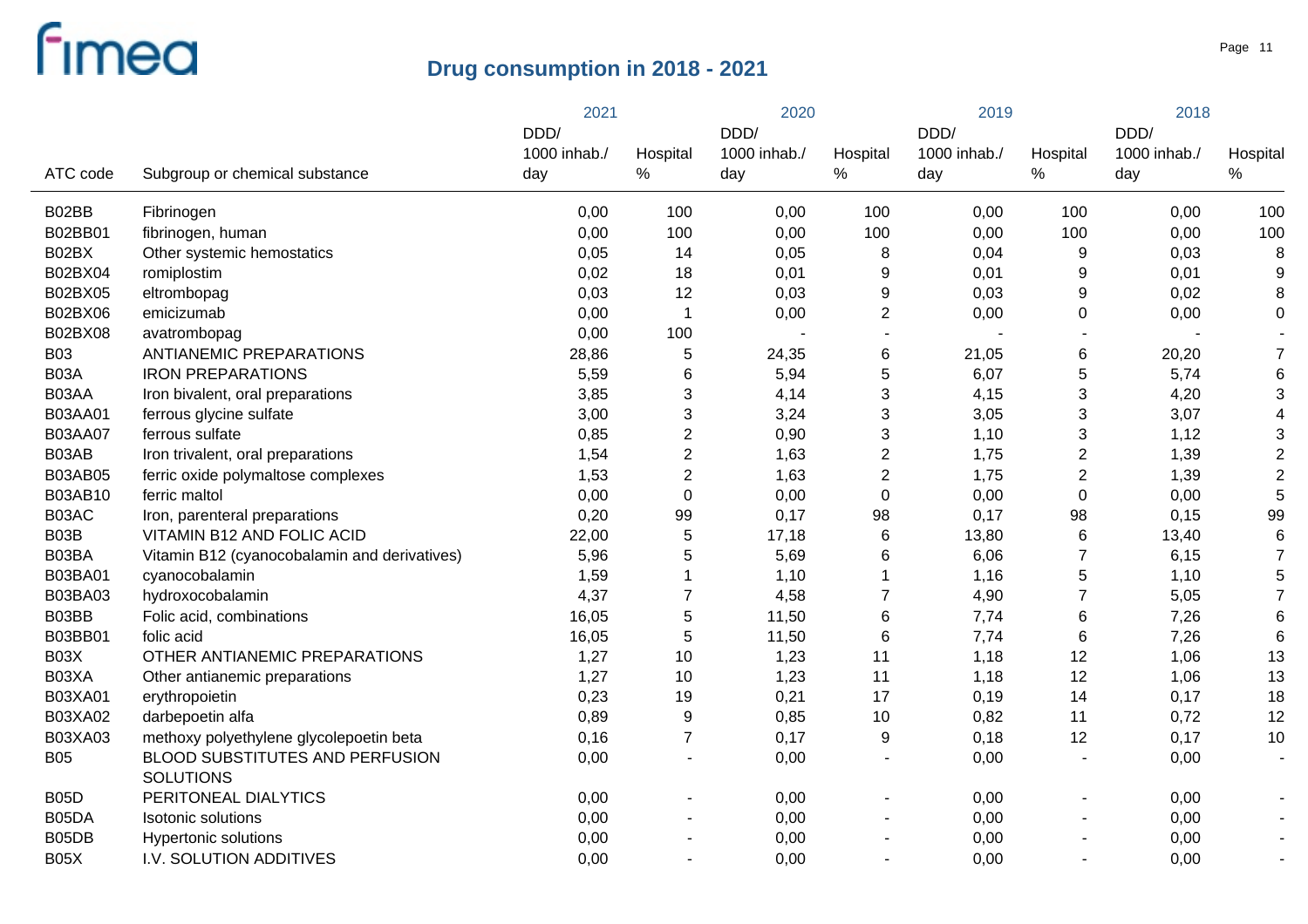|                |                                                       | 2021         |                          |              | 2020                     |              | 2019           |              |                         |
|----------------|-------------------------------------------------------|--------------|--------------------------|--------------|--------------------------|--------------|----------------|--------------|-------------------------|
|                |                                                       | DDD/         |                          | DDD/         |                          | DDD/         |                | DDD/         | Hospital                |
|                |                                                       | 1000 inhab./ | Hospital                 | 1000 inhab./ | Hospital                 | 1000 inhab./ | Hospital       | 1000 inhab./ |                         |
| ATC code       | Subgroup or chemical substance                        | day          | $\%$                     | day          | $\%$                     | day          | $\%$           | day          | $\%$                    |
| B05XC          | Vitamins                                              | 0,00         | $\blacksquare$           | 0,00         | ä,                       | 0,00         |                | 0,00         |                         |
| <b>B05Z</b>    | HEMODIALYTICS AND HEMOFILTRATES                       | 0,00         | $\blacksquare$           | 0,00         | $\overline{\phantom{a}}$ | 0,00         |                | 0,00         |                         |
| B05ZB          | Hemofiltrates                                         | 0,00         | $\overline{\phantom{a}}$ | 0,00         | $\blacksquare$           | 0,00         | $\sim$         | 0,00         | $\blacksquare$          |
| <b>B06</b>     | OTHER HEMATOLOGICAL AGENTS                            | 0,01         | 15                       | 0,00         | 40                       | 0,00         | 21             | 0,00         | 19                      |
| B06A           | OTHER HEMATOLOGICAL AGENTS                            | 0,01         | 15                       | 0,00         | 40                       | 0,00         | 21             | 0,00         | 19                      |
| B06AC          | Drugs used in hereditary angioedema                   | 0,00         | 10                       | 0,00         | 40                       | 0,00         | 21             | 0,00         | 19                      |
| <b>B06AC01</b> | c1-inhibitor, plasma derived                          | 0,00         | 16                       | 0,00         | 20                       | 0,00         | 19             | 0,00         | 17                      |
| <b>B06AC02</b> | icatibant                                             | 0,00         | $\,6$                    | 0,00         | 11                       | 0,00         | 12             | 0,00         | 13                      |
| <b>B06AC04</b> | conestat alfa                                         | 0,00         | 100                      | 0,00         | 100                      | 0,00         | 69             | 0,00         | 75                      |
| <b>B06AC05</b> | lanadelumab                                           | 0,00         | 8                        | 0,00         | 100                      | 0,00         | 100            |              |                         |
| B06AX          | Other hematological agents                            | 0,00         | 100                      |              |                          |              |                |              |                         |
| B06AX01        | crizanlizumab                                         | 0,00         | 100                      |              |                          |              |                |              |                         |
| C              | <b>CARDIOVASCULAR SYSTEM</b>                          | 682,30       | $\mathbf{2}$             | 654,85       | $\mathbf 2$              | 626,13       | $\mathbf 2$    | 598,21       | $\overline{\mathbf{2}}$ |
| C01            | <b>CARDIAC THERAPY</b>                                | 12,81        | $\boldsymbol{9}$         | 13,38        | 8                        | 13,92        | $\overline{7}$ | 14,77        | 9                       |
| C01A           | <b>CARDIAC GLYCOSIDES</b>                             | 1,79         | 5                        | 1,91         | 4                        | 2,09         | 4              | 2,26         | $\overline{4}$          |
| C01AA          | Digitalis glycosides                                  | 1,79         | 5                        | 1,91         | 4                        | 2,09         | 4              | 2,26         | $\overline{4}$          |
| C01AA05        | digoxin                                               | 1,79         | 5                        | 1,91         | 4                        | 2,09         | 4              | 2,26         | $\overline{4}$          |
| CO1B           | ANTIARRHYTHMICS, CLASS I AND III                      | 1,92         | $\overline{\mathbf{4}}$  | 1,97         | 4                        | 2,01         | $\mathbf{3}$   | 2,06         | $\overline{4}$          |
| C01BB          | Antiarrhythmics, class IB                             | 0,00         | 98                       | 0,00         | 97                       | 0,00         | 97             | 0,00         | 97                      |
| C01BB01        | lidocaine                                             | 0,00         | 98                       | 0,00         | 97                       | 0,00         | 97             | 0,00         | 97                      |
| C01BC          | Antiarrhythmics, class IC                             | 1,36         | $\mathbf 1$              | 1,40         | 1                        | 1,42         | $\mathbf 1$    | 1,43         |                         |
| C01BC04        | flecainide                                            | 1,36         | $\mathbf 1$              | 1,40         | -1                       | 1,42         | $\mathbf 1$    | 1,43         |                         |
| C01BD          | Antiarrhythmics, class III                            | 0,56         | 10                       | 0,57         | 10                       | 0,58         | 9              | 0,63         | 12                      |
| C01BD01        | amiodarone                                            | 0,45         | 12                       | 0,46         | 12                       | 0,46         | 11             | 0,49         | 15                      |
| C01BD05        | ibutilide                                             | 0,00         | 100                      | 0,00         | 100                      | 0,00         | 100            | 0,00         | 100                     |
| C01BD07        | dronedarone                                           | 0,11         | 1                        | 0,11         | -1                       | 0,12         | -1             | 0,14         | $\overline{1}$          |
| C01BG          | Other antiarrhythmics, class I and III                | 0,00         | 100                      | 0,00         | 100                      | 0,00         | 100            | 0,00         | 100                     |
| C01BG11        | vernakalant                                           | 0,00         | 100                      | 0,00         | 100                      | 0,00         | 100            | 0,00         | 100                     |
| C01C           | CARDIAC STIMULANTS EXCL. CARDIAC<br><b>GLYCOSIDES</b> | 0,78         | 87                       | 0,69         | 83                       | 0,62         | 83             | 0,91         | 87                      |
| C01CA          | Adrenergic and dopaminergic agents                    | 0,77         | 87                       | 0,69         | 83                       | 0,61         | 83             | 0,91         | 87                      |
| C01CA01        | etilefrine                                            | 0,05         | 26                       | 0,06         | 23                       | 0,06         | 23             | 0,06         | 26                      |
| C01CA02        | isoprenaline                                          | 0,00         | 100                      | 0,00         | 100                      |              |                |              | $\sim$                  |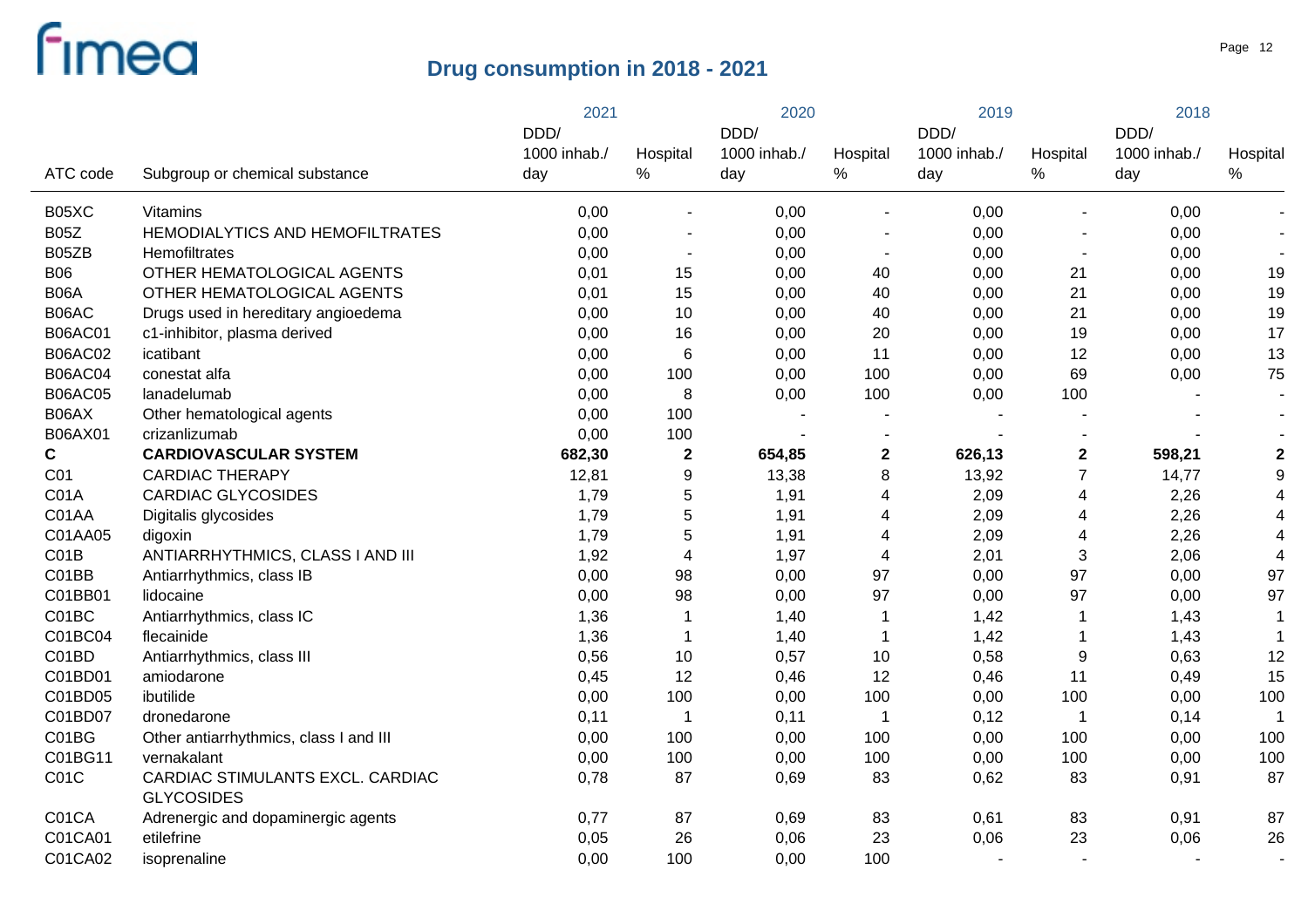|                 |                                                      | 2021         |                | 2020         |                | 2019         |                          | 2018                     |                |
|-----------------|------------------------------------------------------|--------------|----------------|--------------|----------------|--------------|--------------------------|--------------------------|----------------|
|                 |                                                      | DDD/         |                | DDD/         |                | DDD/         |                          | DDD/                     |                |
|                 |                                                      | 1000 inhab./ | Hospital       | 1000 inhab./ | Hospital       | 1000 inhab./ | Hospital                 | 1000 inhab./             | Hospital       |
| ATC code        | Subgroup or chemical substance                       | day          | %              | day          | $\%$           | day          | %                        | day                      | $\%$           |
| C01CA03         | norepinephrine                                       | 0,05         | 99             | 0,08         | 99             | 0,06         | 99                       | 0,06                     | 99             |
| C01CA04         | dopamine                                             | 0,00         | 80             | 0,00         | 93             | 0,00         | 90                       | 0,00                     | 85             |
| C01CA06         | phenylephrine                                        | 0,02         | 100            | 0,02         | 99             | 0,02         | 100                      | 0,01                     | 99             |
| C01CA07         | dobutamine                                           | 0,00         | 100            | 0,00         | 100            | 0,00         | 99                       | 0,00                     | 99             |
| C01CA17         | midodrine                                            | 0,01         | 16             | 0,01         | 15             | 0,00         | 11                       |                          |                |
| C01CA24         | epinephrine                                          | 0,65         | 91             | 0,52         | 88             | 0,47         | 89                       | 0,77                     | 91             |
| C01CE           | Phosphodiesterase inhibitors                         | 0,00         | 100            | 0,00         | 100            | 0,00         | 100                      | 0,00                     | 100            |
| C01CE02         | milrinone                                            | 0,00         | 100            | 0,00         | 100            | 0,00         | 100                      | 0,00                     | 100            |
| C01CX           | Other cardiac stimulants                             | 0,00         | 100            | 0,00         | 100            | 0,00         | 100                      | 0,00                     | 100            |
| C01CX08         | levosimendan                                         | 0,00         | 100            | 0,00         | 100            | 0,00         | 100                      | 0,00                     | 100            |
| C01D            | VASODILATORS USED IN CARDIAC DISEASES                | 8,27         | 4              | 8,79         | 4              | 9,17         | 4                        | 9,51                     | 4              |
| C01DA           | Organic nitrates                                     | 8,27         | 4              | 8,79         | 4              | 9,17         | 4                        | 9,51                     | 4              |
| C01DA02         | glyceryl trinitrate                                  | 0,49         | $\overline{7}$ | 0,58         | 13             | 0,64         | 9                        | 0,64                     | 9              |
| C01DA08         | isosorbide dinitrate                                 | 1,41         | 6              | 1,49         | $\sqrt{5}$     | 1,57         | 6                        | 1,63                     | 6              |
| C01DA14         | isosorbide mononitrate                               | 6,37         | $\sqrt{3}$     | 6,71         | 3              | 6,96         | 3                        | 7,23                     | 3              |
| C01E            | OTHER CARDIAC PREPARATIONS                           | 0,04         | 59             | 0,03         | 49             | 0,03         | 60                       | 0,03                     | 61             |
| C01EA           | Prostaglandins                                       | 0,00         | 100            | 0,00         | 100            | 0,00         | 100                      | 0,00                     | 98             |
| C01EA01         | alprostadil                                          | 0,00         | 100            | 0,00         | 100            | 0,00         | 100                      | 0,00                     | 98             |
| C01EB           | Other cardiac preparations                           | 0,04         | 59             | 0,03         | 49             | 0,03         | 60                       | 0,03                     | 60             |
| C01EB10         | adenosine                                            | 0,02         | 98             | 0,01         | 99             | 0,02         | 96                       | 0,02                     | 100            |
| C01EB16         | ibuprofen                                            | 0,00         | 100            | 0,00         | 100            |              | $\overline{\phantom{a}}$ | $\overline{\phantom{a}}$ |                |
| C01EB17         | ivabradine                                           | 0,02         | $\overline{4}$ | 0,02         | 4              | 0,01         | $\overline{2}$           | 0,01                     | 4              |
| C01EB21         | regadenoson                                          | 0,00         | 100            | 0,00         | 100            | 0,00         | 100                      | 0,00                     | 100            |
| CO <sub>2</sub> | <b>ANTIHYPERTENSIVES</b>                             | 3,32         | $\sqrt{3}$     | 3,18         | $\sqrt{3}$     | 3,23         | 3                        | 3,00                     | 3              |
| C02A            | ANTIADRENERGIC AGENTS, CENTRALLY                     | 2,70         | $\overline{2}$ | 2,61         | 3              | 2,70         | 3                        | 2,52                     | 3              |
|                 | <b>ACTING</b>                                        |              |                |              |                |              |                          |                          |                |
| C02AC           | Imidazoline receptor agonists                        | 2,70         | $\sqrt{2}$     | 2,61         | $\sqrt{3}$     | 2,70         | 3                        | 2,52                     | 3              |
| C02AC01         | clonidine                                            | 0,06         | 34             | 0,06         | 35             | 0,07         | 36                       | 0,06                     | 36             |
| C02AC02         | guanfacine                                           | 0,09         | 12             | 0,07         | 14             | 0,04         | 15                       | 0,03                     | 18             |
| C02AC05         | moxonidine                                           | 2,55         | $\mathbf{1}$   | 2,48         | $\overline{c}$ | 2,59         | 2                        | 2,43                     | $\overline{2}$ |
| CO2C            | ANTIADRENERGIC AGENTS, PERIPHERALLY<br><b>ACTING</b> | 0,56         | 4              | 0,51         | 4              | 0,48         | 4                        | 0,43                     | 4              |
| C02CA           | Alpha-adrenoceptor blocking agents                   | 0,56         | 4              | 0,51         | 4              | 0,48         | 4                        | 0,43                     | 4              |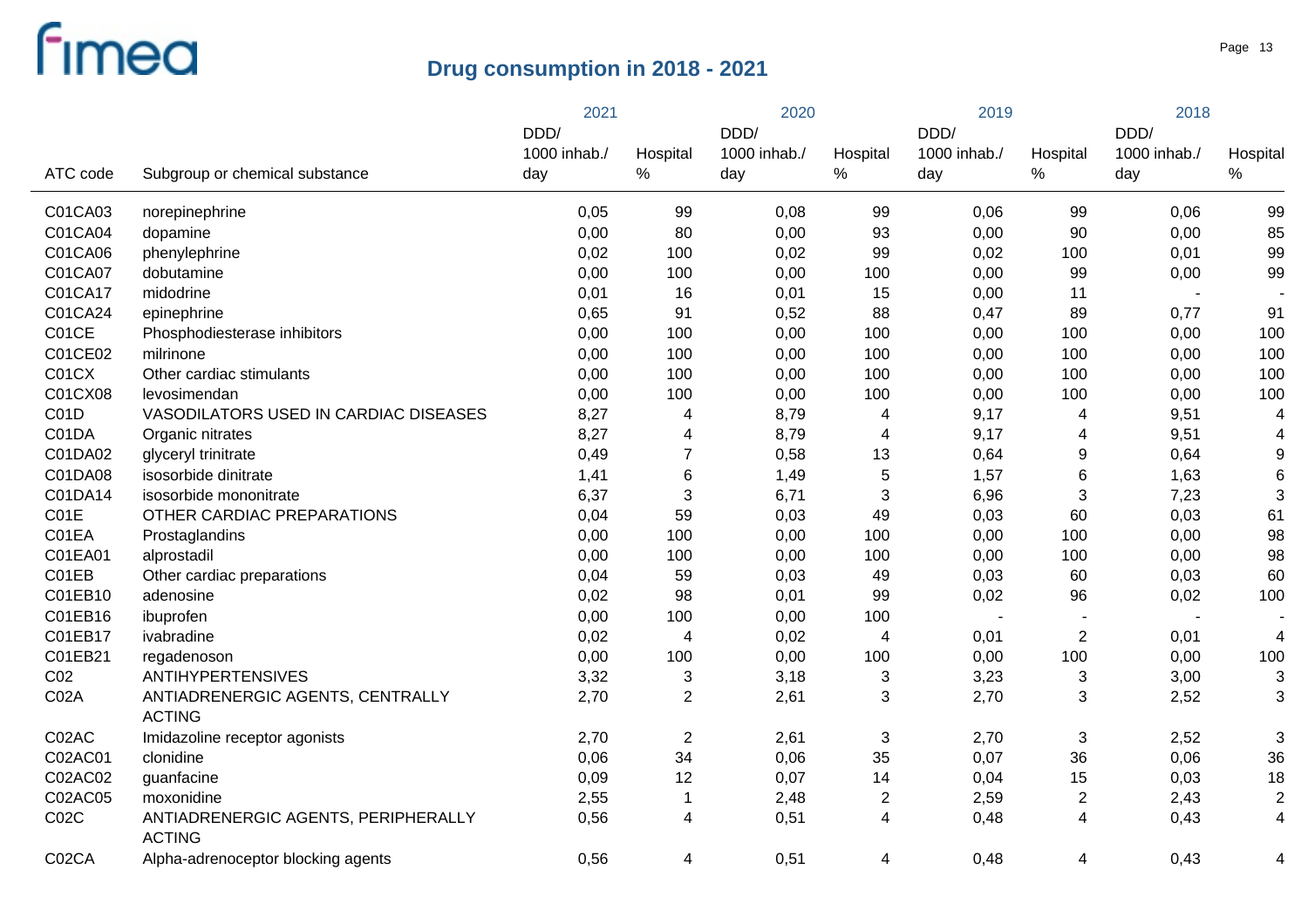|                 |                                                                 | 2021         |                         | 2020         |                | 2019         |                | 2018         |                           |
|-----------------|-----------------------------------------------------------------|--------------|-------------------------|--------------|----------------|--------------|----------------|--------------|---------------------------|
|                 |                                                                 | DDD/         |                         | DDD/         |                | DDD/         |                | DDD/         |                           |
|                 |                                                                 | 1000 inhab./ | Hospital                | 1000 inhab./ | Hospital       | 1000 inhab./ | Hospital       | 1000 inhab./ | Hospital                  |
| ATC code        | Subgroup or chemical substance                                  | day          | ℅                       | day          | $\%$           | day          | $\%$           | day          | $\%$                      |
| C02CA01         | prazosin                                                        | 0,56         | 4                       | 0,51         | 4              | 0,48         | 4              | 0,43         | 4                         |
| C02D            | ARTERIOLAR SMOOTH MUSCLE, AGENTS<br><b>ACTING ON</b>            | 0,00         | 100                     |              |                |              |                |              |                           |
| C02DD           | Nitroferricyanide derivatives                                   | 0,00         | 100                     |              |                |              |                |              |                           |
| C02DD01         | nitroprusside                                                   | 0,00         | 100                     |              |                |              |                |              |                           |
| CO2K            | OTHER ANTIHYPERTENSIVES                                         | 0,06         | $\overline{2}$          | 0,06         | $\sqrt{2}$     | 0,05         | $\overline{2}$ | 0,05         | $\boldsymbol{2}$          |
| C02KX           | Antihypertensives for pulmonary arterial<br>hypertension        | 0,06         | $\overline{2}$          | 0,06         | $\overline{2}$ | 0,05         | $\mathbf{2}$   | 0,05         | $\overline{c}$            |
| C02KX01         | bosentan                                                        | 0,01         | 3                       | 0,01         | $\sqrt{3}$     | 0,01         | 4              | 0,02         | $\boldsymbol{2}$          |
| C02KX02         | ambrisentan                                                     | 0,00         | $\mathbf 1$             | 0,01         | $\overline{1}$ | 0,01         | $\mathbf{1}$   | 0,01         | $\boldsymbol{2}$          |
| C02KX04         | macitentan                                                      | 0,03         | $\mathbf 1$             | 0,02         | $\overline{2}$ | 0,02         | 3              | 0,02         | 3                         |
| C02KX05         | riociguat                                                       | 0,02         | $\mathbf 1$             | 0,02         | $\mathbf{1}$   | 0,01         | 1              | 0,01         | 1                         |
| C <sub>03</sub> | <b>DIURETICS</b>                                                | 50,18        | 5                       | 50,51        | 5              | 51,43        | 6              | 51,45        | 6                         |
| C03A            | LOW-CEILING DIURETICS, THIAZIDES                                | 7,18         | $\overline{2}$          | 7,11         | $\overline{2}$ | 6,68         | $\overline{c}$ | 6,67         | $\boldsymbol{2}$          |
| C03AA           | Thiazides, plain                                                | 7,18         | $\overline{c}$          | 7,11         | $\sqrt{2}$     | 6,68         | $\overline{2}$ | 6,67         | $\mathbf 2$               |
| C03AA03         | hydrochlorothiazide                                             | 7,18         | $\overline{2}$          | 7,11         | $\overline{2}$ | 6,68         | $\overline{2}$ | 6,67         | $\mathbf 2$               |
| C03B            | LOW-CEILING DIURETICS, EXCL. THIAZIDES                          | 0,49         | 5                       | 0,49         | $\mathbf{3}$   | 0,48         |                | 0,48         | 1                         |
| C03BA           | Sulfonamides, plain                                             | 0,49         | 5                       | 0,49         | $\sqrt{3}$     | 0,48         |                | 0,48         | 1                         |
| C03BA08         | metolazone                                                      | 0,04         | 48                      | 0,01         | 61             |              |                |              |                           |
| C03BA11         | indapamide                                                      | 0,46         | $\mathbf 1$             | 0,48         | $\overline{1}$ | 0,48         | $\mathbf 1$    | 0,48         |                           |
| C03C            | <b>HIGH-CEILING DIURETICS</b>                                   | 34,63        | $\overline{7}$          | 34,95        | $\overline{7}$ | 35,25        | 8              | 34,99        | 8                         |
| C03CA           | Sulfonamides, plain                                             | 34,63        | $\overline{7}$          | 34,95        | $\overline{7}$ | 35,25        | 8              | 34,99        | 8                         |
| C03CA01         | furosemide                                                      | 34,63        | $\overline{7}$          | 34,95        | $\overline{7}$ | 35,25        | 8              | 34,99        | 8                         |
| C03D            | ALDOSTERONE ANTAGONISTS AND OTHER<br>POTASSIUM-SPARING AGENTS   | 3,11         | $\overline{2}$          | 2,92         | $\mathbf{3}$   | 2,70         | 3              | 2,57         | 3                         |
| C03DA           | Aldosterone antagonists                                         | 3,11         | $\overline{\mathbf{c}}$ | 2,92         | $\sqrt{3}$     | 2,70         | $\mathfrak{S}$ | 2,57         | $\ensuremath{\mathsf{3}}$ |
| C03DA01         | spironolactone                                                  | 3,09         | $\overline{c}$          | 2,91         | 3              | 2,69         | 3              | 2,55         | 3                         |
| C03DA04         | eplerenone                                                      | 0,02         | 3                       | 0,01         | 3              | 0,01         | 3              | 0,01         | 3                         |
| C03E            | DIURETICS AND POTASSIUM-SPARING<br><b>AGENTS IN COMBINATION</b> | 4,76         | $\mathbf 1$             | 5,03         | -1             | 6,32         | $\overline{2}$ | 6,75         | $\mathbf{1}$              |
| C03EA           | Low-ceiling diuretics and potassium-sparing<br>agents           | 4,16         | $\mathbf 1$             | 4,37         | -1             | 5,57         | $\mathbf 1$    | 5,89         | 1                         |
| C03EA01         | hydrochlorothiazide and potassium-sparing agents                | 4,16         | $\mathbf 1$             | 4,37         | -1             | 5,57         | $\mathbf 1$    | 5,89         | 1                         |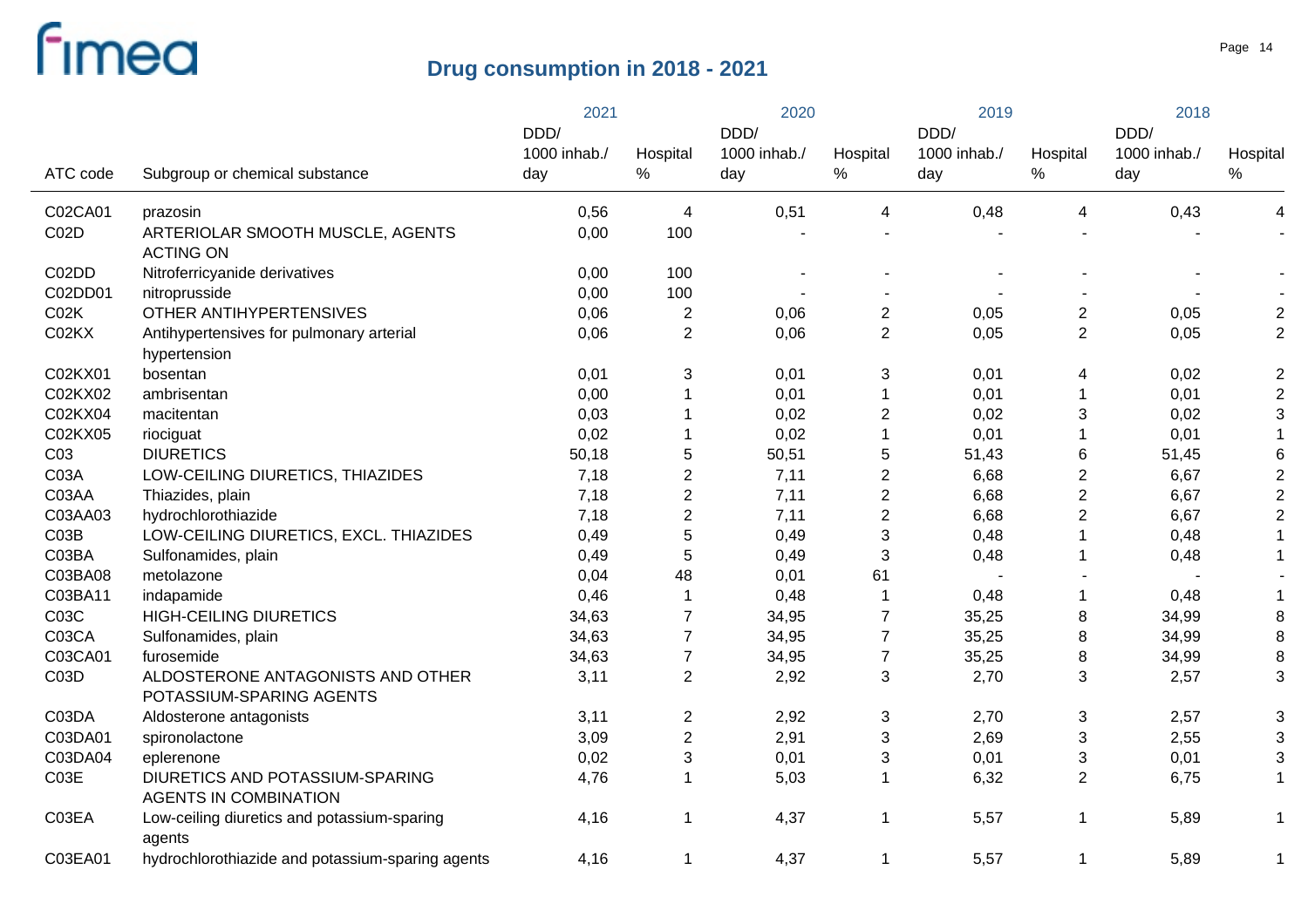|                  |                                                        | 2021                 |                | 2020                 |                | 2019                 |                         | 2018                 |                |
|------------------|--------------------------------------------------------|----------------------|----------------|----------------------|----------------|----------------------|-------------------------|----------------------|----------------|
|                  |                                                        | DDD/<br>1000 inhab./ | Hospital       | DDD/<br>1000 inhab./ | Hospital       | DDD/<br>1000 inhab./ | Hospital                | DDD/<br>1000 inhab./ | Hospital       |
| ATC code         | Subgroup or chemical substance                         | day                  | %              | day                  | $\%$           | day                  | ℅                       | day                  | $\%$           |
| C03EB            | High-ceiling diuretics and potassium-sparing<br>agents | 0,60                 | 5              | 0,67                 | 4              | 0,75                 | 5                       | 0,85                 | 5              |
| C03EB01          | furosemide and potassium-sparing agents                | 0,60                 | 5              | 0,67                 | 4              | 0,75                 | 5                       | 0,85                 | 5              |
| CO <sub>3X</sub> | <b>OTHER DIURETICS</b>                                 | 0,01                 | 1              | 0,00                 |                | 0,00                 | 32                      | 0,00                 | 93             |
| C03XA            | Vasopressin antagonists                                | 0,01                 |                | 0,00                 |                | 0,00                 | 32                      | 0,00                 | 93             |
| C03XA01          | tolvaptan                                              | 0,01                 | 1              | 0,00                 |                | 0,00                 | 32                      | 0,00                 | 93             |
| CO <sub>4</sub>  | PERIPHERAL VASODILATORS                                | 0,10                 | 5              | 0,11                 | 5              | 0,11                 | 4                       | 0,11                 | 5              |
| C04A             | PERIPHERAL VASODILATORS                                | 0,10                 | 5              | 0,11                 | 5              | 0,11                 | 4                       | 0,11                 | 5              |
| C04AD            | Purine derivatives                                     | 0,10                 | 5              | 0,11                 | 5              | 0,11                 | 4                       | 0,11                 | 5              |
| C04AD03          | pentoxifylline                                         | 0,10                 | 5              | 0,11                 | 5              | 0,11                 | 4                       | 0,11                 | 5              |
| C07              | <b>BETA BLOCKING AGENTS</b>                            | 63,93                | $\overline{2}$ | 65,66                | $\overline{2}$ | 64,38                | 2                       | 65,10                | $\overline{2}$ |
| C07A             | <b>BETA BLOCKING AGENTS</b>                            | 60,10                | $\overline{2}$ | 61,28                | $\mathbf{2}$   | 59,57                | $\overline{c}$          | 59,88                | $\overline{2}$ |
| C07AA            | Beta blocking agents, non-selective                    | 2,68                 | $\overline{2}$ | 2,68                 | $\overline{2}$ | 2,73                 | $\overline{2}$          | 2,44                 | $\overline{2}$ |
| C07AA05          | propranolol                                            | 2,24                 | $\overline{2}$ | 2,22                 | $\mathbf{2}$   | 2,23                 | $\overline{c}$          | 2,14                 | $\overline{2}$ |
| C07AA07          | sotalol                                                | 0,44                 | $\overline{c}$ | 0,46                 |                | 0,49                 | $\mathbf 1$             | 0,30                 | $\overline{2}$ |
| C07AB            | Beta blocking agents, selective                        | 55,49                | $\overline{c}$ | 56,58                | $\overline{c}$ | 54,71                | $\overline{\mathbf{c}}$ | 55,17                | $\mathbf 2$    |
| C07AB02          | metoprolol                                             | 8,99                 | $\overline{2}$ | 9,70                 | $\overline{c}$ | 10,03                | $\overline{c}$          | 10,30                | $\overline{2}$ |
| C07AB03          | atenolol                                               | 1,69                 | $\overline{2}$ | 1,91                 | $\overline{2}$ | 1,83                 | $\overline{c}$          | 2,05                 | $\overline{2}$ |
| C07AB04          | acebutolol                                             | 0,11                 | 4              | 0,11                 | $\overline{2}$ | 0,14                 | 3                       | 0,15                 | $\mathbf{3}$   |
| C07AB05          | betaxolol                                              |                      |                | 0,25                 | $\mathbf{1}$   | 0,63                 | 1                       | 0,68                 | -1             |
| C07AB07          | bisoprolol                                             | 42,25                | $\overline{c}$ | 42,16                | $\overline{2}$ | 39,57                | $\overline{\mathbf{c}}$ | 39,44                | $\overline{2}$ |
| C07AB08          | celiprolol                                             | 0,64                 | $\mathbf{1}$   | 0,65                 | $\overline{2}$ | 0,77                 | $\overline{c}$          | 0,85                 | 3              |
| C07AB09          | esmolol                                                | 0,00                 | 100            | 0,00                 | 100            | 0,00                 | 100                     | 0,00                 | 100            |
| C07AB12          | nebivolol                                              | 1,81                 | 1              | 1,79                 |                | 1,74                 | 1                       | 1,69                 | -1             |
| C07AG            | Alpha and beta blocking agents                         | 1,93                 | $\overline{2}$ | 2,03                 | $\overline{2}$ | 2,14                 | $\overline{c}$          | 2,27                 | $\overline{2}$ |
| C07AG01          | labetalol                                              | 0,07                 | $\overline{7}$ | 0,05                 | 13             | 0,09                 | $\overline{7}$          | 0,09                 | 8              |
| C07AG02          | carvedilol                                             | 1,86                 | $\overline{c}$ | 1,98                 | $\overline{2}$ | 2,05                 | 1                       | 2,18                 | $\overline{2}$ |
| C07B             | BETA BLOCKING AGENTS AND THIAZIDES                     | 2,61                 | 0              | 3,06                 | $\pmb{0}$      | 3,40                 | 0                       | 3,72                 | 0              |
| C07BB            | Beta blocking agents, selective, and thiazides         | 2,61                 | 0              | 3,06                 | 0              | 3,40                 | 0                       | 3,72                 | 0              |
| C07BB02          | metoprolol and thiazides                               | 0,11                 | 0              | 0,32                 | 0              | 0,49                 | 0                       | 0,62                 | 0              |
| C07BB07          | bisoprolol and thiazides                               | 2,50                 | $\mathbf 0$    | 2,74                 | 0              | 2,91                 | 0                       | 3,09                 | 0              |
| C07F             | BETA BLOCKING AGENTS, OTHER<br><b>COMBINATIONS</b>     | 1,21                 | 1              | 1,32                 |                | 1,41                 | $\mathbf 0$             | 1,50                 | 0              |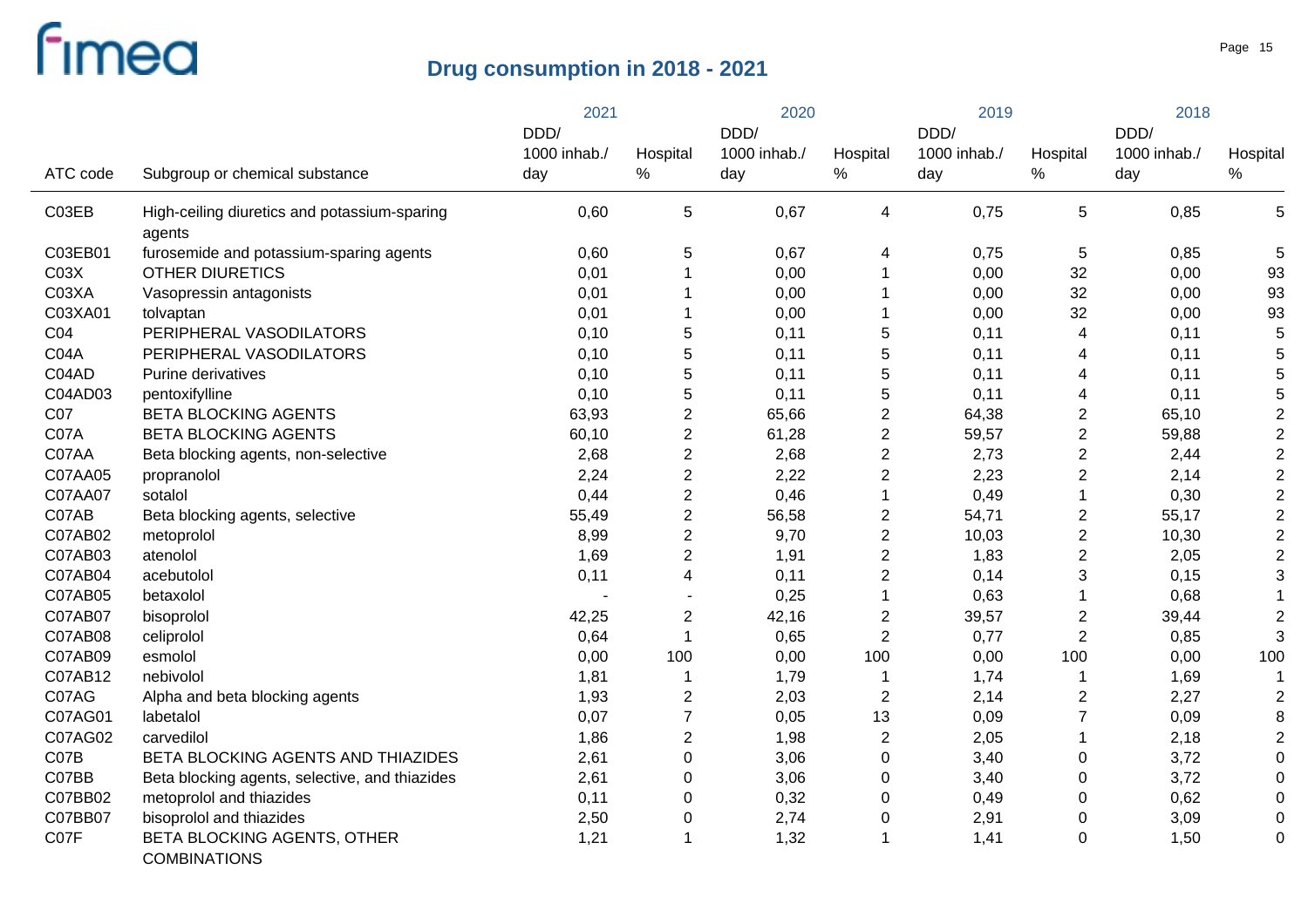| 1000 inhab./<br>1000 inhab./<br>1000 inhab./<br>1000 inhab./<br>Hospital<br>Hospital<br>Hospital<br>Hospital<br>$\%$<br>$\%$<br>$\%$<br>$\%$<br>ATC code<br>Subgroup or chemical substance<br>day<br>day<br>day<br>day<br>C07FB<br>Beta blocking agent and calcium channel blockers<br>1,21<br>1,32<br>1,41<br>$\mathbf 0$<br>1,50<br>$\mathbf 0$<br>1<br>1,21<br>1,32<br>C07FB02<br>metoprolol and felodipine<br>1,41<br>1,50<br>0<br>$\mathbf 0$<br>CO8<br>CALCIUM CHANNEL BLOCKERS<br>104,33<br>99,50<br>95,52<br>90,19<br>1<br>C08C<br>SELECTIVE CALCIUM CHANNEL BLOCKERS<br>102,94<br>98,04<br>94,05<br>1<br>$\mathbf 1$<br>88,65<br>$\mathbf 1$<br>1<br>WITH MAINLY VASCULAR EFFECTS<br>C08CA<br>102,94<br>Dihydropyridine derivatives<br>98,04<br>94,05<br>88,65<br>1<br>1<br>1<br>C08CA01<br>72,79<br>69,36<br>66,50<br>61,67<br>amlodipine<br>$\mathbf 1$<br>$\mathbf 1$<br>1<br>C08CA02<br>7,92<br>felodipine<br>$\mathbf{1}$<br>7,56<br>7,58<br>7,46<br>$\mathbf 1$<br>1<br>C08CA03<br>0,22<br>0,02<br>isradipine<br>$\overline{\phantom{a}}$<br>$\overline{2}$<br>C08CA05<br>0,54<br>0,68<br>$\overline{2}$<br>$\overline{2}$<br>$\overline{2}$<br>nifedipine<br>1,02<br>1,69<br>83<br>81<br>84<br>C08CA06<br>0,00<br>0,00<br>84<br>0,01<br>0,01<br>nimodipine<br>C08CA07<br>$\,6$<br>3<br>nisoldipine<br>0,00<br>0,03<br>C08CA10<br>0,73<br>$\overline{2}$<br>$\overline{c}$<br>nilvadipine<br>0,71<br>0,72<br>0,77<br>1<br>C08CA13<br>20,96<br>$\mathbf{1}$<br>19,73<br>$\mathbf{1}$<br>18,21<br>16,81<br>lercanidipine<br>$\mathbf{1}$<br>CO8D<br>SELECTIVE CALCIUM CHANNEL BLOCKERS<br>1,38<br>$\overline{2}$<br>3<br>$\mathbf{2}$<br>$\overline{2}$<br>1,45<br>1,46<br>1,54<br>WITH DIRECT CARDIAC EFFECTS<br>C08DA<br>0,74<br>$\overline{c}$<br>0,75<br>3<br>0,72<br>3<br>0,73<br>$\overline{2}$<br>Phenylalkylamine derivatives<br>$\overline{c}$<br>$\overline{2}$<br>0,74<br>0,75<br>3<br>3<br>C08DA01<br>0,72<br>0,73<br>verapamil<br>$\mathsf 3$<br>$\overline{c}$<br>$\overline{2}$<br>3<br>C08DB<br>Benzothiazepine derivatives<br>0,64<br>0,71<br>0,75<br>0,81<br>3<br>$\overline{2}$<br>$\overline{2}$<br>0,71<br>3<br>C08DB01<br>0,64<br>0,75<br>0,81<br>diltiazem<br>C <sub>09</sub><br><b>AGENTS ACTING ON THE</b><br>274,80<br>264,34<br>$\mathbf 1$<br>253,02<br>$\mathbf{1}$<br>280,96<br>$\mathbf 1$<br>1<br>RENIN-ANGIOTENSIN SYSTEM<br>C09A<br>ACE INHIBITORS, PLAIN<br>101,23<br>103,84<br>104,81<br>$\overline{2}$<br>103,85<br>1<br>1<br>1<br>101,23<br>$\overline{2}$<br>C09AA<br>ACE inhibitors, plain<br>103,85<br>103,84<br>104,81<br>1<br>-1<br>20,86<br>C09AA02<br>21,93<br>22,02<br>22,90<br>enalapril<br>C09AA03<br>3,31<br>3,48<br>3,63<br>3,69<br>lisinopril<br>C09AA04<br>4,59<br>4,69<br>4,60<br>perindopril<br>4,45<br>$\overline{2}$<br>C09AA05<br>72,59<br>ramipril<br>$\mathbf 1$<br>73,82<br>73,49<br>73,52<br>C09AA06<br>0,01<br>$\pmb{0}$<br>0,03<br>$\overline{\mathbf{c}}$<br>0,10<br>1<br>quinapril<br>C09AA15<br>0,00<br>0<br>zofenopril<br>CO9B<br>ACE INHIBITORS, COMBINATIONS<br>10,79<br>$\mathbf 0$<br>11,24<br>$\mathbf 0$<br>11,55<br>0<br>11,92<br>$\mathbf 0$<br>C09BA<br>8,61<br>$\mathbf 0$<br>9,09<br>9,53<br>$\mathbf 0$<br>ACE inhibitors and diuretics<br>0<br>10, 10<br>0 |  |         |                         | 2021 |             | 2020 |   | 2019 |             | 2018 |             |
|---------------------------------------------------------------------------------------------------------------------------------------------------------------------------------------------------------------------------------------------------------------------------------------------------------------------------------------------------------------------------------------------------------------------------------------------------------------------------------------------------------------------------------------------------------------------------------------------------------------------------------------------------------------------------------------------------------------------------------------------------------------------------------------------------------------------------------------------------------------------------------------------------------------------------------------------------------------------------------------------------------------------------------------------------------------------------------------------------------------------------------------------------------------------------------------------------------------------------------------------------------------------------------------------------------------------------------------------------------------------------------------------------------------------------------------------------------------------------------------------------------------------------------------------------------------------------------------------------------------------------------------------------------------------------------------------------------------------------------------------------------------------------------------------------------------------------------------------------------------------------------------------------------------------------------------------------------------------------------------------------------------------------------------------------------------------------------------------------------------------------------------------------------------------------------------------------------------------------------------------------------------------------------------------------------------------------------------------------------------------------------------------------------------------------------------------------------------------------------------------------------------------------------------------------------------------------------------------------------------------------------------------------------------------------------------------------------------------------------------------------------------------------------------------------------------------------------------------------------------------------------------------------------------------------------------------------------------------------------------------------------------------------------------------------------------------------------------------------------------------------------------------------------------------------------------------------------------------------------------------------------|--|---------|-------------------------|------|-------------|------|---|------|-------------|------|-------------|
|                                                                                                                                                                                                                                                                                                                                                                                                                                                                                                                                                                                                                                                                                                                                                                                                                                                                                                                                                                                                                                                                                                                                                                                                                                                                                                                                                                                                                                                                                                                                                                                                                                                                                                                                                                                                                                                                                                                                                                                                                                                                                                                                                                                                                                                                                                                                                                                                                                                                                                                                                                                                                                                                                                                                                                                                                                                                                                                                                                                                                                                                                                                                                                                                                                                         |  |         |                         | DDD/ |             | DDD/ |   | DDD/ |             | DDD/ |             |
|                                                                                                                                                                                                                                                                                                                                                                                                                                                                                                                                                                                                                                                                                                                                                                                                                                                                                                                                                                                                                                                                                                                                                                                                                                                                                                                                                                                                                                                                                                                                                                                                                                                                                                                                                                                                                                                                                                                                                                                                                                                                                                                                                                                                                                                                                                                                                                                                                                                                                                                                                                                                                                                                                                                                                                                                                                                                                                                                                                                                                                                                                                                                                                                                                                                         |  |         |                         |      |             |      |   |      |             |      |             |
|                                                                                                                                                                                                                                                                                                                                                                                                                                                                                                                                                                                                                                                                                                                                                                                                                                                                                                                                                                                                                                                                                                                                                                                                                                                                                                                                                                                                                                                                                                                                                                                                                                                                                                                                                                                                                                                                                                                                                                                                                                                                                                                                                                                                                                                                                                                                                                                                                                                                                                                                                                                                                                                                                                                                                                                                                                                                                                                                                                                                                                                                                                                                                                                                                                                         |  |         |                         |      |             |      |   |      |             |      |             |
|                                                                                                                                                                                                                                                                                                                                                                                                                                                                                                                                                                                                                                                                                                                                                                                                                                                                                                                                                                                                                                                                                                                                                                                                                                                                                                                                                                                                                                                                                                                                                                                                                                                                                                                                                                                                                                                                                                                                                                                                                                                                                                                                                                                                                                                                                                                                                                                                                                                                                                                                                                                                                                                                                                                                                                                                                                                                                                                                                                                                                                                                                                                                                                                                                                                         |  |         |                         |      |             |      |   |      |             |      |             |
|                                                                                                                                                                                                                                                                                                                                                                                                                                                                                                                                                                                                                                                                                                                                                                                                                                                                                                                                                                                                                                                                                                                                                                                                                                                                                                                                                                                                                                                                                                                                                                                                                                                                                                                                                                                                                                                                                                                                                                                                                                                                                                                                                                                                                                                                                                                                                                                                                                                                                                                                                                                                                                                                                                                                                                                                                                                                                                                                                                                                                                                                                                                                                                                                                                                         |  |         |                         |      |             |      |   |      |             |      |             |
|                                                                                                                                                                                                                                                                                                                                                                                                                                                                                                                                                                                                                                                                                                                                                                                                                                                                                                                                                                                                                                                                                                                                                                                                                                                                                                                                                                                                                                                                                                                                                                                                                                                                                                                                                                                                                                                                                                                                                                                                                                                                                                                                                                                                                                                                                                                                                                                                                                                                                                                                                                                                                                                                                                                                                                                                                                                                                                                                                                                                                                                                                                                                                                                                                                                         |  |         |                         |      |             |      |   |      |             |      |             |
|                                                                                                                                                                                                                                                                                                                                                                                                                                                                                                                                                                                                                                                                                                                                                                                                                                                                                                                                                                                                                                                                                                                                                                                                                                                                                                                                                                                                                                                                                                                                                                                                                                                                                                                                                                                                                                                                                                                                                                                                                                                                                                                                                                                                                                                                                                                                                                                                                                                                                                                                                                                                                                                                                                                                                                                                                                                                                                                                                                                                                                                                                                                                                                                                                                                         |  |         |                         |      |             |      |   |      |             |      |             |
|                                                                                                                                                                                                                                                                                                                                                                                                                                                                                                                                                                                                                                                                                                                                                                                                                                                                                                                                                                                                                                                                                                                                                                                                                                                                                                                                                                                                                                                                                                                                                                                                                                                                                                                                                                                                                                                                                                                                                                                                                                                                                                                                                                                                                                                                                                                                                                                                                                                                                                                                                                                                                                                                                                                                                                                                                                                                                                                                                                                                                                                                                                                                                                                                                                                         |  |         |                         |      |             |      |   |      |             |      |             |
|                                                                                                                                                                                                                                                                                                                                                                                                                                                                                                                                                                                                                                                                                                                                                                                                                                                                                                                                                                                                                                                                                                                                                                                                                                                                                                                                                                                                                                                                                                                                                                                                                                                                                                                                                                                                                                                                                                                                                                                                                                                                                                                                                                                                                                                                                                                                                                                                                                                                                                                                                                                                                                                                                                                                                                                                                                                                                                                                                                                                                                                                                                                                                                                                                                                         |  |         |                         |      |             |      |   |      |             |      |             |
|                                                                                                                                                                                                                                                                                                                                                                                                                                                                                                                                                                                                                                                                                                                                                                                                                                                                                                                                                                                                                                                                                                                                                                                                                                                                                                                                                                                                                                                                                                                                                                                                                                                                                                                                                                                                                                                                                                                                                                                                                                                                                                                                                                                                                                                                                                                                                                                                                                                                                                                                                                                                                                                                                                                                                                                                                                                                                                                                                                                                                                                                                                                                                                                                                                                         |  |         |                         |      |             |      |   |      |             |      |             |
|                                                                                                                                                                                                                                                                                                                                                                                                                                                                                                                                                                                                                                                                                                                                                                                                                                                                                                                                                                                                                                                                                                                                                                                                                                                                                                                                                                                                                                                                                                                                                                                                                                                                                                                                                                                                                                                                                                                                                                                                                                                                                                                                                                                                                                                                                                                                                                                                                                                                                                                                                                                                                                                                                                                                                                                                                                                                                                                                                                                                                                                                                                                                                                                                                                                         |  |         |                         |      |             |      |   |      |             |      |             |
|                                                                                                                                                                                                                                                                                                                                                                                                                                                                                                                                                                                                                                                                                                                                                                                                                                                                                                                                                                                                                                                                                                                                                                                                                                                                                                                                                                                                                                                                                                                                                                                                                                                                                                                                                                                                                                                                                                                                                                                                                                                                                                                                                                                                                                                                                                                                                                                                                                                                                                                                                                                                                                                                                                                                                                                                                                                                                                                                                                                                                                                                                                                                                                                                                                                         |  |         |                         |      |             |      |   |      |             |      |             |
|                                                                                                                                                                                                                                                                                                                                                                                                                                                                                                                                                                                                                                                                                                                                                                                                                                                                                                                                                                                                                                                                                                                                                                                                                                                                                                                                                                                                                                                                                                                                                                                                                                                                                                                                                                                                                                                                                                                                                                                                                                                                                                                                                                                                                                                                                                                                                                                                                                                                                                                                                                                                                                                                                                                                                                                                                                                                                                                                                                                                                                                                                                                                                                                                                                                         |  |         |                         |      |             |      |   |      |             |      |             |
|                                                                                                                                                                                                                                                                                                                                                                                                                                                                                                                                                                                                                                                                                                                                                                                                                                                                                                                                                                                                                                                                                                                                                                                                                                                                                                                                                                                                                                                                                                                                                                                                                                                                                                                                                                                                                                                                                                                                                                                                                                                                                                                                                                                                                                                                                                                                                                                                                                                                                                                                                                                                                                                                                                                                                                                                                                                                                                                                                                                                                                                                                                                                                                                                                                                         |  |         |                         |      |             |      |   |      |             |      |             |
|                                                                                                                                                                                                                                                                                                                                                                                                                                                                                                                                                                                                                                                                                                                                                                                                                                                                                                                                                                                                                                                                                                                                                                                                                                                                                                                                                                                                                                                                                                                                                                                                                                                                                                                                                                                                                                                                                                                                                                                                                                                                                                                                                                                                                                                                                                                                                                                                                                                                                                                                                                                                                                                                                                                                                                                                                                                                                                                                                                                                                                                                                                                                                                                                                                                         |  |         |                         |      |             |      |   |      |             |      |             |
|                                                                                                                                                                                                                                                                                                                                                                                                                                                                                                                                                                                                                                                                                                                                                                                                                                                                                                                                                                                                                                                                                                                                                                                                                                                                                                                                                                                                                                                                                                                                                                                                                                                                                                                                                                                                                                                                                                                                                                                                                                                                                                                                                                                                                                                                                                                                                                                                                                                                                                                                                                                                                                                                                                                                                                                                                                                                                                                                                                                                                                                                                                                                                                                                                                                         |  |         |                         |      |             |      |   |      |             |      |             |
|                                                                                                                                                                                                                                                                                                                                                                                                                                                                                                                                                                                                                                                                                                                                                                                                                                                                                                                                                                                                                                                                                                                                                                                                                                                                                                                                                                                                                                                                                                                                                                                                                                                                                                                                                                                                                                                                                                                                                                                                                                                                                                                                                                                                                                                                                                                                                                                                                                                                                                                                                                                                                                                                                                                                                                                                                                                                                                                                                                                                                                                                                                                                                                                                                                                         |  |         |                         |      |             |      |   |      |             |      |             |
|                                                                                                                                                                                                                                                                                                                                                                                                                                                                                                                                                                                                                                                                                                                                                                                                                                                                                                                                                                                                                                                                                                                                                                                                                                                                                                                                                                                                                                                                                                                                                                                                                                                                                                                                                                                                                                                                                                                                                                                                                                                                                                                                                                                                                                                                                                                                                                                                                                                                                                                                                                                                                                                                                                                                                                                                                                                                                                                                                                                                                                                                                                                                                                                                                                                         |  |         |                         |      |             |      |   |      |             |      |             |
|                                                                                                                                                                                                                                                                                                                                                                                                                                                                                                                                                                                                                                                                                                                                                                                                                                                                                                                                                                                                                                                                                                                                                                                                                                                                                                                                                                                                                                                                                                                                                                                                                                                                                                                                                                                                                                                                                                                                                                                                                                                                                                                                                                                                                                                                                                                                                                                                                                                                                                                                                                                                                                                                                                                                                                                                                                                                                                                                                                                                                                                                                                                                                                                                                                                         |  |         |                         |      |             |      |   |      |             |      |             |
|                                                                                                                                                                                                                                                                                                                                                                                                                                                                                                                                                                                                                                                                                                                                                                                                                                                                                                                                                                                                                                                                                                                                                                                                                                                                                                                                                                                                                                                                                                                                                                                                                                                                                                                                                                                                                                                                                                                                                                                                                                                                                                                                                                                                                                                                                                                                                                                                                                                                                                                                                                                                                                                                                                                                                                                                                                                                                                                                                                                                                                                                                                                                                                                                                                                         |  |         |                         |      |             |      |   |      |             |      |             |
|                                                                                                                                                                                                                                                                                                                                                                                                                                                                                                                                                                                                                                                                                                                                                                                                                                                                                                                                                                                                                                                                                                                                                                                                                                                                                                                                                                                                                                                                                                                                                                                                                                                                                                                                                                                                                                                                                                                                                                                                                                                                                                                                                                                                                                                                                                                                                                                                                                                                                                                                                                                                                                                                                                                                                                                                                                                                                                                                                                                                                                                                                                                                                                                                                                                         |  |         |                         |      |             |      |   |      |             |      |             |
|                                                                                                                                                                                                                                                                                                                                                                                                                                                                                                                                                                                                                                                                                                                                                                                                                                                                                                                                                                                                                                                                                                                                                                                                                                                                                                                                                                                                                                                                                                                                                                                                                                                                                                                                                                                                                                                                                                                                                                                                                                                                                                                                                                                                                                                                                                                                                                                                                                                                                                                                                                                                                                                                                                                                                                                                                                                                                                                                                                                                                                                                                                                                                                                                                                                         |  |         |                         |      |             |      |   |      |             |      |             |
|                                                                                                                                                                                                                                                                                                                                                                                                                                                                                                                                                                                                                                                                                                                                                                                                                                                                                                                                                                                                                                                                                                                                                                                                                                                                                                                                                                                                                                                                                                                                                                                                                                                                                                                                                                                                                                                                                                                                                                                                                                                                                                                                                                                                                                                                                                                                                                                                                                                                                                                                                                                                                                                                                                                                                                                                                                                                                                                                                                                                                                                                                                                                                                                                                                                         |  |         |                         |      |             |      |   |      |             |      |             |
|                                                                                                                                                                                                                                                                                                                                                                                                                                                                                                                                                                                                                                                                                                                                                                                                                                                                                                                                                                                                                                                                                                                                                                                                                                                                                                                                                                                                                                                                                                                                                                                                                                                                                                                                                                                                                                                                                                                                                                                                                                                                                                                                                                                                                                                                                                                                                                                                                                                                                                                                                                                                                                                                                                                                                                                                                                                                                                                                                                                                                                                                                                                                                                                                                                                         |  |         |                         |      |             |      |   |      |             |      |             |
|                                                                                                                                                                                                                                                                                                                                                                                                                                                                                                                                                                                                                                                                                                                                                                                                                                                                                                                                                                                                                                                                                                                                                                                                                                                                                                                                                                                                                                                                                                                                                                                                                                                                                                                                                                                                                                                                                                                                                                                                                                                                                                                                                                                                                                                                                                                                                                                                                                                                                                                                                                                                                                                                                                                                                                                                                                                                                                                                                                                                                                                                                                                                                                                                                                                         |  |         |                         |      |             |      |   |      |             |      |             |
|                                                                                                                                                                                                                                                                                                                                                                                                                                                                                                                                                                                                                                                                                                                                                                                                                                                                                                                                                                                                                                                                                                                                                                                                                                                                                                                                                                                                                                                                                                                                                                                                                                                                                                                                                                                                                                                                                                                                                                                                                                                                                                                                                                                                                                                                                                                                                                                                                                                                                                                                                                                                                                                                                                                                                                                                                                                                                                                                                                                                                                                                                                                                                                                                                                                         |  |         |                         |      |             |      |   |      |             |      |             |
|                                                                                                                                                                                                                                                                                                                                                                                                                                                                                                                                                                                                                                                                                                                                                                                                                                                                                                                                                                                                                                                                                                                                                                                                                                                                                                                                                                                                                                                                                                                                                                                                                                                                                                                                                                                                                                                                                                                                                                                                                                                                                                                                                                                                                                                                                                                                                                                                                                                                                                                                                                                                                                                                                                                                                                                                                                                                                                                                                                                                                                                                                                                                                                                                                                                         |  |         |                         |      |             |      |   |      |             |      |             |
|                                                                                                                                                                                                                                                                                                                                                                                                                                                                                                                                                                                                                                                                                                                                                                                                                                                                                                                                                                                                                                                                                                                                                                                                                                                                                                                                                                                                                                                                                                                                                                                                                                                                                                                                                                                                                                                                                                                                                                                                                                                                                                                                                                                                                                                                                                                                                                                                                                                                                                                                                                                                                                                                                                                                                                                                                                                                                                                                                                                                                                                                                                                                                                                                                                                         |  |         |                         |      |             |      |   |      |             |      |             |
|                                                                                                                                                                                                                                                                                                                                                                                                                                                                                                                                                                                                                                                                                                                                                                                                                                                                                                                                                                                                                                                                                                                                                                                                                                                                                                                                                                                                                                                                                                                                                                                                                                                                                                                                                                                                                                                                                                                                                                                                                                                                                                                                                                                                                                                                                                                                                                                                                                                                                                                                                                                                                                                                                                                                                                                                                                                                                                                                                                                                                                                                                                                                                                                                                                                         |  |         |                         |      |             |      |   |      |             |      |             |
|                                                                                                                                                                                                                                                                                                                                                                                                                                                                                                                                                                                                                                                                                                                                                                                                                                                                                                                                                                                                                                                                                                                                                                                                                                                                                                                                                                                                                                                                                                                                                                                                                                                                                                                                                                                                                                                                                                                                                                                                                                                                                                                                                                                                                                                                                                                                                                                                                                                                                                                                                                                                                                                                                                                                                                                                                                                                                                                                                                                                                                                                                                                                                                                                                                                         |  |         |                         |      |             |      |   |      |             |      |             |
|                                                                                                                                                                                                                                                                                                                                                                                                                                                                                                                                                                                                                                                                                                                                                                                                                                                                                                                                                                                                                                                                                                                                                                                                                                                                                                                                                                                                                                                                                                                                                                                                                                                                                                                                                                                                                                                                                                                                                                                                                                                                                                                                                                                                                                                                                                                                                                                                                                                                                                                                                                                                                                                                                                                                                                                                                                                                                                                                                                                                                                                                                                                                                                                                                                                         |  |         |                         |      |             |      |   |      |             |      |             |
|                                                                                                                                                                                                                                                                                                                                                                                                                                                                                                                                                                                                                                                                                                                                                                                                                                                                                                                                                                                                                                                                                                                                                                                                                                                                                                                                                                                                                                                                                                                                                                                                                                                                                                                                                                                                                                                                                                                                                                                                                                                                                                                                                                                                                                                                                                                                                                                                                                                                                                                                                                                                                                                                                                                                                                                                                                                                                                                                                                                                                                                                                                                                                                                                                                                         |  | C09BA02 | enalapril and diuretics | 5,73 | $\mathbf 0$ | 6,02 | 0 | 6,34 | $\mathbf 0$ | 6,71 | $\mathbf 0$ |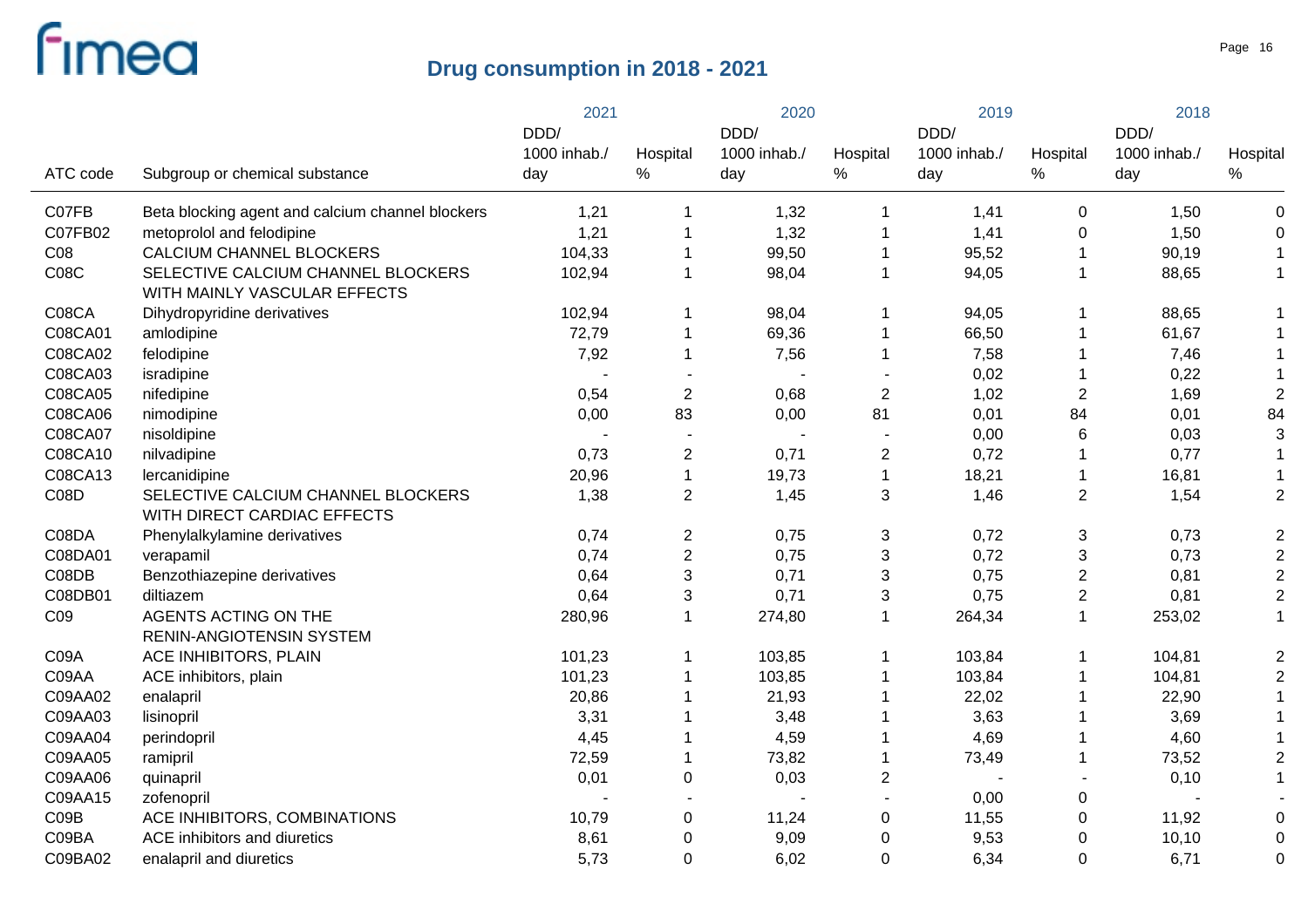|          |                                                                         | 2021         |                  | 2020         |                | 2019         |                  | 2018         |                  |
|----------|-------------------------------------------------------------------------|--------------|------------------|--------------|----------------|--------------|------------------|--------------|------------------|
|          |                                                                         | DDD/         |                  | DDD/         |                | DDD/         |                  | DDD/         |                  |
|          |                                                                         | 1000 inhab./ | Hospital         | 1000 inhab./ | Hospital       | 1000 inhab./ | Hospital         | 1000 inhab./ | Hospital         |
| ATC code | Subgroup or chemical substance                                          | day          | $\%$             | day          | %              | day          | $\%$             | day          | $\%$             |
| C09BA03  | lisinopril and diuretics                                                | 1,04         | -1               | 1,13         | $\mathbf 0$    | 1,24         | $\mathbf 0$      | 1,32         | $\mathbf 0$      |
| C09BA04  | perindopril and diuretics                                               | 0,93         | -1               | 0,97         | $\mathbf 0$    | 1,00         | 0                | 1,01         |                  |
| C09BA05  | ramipril and diuretics                                                  | 0,89         | $\pmb{0}$        | 0,94         | 0              | 0,96         | 0                | 0,98         | 0                |
| C09BA06  | quinapril and diuretics                                                 | 0,02         | $\mathbf 0$      | 0,03         |                |              |                  | 0,08         | $\Omega$         |
| C09BB    | ACE inhibitors and calcium channel blockers                             | 1,72         | $\mathbf 0$      | 1,67         | $\mathbf 0$    | 1,60         | 0                | 1,47         | $\Omega$         |
| C09BB02  | enalapril and lercanidipine                                             | 0,35         | $\mathbf 0$      | 0,36         | 0              | 0,36         | 0                | 0,35         | $\Omega$         |
| C09BB04  | perindopril and amlodipine                                              | 1,36         | $\pmb{0}$        | 1,32         | 0              | 1,24         | 0                | 1,12         | $\Omega$         |
| C09BX    | ACE inhibitors, other combinations                                      | 0,46         | $\mathbf 0$      | 0,47         | 0              | 0,41         | 0                | 0,35         | $\Omega$         |
| C09BX01  | perindopril, amlodipine and indapamide                                  | 0,44         | $\mathbf 0$      | 0,43         | 0              | 0,38         | 0                | 0,33         | $\Omega$         |
| C09BX02  | perindopril and bisoprolol                                              | 0,02         | $\mathbf 0$      | 0,04         | 0              | 0,04         | 0                | 0,02         | $\mathbf 0$      |
| C09C     | ANGIOTENSIN II RECEPTOR BLOCKERS<br>(ARBs), PLAIN                       | 134,63       | $\mathbf 1$      | 125,68       | 1              | 115,68       | $\mathbf 1$      | 103,89       | -1               |
| C09CA    | Angiotensin II receptor blockers (ARBs), plain                          | 134,63       | 1                | 125,68       |                | 115,68       | 1                | 103,89       |                  |
| C09CA01  | losartan                                                                | 52,12        | $\mathbf 1$      | 49,44        |                | 47,23        |                  | 42,27        |                  |
| C09CA02  | eprosartan                                                              | 0,11         | $\boldsymbol{2}$ | 0,27         | $\overline{2}$ | 0,35         |                  | 0,37         | $\overline{2}$   |
| C09CA03  | valsartan                                                               | 16,68        | $\mathbf 1$      | 16,00        |                | 14,79        |                  | 15,12        |                  |
| C09CA06  | candesartan                                                             | 54,38        | $\mathbf 1$      | 49,04        |                | 43,16        | 1                | 36,71        |                  |
| C09CA07  | telmisartan                                                             | 10,30        | $\mathbf 1$      | 9,80         |                | 9,07         | 1                | 8,36         |                  |
| C09CA08  | olmesartan medoxomil                                                    | 1,04         | $\pmb{0}$        | 1,12         |                | 1,09         | 1                | 1,07         | $\mathbf 0$      |
| C09D     | ANGIOTENSIN II RECEPTOR BLOCKERS<br>(ARBs), COMBINATIONS                | 34,32        | 0                | 34,03        | $\pmb{0}$      | 33,27        | $\pmb{0}$        | 32,40        | $\boldsymbol{0}$ |
| C09DA    | Angiotensin II receptor blockers (ARBs) and<br>diuretics                | 29,03        | 0                | 29,11        | 0              | 28,71        | $\pmb{0}$        | 28,12        | 0                |
| C09DA01  | losartan and diuretics                                                  | 12,44        | 0                | 12,51        | $\pmb{0}$      | 12,78        | 0                | 12,08        | $\mathbf 0$      |
| C09DA02  | eprosartan and diuretics                                                | 0,30         | $\pmb{0}$        | 0,32         | $\pmb{0}$      | 0,35         | $\mathbf 0$      | 0,38         | 0                |
| C09DA03  | valsartan and diuretics                                                 | 4,50         | $\boldsymbol{0}$ | 4,53         | $\mathbf 0$    | 4,42         | 0                | 4,76         | $\Omega$         |
| C09DA06  | candesartan and diuretics                                               | 7,62         | $\pmb{0}$        | 7,52         | $\mathbf 0$    | 7,21         | 0                | 6,96         | $\mathbf 0$      |
| C09DA07  | telmisartan and diuretics                                               | 3,84         | $\pmb{0}$        | 3,89         | $\mathbf 0$    | 3,60         | 0                | 3,59         | $\mathbf 0$      |
| C09DA08  | olmesartan medoxomil and diuretics                                      | 0,32         | $\pmb{0}$        | 0,35         | 0              | 0,35         | $\boldsymbol{0}$ | 0,35         | $\mathbf 0$      |
| C09DB    | Angiotensin II receptor blockers (ARBs) and<br>calcium channel blockers | 2,99         | $\mathbf 0$      | 2,81         | 0              | 2,67         | 0                | 2,59         | 0                |
| C09DB01  | valsartan and amlodipine                                                | 2,86         | 0                | 2,68         | 0              | 2,56         | 0                | 2,47         | 0                |
| C09DB02  | olmesartan medoxomil and amlodipine                                     | 0,12         | $\mathbf{1}$     | 0,14         | 1              | 0,11         | $\mathbf 0$      | 0,12         | $\mathbf 0$      |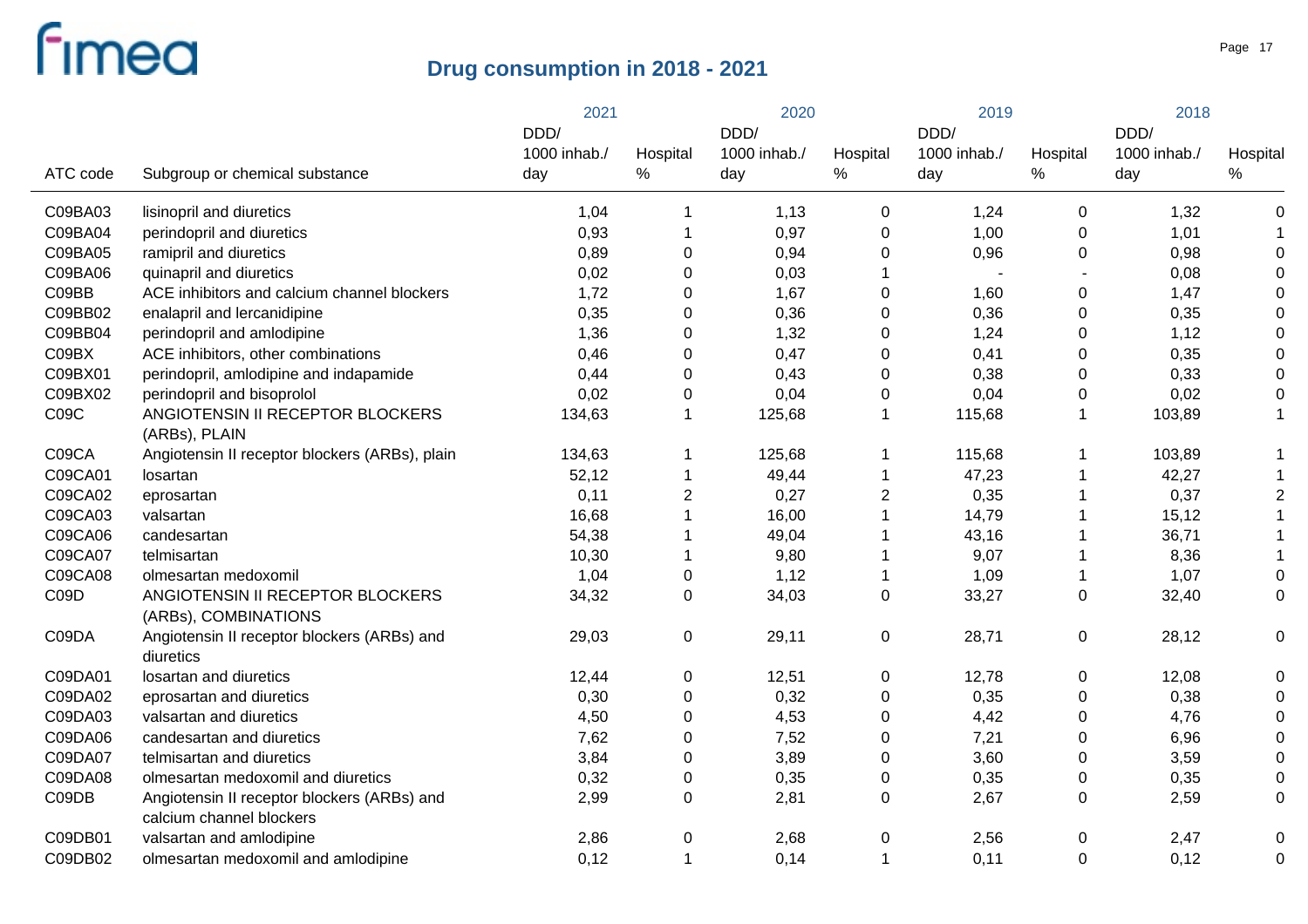|                   |                                                  | 2021         |                  | 2020         |                | 2019         |                           | 2018         |                |
|-------------------|--------------------------------------------------|--------------|------------------|--------------|----------------|--------------|---------------------------|--------------|----------------|
|                   |                                                  | DDD/         |                  | DDD/         |                | DDD/         |                           | DDD/         |                |
|                   |                                                  | 1000 inhab./ | Hospital         | 1000 inhab./ | Hospital       | 1000 inhab./ | Hospital                  | 1000 inhab./ | Hospital       |
| ATC code          | Subgroup or chemical substance                   | day          | $\%$             | day          | %              | day          | %                         | day          | $\%$           |
| C09DX             | Angiotensin II receptor blockers (ARBs), other   | 2,30         | $\mathbf{1}$     | 2,11         | $\mathbf{1}$   | 1,89         | $\mathbf{1}$              | 1,69         | -1             |
|                   | combinations                                     |              |                  |              |                |              |                           |              |                |
| C09DX01           | valsartan, amlodipine and hydrochlorothiazide    | 1,77         | 0                | 1,68         | 0              | 1,58         | 0                         | 1,49         | 0              |
| C09DX04           | valsartan and sacubitril                         | 0,53         | $\overline{2}$   | 0,42         | 3              | 0,31         | 3                         | 0,20         |                |
| C <sub>10</sub>   | <b>LIPID MODIFYING AGENTS</b>                    | 166,68       | $\mathbf{1}$     | 147,71       |                | 133,20       |                           | 120,58       |                |
| <b>C10A</b>       | LIPID MODIFYING AGENTS, PLAIN                    | 166,53       | 1                | 147,59       |                | 133,10       |                           | 120,42       |                |
| C10AA             | HMG CoA reductase inhibitors                     | 153,84       |                  | 138,43       |                | 125,96       |                           | 114,75       |                |
| C10AA01           | simvastatin                                      | 31,30        |                  | 33,39        |                | 35,62        |                           | 36,94        |                |
| C10AA02           | lovastatin                                       | 0,09         | 1                | 0,31         |                | 0,30         |                           | 0,31         |                |
| C10AA03           | pravastatin                                      | 1,78         | $\overline{2}$   | 1,83         | $\overline{c}$ | 2,17         | 2                         | 2,24         | $\overline{2}$ |
| C10AA04           | fluvastatin                                      | 1,64         | 1                | 1,76         | $\mathbf{1}$   | 1,85         |                           | 1,90         |                |
| C10AA05           | atorvastatin                                     | 70,99        | $\overline{2}$   | 63,09        | $\overline{2}$ | 56,15        |                           | 49,21        |                |
| C10AA07           | rosuvastatin                                     | 48,05        | 1                | 38,06        | 1              | 29,86        |                           | 24,16        |                |
| C10AB             | Fibrates                                         | 0,52         |                  | 0,52         |                | 0,49         | 2                         | 0,53         | 2              |
| C10AB02           | bezafibrate                                      | 0,08         | 1                | 0,07         |                | 0,07         |                           | 0,06         |                |
| C10AB04           | gemfibrozil                                      |              |                  | 0,02         | 3              | 0,03         | $\boldsymbol{2}$          | 0,02         |                |
| C10AB05           | fenofibrate                                      | 0,44         | $\boldsymbol{2}$ | 0,42         |                | 0,39         | $\boldsymbol{2}$          | 0,44         | $\overline{2}$ |
| C10AC             | Bile acid sequestrants                           | 0,05         | $\overline{2}$   | 0,00         | 0              | 0,09         | $\ensuremath{\mathsf{3}}$ | 0,06         | $\overline{2}$ |
| C10AC01           | colestyramine                                    | 0,05         | $\overline{c}$   |              |                | 0,09         | 3                         | 0,06         | $\overline{2}$ |
| C10AC04           | colesevelam                                      | 0,00         | $\overline{2}$   | 0,00         | 0              | 0,00         | 0                         | 0,00         | $\Omega$       |
| C10AX             | Other lipid modifying agents                     | 12,12        |                  | 8,64         |                | 6,56         |                           | 5,08         |                |
| C10AX09           | ezetimibe                                        | 11,96        |                  | 8,54         |                | 6,53         |                           | 5,06         |                |
| C10AX13           | evolocumab                                       | 0,11         |                  | 0,07         |                | 0,03         | 3                         | 0,02         | 5              |
| C10AX14           | alirocumab                                       | 0,05         | 0                | 0,03         |                | 0,01         | 0                         | 0,00         | $\Omega$       |
| C10B              | LIPID MODIFYING AGENTS, COMBINATIONS             | 0,15         | $\mathbf 0$      | 0,13         | 0              | 0, 10        | 0                         | 0,16         | $\Omega$       |
| C10BA             | Combinations of various lipid modifying agents   |              |                  |              |                | 0,00         |                           | 0, 10        | $\Omega$       |
| C10BA02           | simvastatin and ezetimibe                        |              |                  |              |                | 0,00         |                           | 0, 10        | $\Omega$       |
| C10BX             | Lipid modifying agents in combination with other | 0,15         | $\pmb{0}$        | 0,13         | 0              | 0,09         | $\pmb{0}$                 | 0,06         | 0              |
|                   | drugs                                            |              |                  |              |                |              |                           |              |                |
| C10BX11           | atorvastatin, amlodipine and perindopril         | 0,15         | $\mathbf 0$      | 0,13         | 0              | 0,09         | 0                         | 0,06         | 0              |
| D                 | <b>DERMATOLOGICALS</b>                           | 3,04         | 1                | 2,89         |                | 2,97         | 1                         | 2,85         | $\mathbf 1$    |
| D <sub>01</sub>   | ANTIFUNGALS FOR DERMATOLOGICAL USE               | 1,49         |                  | 1,43         |                | 1,58         |                           | 1,55         | -1             |
| D <sub>0</sub> 1B | ANTIFUNGALS FOR SYSTEMIC USE                     | 1,49         | 1                | 1,43         |                | 1,58         | 1                         | 1,55         | $\overline{1}$ |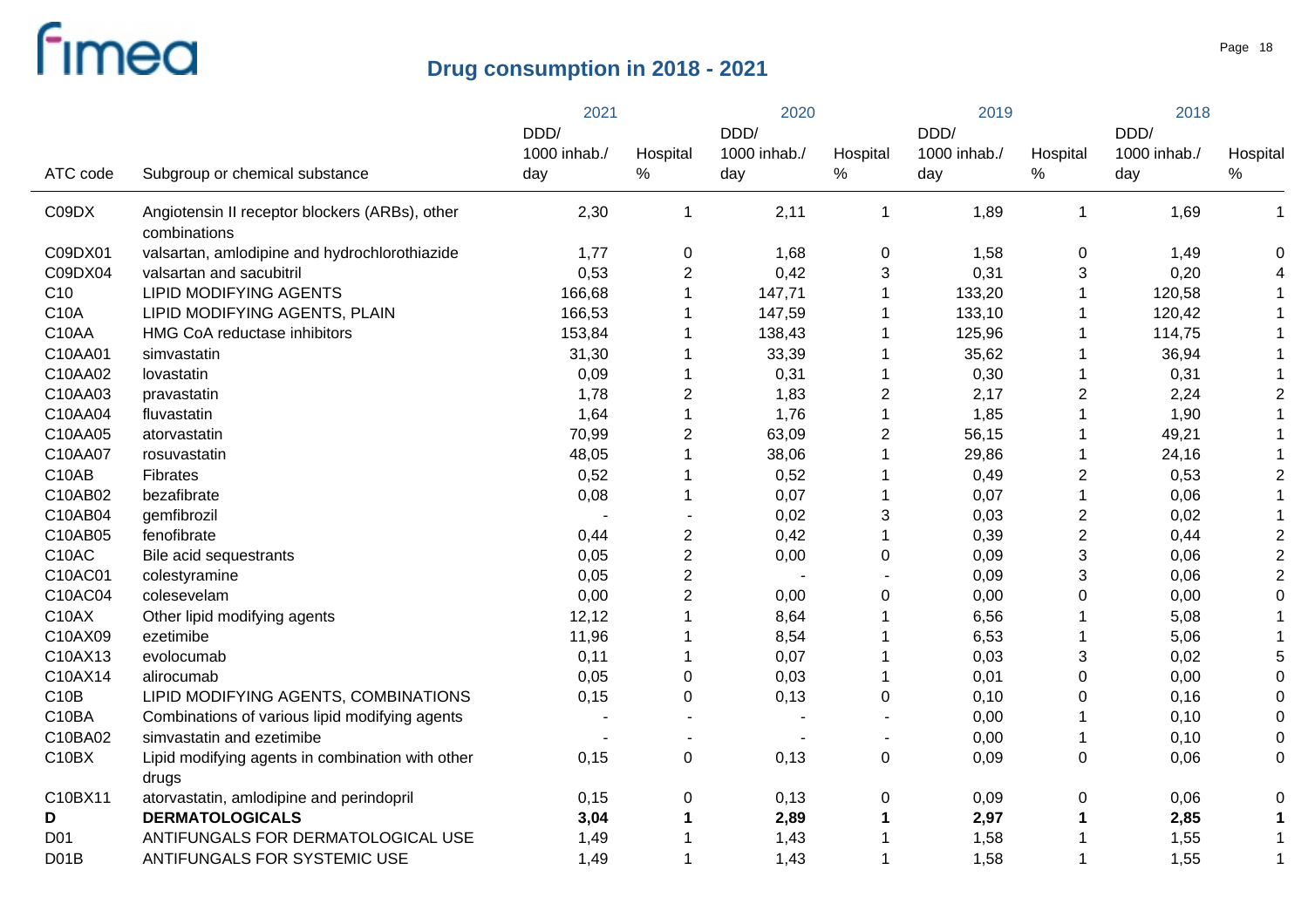|  |                   |                                                                                   | 2021         |                         | 2020         |                         | 2019         |                | 2018         |                         |
|--|-------------------|-----------------------------------------------------------------------------------|--------------|-------------------------|--------------|-------------------------|--------------|----------------|--------------|-------------------------|
|  |                   |                                                                                   | DDD/         |                         | DDD/         |                         | DDD/         |                | DDD/         |                         |
|  |                   |                                                                                   | 1000 inhab./ | Hospital                | 1000 inhab./ | Hospital                | 1000 inhab./ | Hospital       | 1000 inhab./ | Hospital                |
|  | ATC code          | Subgroup or chemical substance                                                    | day          | $\%$                    | day          | %                       | day          | $\%$           | day          | $\%$                    |
|  | D01BA             | Antifungals for systemic use                                                      | 1,49         | $\mathbf{1}$            | 1,43         | 1                       | 1,58         | -1             | 1,55         | $\mathbf 1$             |
|  | D01BA02           | terbinafine                                                                       | 1,49         | $\mathbf{1}$            | 1,43         |                         | 1,58         | -1             | 1,55         | $\mathbf{1}$            |
|  | D <sub>02</sub>   | <b>EMOLLIENTS AND PROTECTIVES</b>                                                 | 0,00         | $\mathbf{r}$            | 0,00         | $\blacksquare$          | 0,00         |                | 0,00         |                         |
|  | D <sub>02</sub> A | <b>EMOLLIENTS AND PROTECTIVES</b>                                                 | 0,00         |                         | 0,00         | $\blacksquare$          | 0,00         |                | 0,00         |                         |
|  | D02AX             | Other emollients and protectives                                                  | 0,00         |                         | 0,00         | $\blacksquare$          | 0,00         |                | 0,00         |                         |
|  | D <sub>05</sub>   | <b>ANTIPSORIATICS</b>                                                             | 0,16         | $\mathbf{1}$            | 0,17         | $\overline{c}$          | 0,15         | $\overline{c}$ | 0,15         | $\boldsymbol{2}$        |
|  | D05B              | ANTIPSORIATICS FOR SYSTEMIC USE                                                   | 0,16         | $\mathbf 1$             | 0,17         | $\overline{\mathbf{c}}$ | 0,15         | $\overline{c}$ | 0,15         | $\overline{2}$          |
|  | D05BB             | Retinoids for treatment of psoriasis                                              | 0,16         | $\mathbf 1$             | 0,17         | $\overline{c}$          | 0,15         | $\overline{c}$ | 0,15         | $\overline{2}$          |
|  | D05BB02           | acitretin                                                                         | 0,16         | $\mathbf 1$             | 0,17         | $\overline{c}$          | 0,15         | $\overline{2}$ | 0,15         | $\sqrt{2}$              |
|  | D <sub>10</sub>   | <b>ANTI-ACNE PREPARATIONS</b>                                                     | 1,24         | 1                       | 1,19         | $\overline{2}$          | 1,15         | $\mathbf 1$    | 1,07         | 1                       |
|  | <b>D10B</b>       | ANTI-ACNE PREPARATIONS FOR SYSTEMIC<br><b>USE</b>                                 | 1,24         | $\mathbf{1}$            | 1,19         | $\overline{2}$          | 1,15         | $\mathbf 1$    | 1,07         | -1                      |
|  | D10BA             | Retinoids for treatment of acne                                                   | 1,24         | 1                       | 1,19         | $\overline{c}$          | 1,15         | $\mathbf 1$    | 1,07         |                         |
|  | D10BA01           | isotretinoin                                                                      | 1,24         | 1                       | 1,19         | $\overline{2}$          | 1,15         | $\mathbf 1$    | 1,07         |                         |
|  | D11               | OTHER DERMATOLOGICAL PREPARATIONS                                                 | 0,15         | 4                       | 0,11         | $\overline{4}$          | 0,09         | 0              | 0,08         |                         |
|  | <b>D11A</b>       | OTHER DERMATOLOGICAL PREPARATIONS                                                 | 0,15         | $\overline{\mathbf{4}}$ | 0,11         | 4                       | 0,09         | 0              | 0,08         |                         |
|  | D11AH             | Agents for dermatitis, excluding corticosteroids                                  | 0,09         | $\overline{7}$          | 0,05         | $\overline{7}$          | 0,03         |                | 0,02         | 6                       |
|  | D11AH04           | alitretinoin                                                                      | 0,02         | $\pmb{0}$               | 0,02         | 1                       | 0,02         | 0              | 0,02         |                         |
|  | D11AH05           | dupilumab                                                                         | 0,07         | 10                      | 0,03         | 11                      | 0,01         | $\overline{c}$ | 0,00         | 70                      |
|  | D11AX             | Other dermatologicals                                                             | 0,06         | 0                       | 0,06         | $\mathbf 1$             | 0,06         | 0              | 0,07         | $\mathbf 0$             |
|  | D11AX10           | finasteride                                                                       | 0,06         | 0                       | 0,06         |                         | 0,06         | 0              | 0,07         | $\mathbf 0$             |
|  | G                 | <b>GENITO URINARY SYSTEM AND SEX</b><br><b>HORMONES</b>                           | 139,31       | 8                       | 138,09       | 8                       | 138,42       | 8              | 134,39       | 6                       |
|  | G01               | GYNECOLOGICAL ANTIINFECTIVES AND<br><b>ANTISEPTICS</b>                            | 0,75         | $\mathbf{1}$            | 0,75         | 1                       | 0,81         | $\mathbf 1$    | 0,80         | -1                      |
|  | G01A              | ANTIINFECTIVES AND ANTISEPTICS, EXCL.<br><b>COMBINATIONS WITH CORTICOSTEROIDS</b> | 0,75         | $\mathbf{1}$            | 0,75         | 1                       | 0,81         | $\mathbf 1$    | 0,80         | 1                       |
|  | G01AA             | Antibiotics                                                                       | 0,06         | 0                       | 0,07         |                         | 0,06         | $\pmb{0}$      | 0,06         |                         |
|  | G01AA10           | clindamycin                                                                       | 0,06         | $\pmb{0}$               | 0,07         |                         | 0,06         | 0              | 0,06         | $\overline{\mathbf{1}}$ |
|  | G01AC             | Quinoline derivatives                                                             | 0,02         | $\pmb{0}$               | 0,02         |                         | 0,01         | 0              | 0,01         | $\mathbf 0$             |
|  | G01AC05           | dequalinium                                                                       | 0,02         | $\boldsymbol{0}$        | 0,02         |                         | 0,01         | 0              | 0,01         | $\mathbf 0$             |
|  | G01AF             | Imidazole derivatives                                                             | 0,67         | $\blacktriangleleft$    | 0,67         |                         | 0,73         |                | 0,72         | -1                      |
|  | G01AF01           | metronidazole                                                                     | 0,15         | $\mathbf 1$             | 0,16         | 2                       | 0,17         | 1              | 0,17         | $\mathbf 1$             |
|  |                   |                                                                                   |              |                         |              |                         |              |                |              |                         |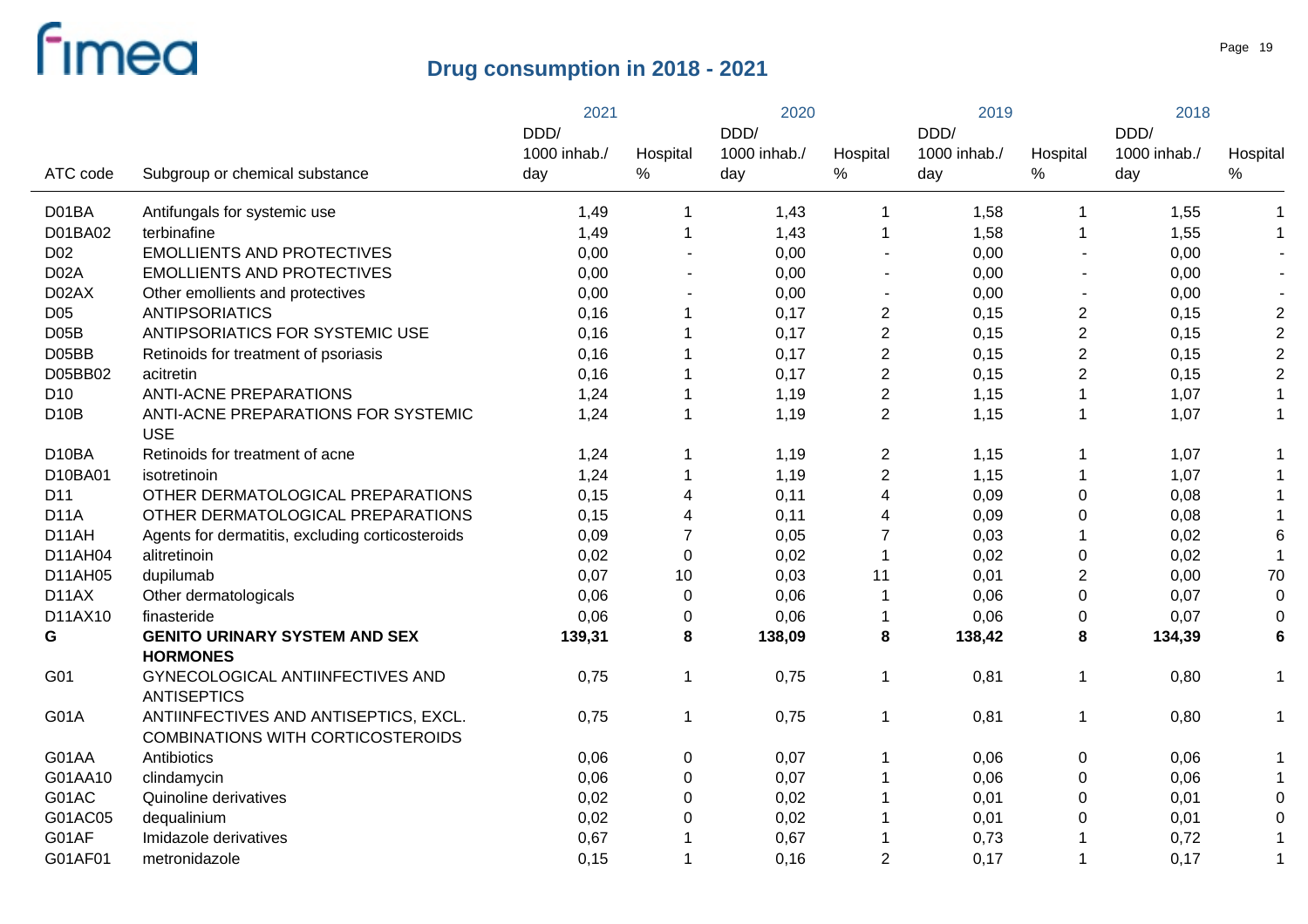|          |                                                        | 2021         |                | 2020         |                | 2019                     |                          | 2018         |                  |
|----------|--------------------------------------------------------|--------------|----------------|--------------|----------------|--------------------------|--------------------------|--------------|------------------|
|          |                                                        | DDD/         |                | DDD/         | Hospital       | DDD/                     |                          | DDD/         |                  |
|          |                                                        | 1000 inhab./ | Hospital       | 1000 inhab./ |                | 1000 inhab./             | Hospital                 | 1000 inhab./ | Hospital         |
| ATC code | Subgroup or chemical substance                         | day          | %              | day          | %              | day                      | $\%$                     | day          | $\%$             |
| G01AF02  | clotrimazole                                           | 0,43         | 1              | 0,42         | -1             | 0,42                     | 1                        | 0,41         | -1               |
| G01AF04  | miconazole                                             | 0,08         | $\sqrt{2}$     | 0,10         | $\overline{c}$ | 0,14                     | $\overline{c}$           | 0,15         | $\overline{2}$   |
| G02      | OTHER GYNECOLOGICALS                                   | 2,18         | 12             | 2,38         | 12             | 2,77                     | 12                       | 2,90         | 9                |
| G02A     | <b>UTEROTONICS</b>                                     | 0,00         | 100            | 0,00         | 100            | 0,00                     | 100                      | 0,00         | 43               |
| G02AB    | Ergot alkaloids                                        |              |                |              |                |                          | $\overline{\phantom{a}}$ | 0,00         | 31               |
| G02AB01  | methylergometrine                                      |              | $\blacksquare$ |              | $\blacksquare$ | $\overline{\phantom{a}}$ | $\overline{\phantom{a}}$ | 0,00         | 31               |
| G02AD    | Prostaglandins                                         | 0,00         | 100            | 0,00         | 100            | 0,00                     | 100                      | 0,00         | 100              |
| G02AD02  | dinoprostone                                           | 0,00         | 100            | 0,00         | 100            | 0,00                     | 100                      |              |                  |
| G02AD06  | misoprostol                                            | 0,00         | 100            | 0,00         | 100            | 0,00                     | 100                      | 0,00         | 100              |
| G02B     | CONTRACEPTIVES FOR TOPICAL USE                         | 2,16         | 12             | 2,35         | 12             | 2,74                     | 12                       | 2,86         | 9                |
| G02BB    | Intravaginal contraceptives                            | 2,16         | 12             | 2,35         | 12             | 2,74                     | 12                       | 2,86         | 9                |
| G02BB01  | vaginal ring with progestogen and estrogen             | 2,16         | 12             | 2,35         | 12             | 2,74                     | 12                       | 2,86         | 9                |
| G02C     | OTHER GYNECOLOGICALS                                   | 0,02         | 12             | 0,03         | 10             | 0,03                     | 10                       | 0,03         | 10               |
| G02CB    | Prolactine inhibitors                                  | 0,02         | 11             | 0,03         | 9              | 0,02                     | 8                        | 0,03         | 9                |
| G02CB01  | bromocriptine                                          | 0,02         | 11             | 0,02         | 9              | 0,02                     | $\overline{7}$           | 0,03         | 9                |
| G02CB03  | cabergoline                                            | 0,01         | 10             | 0,01         | 9              | 0,01                     | 11                       | 0,01         | 13               |
| G02CB04  | quinagolide                                            |              | $\blacksquare$ |              |                |                          | $\overline{\phantom{a}}$ | 0,00         | $\mathbf 0$      |
| G02CX    | Other gynecologicals                                   | 0,00         | 99             | 0,00         | 99             | 0,00                     | 100                      | 0,00         | 100              |
| G02CX01  | atosiban                                               | 0,00         | 99             | 0,00         | 99             | 0,00                     | 100                      | 0,00         | 100              |
| G03      | SEX HORMONES AND MODULATORS OF THE                     | 81,18        | 12             | 81,49        | 12             | 83,17                    | 12                       | 80,43        | 9                |
|          | <b>GENITAL SYSTEM</b>                                  |              |                |              |                |                          |                          |              |                  |
| G03A     | HORMONAL CONTRACEPTIVES FOR<br><b>SYSTEMIC USE</b>     | 43,25        | 22             | 43,67        | 21             | 45,38                    | 21                       | 43,77        | 16               |
| G03AA    | Progestogens and estrogens, fixed combinations         | 24,17        | 21             | 24,51        | 19             | 25,62                    | 19                       | 26,00        | 14               |
| G03AA07  | levonorgestrel and ethinylestradiol                    | 0,94         | 24             | 0,81         | 21             | 0,60                     | 5                        | 0,59         | 5                |
| G03AA09  | desogestrel and ethinylestradiol                       | 2,75         | 18             | 2,90         | 15             | 3,08                     | 10                       | 3,43         | 9                |
| G03AA10  | gestodene and ethinylestradiol                         | 4,11         | 16             | 4,62         | 15             | 5,25                     | 15                       | 5,08         | $\boldsymbol{9}$ |
| G03AA11  | norgestimate and ethinylestradiol                      |              | $\blacksquare$ |              | $\blacksquare$ | 0,02                     | $\mathbf{1}$             | 0,03         | $\overline{1}$   |
| G03AA12  | drospirenone and ethinylestradiol                      | 11,45        | 21             | 12,11        | 20             | 13,14                    | 21                       | 12,78        | 17               |
| G03AA13  | norelgestromin and ethinylestradiol                    | 0,40         | 12             | 0,42         | 10             | 0,44                     | 8                        | 0,48         | 5                |
| G03AA14  | nomegestrol and estradiol                              | 1,62         | 13             | 1,30         | 14             | 1,51                     | 23                       | 3,13         | 12               |
| G03AA16  | dienogest and ethinylestradiol                         | 2,90         | 31             | 2,37         | 31             | 1,58                     | 37                       | 0,47         | 45               |
| G03AB    | Progestogens and estrogens, sequential<br>preparations | 1,39         | $\overline{7}$ | 1,58         | 9              | 1,75                     | 8                        | 1,50         | $6\phantom{1}6$  |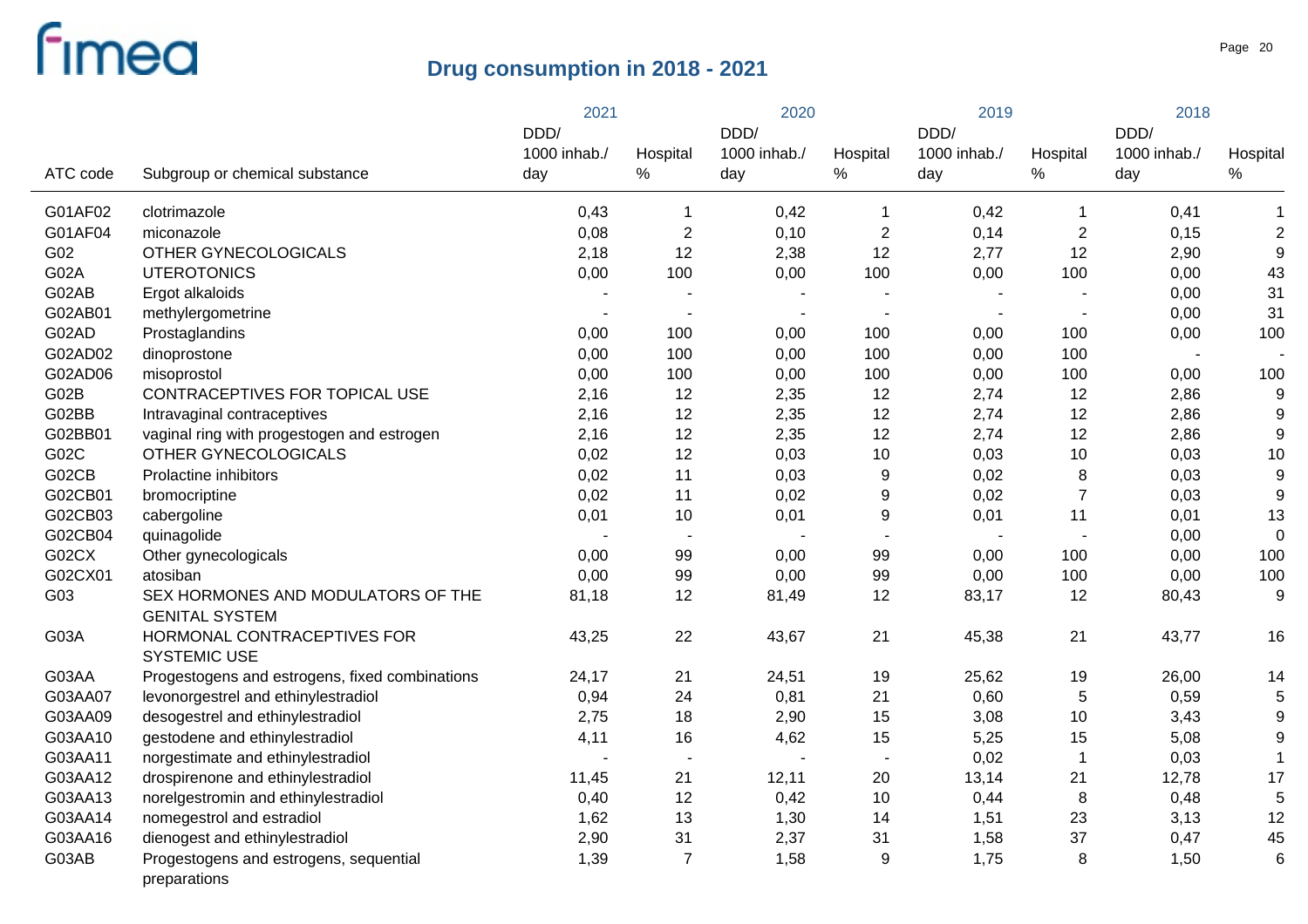|          |                                              | 2021         |                 |              | 2020           |              | 2019           |              | 2018           |  |
|----------|----------------------------------------------|--------------|-----------------|--------------|----------------|--------------|----------------|--------------|----------------|--|
|          |                                              | DDD/         |                 | DDD/         |                | DDD/         |                | DDD/         |                |  |
|          |                                              | 1000 inhab./ | Hospital        | 1000 inhab./ | Hospital       | 1000 inhab./ | Hospital       | 1000 inhab./ | Hospital       |  |
| ATC code | Subgroup or chemical substance               | day          | $\%$            | day          | ℅              | day          | $\%$           | day          | $\%$           |  |
| G03AB03  | levonorgestrel and ethinylestradiol          |              |                 |              |                | 0,00         | $\pmb{0}$      | 0,09         | $\mathbf 0$    |  |
| G03AB05  | desogestrel and ethinylestradiol             |              |                 |              |                | 0,00         | 0              | 0,01         | 0              |  |
| G03AB06  | gestodene and ethinylestradiol               |              |                 |              |                | 0,00         | 0              | 0,04         | 0              |  |
| G03AB08  | dienogest and estradiol                      | 1,39         | $\overline{7}$  | 1,58         | 9              | 1,74         | 8              | 1,36         | 6              |  |
| G03AC    | Progestogens                                 | 17,64        | 26              | 17,53        | 26             | 17,96        | 25             | 16,22        | 21             |  |
| G03AC01  | norethisterone                               | 0,26         | 4               | 0,71         | 3              | 0,89         | $\overline{2}$ | 0,85         | $\overline{2}$ |  |
| G03AC03  | levonorgestrel                               | 0,41         | $6\phantom{1}6$ | 0,40         | 8              | 0,46         | 8              | 0,45         | 11             |  |
| G03AC08  | etonogestrel                                 | 4,91         | 58              | 4,50         | 59             | 4,69         | 55             | 3,99         | 48             |  |
| G03AC09  | desogestrel                                  | 12,07        | 14              | 11,91        | 15             | 11,92        | 16             | 10,93        | 13             |  |
| G03AD    | <b>Emergency contraceptives</b>              | 0,04         | $\overline{2}$  | 0,04         | $\overline{2}$ | 0,05         | $\overline{2}$ | 0,05         | $\overline{2}$ |  |
| G03AD01  | levonorgestrel                               | 0,02         | 3               | 0,02         | $\overline{c}$ | 0,03         | 3              | 0,03         | $\overline{2}$ |  |
| G03AD02  | ulipristal                                   | 0,02         | 1               | 0,02         |                | 0,02         |                | 0,02         |                |  |
| G03B     | <b>ANDROGENS</b>                             | 2,50         | $\mathbf 0$     | 2,43         | 0              | 2,31         | 0              | 2,00         | 0              |  |
| G03BA    | 3-oxoandrosten (4) derivatives               | 2,50         | $\mathbf 0$     | 2,43         | 0              | 2,31         | 0              | 2,00         | $\Omega$       |  |
| G03BA03  | testosterone                                 | 2,50         | $\mathbf 0$     | 2,43         | 0              | 2,31         | 0              | 2,00         | $\mathbf 0$    |  |
| G03C     | <b>ESTROGENS</b>                             | 21,13        | 1               | 20,84        |                | 20,08        |                | 18,99        |                |  |
| G03CA    | Natural and semisynthetic estrogens, plain   | 20,59        | 1               | 20,22        |                | 19,44        | 1              | 18,28        |                |  |
| G03CA03  | estradiol                                    | 15,45        | $\mathbf 0$     | 14,61        |                | 13,63        | 0              | 12,77        | $\Omega$       |  |
| G03CA04  | estriol                                      | 5,14         | $\overline{2}$  | 5,62         | 2              | 5,81         |                | 5,52         |                |  |
| G03CX    | Other estrogens                              | 0,54         | 1               | 0,62         | 0              | 0,65         | 0              | 0,71         | $\Omega$       |  |
| G03CX01  | tibolone                                     | 0,54         |                 | 0,62         | 0              | 0,65         | 0              | 0,71         | $\Omega$       |  |
| G03D     | <b>PROGESTOGENS</b>                          | 2,38         |                 | 2,24         |                | 2,30         | 0              | 2,32         |                |  |
| G03DA    | Pregnen (4) derivatives                      | 0,59         |                 | 0,55         |                | 0,46         |                | 0,43         |                |  |
| G03DA02  | medroxyprogesterone                          | 0,34         | 1               | 0,37         |                | 0,29         |                | 0,21         |                |  |
| G03DA04  | progesterone                                 | 0,24         | 1               | 0,17         | $\overline{c}$ | 0,17         | 0              | 0,22         | $\Omega$       |  |
| G03DB    | Pregnadien derivatives                       | 0,72         | $\mathbf 0$     | 0,71         |                | 0,54         | 0              | 0,47         | $\Omega$       |  |
| G03DB01  | dydrogesterone                               | 0,57         | $\mathbf 0$     | 0,58         |                | 0,44         | 0              | 0,38         | $\Omega$       |  |
| G03DB08  | dienogest                                    | 0,15         | 0               | 0,13         |                | 0, 10        | 0              | 0,09         | $\Omega$       |  |
| G03DC    | Estren derivatives                           | 1,08         | 1               | 0,98         |                | 1,30         | 0              | 1,42         |                |  |
| G03DC02  | norethisterone                               | 0,88         | 0               | 0,98         |                | 1,11         | 0              | 1,18         | 0              |  |
| G03DC03  | lynestrenol                                  | 0,20         | 1               |              |                | 0,20         | 1              | 0,24         | 2              |  |
| G03F     | PROGESTOGENS AND ESTROGENS IN<br>COMBINATION | 9,53         | $\mathbf 0$     | 9,45         | 0              | 9,79         | 0              | 9,72         | 0              |  |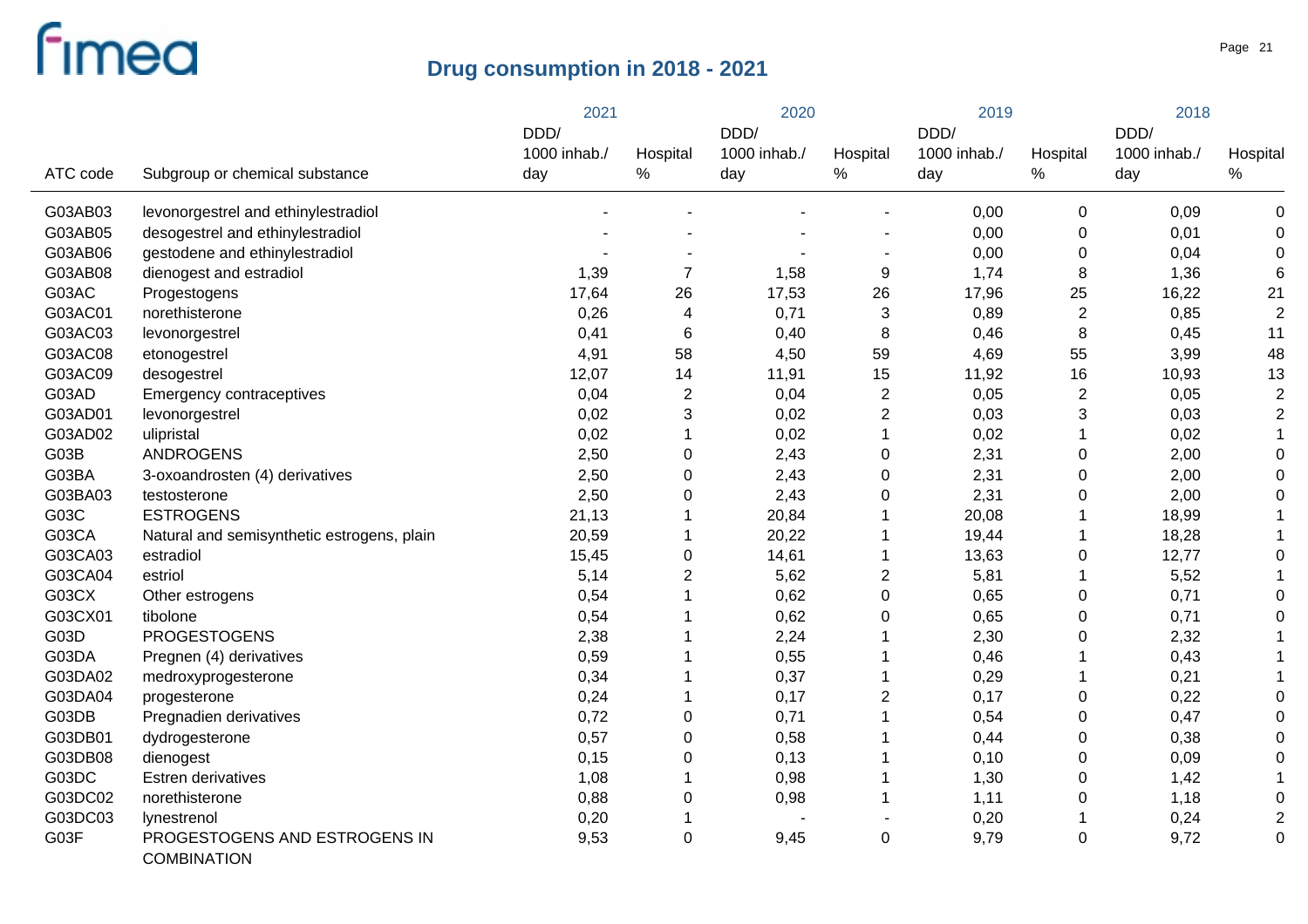|          |                                                            | 2021                |                  | 2020                |                  | 2019                |                  | 2018                |                  |
|----------|------------------------------------------------------------|---------------------|------------------|---------------------|------------------|---------------------|------------------|---------------------|------------------|
|          |                                                            | DDD/                |                  | DDD/                |                  | DDD/                |                  | DDD/                |                  |
| ATC code | Subgroup or chemical substance                             | 1000 inhab./<br>day | Hospital<br>$\%$ | 1000 inhab./<br>day | Hospital<br>$\%$ | 1000 inhab./<br>day | Hospital<br>$\%$ | 1000 inhab./<br>day | Hospital<br>$\%$ |
| G03FA    | Progestogens and estrogens, combinations                   | 7,68                | $\mathbf 0$      | 7,59                | $\mathbf 0$      | 7,78                | $\mathbf 0$      | 7,60                | $\mathbf 0$      |
| G03FA01  | norethisterone and estrogen                                | 3,03                | $\mathbf 0$      | 2,63                | $\mathbf 0$      | 3,07                | 0                | 2,94                | $\mathbf 0$      |
| G03FA12  | medroxyprogesterone and estrogen                           | 1,12                | $\mathbf 0$      | 1,15                | $\mathbf 0$      | 1,18                | 0                | 1,23                | $\mathbf 0$      |
| G03FA14  | dydrogesterone and estrogen                                | 3,22                | $\mathbf 0$      | 3,48                | 0                | 3,11                | 0                | 2,96                | 0                |
| G03FA17  | drospirenone and estrogen                                  | 0,32                | $\pmb{0}$        | 0,33                | 0                | 0,42                | 0                | 0,47                | $\mathbf 0$      |
| G03FB    | Progestogens and estrogens, sequential<br>preparations     | 1,85                | $\mathbf 0$      | 1,86                | 0                | 2,01                | $\mathbf 0$      | 2,12                | $\mathbf 0$      |
| G03FB05  | norethisterone and estrogen                                | 0,58                | $\mathbf 0$      | 0,51                | $\mathbf 0$      | 0,66                | $\mathbf 0$      | 0,70                | $\mathbf 0$      |
| G03FB06  | medroxyprogesterone and estrogen                           | 0,08                | $\mathbf 0$      | 0,09                | 0                | 0,13                | 0                | 0,15                | $\mathbf 0$      |
| G03FB08  | dydrogesterone and estrogen                                | 1,19                | $\mathbf 0$      | 1,26                | $\mathbf 0$      | 1,22                | 0                | 1,27                | $\mathbf 0$      |
| G03G     | GONADOTROPHINS AND OTHER OVULATION<br><b>STIMULANTS</b>    | 0,28                | $\mathbf{1}$     | 0,24                | $\mathbf 0$      | 0,17                | $\mathbf 0$      | 0,22                | $\mathbf 0$      |
| G03GA    | Gonadotrophins                                             | 0,28                | $\mathbf 1$      | 0,24                | 0                | 0,17                | $\mathbf 0$      | 0,22                | 0                |
| G03GA01  | chorionic gonadotrophin                                    | 0,18                | $\mathbf 0$      | 0,16                | 0                | 0,08                | 0                | 0,13                | $\Omega$         |
| G03GA02  | human menopausal gonadotrophin                             | 0,05                | $\mathbf 0$      | 0,03                | 0                | 0,03                | 0                | 0,03                | $\Omega$         |
| G03GA04  | urofollitropin                                             | 0,00                | $\mathbf 0$      | 0,00                | $\mathbf 0$      | 0,00                | $\Omega$         | 0,00                | $\Omega$         |
| G03GA05  | follitropin alfa                                           | 0,05                | $\overline{2}$   | 0,05                | $\overline{c}$   | 0,05                | 0                | 0,05                | $\Omega$         |
| G03GA06  | follitropin beta                                           |                     |                  | 0,00                | $\mathbf 1$      | 0,00                | 0                | 0,01                | 0                |
| G03GA07  | lutropin alfa                                              |                     |                  | 0,00                | $\mathbf 0$      | 0,00                | 0                | 0,00                | 8                |
| G03GA08  | choriogonadotropin alfa                                    | 0,00                | $\pmb{0}$        | 0,00                | $\mathbf 0$      | 0,00                | 0                | 0,00                | 0                |
| G03GA09  | corifollitropin alfa                                       | 0,00                | $\pmb{0}$        | 0,00                | 0                | 0,00                | 0                | 0,00                | $\Omega$         |
| G03H     | <b>ANTIANDROGENS</b>                                       | 1,95                | $\mathbf{3}$     | 2,56                | 4                | 3,10                | 3                | 3,39                | 3                |
| G03HA    | Antiandrogens, plain preparations                          | 0,04                | $6\phantom{1}6$  | 0,04                | 6                | 0,05                | 5                | 0,05                | $\overline{7}$   |
| G03HA01  | cyproterone                                                | 0,04                | $6\phantom{1}6$  | 0,04                | 6                | 0,05                | 5                | 0,05                | $\overline{7}$   |
| G03HB    | Antiandrogens and estrogens                                | 1,92                | $\sqrt{3}$       | 2,51                | 4                | 3,05                | 3                | 3,34                | 3                |
| G03HB01  | cyproterone and estrogen                                   | 1,92                | $\sqrt{3}$       | 2,51                | 4                | 3,05                | $\sqrt{3}$       | 3,34                | 3                |
| G03X     | OTHER SEX HORMONES AND MODULATORS<br>OF THE GENITAL SYSTEM | 0,15                | $\overline{4}$   | 0,06                | 10               | 0,03                | 19               | 0,03                | 23               |
| G03XB    | Progesterone receptor modulators                           | 0,01                | 87               | 0,01                | 84               | 0,02                | 25               | 0,03                | 23               |
| G03XB01  | mifepristone                                               | 0,01                | 99               | 0,01                | 99               | 0,01                | 99               | 0,01                | 100              |
| G03XB02  | ulipristal                                                 | 0,00                | $\mathbf 0$      | 0,00                | 0                | 0,02                | 0                | 0,02                | 0                |
| G03XX    | Other sex hormones and modulators of the genital<br>system | 0,14                | 0                | 0,05                | 1                | 0,01                | 0                |                     |                  |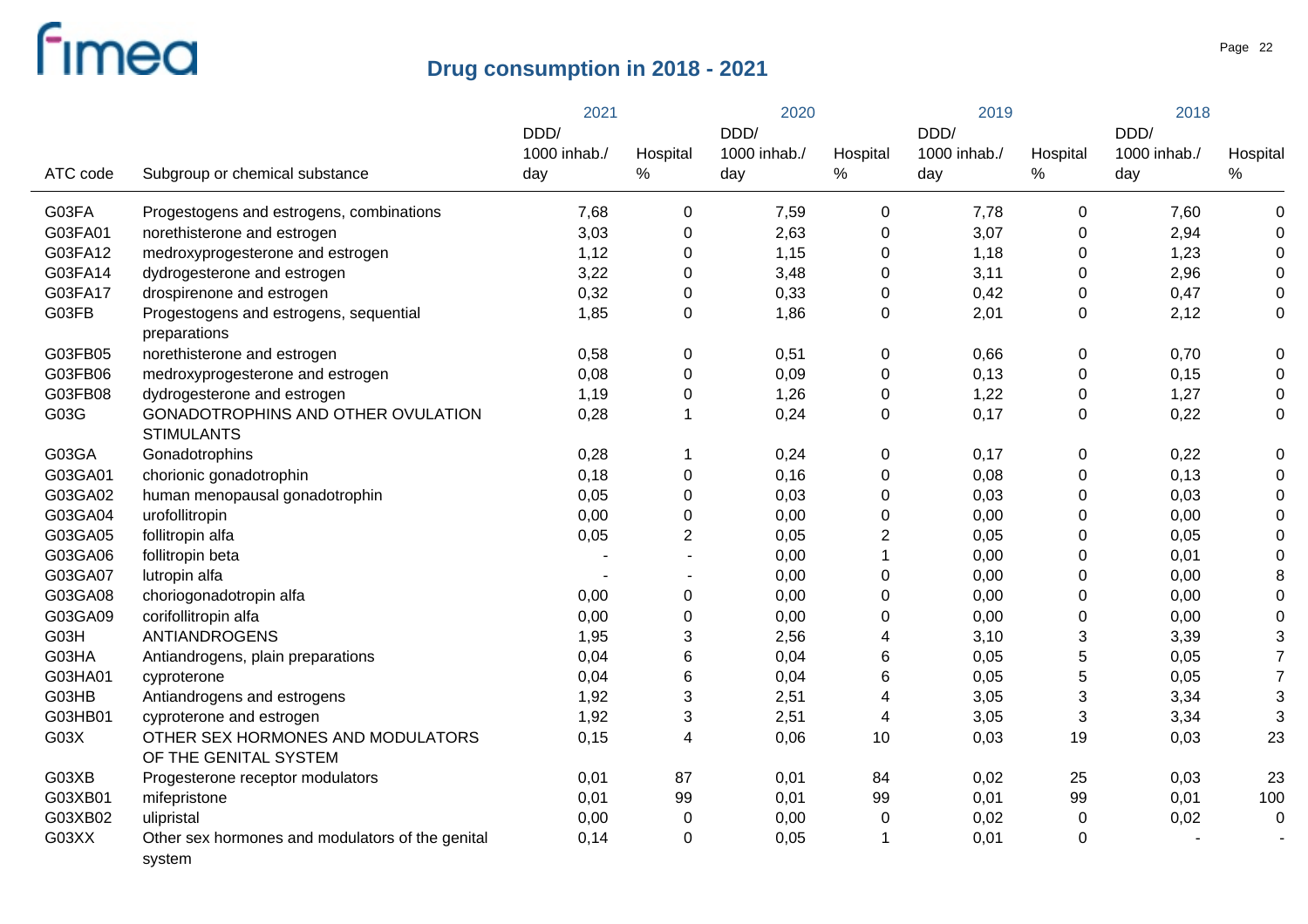|          |                                                      | 2021         |                         | 2020         |                | 2019         |                         | 2018         |                |
|----------|------------------------------------------------------|--------------|-------------------------|--------------|----------------|--------------|-------------------------|--------------|----------------|
|          |                                                      | DDD/         |                         | DDD/         |                | DDD/         |                         | DDD/         |                |
|          |                                                      | 1000 inhab./ | Hospital                | 1000 inhab./ | Hospital       | 1000 inhab./ | Hospital                | 1000 inhab./ | Hospital       |
| ATC code | Subgroup or chemical substance                       | day          | $\%$                    | day          | $\%$           | day          | $\%$                    | day          | $\%$           |
| G03XX01  | prasterone                                           | 0,14         | 0                       | 0,05         | 1              | 0,01         | $\pmb{0}$               |              |                |
| G04      | <b>UROLOGICALS</b>                                   | 55,19        | $\overline{\mathbf{c}}$ | 53,46        | $\overline{c}$ | 51,68        | $\overline{2}$          | 50,27        | $\overline{2}$ |
| G04B     | <b>UROLOGICALS</b>                                   | 20,04        | $\boldsymbol{2}$        | 19,26        | $\overline{c}$ | 18,67        | 1                       | 18,22        | $\mathbf 1$    |
| G04BD    | Drugs for urinary frequency and incontinence         | 7,66         | $\overline{2}$          | 7,30         | $\overline{2}$ | 7,15         | $\overline{2}$          | 6,79         | $\overline{2}$ |
| G04BD04  | oxybutynin                                           | 0,09         | $\overline{2}$          | 0,13         | $\overline{c}$ | 0,13         | 2                       | 0,14         | $\overline{2}$ |
| G04BD07  | tolterodine                                          | 0,21         | $\mathbf{3}$            | 0,24         | $\overline{c}$ | 0,25         | 3                       | 0,31         | 3              |
| G04BD08  | solifenacin                                          | 1,37         | $\overline{2}$          | 1,35         | $\overline{2}$ | 1,49         |                         | 1,51         | $\overline{2}$ |
| G04BD09  | trospium                                             | 0,18         | $\mathbf{1}$            | 0,18         |                | 0, 19        |                         | 0,21         | $\overline{2}$ |
| G04BD10  | darifenacin                                          | 0,03         | $\overline{c}$          | 0,03         | 2              | 0,04         | $\overline{2}$          | 0,06         | 3              |
| G04BD11  | fesoterodine                                         | 0,41         | $\overline{2}$          | 0,44         | 1              | 0,49         | $\overline{c}$          | 0,55         | $\overline{2}$ |
| G04BD12  | mirabegron                                           | 5,38         | $\overline{2}$          | 4,94         | $\overline{2}$ | 4,56         | $\overline{2}$          | 4,02         | $\overline{2}$ |
| G04BE    | Drugs used in erectile dysfunction                   | 9,16         | $\pmb{0}$               | 8,68         | 0              | 8,40         | 0                       | 8,11         | 0              |
| G04BE01  | alprostadil                                          | 0,03         | 0                       | 0,04         | $\mathbf 0$    | 0,04         | 0                       | 0,06         | 0              |
| G04BE03  | sildenafil                                           | 7,73         | 0                       | 7,63         | 0              | 7,56         | 0                       | 7,38         | 0              |
| G04BE08  | tadalafil                                            | 1,38         | 0                       | 0,99         | 0              | 0,77         | 0                       | 0,65         | $\Omega$       |
| G04BE09  | vardenafil                                           | 0,01         | $\pmb{0}$               | 0,01         |                | 0,02         | 0                       | 0,01         | $\Omega$       |
| G04BE10  | avanafil                                             | 0,01         | $\boldsymbol{0}$        | 0,01         | $\pmb{0}$      | 0,01         | 0                       | 0,01         | $\mathbf 0$    |
| G04BE30  | combinations                                         | 0,00         | $\mathbf 1$             | 0,00         |                | 0,00         | $\mathbf{2}$            | 0,00         | $\overline{2}$ |
| G04BX    | Other urologicals                                    | 3,22         | 4                       | 3,28         | 4              | 3,13         | $\mathbf{2}$            | 3,32         | 3              |
| G04BX01  | magnesium hydroxide                                  | 3,21         | 4                       | 3,27         | 4              | 3,12         | $\overline{2}$          | 3,31         | 3              |
| G04BX14  | dapoxetine                                           | 0,01         | $\pmb{0}$               | 0,01         | 0              | 0,01         | 0                       | 0,01         | $\mathbf 0$    |
| G04C     | DRUGS USED IN BENIGN PROSTATIC<br><b>HYPERTROPHY</b> | 35,15        | $\overline{2}$          | 34,20        | 2              | 33,01        | $\overline{2}$          | 32,05        | $\overline{2}$ |
| G04CA    | Alpha-adrenoreceptor antagonists                     | 26,05        | $\overline{c}$          | 24,79        | 2              | 23,73        | $\boldsymbol{2}$        | 22,80        | $\overline{2}$ |
| G04CA01  | alfuzosin                                            | 6,27         | $\mathbf{1}$            | 6,08         |                | 5,79         | $\mathbf{1}$            | 5,60         | $\mathbf{1}$   |
| G04CA02  | tamsulosin                                           | 12,70        | $\overline{2}$          | 12,07        | 2              | 11,69        | $\boldsymbol{2}$        | 11,27        | $\overline{2}$ |
| G04CA52  | tamsulosin and dutasteride                           | 7,05         | $\mathbf{1}$            | 6,62         |                | 6,22         | 1                       | 5,89         | 1              |
| G04CA53  | tamsulosin and solifenacin                           | 0,03         | $\mathbf 0$             | 0,03         | $\mathbf 0$    | 0,03         | $\boldsymbol{0}$        | 0,03         |                |
| G04CB    | Testosterone-5-alpha reductase inhibitors            | 8,60         | $\overline{c}$          | 8,85         | 2              | 8,64         | $\overline{\mathbf{c}}$ | 8,40         | $\overline{2}$ |
| G04CB01  | finasteride                                          | 5,71         | $\overline{2}$          | 6,05         | 2              | 6,18         | 2                       | 6,35         | $\overline{c}$ |
| G04CB02  | dutasteride                                          | 2,89         | $\overline{2}$          | 2,79         | 2              | 2,46         | 2                       | 2,05         | 3              |
| G04CX    | Other drugs used in benign prostatic hypertrophy     | 0,51         | 0                       | 0,56         | 0              | 0,64         | 0                       | 0,85         | $\mathbf 0$    |
| G04CX02  | sabalis serrulatae fructus                           | 0,51         | $\Omega$                | 0,56         | $\Omega$       | 0,64         | $\Omega$                | 0,85         | $\mathbf 0$    |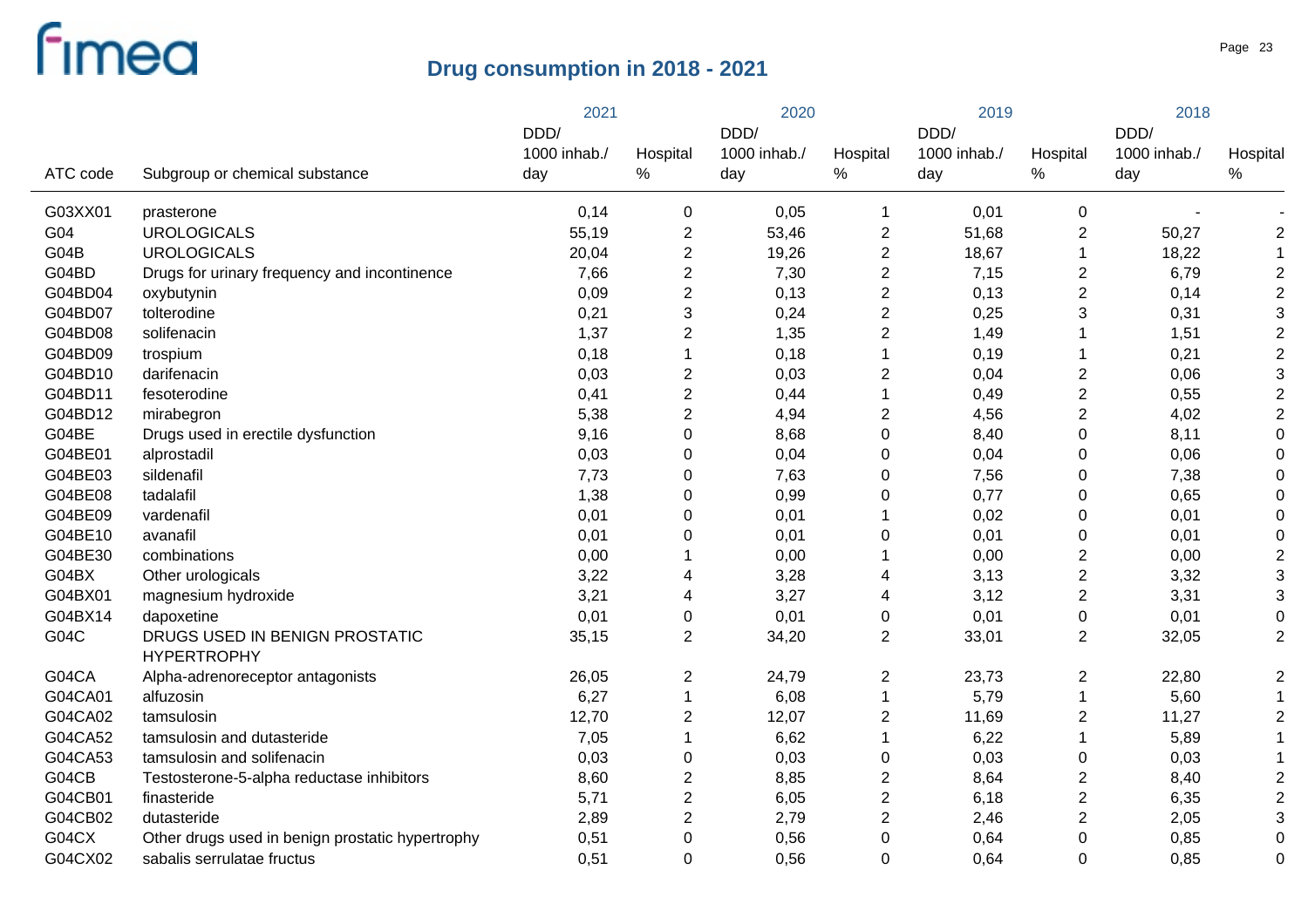|                  |                                                                                  | 2021                 |                | 2020                 |                      | 2019                 |                | 2018                 |                         |
|------------------|----------------------------------------------------------------------------------|----------------------|----------------|----------------------|----------------------|----------------------|----------------|----------------------|-------------------------|
|                  |                                                                                  | DDD/<br>1000 inhab./ | Hospital       | DDD/<br>1000 inhab./ | Hospital             | DDD/<br>1000 inhab./ | Hospital       | DDD/<br>1000 inhab./ | Hospital                |
| ATC code         | Subgroup or chemical substance                                                   | day                  | ℅              | day                  | $\%$                 | day                  | $\%$           | day                  | ℅                       |
| н                | <b>SYSTEMIC HORMONAL PREPARATIONS,</b><br><b>EXCL. SEX HORMONES AND INSULINS</b> | 55,43                | 6              | 55,96                | 6                    | 56,43                | 6              | 56,32                | $\overline{\mathbf{r}}$ |
| H <sub>0</sub> 1 | PITUITARY, HYPOTHALAMIC HORMONES AND<br><b>ANALOGUES</b>                         | 1,46                 | $\overline{2}$ | 1,40                 | 3                    | 1,30                 | 3              | 1,16                 | 4                       |
| <b>H01A</b>      | ANTERIOR PITUITARY LOBE HORMONES AND<br><b>ANALOGUES</b>                         | 0,33                 | 0              | 0,32                 | 0                    | 0,29                 | $\mathbf 1$    | 0,27                 | $\mathbf 1$             |
| H01AB            | Thyrotrophin                                                                     | 0,00                 | 100            | 0,00                 | 100                  | 0,00                 | 100            | 0,00                 | 100                     |
| <b>H01AB01</b>   | thyrotrophin alfa                                                                | 0,00                 | 100            | 0,00                 | 100                  | 0,00                 | 100            | 0,00                 | 100                     |
| H01AC            | Somatropin and somatropin agonists                                               | 0,33                 | 0              | 0,31                 | 0                    | 0,29                 | $\mathbf 0$    | 0,26                 | 0                       |
| <b>H01AC01</b>   | somatropin                                                                       | 0,33                 | 0              | 0,31                 | 0                    | 0,29                 | $\mathbf 0$    | 0,26                 | 0                       |
| H01AX            | Other anterior pituitary hormones and analogues                                  | 0,00                 | $\mathbf 1$    | 0,00                 | 0                    | 0,00                 | $\mathbf 0$    | 0,00                 | $\mathbf{1}$            |
| H01AX01          | pegvisomant                                                                      | 0,00                 | $\mathbf 1$    | 0,00                 | 0                    | 0,00                 | $\mathbf 0$    | 0,00                 | 1                       |
| H01B             | POSTERIOR PITUITARY LOBE HORMONES                                                | 0,80                 | 3              | 0,77                 | 5                    | 0,72                 | 5              | 0,62                 | 6                       |
| H01BA            | Vasopressin and analogues                                                        | 0,79                 | $\mathbf{1}$   | 0,75                 | $\overline{2}$       | 0,70                 | $\overline{2}$ | 0,60                 | $\overline{2}$          |
| <b>H01BA01</b>   | vasopressin (argipressin)                                                        | 0,00                 | 100            | 0,00                 | 100                  | 0,00                 | 100            |                      |                         |
| H01BA02          | desmopressin                                                                     | 0,78                 | 1              | 0,75                 | $\overline{2}$       | 0,70                 | $\overline{2}$ | 0,60                 | $\overline{2}$          |
| H01BA04          | terlipressin                                                                     | 0,00                 | 100            | 0,00                 | 100                  | 0,00                 | 100            | 0,00                 | 100                     |
| H01BB            | Oxytocin and analogues                                                           | 0,02                 | 100            | 0,02                 | 100                  | 0,02                 | 100            | 0,02                 | 100                     |
| H01BB02          | oxytocin                                                                         | 0,01                 | 100            | 0,02                 | 100                  | 0,02                 | 100            | 0,02                 | 100                     |
| H01BB03          | carbetocin                                                                       | 0,00                 | 100            | 0,00                 | 100                  | 0,00                 | 100            | 0,00                 | 100                     |
| <b>H01C</b>      | HYPOTHALAMIC HORMONES                                                            | 0,32                 | $\overline{2}$ | 0,31                 | 3                    | 0,29                 | $\overline{2}$ | 0,27                 | 3                       |
| H01CA            | Gonadotrophin-releasing hormones                                                 | 0,05                 | 0              | 0,04                 | $\mathbf 0$          | 0,04                 | $\mathbf 0$    | 0,04                 | $\mathbf 0$             |
| <b>H01CA02</b>   | nafarelin                                                                        | 0,05                 | 0              | 0,04                 | 0                    | 0,04                 | $\mathbf 0$    | 0,04                 | 0                       |
| H01CB            | Somatostatin and analogues                                                       | 0,26                 | 3              | 0,25                 | 3                    | 0,24                 | 3              | 0,22                 | 3                       |
| H01CB02          | octreotide                                                                       | 0,12                 | 5              | 0,12                 | 6                    | 0,12                 | 5              | 0,12                 | 6                       |
| H01CB03          | lanreotide                                                                       | 0,14                 | $\mathbf 1$    | 0,13                 | $\blacktriangleleft$ | 0,12                 |                | 0,10                 | 1                       |
| <b>H01CB05</b>   | pasireotide                                                                      | 0,00                 | 30             | 0,00                 | 40                   | 0,00                 | 0              | 0,00                 | 0                       |
| H01CC            | Anti gonadotropin releasing hormones                                             | 0,01                 | $\overline{c}$ | 0,01                 | 4                    | 0,01                 | $\mathbf 0$    | 0,01                 | 0                       |
| <b>H01CC01</b>   | ganirelix                                                                        | 0,01                 | $\overline{c}$ | 0,01                 | 4                    | 0,01                 | 0              | 0,01                 | 0                       |
| <b>H01CC02</b>   | cetrorelix                                                                       | 0,00                 | $\pmb{0}$      | 0,00                 | $\mathbf 0$          | 0,00                 | $\mathbf 0$    | 0,00                 | 0                       |
| H <sub>02</sub>  | CORTICOSTEROIDS FOR SYSTEMIC USE                                                 | 17,41                | 16             | 18,03                | 17                   | 19,09                | 16             | 19,23                | 17                      |
| <b>H02A</b>      | CORTICOSTEROIDS FOR SYSTEMIC USE.<br><b>PLAIN</b>                                | 17,32                | 16             | 17,94                | 17                   | 19,00                | 16             | 19,14                | 17                      |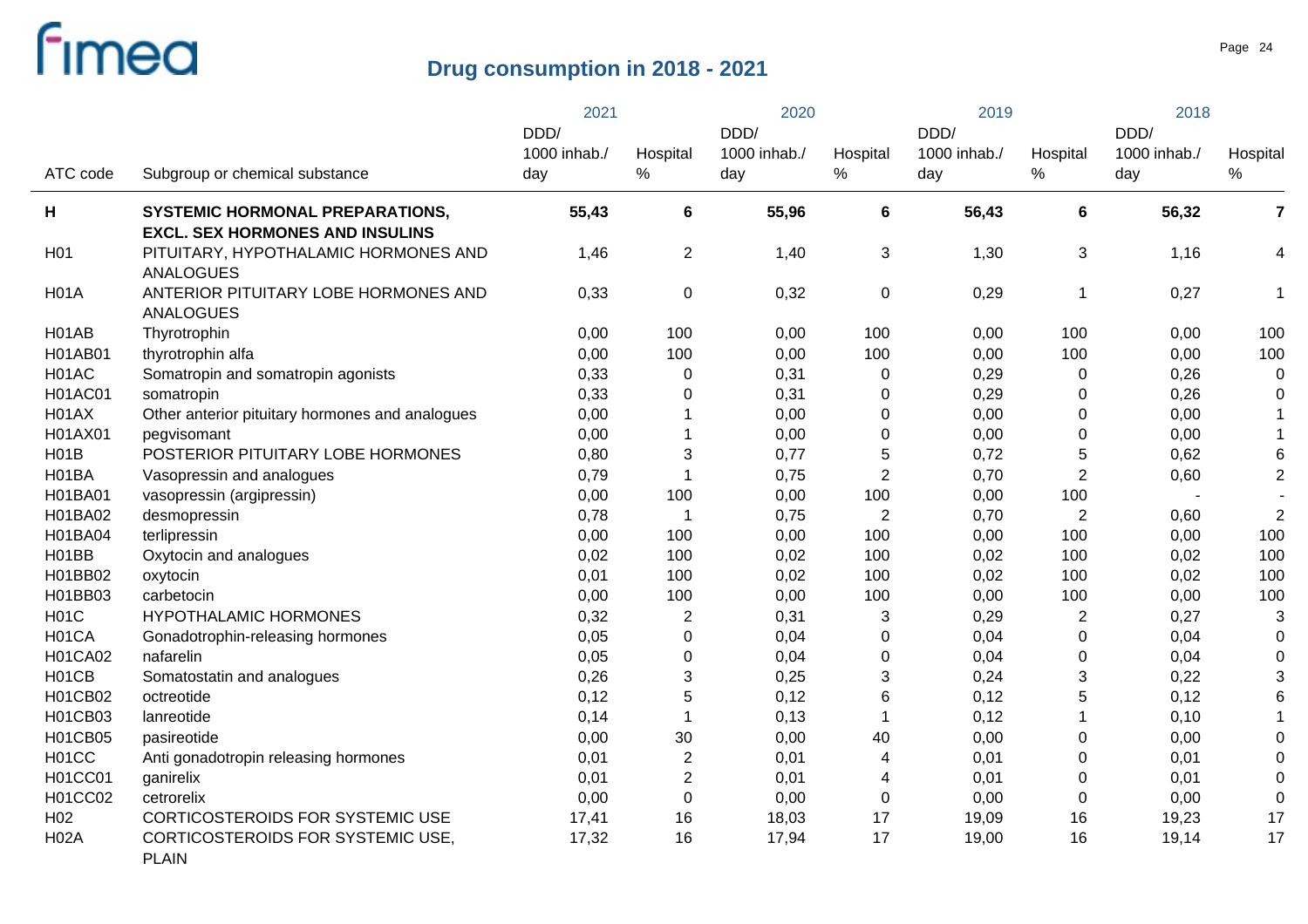|                    |                                                | 2021                |                  | 2020                |                | 2019                |                  | 2018                |                  |
|--------------------|------------------------------------------------|---------------------|------------------|---------------------|----------------|---------------------|------------------|---------------------|------------------|
|                    |                                                | DDD/                |                  | DDD/                |                | DDD/                |                  | DDD/                |                  |
| ATC code           | Subgroup or chemical substance                 | 1000 inhab./<br>day | Hospital<br>$\%$ | 1000 inhab./<br>day | Hospital<br>%  | 1000 inhab./<br>day | Hospital<br>℅    | 1000 inhab./<br>day | Hospital<br>$\%$ |
|                    |                                                |                     |                  |                     |                |                     |                  |                     |                  |
| H <sub>02</sub> AA | Mineralocorticoids                             | 0,57                | $\,6$            | 0,66                | $\overline{7}$ | 0,68                | $\overline{7}$   | 0,69                | $\overline{7}$   |
| H02AA02            | fludrocortisone                                | 0,57                | $\,6$            | 0,66                | $\overline{7}$ | 0,68                | $\overline{7}$   | 0,69                | $\overline{7}$   |
| H <sub>02</sub> AB | Glucocorticoids                                | 16,74               | 16               | 17,28               | 17             | 18,32               | 16               | 18,45               | 17               |
| H02AB01            | betamethasone                                  | 0,47                | 84               | 0,48                | 84             | 0,47                | 83               | 0,48                | 84               |
| H02AB02            | dexamethasone                                  | 2,40                | 41               | 2,36                | 40             | 2,21                | 38               | 2,18                | 40               |
| H02AB04            | methylprednisolone                             | 1,03                | 37               | 1,12                | 40             | 1,11                | 38               | 1,16                | 40               |
| H02AB06            | prednisolone                                   | 11,04               | $\,6$            | 11,50               | $\overline{7}$ | 12,54               | 8                | 12,25               | 8                |
| H02AB07            | prednisone                                     | 0,50                | 5                | 0,55                | 4              | 0,59                | 5                | 0,86                | 8                |
| H02AB08            | triamcinolone                                  | 0,09                | 70               | 0,10                | 72             | 0,09                | 76               | 0,09                | 77               |
| H02AB09            | hydrocortisone                                 | 1,21                | 16               | 1,18                | 16             | 1,30                | 16               | 1,41                | 15               |
| H02B               | CORTICOSTEROIDS FOR SYSTEMIC USE,              | 0,09                | 62               | 0,09                | 64             | 0,10                | 65               | 0,09                | 70               |
|                    | <b>COMBINATIONS</b>                            |                     |                  |                     |                |                     |                  |                     |                  |
| H02BX              | Corticosteroids for systemic use, combinations | 0,09                | 62               | 0,09                | 64             | 0,10                | 65               | 0,09                | 70               |
| H02BX01            | methylprednisolone, combinations               | 0,09                | 62               | 0,09                | 64             | 0,10                | 65               | 0,09                | 70               |
| H <sub>03</sub>    | <b>THYROID THERAPY</b>                         | 36,31               | 1                | 36,28               |                | 35,78               | 1                | 35,68               | -1               |
| <b>H03A</b>        | <b>THYROID PREPARATIONS</b>                    | 35,80               | 1                | 35,75               |                | 35,23               | 1                | 35,10               | -1               |
| H03AA              | Thyroid hormones                               | 35,80               | 1                | 35,75               |                | 35,23               | 1                | 35,10               |                  |
| H03AA01            | levothyroxine sodium                           | 35,80               | 1                | 35,75               |                | 35,23               | 1                | 35,10               |                  |
| <b>H03B</b>        | ANTITHYROID PREPARATIONS                       | 0,51                | 4                | 0,54                | 4              | 0,55                | 5                | 0,59                | 5                |
| H03BB              | Sulphur-containing imidazole derivatives       | 0,51                | 4                | 0,54                | 4              | 0,55                | 5                | 0,59                | 5                |
| H03BB01            | carbimazole                                    | 0,51                | $\overline{4}$   | 0,54                | 4              | 0,55                | 5                | 0,59                | 5                |
| H <sub>04</sub>    | PANCREATIC HORMONES                            | 0,01                | 57               | 0,01                | 65             | 0,01                | 64               | 0,01                | 69               |
| H <sub>04</sub> A  | <b>GLYCOGENOLYTIC HORMONES</b>                 | 0,01                | 57               | 0,01                | 65             | 0,01                | 64               | 0,01                | 69               |
| H04AA              | Glycogenolytic hormones                        | 0,01                | 57               | 0,01                | 65             | 0,01                | 64               | 0,01                | 69               |
| H04AA01            | glucagon                                       | 0,01                | 57               | 0,01                | 65             | 0,01                | 64               | 0,01                | 69               |
| H <sub>05</sub>    | <b>CALCIUM HOMEOSTASIS</b>                     | 0,25                | 10               | 0,25                | 9              | 0,24                | 10               | 0,23                | 11               |
| <b>H05A</b>        | PARATHYROID HORMONES AND ANALOGUES             | 0,05                | 11               | 0,05                | $\overline{7}$ | 0,06                | $\boldsymbol{7}$ | 0,06                | 5                |
| H05AA              | Parathyroid hormones and analogues             | 0,05                | 11               | 0,05                | $\overline{7}$ | 0,06                | $\overline{7}$   | 0,06                | 5                |
| H05AA02            | teriparatide                                   | 0,05                | 11               | 0,05                | $\overline{7}$ | 0,06                | $\overline{7}$   | 0,06                | 5                |
| H05B               | ANTI-PARATHYROID AGENTS                        | 0,20                | 9                | 0,19                | 10             | 0, 19               | 11               | 0,17                | 13               |
| H05BA              | Calcitonin preparations                        | 0,00                | 97               | 0,00                | 98             | 0,00                | 97               | 0,00                | 98               |
| H05BA01            | calcitonin (salmon synthetic)                  | 0,00                | 97               | 0,00                | 98             | 0,00                | 97               | 0,00                | 98               |
| H05BX              | Other anti-parathyroid agents                  | 0,20                | 9                | 0,19                | 10             | 0,19                | 11               | 0,17                | 12               |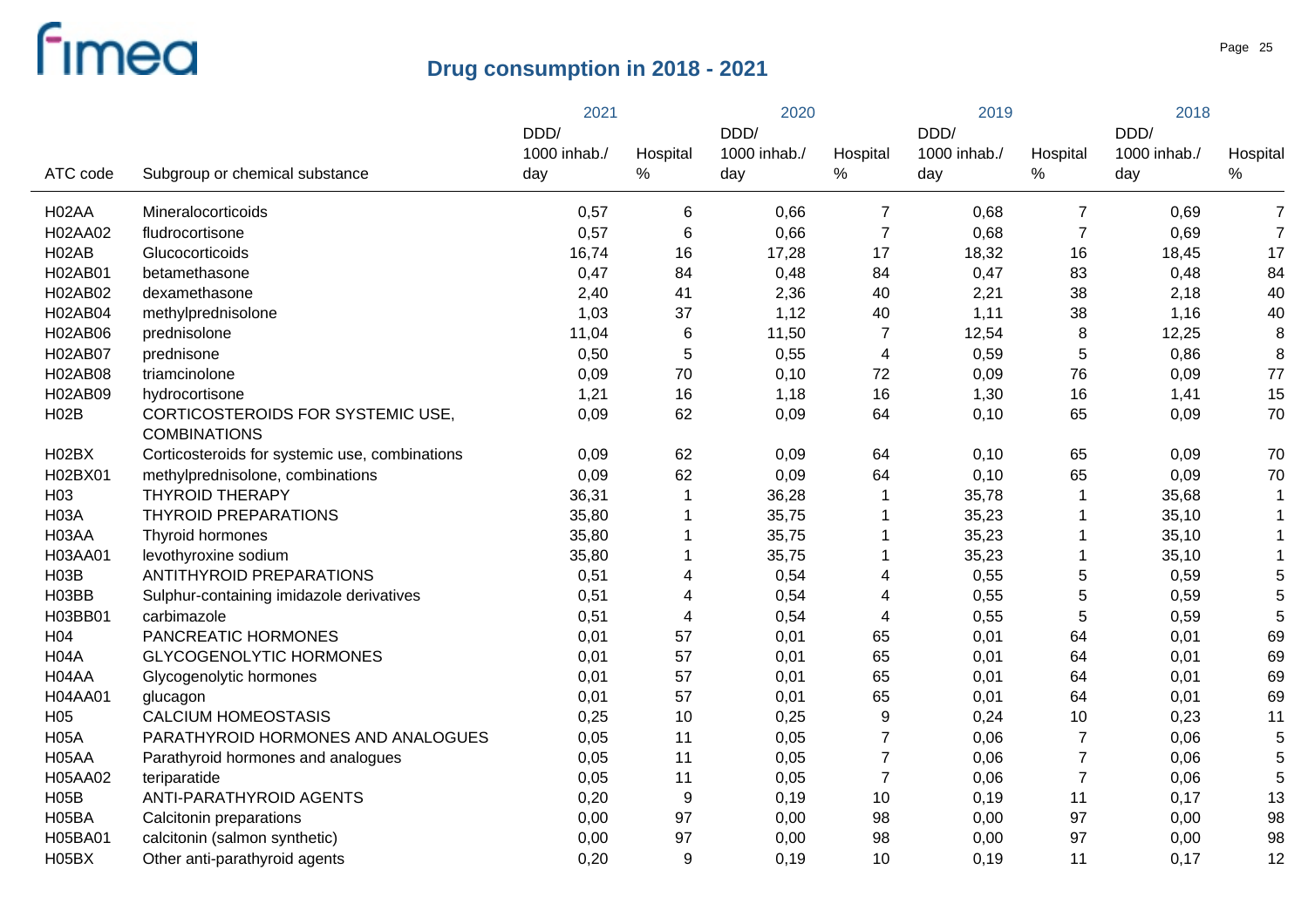|                 |                                                   | 2021         |                          | 2020         |                | 2019         |                  | 2018         |                  |
|-----------------|---------------------------------------------------|--------------|--------------------------|--------------|----------------|--------------|------------------|--------------|------------------|
|                 |                                                   | DDD/         |                          | DDD/         |                | DDD/         |                  | DDD/         |                  |
| ATC code        |                                                   | 1000 inhab./ | Hospital<br>$\%$         | 1000 inhab./ | Hospital       | 1000 inhab./ | Hospital<br>$\%$ | 1000 inhab./ | Hospital<br>$\%$ |
|                 | Subgroup or chemical substance                    | day          |                          | day          | $\%$           | day          |                  | day          |                  |
| H05BX01         | cinacalcet                                        | 0,18         | 6                        | 0,17         | 6              | 0,16         | $\overline{7}$   | 0,15         | 8                |
| H05BX02         | paricalcitol                                      | 0,01         | 49                       | 0,02         | 46             | 0,02         | 46               | 0,02         | 45               |
| H05BX04         | etelcalcetide                                     | 0,00         | 100                      | 0,00         | 100            | 0,00         | 98               | 0,00         | 100              |
| J               | <b>ANTIINFECTIVES FOR SYSTEMIC USE</b>            | 13,39        | 22                       | 13,97        | 22             | 16,85        | 19               | 17,66        | 19               |
| J <sub>01</sub> | ANTIBACTERIALS FOR SYSTEMIC USE                   | 11,32        | 17                       | 11,92        | 17             | 14,69        | 15               | 15,43        | 14               |
| JO1A            | <b>TETRACYCLINES</b>                              | 2,35         | $\,6$                    | 2,52         | $\overline{7}$ | 3,15         | 6                | 3,20         | 5                |
| J01AA           | Tetracyclines                                     | 2,35         | 6                        | 2,52         | $\overline{7}$ | 3,15         | 6                | 3,20         | 5                |
| J01AA02         | doxycycline                                       | 1,21         | 11                       | 1,34         | 11             | 1,97         | 8                | 2,03         | $\overline{7}$   |
| <b>J01AA04</b>  | lymecycline                                       | 0,84         | $\overline{1}$           | 0,82         | 1              | 0,79         |                  | 0,77         | $\overline{1}$   |
| <b>J01AA07</b>  | tetracycline                                      | 0,29         | 3                        | 0,36         | $\overline{2}$ | 0,39         | $\boldsymbol{2}$ | 0,40         | $\overline{2}$   |
| J01AA12         | tigecycline                                       | 0,00         | 100                      | 0,00         | 100            | 0,00         | 100              | 0,00         | 100              |
| JO1C            | BETA-LACTAM ANTIBACTERIALS, PENICILLINS           | 3,52         | 15                       | 3,64         | 15             | 4,96         | 12               | 4,97         | 11               |
| J01CA           | Penicillins with extended spectrum                | 1,77         | 9                        | 1,82         | 10             | 2,64         | $\, 8$           | 2,68         | 8                |
| <b>J01CA01</b>  | ampicillin                                        | 0,01         | 100                      | 0,01         | 100            | 0,01         | 100              | 0,01         | 100              |
| <b>J01CA04</b>  | amoxicillin                                       | 1,19         | 10                       | 1,20         | 11             | 1,95         | 8                | 2,01         | $\overline{7}$   |
| <b>J01CA08</b>  | pivmecillinam                                     | 0,58         | 8                        | 0,61         | $\overline{7}$ | 0,68         | $\overline{7}$   | 0,66         | 9                |
| J01CE           | Beta-lactamase sensitive penicillins              | 0,90         | 11                       | 1,01         | 10             | 1,25         | $\boldsymbol{9}$ | 1,29         | 8                |
| J01CE01         | benzylpenicillin                                  | 0,05         | 94                       | 0,05         | 94             | 0,06         | 99               | 0,06         | 99               |
| J01CE02         | phenoxymethylpenicillin                           | 0,85         | $\,6$                    | 0,96         | $\,6$          | 1,19         | 4                | 1,23         | $\overline{4}$   |
| J01CF           | Beta-lactamase resistant penicillins              | 0,24         | 50                       | 0,19         | 52             | 0,20         | 54               | 0,16         | 56               |
| J01CF02         | cloxacillin                                       | 0,12         | 91                       | 0,08         | 100            | 0,10         | 100              | 0,08         | 100              |
| <b>J01CF05</b>  | flucloxacillin                                    | 0,12         | 11                       | 0,10         | 12             | 0,10         | 11               | 0,08         | 10               |
| <b>J01CR</b>    | Combinations of penicillins, incl. beta-lactamase | 0,61         | 25                       | 0,62         | 27             | 0,87         | 20               | 0,85         | 15               |
|                 | inhibitors                                        |              |                          |              |                |              |                  |              |                  |
| <b>J01CR02</b>  | amoxicillin and beta-lactamase inhibitor          | 0,52         | 12                       | 0,53         | 15             | 0,78         | 11               | 0,78         | 8                |
| <b>J01CR05</b>  | piperacillin and beta-lactamase inhibitor         | 0,09         | 99                       | 0,09         | 100            | 0,09         | 100              | 0,07         | 100              |
| JO1D            | OTHER BETA-LACTAM ANTIBACTERIALS                  | 2,19         | 35                       | 2,27         | 35             | 2,63         | 33               | 2,85         | 33               |
| J01DB           | First-generation cephalosporins                   | 1,52         | $\,8\,$                  | 1,56         | $\overline{7}$ | 1,86         | $\,6$            | 2,00         | 6                |
| J01DB01         | cefalexin                                         | 1,51         | 8                        | 1,56         | $\overline{7}$ | 1,85         | 6                | 2,00         | 6                |
| J01DB04         | cefazolin                                         | 0,00         | 99                       | 0,00         | 100            | 0,00         | 100              | 0,00         | 100              |
| J01DC           | Second-generation cephalosporins                  | 0,56         | 97                       | 0,57         | 97             | 0,65         | 96               | 0,72         | 96               |
| J01DC02         | cefuroxime                                        | 0,56         | 97                       | 0,57         | 97             | 0,65         | 96               | 0,72         | 96               |
| J01DC04         | cefaclor                                          |              | $\overline{\phantom{a}}$ |              |                |              | $\sim$           | 0,00         | $\mathbf 0$      |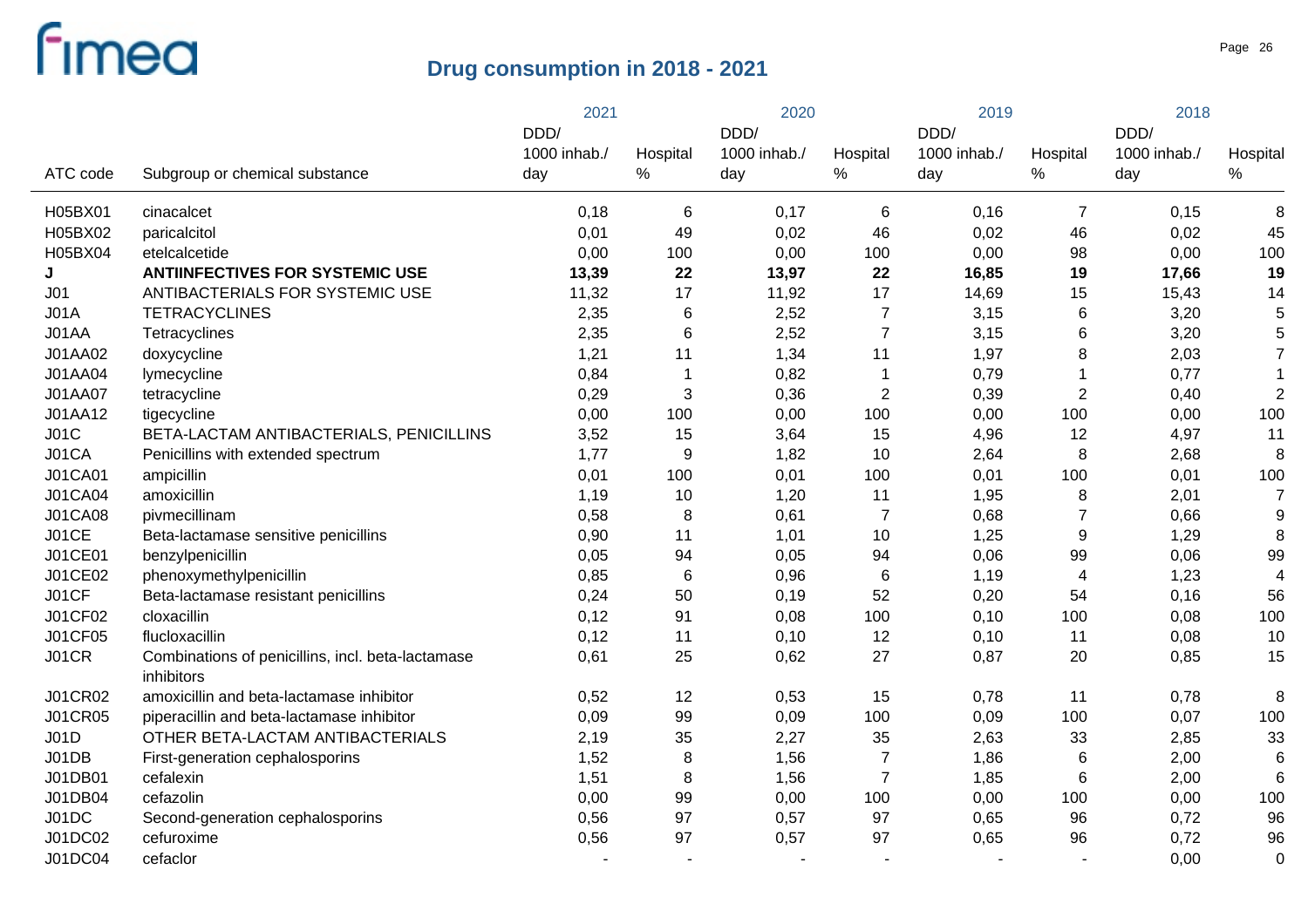| 1000 inhab./<br>1000 inhab./<br>1000 inhab./<br>1000 inhab./<br>Hospital<br>Hospital<br>Hospital<br>Hospital<br>$\%$<br>$\%$<br>$\%$<br>ATC code<br>Subgroup or chemical substance<br>$\%$<br>day<br>day<br>day<br>day<br>97<br>J01DD<br>Third-generation cephalosporins<br>0,07<br>97<br>0,09<br>98<br>0,08<br>98<br>0,08<br>99<br>J01DD01<br>cefotaxime<br>0,00<br>100<br>0,00<br>100<br>0,00<br>100<br>0,00<br>J01DD02<br>100<br>ceftazidime<br>0,00<br>100<br>0,01<br>100<br>0,01<br>100<br>0,01<br>98<br>97<br>97<br>J01DD04<br>ceftriaxone<br>0,06<br>97<br>0,08<br>0,07<br>0,07<br>100<br>J01DD52<br>ceftazidime and beta-lactamase inhibitor<br>93<br>0,00<br>99<br>100<br>0,00<br>0,00<br>0,00<br>100<br>J01DE<br>0,00<br>100<br>0,00<br>100<br>0,00<br>100<br>Fourth-generation cephalosporins<br>0,00<br>100<br>J01DE01<br>0,00<br>100<br>0,00<br>100<br>0,00<br>100<br>cefepime<br>0,00<br>100<br>J01DF<br>95<br>Monobactams<br>0,00<br>100<br>0,00<br>0,00<br>100<br>0,00<br>J01DF01<br>95<br>100<br>0,00<br>100<br>0,00<br>0,00<br>100<br>aztreonam<br>0,00<br>J01DH<br>100<br>0,04<br>100<br>0,04<br>100<br>0,04<br>100<br>0,05<br>Carbapenems<br>100<br>J01DH02<br>0,03<br>100<br>0,03<br>100<br>0,03<br>100<br>0,04<br>meropenem<br>J01DH03<br>100<br>0,01<br>100<br>0,01<br>100<br>0,01<br>100<br>0,01<br>ertapenem<br>J01DH51<br>imipenem and cilastatin<br>0,00<br>100<br>J01DH52<br>0,00<br>meropenem and vaborbactam<br>$\blacksquare$<br>J01DH56<br>imipenem, cilastatin and relebactam<br>0,00<br>$\overline{\phantom{a}}$<br>100<br>J01DI<br>Other cephalosporins and penems<br>0,00<br>100<br>0,00<br>100<br>100<br>0,00<br>0,00<br>J01DI02<br>100<br>ceftaroline fosamil<br>0,00<br>100<br>0,00<br>100<br>0,00<br>100<br>0,00<br>100<br>J01DI54<br>ceftolozane and beta-lactamase inhibitor<br>0,00<br>100<br>0,00<br>100<br>0,00<br>JO1E<br>SULFONAMIDES AND TRIMETHOPRIM<br>1,02<br>$\boldsymbol{9}$<br>1,03<br>8<br>1,15<br>8<br>1,09<br>8<br>$\, 8$<br>J01EA<br>$\overline{7}$<br>0,68<br>0,70<br>0,77<br>$\,6$<br>0,74<br>$6\phantom{1}6$<br>Trimethoprim and derivatives<br>$\bf 8$<br>J01EA01<br>$\overline{7}$<br>0,77<br>$6\phantom{1}6$<br>0,68<br>0,70<br>6<br>0,74<br>trimethoprim<br>11<br>12<br>12<br>J01EE<br>0,34<br>0,33<br>0,37<br>12<br>0,35<br>Combinations of sulfonamides and trimethoprim,<br>incl. derivatives<br>J01EE01<br>12<br>0,16<br>13<br>17<br>sulfamethoxazole and trimethoprim<br>0,17<br>0,15<br>15<br>0,14<br>J01EE02<br>0,17<br>10<br>0,17<br>10<br>0,22<br>9<br>0,21<br>9<br>sulfadiazine and trimethoprim<br>JO1F<br>MACROLIDES, LINCOSAMIDES AND<br>22<br>0,55<br>22<br>0,75<br>17<br>16<br>0,49<br>0,83<br><b>STREPTOGRAMINS</b><br>J01FA<br>22<br>12<br>Macrolides<br>0,26<br>0,31<br>22<br>0,49<br>14<br>0,55<br><b>J01FA01</b><br>0,00<br>100<br>0,00<br>100<br>0,00<br>0,00<br>99<br>erythromycin<br>100<br><b>J01FA06</b><br>0,03<br>12<br>0,04<br>11<br>9<br>roxithromycin<br>0,07<br>10<br>0,10<br>J01FA09<br>0,04<br>24<br>25<br>clarithromycin<br>0,06<br>0,10<br>17<br>0,12<br>15<br>J01FA10<br>0,19<br>22<br>22<br>13<br>12<br>azithromycin<br>0,21<br>0,31<br>0,33<br>22<br>22<br>J01FF<br>0,23<br>0,24<br>0,26<br>22<br>0,28<br>23<br>Lincosamides |  | 2021 |  | 2020 |  | 2019 |  | 2018 |  |
|-------------------------------------------------------------------------------------------------------------------------------------------------------------------------------------------------------------------------------------------------------------------------------------------------------------------------------------------------------------------------------------------------------------------------------------------------------------------------------------------------------------------------------------------------------------------------------------------------------------------------------------------------------------------------------------------------------------------------------------------------------------------------------------------------------------------------------------------------------------------------------------------------------------------------------------------------------------------------------------------------------------------------------------------------------------------------------------------------------------------------------------------------------------------------------------------------------------------------------------------------------------------------------------------------------------------------------------------------------------------------------------------------------------------------------------------------------------------------------------------------------------------------------------------------------------------------------------------------------------------------------------------------------------------------------------------------------------------------------------------------------------------------------------------------------------------------------------------------------------------------------------------------------------------------------------------------------------------------------------------------------------------------------------------------------------------------------------------------------------------------------------------------------------------------------------------------------------------------------------------------------------------------------------------------------------------------------------------------------------------------------------------------------------------------------------------------------------------------------------------------------------------------------------------------------------------------------------------------------------------------------------------------------------------------------------------------------------------------------------------------------------------------------------------------------------------------------------------------------------------------------------------------------------------------------------------------------------------------------------------------------------------------------------------------------------------------------------------------------------------------------------------------------------------------------------------------------------------------------------|--|------|--|------|--|------|--|------|--|
|                                                                                                                                                                                                                                                                                                                                                                                                                                                                                                                                                                                                                                                                                                                                                                                                                                                                                                                                                                                                                                                                                                                                                                                                                                                                                                                                                                                                                                                                                                                                                                                                                                                                                                                                                                                                                                                                                                                                                                                                                                                                                                                                                                                                                                                                                                                                                                                                                                                                                                                                                                                                                                                                                                                                                                                                                                                                                                                                                                                                                                                                                                                                                                                                                                     |  | DDD/ |  | DDD/ |  | DDD/ |  | DDD/ |  |
|                                                                                                                                                                                                                                                                                                                                                                                                                                                                                                                                                                                                                                                                                                                                                                                                                                                                                                                                                                                                                                                                                                                                                                                                                                                                                                                                                                                                                                                                                                                                                                                                                                                                                                                                                                                                                                                                                                                                                                                                                                                                                                                                                                                                                                                                                                                                                                                                                                                                                                                                                                                                                                                                                                                                                                                                                                                                                                                                                                                                                                                                                                                                                                                                                                     |  |      |  |      |  |      |  |      |  |
|                                                                                                                                                                                                                                                                                                                                                                                                                                                                                                                                                                                                                                                                                                                                                                                                                                                                                                                                                                                                                                                                                                                                                                                                                                                                                                                                                                                                                                                                                                                                                                                                                                                                                                                                                                                                                                                                                                                                                                                                                                                                                                                                                                                                                                                                                                                                                                                                                                                                                                                                                                                                                                                                                                                                                                                                                                                                                                                                                                                                                                                                                                                                                                                                                                     |  |      |  |      |  |      |  |      |  |
|                                                                                                                                                                                                                                                                                                                                                                                                                                                                                                                                                                                                                                                                                                                                                                                                                                                                                                                                                                                                                                                                                                                                                                                                                                                                                                                                                                                                                                                                                                                                                                                                                                                                                                                                                                                                                                                                                                                                                                                                                                                                                                                                                                                                                                                                                                                                                                                                                                                                                                                                                                                                                                                                                                                                                                                                                                                                                                                                                                                                                                                                                                                                                                                                                                     |  |      |  |      |  |      |  |      |  |
|                                                                                                                                                                                                                                                                                                                                                                                                                                                                                                                                                                                                                                                                                                                                                                                                                                                                                                                                                                                                                                                                                                                                                                                                                                                                                                                                                                                                                                                                                                                                                                                                                                                                                                                                                                                                                                                                                                                                                                                                                                                                                                                                                                                                                                                                                                                                                                                                                                                                                                                                                                                                                                                                                                                                                                                                                                                                                                                                                                                                                                                                                                                                                                                                                                     |  |      |  |      |  |      |  |      |  |
|                                                                                                                                                                                                                                                                                                                                                                                                                                                                                                                                                                                                                                                                                                                                                                                                                                                                                                                                                                                                                                                                                                                                                                                                                                                                                                                                                                                                                                                                                                                                                                                                                                                                                                                                                                                                                                                                                                                                                                                                                                                                                                                                                                                                                                                                                                                                                                                                                                                                                                                                                                                                                                                                                                                                                                                                                                                                                                                                                                                                                                                                                                                                                                                                                                     |  |      |  |      |  |      |  |      |  |
|                                                                                                                                                                                                                                                                                                                                                                                                                                                                                                                                                                                                                                                                                                                                                                                                                                                                                                                                                                                                                                                                                                                                                                                                                                                                                                                                                                                                                                                                                                                                                                                                                                                                                                                                                                                                                                                                                                                                                                                                                                                                                                                                                                                                                                                                                                                                                                                                                                                                                                                                                                                                                                                                                                                                                                                                                                                                                                                                                                                                                                                                                                                                                                                                                                     |  |      |  |      |  |      |  |      |  |
|                                                                                                                                                                                                                                                                                                                                                                                                                                                                                                                                                                                                                                                                                                                                                                                                                                                                                                                                                                                                                                                                                                                                                                                                                                                                                                                                                                                                                                                                                                                                                                                                                                                                                                                                                                                                                                                                                                                                                                                                                                                                                                                                                                                                                                                                                                                                                                                                                                                                                                                                                                                                                                                                                                                                                                                                                                                                                                                                                                                                                                                                                                                                                                                                                                     |  |      |  |      |  |      |  |      |  |
|                                                                                                                                                                                                                                                                                                                                                                                                                                                                                                                                                                                                                                                                                                                                                                                                                                                                                                                                                                                                                                                                                                                                                                                                                                                                                                                                                                                                                                                                                                                                                                                                                                                                                                                                                                                                                                                                                                                                                                                                                                                                                                                                                                                                                                                                                                                                                                                                                                                                                                                                                                                                                                                                                                                                                                                                                                                                                                                                                                                                                                                                                                                                                                                                                                     |  |      |  |      |  |      |  |      |  |
|                                                                                                                                                                                                                                                                                                                                                                                                                                                                                                                                                                                                                                                                                                                                                                                                                                                                                                                                                                                                                                                                                                                                                                                                                                                                                                                                                                                                                                                                                                                                                                                                                                                                                                                                                                                                                                                                                                                                                                                                                                                                                                                                                                                                                                                                                                                                                                                                                                                                                                                                                                                                                                                                                                                                                                                                                                                                                                                                                                                                                                                                                                                                                                                                                                     |  |      |  |      |  |      |  |      |  |
|                                                                                                                                                                                                                                                                                                                                                                                                                                                                                                                                                                                                                                                                                                                                                                                                                                                                                                                                                                                                                                                                                                                                                                                                                                                                                                                                                                                                                                                                                                                                                                                                                                                                                                                                                                                                                                                                                                                                                                                                                                                                                                                                                                                                                                                                                                                                                                                                                                                                                                                                                                                                                                                                                                                                                                                                                                                                                                                                                                                                                                                                                                                                                                                                                                     |  |      |  |      |  |      |  |      |  |
|                                                                                                                                                                                                                                                                                                                                                                                                                                                                                                                                                                                                                                                                                                                                                                                                                                                                                                                                                                                                                                                                                                                                                                                                                                                                                                                                                                                                                                                                                                                                                                                                                                                                                                                                                                                                                                                                                                                                                                                                                                                                                                                                                                                                                                                                                                                                                                                                                                                                                                                                                                                                                                                                                                                                                                                                                                                                                                                                                                                                                                                                                                                                                                                                                                     |  |      |  |      |  |      |  |      |  |
|                                                                                                                                                                                                                                                                                                                                                                                                                                                                                                                                                                                                                                                                                                                                                                                                                                                                                                                                                                                                                                                                                                                                                                                                                                                                                                                                                                                                                                                                                                                                                                                                                                                                                                                                                                                                                                                                                                                                                                                                                                                                                                                                                                                                                                                                                                                                                                                                                                                                                                                                                                                                                                                                                                                                                                                                                                                                                                                                                                                                                                                                                                                                                                                                                                     |  |      |  |      |  |      |  |      |  |
|                                                                                                                                                                                                                                                                                                                                                                                                                                                                                                                                                                                                                                                                                                                                                                                                                                                                                                                                                                                                                                                                                                                                                                                                                                                                                                                                                                                                                                                                                                                                                                                                                                                                                                                                                                                                                                                                                                                                                                                                                                                                                                                                                                                                                                                                                                                                                                                                                                                                                                                                                                                                                                                                                                                                                                                                                                                                                                                                                                                                                                                                                                                                                                                                                                     |  |      |  |      |  |      |  |      |  |
|                                                                                                                                                                                                                                                                                                                                                                                                                                                                                                                                                                                                                                                                                                                                                                                                                                                                                                                                                                                                                                                                                                                                                                                                                                                                                                                                                                                                                                                                                                                                                                                                                                                                                                                                                                                                                                                                                                                                                                                                                                                                                                                                                                                                                                                                                                                                                                                                                                                                                                                                                                                                                                                                                                                                                                                                                                                                                                                                                                                                                                                                                                                                                                                                                                     |  |      |  |      |  |      |  |      |  |
|                                                                                                                                                                                                                                                                                                                                                                                                                                                                                                                                                                                                                                                                                                                                                                                                                                                                                                                                                                                                                                                                                                                                                                                                                                                                                                                                                                                                                                                                                                                                                                                                                                                                                                                                                                                                                                                                                                                                                                                                                                                                                                                                                                                                                                                                                                                                                                                                                                                                                                                                                                                                                                                                                                                                                                                                                                                                                                                                                                                                                                                                                                                                                                                                                                     |  |      |  |      |  |      |  |      |  |
|                                                                                                                                                                                                                                                                                                                                                                                                                                                                                                                                                                                                                                                                                                                                                                                                                                                                                                                                                                                                                                                                                                                                                                                                                                                                                                                                                                                                                                                                                                                                                                                                                                                                                                                                                                                                                                                                                                                                                                                                                                                                                                                                                                                                                                                                                                                                                                                                                                                                                                                                                                                                                                                                                                                                                                                                                                                                                                                                                                                                                                                                                                                                                                                                                                     |  |      |  |      |  |      |  |      |  |
|                                                                                                                                                                                                                                                                                                                                                                                                                                                                                                                                                                                                                                                                                                                                                                                                                                                                                                                                                                                                                                                                                                                                                                                                                                                                                                                                                                                                                                                                                                                                                                                                                                                                                                                                                                                                                                                                                                                                                                                                                                                                                                                                                                                                                                                                                                                                                                                                                                                                                                                                                                                                                                                                                                                                                                                                                                                                                                                                                                                                                                                                                                                                                                                                                                     |  |      |  |      |  |      |  |      |  |
|                                                                                                                                                                                                                                                                                                                                                                                                                                                                                                                                                                                                                                                                                                                                                                                                                                                                                                                                                                                                                                                                                                                                                                                                                                                                                                                                                                                                                                                                                                                                                                                                                                                                                                                                                                                                                                                                                                                                                                                                                                                                                                                                                                                                                                                                                                                                                                                                                                                                                                                                                                                                                                                                                                                                                                                                                                                                                                                                                                                                                                                                                                                                                                                                                                     |  |      |  |      |  |      |  |      |  |
|                                                                                                                                                                                                                                                                                                                                                                                                                                                                                                                                                                                                                                                                                                                                                                                                                                                                                                                                                                                                                                                                                                                                                                                                                                                                                                                                                                                                                                                                                                                                                                                                                                                                                                                                                                                                                                                                                                                                                                                                                                                                                                                                                                                                                                                                                                                                                                                                                                                                                                                                                                                                                                                                                                                                                                                                                                                                                                                                                                                                                                                                                                                                                                                                                                     |  |      |  |      |  |      |  |      |  |
|                                                                                                                                                                                                                                                                                                                                                                                                                                                                                                                                                                                                                                                                                                                                                                                                                                                                                                                                                                                                                                                                                                                                                                                                                                                                                                                                                                                                                                                                                                                                                                                                                                                                                                                                                                                                                                                                                                                                                                                                                                                                                                                                                                                                                                                                                                                                                                                                                                                                                                                                                                                                                                                                                                                                                                                                                                                                                                                                                                                                                                                                                                                                                                                                                                     |  |      |  |      |  |      |  |      |  |
|                                                                                                                                                                                                                                                                                                                                                                                                                                                                                                                                                                                                                                                                                                                                                                                                                                                                                                                                                                                                                                                                                                                                                                                                                                                                                                                                                                                                                                                                                                                                                                                                                                                                                                                                                                                                                                                                                                                                                                                                                                                                                                                                                                                                                                                                                                                                                                                                                                                                                                                                                                                                                                                                                                                                                                                                                                                                                                                                                                                                                                                                                                                                                                                                                                     |  |      |  |      |  |      |  |      |  |
|                                                                                                                                                                                                                                                                                                                                                                                                                                                                                                                                                                                                                                                                                                                                                                                                                                                                                                                                                                                                                                                                                                                                                                                                                                                                                                                                                                                                                                                                                                                                                                                                                                                                                                                                                                                                                                                                                                                                                                                                                                                                                                                                                                                                                                                                                                                                                                                                                                                                                                                                                                                                                                                                                                                                                                                                                                                                                                                                                                                                                                                                                                                                                                                                                                     |  |      |  |      |  |      |  |      |  |
|                                                                                                                                                                                                                                                                                                                                                                                                                                                                                                                                                                                                                                                                                                                                                                                                                                                                                                                                                                                                                                                                                                                                                                                                                                                                                                                                                                                                                                                                                                                                                                                                                                                                                                                                                                                                                                                                                                                                                                                                                                                                                                                                                                                                                                                                                                                                                                                                                                                                                                                                                                                                                                                                                                                                                                                                                                                                                                                                                                                                                                                                                                                                                                                                                                     |  |      |  |      |  |      |  |      |  |
|                                                                                                                                                                                                                                                                                                                                                                                                                                                                                                                                                                                                                                                                                                                                                                                                                                                                                                                                                                                                                                                                                                                                                                                                                                                                                                                                                                                                                                                                                                                                                                                                                                                                                                                                                                                                                                                                                                                                                                                                                                                                                                                                                                                                                                                                                                                                                                                                                                                                                                                                                                                                                                                                                                                                                                                                                                                                                                                                                                                                                                                                                                                                                                                                                                     |  |      |  |      |  |      |  |      |  |
|                                                                                                                                                                                                                                                                                                                                                                                                                                                                                                                                                                                                                                                                                                                                                                                                                                                                                                                                                                                                                                                                                                                                                                                                                                                                                                                                                                                                                                                                                                                                                                                                                                                                                                                                                                                                                                                                                                                                                                                                                                                                                                                                                                                                                                                                                                                                                                                                                                                                                                                                                                                                                                                                                                                                                                                                                                                                                                                                                                                                                                                                                                                                                                                                                                     |  |      |  |      |  |      |  |      |  |
|                                                                                                                                                                                                                                                                                                                                                                                                                                                                                                                                                                                                                                                                                                                                                                                                                                                                                                                                                                                                                                                                                                                                                                                                                                                                                                                                                                                                                                                                                                                                                                                                                                                                                                                                                                                                                                                                                                                                                                                                                                                                                                                                                                                                                                                                                                                                                                                                                                                                                                                                                                                                                                                                                                                                                                                                                                                                                                                                                                                                                                                                                                                                                                                                                                     |  |      |  |      |  |      |  |      |  |
|                                                                                                                                                                                                                                                                                                                                                                                                                                                                                                                                                                                                                                                                                                                                                                                                                                                                                                                                                                                                                                                                                                                                                                                                                                                                                                                                                                                                                                                                                                                                                                                                                                                                                                                                                                                                                                                                                                                                                                                                                                                                                                                                                                                                                                                                                                                                                                                                                                                                                                                                                                                                                                                                                                                                                                                                                                                                                                                                                                                                                                                                                                                                                                                                                                     |  |      |  |      |  |      |  |      |  |
|                                                                                                                                                                                                                                                                                                                                                                                                                                                                                                                                                                                                                                                                                                                                                                                                                                                                                                                                                                                                                                                                                                                                                                                                                                                                                                                                                                                                                                                                                                                                                                                                                                                                                                                                                                                                                                                                                                                                                                                                                                                                                                                                                                                                                                                                                                                                                                                                                                                                                                                                                                                                                                                                                                                                                                                                                                                                                                                                                                                                                                                                                                                                                                                                                                     |  |      |  |      |  |      |  |      |  |
|                                                                                                                                                                                                                                                                                                                                                                                                                                                                                                                                                                                                                                                                                                                                                                                                                                                                                                                                                                                                                                                                                                                                                                                                                                                                                                                                                                                                                                                                                                                                                                                                                                                                                                                                                                                                                                                                                                                                                                                                                                                                                                                                                                                                                                                                                                                                                                                                                                                                                                                                                                                                                                                                                                                                                                                                                                                                                                                                                                                                                                                                                                                                                                                                                                     |  |      |  |      |  |      |  |      |  |
|                                                                                                                                                                                                                                                                                                                                                                                                                                                                                                                                                                                                                                                                                                                                                                                                                                                                                                                                                                                                                                                                                                                                                                                                                                                                                                                                                                                                                                                                                                                                                                                                                                                                                                                                                                                                                                                                                                                                                                                                                                                                                                                                                                                                                                                                                                                                                                                                                                                                                                                                                                                                                                                                                                                                                                                                                                                                                                                                                                                                                                                                                                                                                                                                                                     |  |      |  |      |  |      |  |      |  |
|                                                                                                                                                                                                                                                                                                                                                                                                                                                                                                                                                                                                                                                                                                                                                                                                                                                                                                                                                                                                                                                                                                                                                                                                                                                                                                                                                                                                                                                                                                                                                                                                                                                                                                                                                                                                                                                                                                                                                                                                                                                                                                                                                                                                                                                                                                                                                                                                                                                                                                                                                                                                                                                                                                                                                                                                                                                                                                                                                                                                                                                                                                                                                                                                                                     |  |      |  |      |  |      |  |      |  |
|                                                                                                                                                                                                                                                                                                                                                                                                                                                                                                                                                                                                                                                                                                                                                                                                                                                                                                                                                                                                                                                                                                                                                                                                                                                                                                                                                                                                                                                                                                                                                                                                                                                                                                                                                                                                                                                                                                                                                                                                                                                                                                                                                                                                                                                                                                                                                                                                                                                                                                                                                                                                                                                                                                                                                                                                                                                                                                                                                                                                                                                                                                                                                                                                                                     |  |      |  |      |  |      |  |      |  |
|                                                                                                                                                                                                                                                                                                                                                                                                                                                                                                                                                                                                                                                                                                                                                                                                                                                                                                                                                                                                                                                                                                                                                                                                                                                                                                                                                                                                                                                                                                                                                                                                                                                                                                                                                                                                                                                                                                                                                                                                                                                                                                                                                                                                                                                                                                                                                                                                                                                                                                                                                                                                                                                                                                                                                                                                                                                                                                                                                                                                                                                                                                                                                                                                                                     |  |      |  |      |  |      |  |      |  |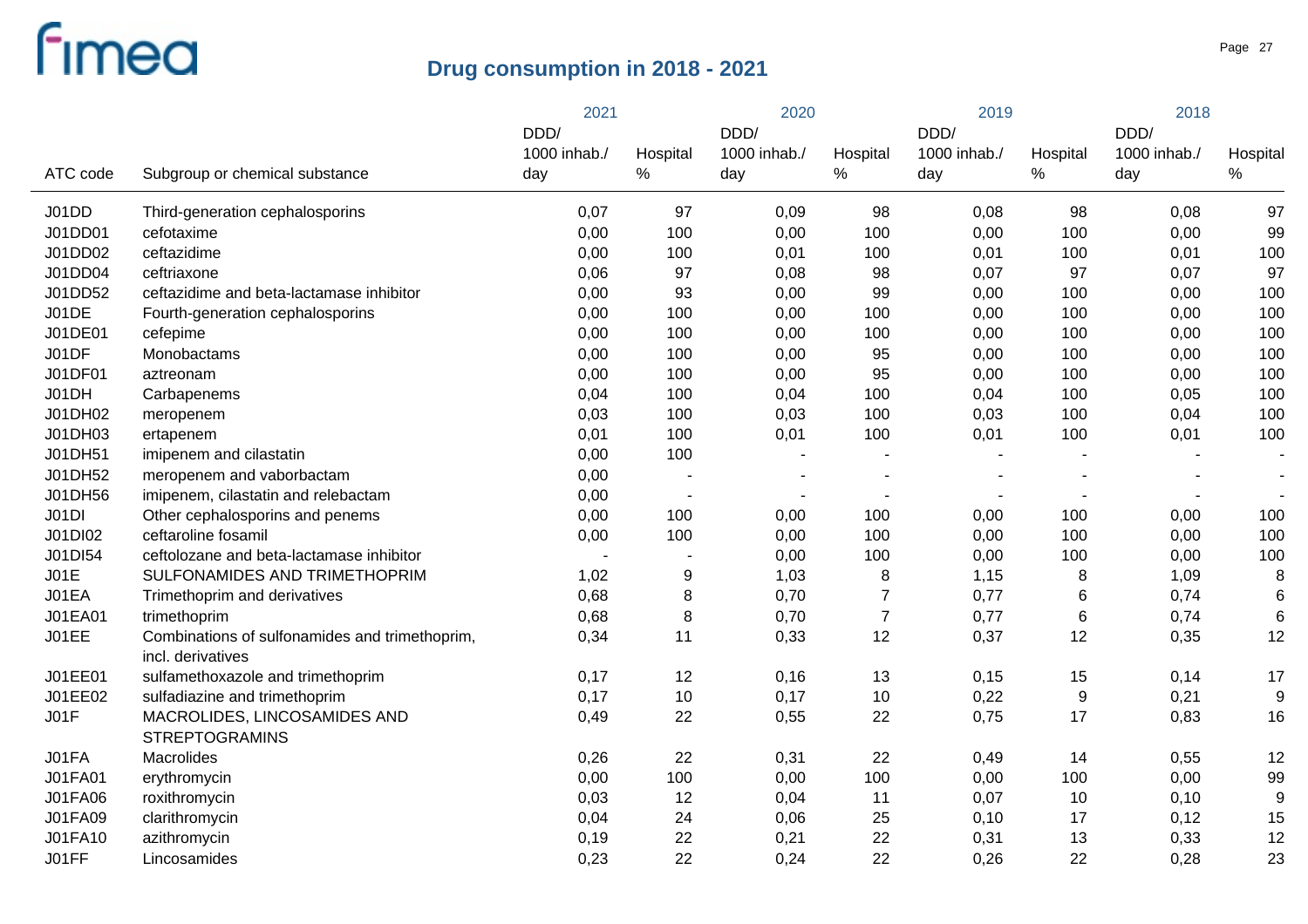|                 |                                 | 2021         |                | 2020           |                | 2019                     |                | 2018         |                          |
|-----------------|---------------------------------|--------------|----------------|----------------|----------------|--------------------------|----------------|--------------|--------------------------|
|                 |                                 | DDD/         |                | DDD/           |                | DDD/                     |                | DDD/         |                          |
|                 |                                 | 1000 inhab./ | Hospital       | 1000 inhab./   | Hospital       | 1000 inhab./             | Hospital       | 1000 inhab./ | Hospital                 |
| ATC code        | Subgroup or chemical substance  | day          | $\%$           | day            | $\%$           | day                      | $\%$           | day          | $\%$                     |
| J01FF01         | clindamycin                     | 0,23         | 22             | 0,24           | 22             | 0,26                     | 22             | 0,28         | 23                       |
| J01G            | AMINOGLYCOSIDE ANTIBACTERIALS   | 0,01         | 50             | 0,02           | 48             | 0,02                     | 49             | 0,02         | 50                       |
| J01GB           | Other aminoglycosides           | 0,01         | 50             | 0,02           | 48             | 0,02                     | 49             | 0,02         | 50                       |
| J01GB01         | tobramycin                      | 0,01         | 38             | 0,01           | 37             | 0,01                     | 41             | 0,01         | 40                       |
| J01GB03         | gentamicin                      | 0,00         | 95             | 0,00           | 95             | 0,00                     | 97             | 0,00         | 97                       |
| J01GB06         | amikacin                        | 0,00         | 100            | 0,00           | 100            | 0,00                     | 100            | 0,00         | 100                      |
| <b>J01M</b>     | <b>QUINOLONE ANTIBACTERIALS</b> | 0,49         | 26             | 0,55           | 29             | 0,63                     | 25             | 0,82         | 25                       |
| J01MA           | Fluoroquinolones                | 0,49         | 26             | 0,55           | 29             | 0,63                     | 25             | 0,82         | 25                       |
| J01MA02         | ciprofloxacin                   | 0,32         | 18             | 0,32           | 18             | 0,38                     | 18             | 0,48         | 17                       |
| J01MA12         | levofloxacin                    | 0,14         | 39             | 0,18           | 44             | 0,18                     | 35             | 0,25         | 36                       |
| J01MA14         | moxifloxacin                    | 0,03         | 43             | 0,05           | 47             | 0,07                     | 35             | 0,09         | 37                       |
| JO1X            | <b>OTHER ANTIBACTERIALS</b>     | 1,26         | 10             | 1,35           | 10             | 1,42                     | 9              | 1,65         | 10                       |
| J01XA           | Glycopeptide antibacterials     | 0,03         | 97             | 0,03           | 98             | 0,02                     | 99             | 0,03         | 100                      |
| J01XA01         | vancomycin                      | 0,03         | 97             | 0,03           | 98             | 0,02                     | 99             | 0,03         | 100                      |
| J01XA02         | teicoplanin                     | 0,00         | 100            | 0,00           | 100            | 0,00                     | 100            | 0,00         | 100                      |
| J01XA04         | dalbavancin                     | 0,00         | 100            | 0,00           | 100            | 0,00                     | 100            | 0,00         | 100                      |
| J01XB           | Polymyxins                      | 0,00         | 3              | 0,00           | 8              | 0,00                     | 22             | 0,00         | $\mathbf 0$              |
| J01XB01         | colistin                        | 0,00         | 3              | 0,00           | 8              | 0,00                     | 22             | 0,00         | $\mathbf 0$              |
| J01XC           | Steroid antibacterials          |              |                | 0,00           | 10             | 0,00                     | 13             | 0,00         | 13                       |
| J01XC01         | fusidic acid                    |              |                | 0,00           | 10             | 0,00                     | 13             | 0,00         | 13                       |
| J01XD           | Imidazole derivatives           | 0,05         | 100            | 0,05           | 100            | 0,04                     | 100            | 0,06         | 100                      |
| J01XD01         | metronidazole                   | 0,05         | 100            | 0,05           | 100            | 0,04                     | 100            | 0,06         | 100                      |
| J01XE           | Nitrofuran derivatives          | 0,32         | 4              | 0,31           | 5              | 0,27                     | 6              | 0,35         | $\overline{4}$           |
| J01XE01         | nitrofurantoin                  | 0,32         | 4              | 0,31           | 5              | 0,27                     | 6              | 0,35         | $\overline{\mathcal{L}}$ |
| J01XX           | Other antibacterials            | 0,87         | $\overline{4}$ | 0,96           | 4              | 1,08                     | 4              | 1,21         | 5                        |
| J01XX01         | fosfomycin                      | 0,00         | 98             | 0,00           | 100            | 0,00                     | 100            | 0,00         | 100                      |
| J01XX05         | methenamine                     | 0,86         | $\mathbf{3}$   | 0,94           | 3              | 1,07                     | 4              | 1,19         | $\overline{4}$           |
| J01XX08         | linezolid                       | 0,01         | 60             | 0,01           | 57             | 0,01                     | 61             | 0,01         | 68                       |
| J01XX09         | daptomycin                      | 0,00         | 100            | 0,00           | 100            | 0,00                     | 100            | 0,00         | 100                      |
| J01XX11         | tedizolid                       |              | $\blacksquare$ | $\blacksquare$ | $\blacksquare$ | $\overline{\phantom{a}}$ | $\blacksquare$ | 0,00         | $\mathbf 0$              |
| J <sub>02</sub> | ANTIMYCOTICS FOR SYSTEMIC USE   | 0,35         | 15             | 0,35           | 16             | 0,38                     | 16             | 0,40         | 16                       |
| JO2A            | ANTIMYCOTICS FOR SYSTEMIC USE   | 0,35         | 15             | 0,35           | 16             | 0,38                     | 16             | 0,40         | 16                       |
| J02AA           | Antibiotics                     | 0,01         | 100            | 0,01           | 100            | 0,01                     | 100            | 0,01         | 100                      |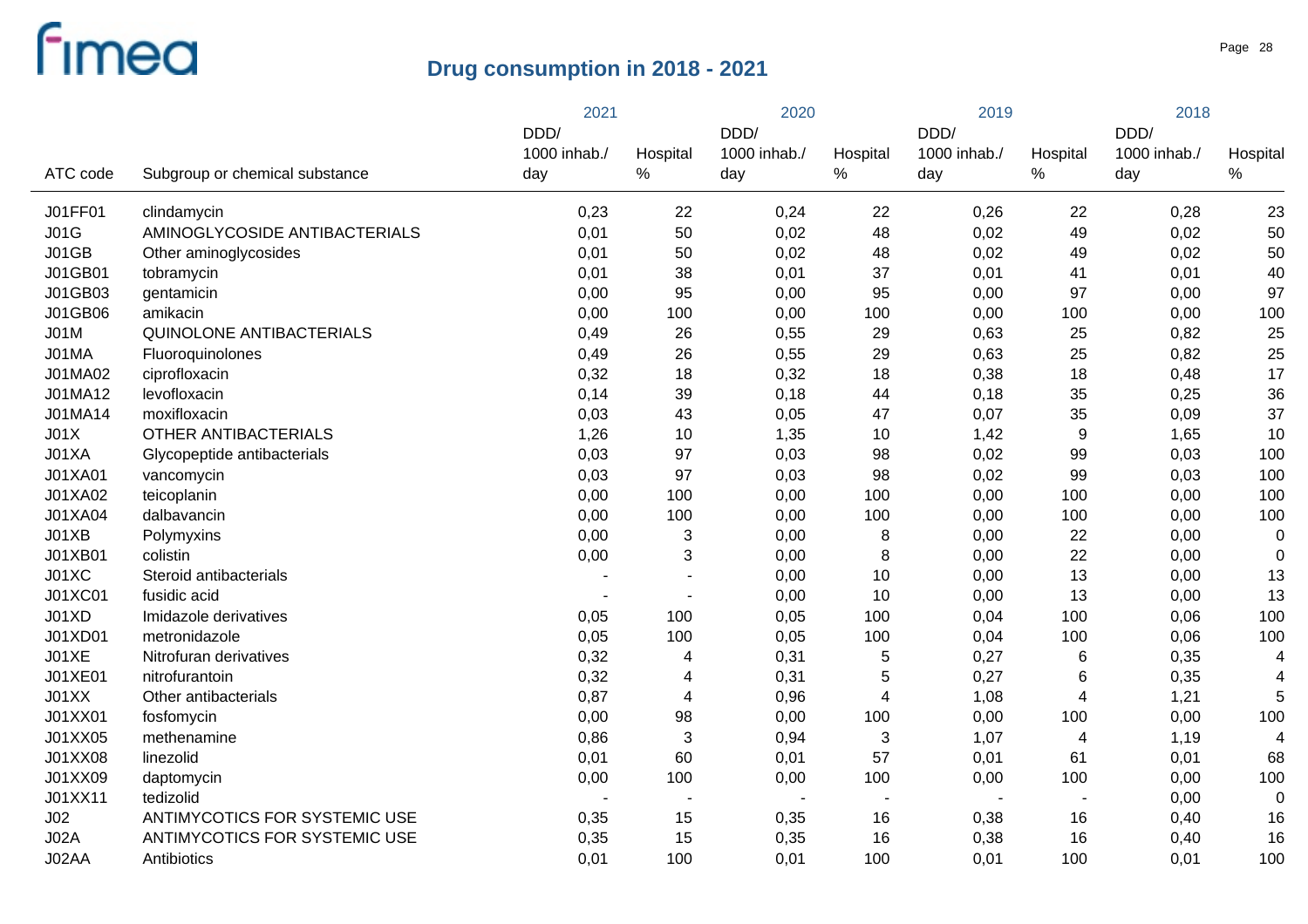|                |                                                                       | 2021         |                           | 2020         |                | 2019         |                          | 2018         |                |
|----------------|-----------------------------------------------------------------------|--------------|---------------------------|--------------|----------------|--------------|--------------------------|--------------|----------------|
|                |                                                                       | DDD/         |                           | DDD/         |                | DDD/         |                          | DDD/         |                |
|                |                                                                       | 1000 inhab./ | Hospital                  | 1000 inhab./ | Hospital       | 1000 inhab./ | Hospital                 | 1000 inhab./ | Hospital       |
| ATC code       | Subgroup or chemical substance                                        | day          | $\%$                      | day          | $\%$           | day          | %                        | day          | $\%$           |
| J02AA01        | amphotericin                                                          | 0,01         | 100                       | 0,01         | 100            | 0,01         | 100                      | 0,01         | 100            |
| J02AB          | Imidazole derivatives                                                 | 0,00         | 100                       | 0,00         | $\mathbf 0$    | 0,00         | 100                      | 0,00         | 100            |
| J02AB02        | ketoconazole                                                          | 0,00         | 100                       | 0,00         | $\pmb{0}$      | 0,00         | 100                      | 0,00         | 100            |
| J02AC          | Triazole and tetrazole derivatives                                    | 0,33         | 11                        | 0,34         | 12             | 0,36         | 12                       | 0,38         | 12             |
| <b>J02AC01</b> | fluconazole                                                           | 0,23         | 12                        | 0,23         | 14             | 0,26         | 14                       | 0,27         | 15             |
| J02AC02        | itraconazole                                                          | 0,08         | $\sqrt{2}$                | 0,08         | $\overline{2}$ | 0,09         | $\overline{c}$           | 0,10         | $\overline{2}$ |
| J02AC03        | voriconazole                                                          | 0,01         | 21                        | 0,01         | 23             | 0,01         | 25                       | 0,01         | 26             |
| <b>J02AC04</b> | posaconazole                                                          | 0,01         | 33                        | 0,01         | 39             | 0,00         | 48                       | 0,00         | 48             |
| J02AC05        | isavuconazole                                                         | 0,00         | 19                        | 0,00         | 25             | 0,00         | 36                       | 0,00         | 19             |
| J02AX          | Other antimycotics for systemic use                                   | 0,01         | 100                       | 0,01         | 100            | 0,01         | 100                      | 0,01         | 100            |
| J02AX04        | caspofungin                                                           | 0,00         | 100                       | 0,00         | 100            | 0,00         | 100                      | 0,00         | 100            |
| J02AX05        | micafungin                                                            | 0,00         | 100                       | 0,00         | 100            | 0,00         | 100                      | 0,00         | 100            |
| J02AX06        | anidulafungin                                                         | 0,00         | 100                       | 0,00         | 100            | 0,00         | 100                      | 0,00         | 100            |
| J04            | ANTIMYCOBACTERIALS                                                    | 0,13         | 86                        | 0,16         | 86             | 0,16         | 86                       | 0,18         | 86             |
| JO4A           | DRUGS FOR TREATMENT OF TUBERCULOSIS                                   | 0,13         | 86                        | 0,16         | 86             | 0,16         | 86                       | 0,18         | 86             |
| J04AA          | Aminosalicylic acid and derivatives                                   |              |                           | 0,00         | 100            |              | $\overline{\phantom{a}}$ | 0,00         | 100            |
| J04AA01        | aminosalicylic acid                                                   |              | $\blacksquare$            | 0,00         | 100            |              | $\overline{\phantom{a}}$ | 0,00         | 100            |
| J04AB          | Antibiotics                                                           | 0,07         | 74                        | 0,08         | 72             | 0,08         | 72                       | 0,09         | 75             |
| J04AB02        | rifampicin                                                            | 0,06         | 71                        | 0,07         | 70             | 0,07         | 69                       | 0,09         | 73             |
| <b>J04AB04</b> | rifabutin                                                             | 0,01         | 98                        | 0,01         | 94             | 0,01         | 96                       | 0,01         | 97             |
| J04AC          | Hydrazides                                                            | 0,03         | 97                        | 0,05         | 98             | 0,05         | 98                       | 0,04         | 98             |
| <b>J04AC01</b> | isoniazid                                                             | 0,03         | 97                        | 0,05         | 98             | 0,05         | 98                       | 0,04         | 98             |
| J04AK          | Other drugs for treatment of tuberculosis                             | 0,03         | 100                       | 0,04         | 99             | 0,04         | 98                       | 0,04         | 100            |
| <b>J04AK01</b> | pyrazinamide                                                          | 0,01         | 99                        | 0,01         | 100            | 0,01         | 98                       | 0,02         | 100            |
| J04AK02        | ethambutol                                                            | 0,02         | 100                       | 0,02         | 99             | 0,03         | 99                       | 0,03         | 100            |
| <b>J04AK05</b> | bedaquiline                                                           | 0,00         | 100                       | 0,00         | 100            | 0,00         | 82                       | 0,00         | 100            |
| J05            | ANTIVIRALS FOR SYSTEMIC USE                                           | 1,59         | 54                        | 1,55         | 54             | 1,62         | 56                       | 1,65         | 59             |
| JO5A           | <b>DIRECT ACTING ANTIVIRALS</b>                                       | 1,59         | 54                        | 1,55         | 54             | 1,62         | 56                       | 1,65         | 59             |
| J05AB          | Nucleosides and nucleotides excl. reverse<br>transcriptase inhibitors | 0,76         | $\overline{7}$            | 0,72         | 8              | 0,70         | $\overline{7}$           | 0,63         | 8              |
| J05AB01        | aciclovir                                                             | 0,33         | $\ensuremath{\mathsf{3}}$ | 0,32         | 4              | 0,31         | 3                        | 0,27         | 4              |
| <b>J05AB06</b> | ganciclovir                                                           | 0,00         | 100                       | 0,00         | 100            | 0,00         | 100                      | 0,00         | 100            |
| J05AB09        | famciclovir                                                           | 0,01         | 9                         | 0,01         | 8              | 0,01         | 5                        | 0,01         | 3              |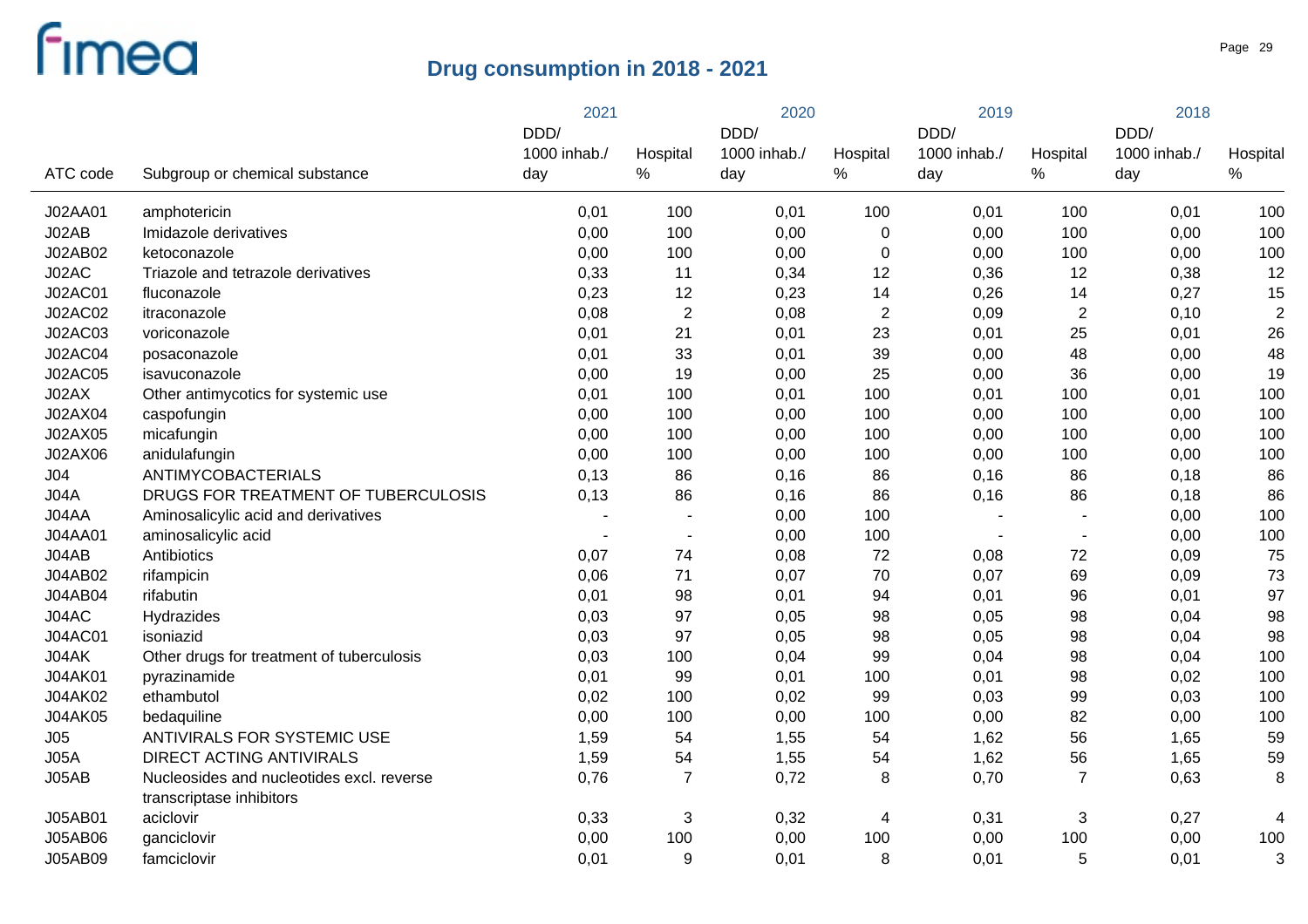|                |                                                               | 2021         |              | 2020                     |                          | 2019                     |                | 2018                     |              |
|----------------|---------------------------------------------------------------|--------------|--------------|--------------------------|--------------------------|--------------------------|----------------|--------------------------|--------------|
|                |                                                               | DDD/         |              | DDD/                     |                          | DDD/                     |                | DDD/                     |              |
|                |                                                               | 1000 inhab./ | Hospital     | 1000 inhab./             | Hospital                 | 1000 inhab./             | Hospital       | 1000 inhab./             | Hospital     |
| ATC code       | Subgroup or chemical substance                                | day          | $\%$         | day                      | $\%$                     | day                      | $\%$           | day                      | $\%$         |
| J05AB11        | valaciclovir                                                  | 0,39         | $\mathbf{3}$ | 0,36                     | $\mathbf{3}$             | 0,35                     | 3              | 0,32                     | $\mathbf{3}$ |
| J05AB14        | valganciclovir                                                | 0,03         | 100          | 0,03                     | 100                      | 0,03                     | 99             | 0,03                     | 100          |
| J05AE          | Protease inhibitors                                           | 0,03         | 100          | 0,03                     | 100                      | 0,05                     | 100            | 0,06                     | 100          |
| J05AE01        | saquinavir                                                    |              |              |                          | $\overline{a}$           | 0,00                     | 100            | 0,00                     | 100          |
| J05AE03        | ritonavir                                                     | 0,00         | 100          | 0,00                     | 99                       | 0,00                     | 100            | 0,01                     | 100          |
| J05AE07        | fosamprenavir                                                 |              |              |                          | $\blacksquare$           | $\overline{\phantom{a}}$ | $\overline{a}$ | 0,00                     | 100          |
| <b>J05AE08</b> | atazanavir                                                    | 0,01         | 100          | 0,01                     | 100                      | 0,02                     | 100            | 0,02                     | 100          |
| J05AE10        | darunavir                                                     | 0,02         | 100          | 0,02                     | 100                      | 0,03                     | 100            | 0,03                     | 100          |
| J05AF          | Nucleoside and nucleotide reverse transcriptase<br>inhibitors | 0,08         | 99           | 0,07                     | 100                      | 0,07                     | 100            | 0,07                     | 99           |
| J05AF01        | zidovudine                                                    | 0,00         | 100          |                          | $\overline{\phantom{a}}$ | 0,00                     | 100            | 0,00                     | 100          |
| <b>J05AF05</b> | lamivudine                                                    | 0,00         | 100          | 0,00                     | 100                      | 0,01                     | 97             | 0,01                     | 98           |
| <b>J05AF06</b> | abacavir                                                      | 0,00         | 100          | 0,00                     | 100                      | 0,00                     | 100            | 0,00                     | 100          |
| <b>J05AF07</b> | tenofovir disoproxil                                          | 0,06         | 100          | 0,05                     | 100                      | 0,05                     | 100            | 0,04                     | 100          |
| <b>J05AF08</b> | adefovir dipivoxil                                            | 0,00         | 100          | 0,00                     | 100                      | 0,00                     | 100            | 0,00                     | 100          |
| <b>J05AF09</b> | emtricitabine                                                 | 0,00         | 100          | 0,00                     | 100                      | 0,00                     | 100            | 0,00                     | 100          |
| J05AF10        | entecavir                                                     | 0,01         | 96           | 0,01                     | 99                       | 0,01                     | 100            | 0,00                     | 95           |
| J05AF13        | tenofovir alafenamide                                         | 0,01         | 100          | 0,01                     | 100                      | 0,01                     | 100            | 0,01                     | 100          |
| J05AG          | Non-nucleoside reverse transcriptase inhibitors               | 0,05         | 100          | 0,04                     | 100                      | 0,04                     | 100            | 0,05                     | 100          |
| <b>J05AG01</b> | nevirapine                                                    | 0,02         | 100          | 0,02                     | 100                      | 0,02                     | 100            | 0,02                     | 100          |
| J05AG03        | efavirenz                                                     | 0,01         | 100          | 0,01                     | 100                      | 0,01                     | 100            | 0,01                     | 100          |
| <b>J05AG04</b> | etravirine                                                    | 0,00         | 100          | 0,00                     | 100                      | 0,01                     | 100            | 0,01                     | 100          |
| <b>J05AG05</b> | rilpivirine                                                   | 0,01         | 100          | 0,01                     | 100                      | 0,01                     | 100            | 0,01                     | 100          |
| <b>J05AG06</b> | doravirine                                                    | 0,01         | 100          | 0,01                     | 100                      | 0,00                     | 100            | $\sim$                   |              |
| J05AH          | Neuraminidase inhibitors                                      | 0,00         | 35           | 0,04                     | 15                       | 0,08                     | 37             | 0,14                     | 33           |
| J05AH02        | oseltamivir                                                   | 0,00         | 35           | 0,04                     | 15                       | 0,08                     | 37             | 0,14                     | 33           |
| J05AJ          | Integrase inhibitors                                          | 0,20         | 100          | 0,19                     | 100                      | 0, 19                    | 100            | 0,18                     | 100          |
| J05AJ01        | raltegravir                                                   | 0,07         | 100          | 0,07                     | 100                      | 0,07                     | 100            | 0,07                     | 100          |
| J05AJ03        | dolutegravir                                                  | 0,13         | 100          | 0,12                     | 100                      | 0,12                     | 100            | 0,12                     | 100          |
| J05AJ04        | cabotegravir                                                  | 0,00         | 100          | $\overline{\phantom{a}}$ | $\blacksquare$           | $\overline{\phantom{a}}$ | $\blacksquare$ | $\overline{\phantom{a}}$ |              |
| J05AP          | Antivirals for treatment of HCV infections                    | 0,07         | 100          | 0,08                     | 100                      | 0,08                     | 100            | 0,07                     | 100          |
| J05AP01        | ribavirin                                                     | 0,00         | 100          | 0,00                     | 99                       | 0,01                     | 100            | 0,01                     | 100          |
| <b>J05AP08</b> | sofosbuvir                                                    |              |              | 0,00                     | 100                      | 0,00                     | 100            | 0,00                     | 100          |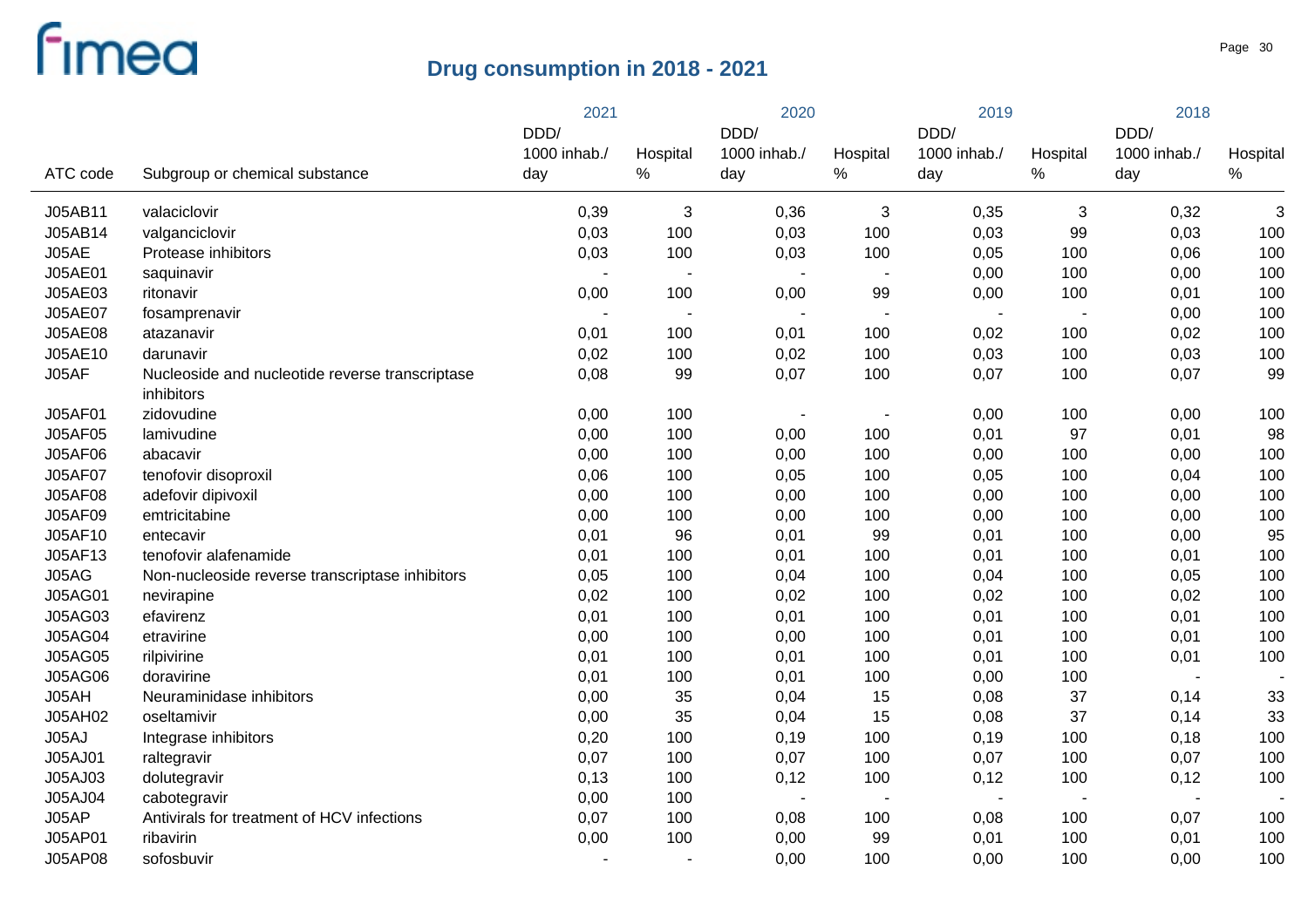|                |                                                                      | 2021                     |                          | 2020                |                          | 2019                     |                          | 2018                |                  |
|----------------|----------------------------------------------------------------------|--------------------------|--------------------------|---------------------|--------------------------|--------------------------|--------------------------|---------------------|------------------|
|                |                                                                      | DDD/                     |                          | DDD/                |                          | DDD/                     |                          | DDD/                |                  |
| ATC code       | Subgroup or chemical substance                                       | 1000 inhab./<br>day      | Hospital<br>$\%$         | 1000 inhab./<br>day | Hospital<br>$\%$         | 1000 inhab./<br>day      | Hospital<br>$\%$         | 1000 inhab./<br>day | Hospital<br>$\%$ |
|                |                                                                      |                          |                          |                     |                          |                          |                          |                     |                  |
| J05AP09        | dasabuvir                                                            |                          |                          |                     |                          |                          | $\overline{\phantom{a}}$ | 0,00                | 100              |
| J05AP51        | sofosbuvir and ledipasvir                                            | 0,00                     | 100                      | 0,00                | 100                      | 0,00                     | 100                      | 0,00                | 100              |
| J05AP53        | ombitasvir, paritaprevir and ritonavir                               |                          |                          |                     | ٠                        | $\overline{\phantom{a}}$ | $\overline{\phantom{a}}$ | 0,00                | 100              |
| J05AP54        | elbasvir and grazoprevir                                             | 0,00                     | 100                      | 0,01                | 100                      | 0,02                     | 100                      | 0,02                | 100              |
| J05AP55        | sofosbuvir and velpatasvir                                           | 0,04                     | 100                      | 0,05                | 100                      | 0,05                     | 100                      | 0,03                | 100              |
| J05AP56        | sofosbuvir, velpatasvir and voxilaprevir                             | 0,00                     | 100                      | 0,00                | 100                      | 0,00                     | 100                      | 0,00                | 100              |
| J05AP57        | glecaprevir and pibrentasvir                                         | 0,03                     | 100                      | 0,02                | 100                      | 0,01                     | 100                      | 0,00                | 100              |
| J05AR          | Antivirals for treatment of HIV infections,                          | 0,39                     | 94                       | 0,37                | 94                       | 0,41                     | 98                       | 0,45                | 100              |
|                | combinations                                                         |                          |                          |                     |                          |                          |                          |                     |                  |
| <b>J05AR01</b> | zidovudine and lamivudine                                            | $\overline{\phantom{a}}$ | $\overline{\phantom{a}}$ | 0,00                | 100                      | 0,00                     | 100                      | 0,00                | 96               |
| J05AR02        | lamivudine and abacavir                                              | 0,03                     | 100                      | 0,03                | 99                       | 0,03                     | 99                       | 0,04                | 100              |
| J05AR03        | tenofovir disoproxil and emtricitabine                               | 0,18                     | 86                       | 0,13                | 83                       | 0,09                     | 92                       | 0,06                | 100              |
| J05AR04        | zidovudine, lamivudine and abacavir                                  |                          |                          | $\blacksquare$      | $\overline{\phantom{a}}$ | 0,00                     | 100                      | 0,00                | 100              |
| <b>J05AR06</b> | emtricitabine, tenofovir disoproxil and efavirenz                    | 0,01                     | 100                      | 0,01                | 96                       | 0,01                     | 100                      | 0,02                | 100              |
| <b>J05AR08</b> | emtricitabine, tenofovir disoproxil and rilpivirine                  | 0,00                     | 93                       | 0,00                | 100                      | 0,00                     | 98                       | 0,00                | 97               |
| <b>J05AR09</b> | emtricitabine, tenofovir disoproxil, elvitegravir and                | 0,00                     | 100                      | 0,00                | 100                      | 0,00                     | 100                      | 0,00                | 100              |
|                | cobicistat                                                           |                          |                          |                     |                          |                          |                          |                     |                  |
| J05AR10        | lopinavir and ritonavir                                              | 0,00                     | 100                      | 0,00                | 98                       | 0,00                     | 100                      | 0,00                | 100              |
| J05AR13        | lamivudine, abacavir and dolutegravir                                | 0,07                     | 100                      | 0,08                | 100                      | 0,10                     | 100                      | 0,09                | 100              |
| J05AR14        | darunavir and cobicistat                                             | 0,00                     | 100                      | 0,01                | 100                      | 0,01                     | 100                      | 0,00                | 100              |
| J05AR17        | emtricitabine and tenofovir alafenamide                              | 0,06                     | 100                      | 0,07                | 100                      | 0,10                     | 100                      | 0,13                | 100              |
| J05AR18        | emtricitabine, tenofovir alafenamide, elvitegravir<br>and cobicistat | 0,01                     | 100                      | 0,01                | 100                      | 0,02                     | 100                      | 0,04                | 100              |
| J05AR19        | emtricitabine, tenofovir alafenamide and rilpivirine                 | 0,02                     | 100                      | 0,02                | 100                      | 0,03                     | 100                      | 0,03                | 100              |
| <b>J05AR22</b> | emtricitabine, tenofovir alafenamide, darunavir                      | 0,02                     | 100                      | 0,02                | 100                      | 0,02                     | 100                      | 0,01                | 100              |
|                | and cobicistat                                                       |                          |                          |                     |                          |                          |                          |                     |                  |
| J05AX          | Other antivirals                                                     | 0,00                     | 46                       | 0,00                | 74                       | 0,00                     | 100                      | 0,00                | 100              |
| J05AX07        | enfuvirtide                                                          |                          |                          |                     |                          | $\overline{\phantom{a}}$ | $\overline{\phantom{a}}$ | 0,00                | 100              |
| J05AX09        | maraviroc                                                            | 0,00                     | 100                      | 0,00                | 98                       | 0,00                     | 100                      | 0,00                | 100              |
| J05AX18        | letermovir                                                           | 0,00                     | 29                       | 0,00                | 61                       | 0,00                     | 100                      |                     |                  |
| J05AX25        | baloxavir marboxil                                                   | 0,00                     | $\mathbf 0$              |                     |                          |                          |                          |                     |                  |
| L              | <b>ANTINEOPLASTIC AND</b>                                            | 25,99                    | 13                       | 24,60               | 12                       | 23,83                    | 11                       | 22,51               | 10               |
|                | <b>IMMUNOMODULATING AGENTS</b>                                       |                          |                          |                     |                          |                          |                          |                     |                  |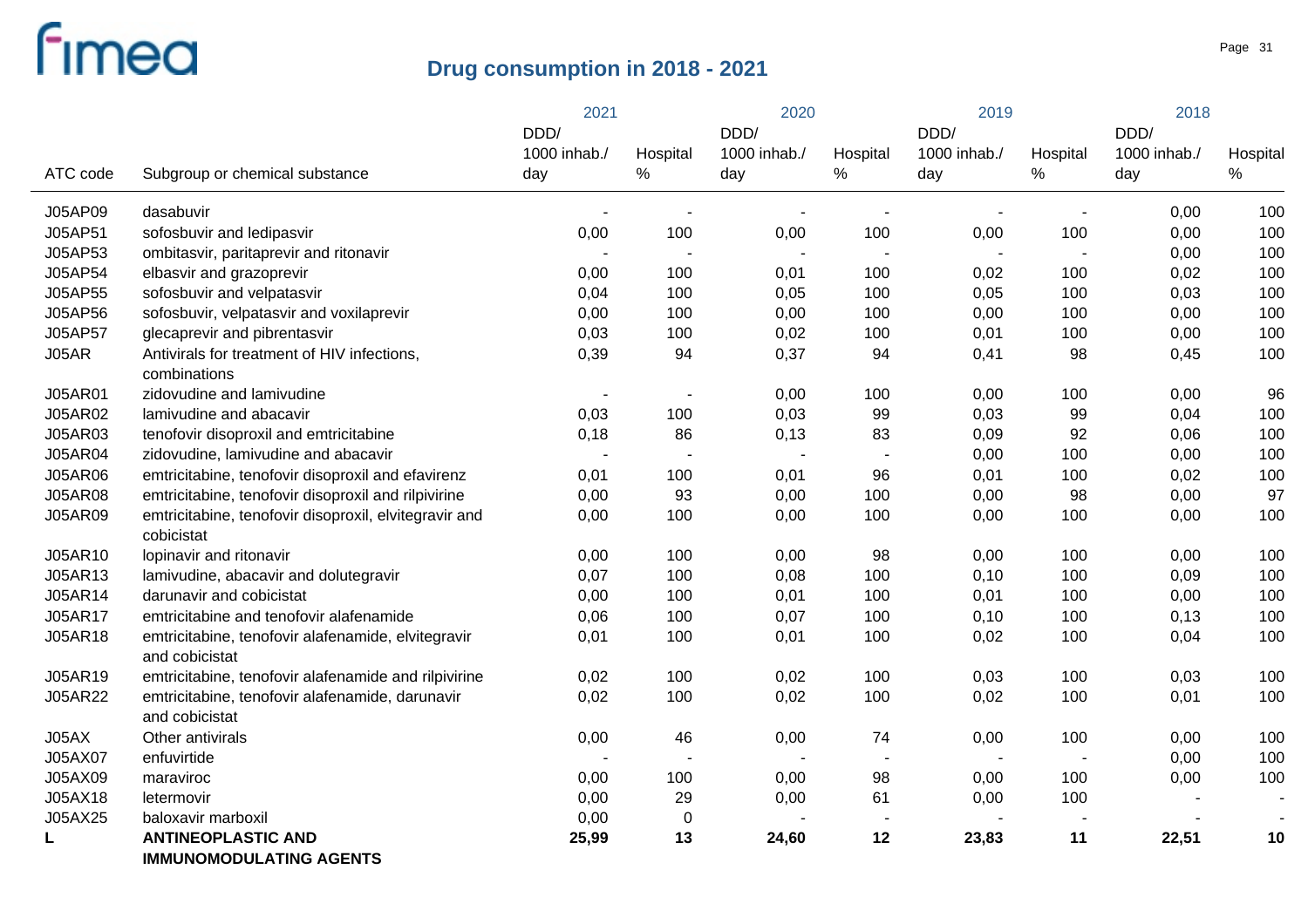|                 |                                                                       | 2021         |                           | 2020         |                | 2019         |                         | 2018         |                |
|-----------------|-----------------------------------------------------------------------|--------------|---------------------------|--------------|----------------|--------------|-------------------------|--------------|----------------|
|                 |                                                                       | DDD/         |                           | DDD/         |                | DDD/         |                         | DDD/         |                |
|                 |                                                                       | 1000 inhab./ | Hospital                  | 1000 inhab./ | Hospital       | 1000 inhab./ | Hospital                | 1000 inhab./ | Hospital       |
| ATC code        | Subgroup or chemical substance                                        | day          | %                         | day          | $\%$           | day          | $\%$                    | day          | $\%$           |
| L <sub>01</sub> | ANTINEOPLASTIC AGENTS                                                 | 0,45         | 3                         | 0,42         | 3              | 0,39         | $\overline{c}$          | 0,29         | 3              |
| L01E            | PROTEIN KINASE INHIBITORS                                             | 0,45         | $\ensuremath{\mathsf{3}}$ | 0,42         | 3              | 0,39         | $\overline{2}$          | 0,29         | 3              |
| L01EA           | BCR-ABL tyrosine kinase inhibitors                                    | 0,12         | $\overline{2}$            | 0,12         |                | 0,12         |                         | 0,12         | $\overline{2}$ |
| L01EA01         | imatinib                                                              | 0,09         | $\mathbf{1}$              | 0,09         |                | 0,09         |                         | 0,09         |                |
| L01EA02         | dasatinib                                                             | 0,01         | 4                         | 0,01         | 2              | 0,01         | 0                       | 0,01         | 0              |
| L01EA03         | nilotinib                                                             | 0,02         | $\mathbf{1}$              | 0,02         |                | 0,02         | 0                       | 0,02         |                |
| L01EA04         | bosutinib                                                             | 0,00         | $\boldsymbol{0}$          | 0,00         | $\overline{0}$ | 0,00         | 0                       | 0,00         | $\sqrt{2}$     |
| L01EA05         | ponatinib                                                             | 0,00         | 5                         | 0,00         | 20             | 0,00         | $\overline{7}$          | 0,00         | 19             |
| L01EB           | Epidermal growth factor receptor (EGFR) tyrosine<br>kinase inhibitors | 0,03         | $\mathbf{1}$              | 0,03         | 1              | 0,02         | $\mathbf{1}$            | 0,01         | $\overline{7}$ |
| L01EB01         | gefitinib                                                             | 0,00         | $\overline{2}$            | 0,01         |                | 0,01         | $\overline{\mathbf{c}}$ | 0,01         | 4              |
| L01EB02         | erlotinib                                                             | 0,00         | $\mathbf{1}$              | 0,01         |                | 0,00         | $\mathbf 0$             | 0,00         | $\mathbf 0$    |
| L01EB03         | afatinib                                                              | 0,01         | 3                         | 0,01         | 2              | 0,01         |                         | 0,01         | 3              |
| L01EB04         | osimertinib                                                           | 0,01         | $\mathbf 1$               | 0,01         |                | 0,00         | $\overline{c}$          | 0,00         | 62             |
| L01EC           | B-Raf serine-threonine kinase (BRAF) inhibitors                       | 0,00         | $\mathbf{1}$              | 0,01         | $\mathbf 0$    | 0,01         | -1                      | 0,00         |                |
| L01EC01         | vemurafenib                                                           | 0,00         | $\overline{2}$            | 0,00         |                | 0,00         | -1                      | 0,00         | $\overline{2}$ |
| L01EC02         | dabrafenib                                                            | 0,00         |                           | 0,00         | $\pmb{0}$      | 0,01         | 0                       | 0,00         | $\mathbf 0$    |
| L01EC03         | encorafenib                                                           | 0,00         | 1                         | 0,00         | $\pmb{0}$      | 0,00         | 8                       |              |                |
| L01ED           | Anaplastic lymphoma kinase (ALK) inhibitors                           | 0,01         | 5                         | 0,01         | 8              | 0,00         | 5                       | 0,00         | $\overline{7}$ |
| L01ED01         | crizotinib                                                            | 0,00         | 8                         | 0,00         | 10             | 0,00         | 12                      | 0,00         | 6              |
| L01ED03         | alectinib                                                             | 0,01         | $\overline{2}$            | 0,01         | $\overline{c}$ | 0,00         | $\overline{2}$          | 0,00         | 25             |
| L01ED04         | brigatinib                                                            | 0,00         | 63                        | 0,00         | 67             | 0,00         | 58                      |              |                |
| L01ED05         | lorlatinib                                                            | 0,00         | $\pmb{0}$                 | 0,00         | $\mathbf 0$    |              |                         |              |                |
| L01EE           | Mitogen-activated protein kinase (MEK) inhibitors                     | 0,02         | $\overline{2}$            | 0,01         |                | 0,01         | $\overline{c}$          | 0,01         | $\overline{2}$ |
| L01EE01         | trametinib                                                            | 0,01         | 3                         | 0,01         |                | 0,01         | 2                       | 0,01         | $\overline{2}$ |
| L01EE03         | binimetinib                                                           | 0,00         | $\mathbf 1$               | 0,00         |                | 0,00         | 8                       |              |                |
| L01EF           | Cyclin-dependent kinase (CDK) inhibitors                              | 0,09         | $\mathbf 0$               | 0,08         | $\mathbf 0$    | 0,06         | 0                       | 0,01         | 1              |
| L01EF01         | palbociclib                                                           | 0,09         | $\mathbf 0$               | 0,08         | 0              | 0,06         | 0                       | 0,01         | 1              |
| L01EF02         | ribociclib                                                            | 0,00         | $\boldsymbol{0}$          | 0,00         | 0              | 0,00         | 0                       |              |                |
| L01EF03         | abemaciclib                                                           | 0,01         | 3                         | 0,00         | 4              |              |                         |              |                |
| L01EG           | Mammalian target of rapamycin (mTOR) kinase<br>inhibitors             | 0,01         | $\overline{2}$            | 0,01         | 9              | 0,01         | 8                       | 0,01         | 9              |
| L01EG01         | temsirolimus                                                          | 0,00         | 100                       | 0,00         | 100            | 0,00         | 100                     | 0,00         | 100            |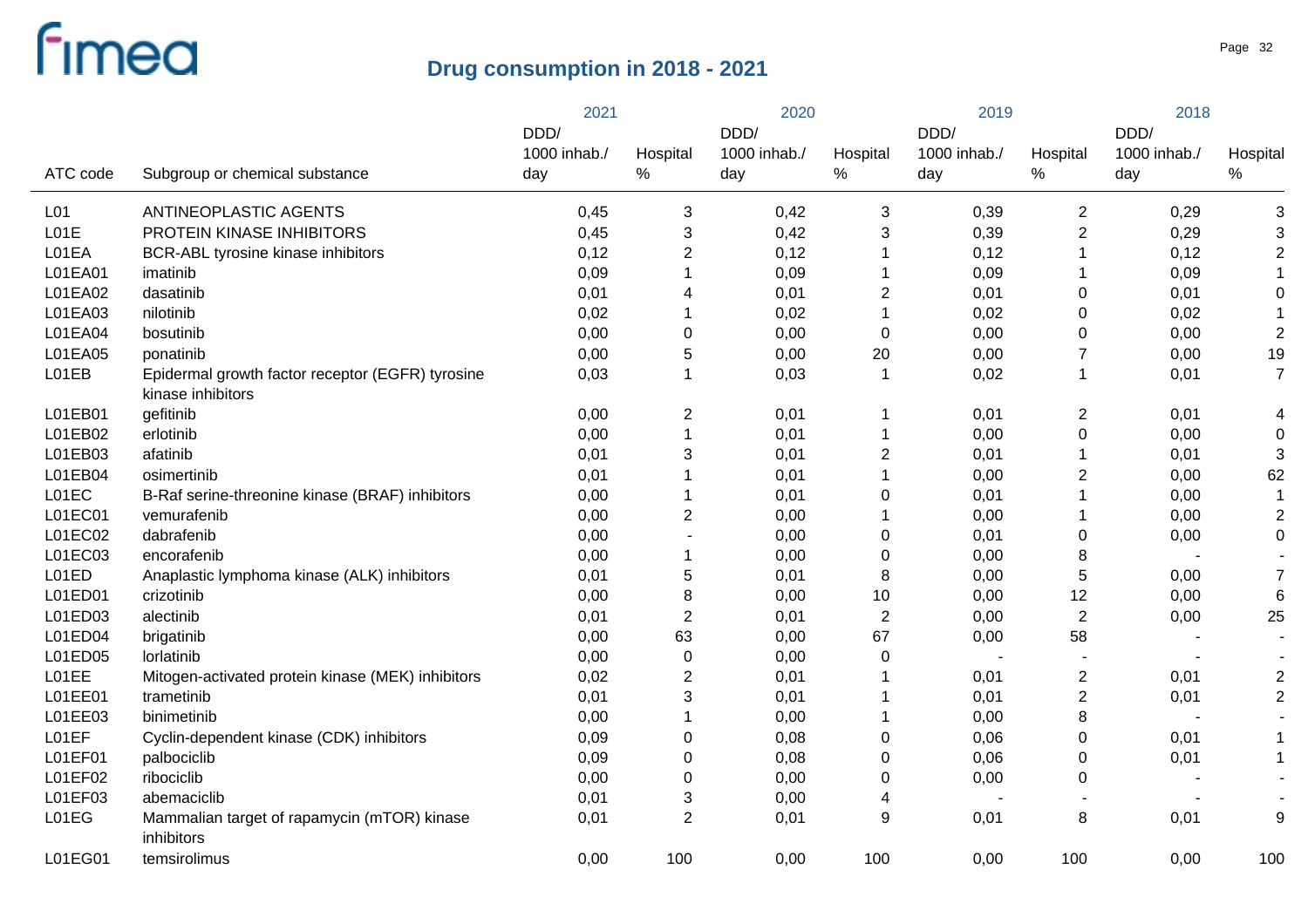|                  |                                                                                   | 2021         |                  | 2020         |                  | 2019                 |                | 2018         |                  |
|------------------|-----------------------------------------------------------------------------------|--------------|------------------|--------------|------------------|----------------------|----------------|--------------|------------------|
|                  |                                                                                   | DDD/         |                  | DDD/         | Hospital         | DDD/<br>1000 inhab./ |                | DDD/         |                  |
| ATC code         |                                                                                   | 1000 inhab./ | Hospital         | 1000 inhab./ |                  |                      | Hospital       | 1000 inhab./ | Hospital<br>$\%$ |
|                  | Subgroup or chemical substance                                                    | day          | %                | day          | $\%$             | day                  | $\%$           | day          |                  |
| L01EG02          | everolimus                                                                        | 0,01         | $\mathbf 1$      | 0,01         | 5                | 0,01                 | 5              | 0,01         | 7                |
| L01EH            | Human epidermal growth factor receptor 2 (HER2)<br>tyrosine kinase inhibitors     | 0,00         | $\,6$            | 0,00         | 3                | 0,00                 | 0              | 0,00         | $\mathbf 1$      |
| L01EH01          | lapatinib                                                                         | 0,00         | $\mathbf 1$      | 0,00         | 3                | 0,00                 | 0              | 0,00         | 1                |
| L01EH02          | neratinib                                                                         | 0,00         | 69               |              | $\blacksquare$   |                      |                |              |                  |
| L01EJ            | Janus-associated kinase (JAK) inhibitors                                          | 0,03         | 18               | 0,03         | 15               | 0,02                 | 14             | 0,02         | 11               |
| L01EJ01          | ruxolitinib                                                                       | 0,03         | 18               | 0,03         | 15               | 0,02                 | 14             | 0,02         | 11               |
| L01EK            | Vascular endothelial growth factor receptor<br>(VEGFR) tyrosine kinase inhibitors | 0,00         | 0                | 0,00         | $\mathbf 0$      | 0,00                 | $\mathbf 0$    | 0,01         | $\mathbf 0$      |
| L01EK01          | axitinib                                                                          | 0,00         | 0                | 0,00         | 0                | 0,00                 | $\pmb{0}$      | 0,01         | 0                |
| L01EL            | Bruton's tyrosine kinase (BTK) inhibitors                                         | 0,04         | $\mathbf{1}$     | 0,04         |                  | 0,03                 | -1             | 0,01         | 5                |
| L01EL01          | ibrutinib                                                                         | 0,04         | 1                | 0,04         |                  | 0,03                 | -1             | 0,01         | 5                |
| L01EM            | Phosphatidylinositol-3-kinase (Pi3K) inhibitors                                   | 0,00         | 8                | 0,00         |                  | 0,01                 | $\overline{c}$ | 0,01         | 4                |
| L01EM01          | idelalisib                                                                        | 0,00         | $\mathbf{1}$     | 0,00         |                  | 0,01                 | $\overline{2}$ | 0,01         | 4                |
| L01EM03          | alpelisib                                                                         | 0,00         | 73               |              |                  |                      |                |              |                  |
| L01EX            | Other protein kinase inhibitors                                                   | 0,09         | 4                | 0,09         | 3                | 0,09                 | 4              | 0,08         | 3                |
| L01EX01          | sunitinib                                                                         | 0,02         | $\mathbf{2}$     | 0,02         | 1                | 0,03                 | -1             | 0,03         | $\sqrt{2}$       |
| L01EX02          | sorafenib                                                                         | 0,01         | 13               | 0,01         | 14               | 0,01                 | 14             | 0,01         | 12               |
| L01EX03          | pazopanib                                                                         | 0,01         | 3                | 0,01         | $\boldsymbol{2}$ | 0,01                 | $\overline{2}$ | 0,01         |                  |
| L01EX04          | vandetanib                                                                        | 0,00         | 67               | 0,00         | 100              | 0,00                 | 100            | 0,00         | 100              |
| L01EX05          | regorafenib                                                                       | 0,00         | $\boldsymbol{2}$ | 0,01         | $\mathbf 0$      | 0,01                 | -1             | 0,01         | $\mathbf 0$      |
| L01EX07          | cabozantinib                                                                      | 0,02         | 3                | 0,02         |                  | 0,01                 | 4              | 0,00         |                  |
| L01EX08          | lenvatinib                                                                        | 0,01         | 1                | 0,00         | 5                | 0,00                 | 3              | 0,00         | $\mathbf 0$      |
| L01EX09          | nintedanib                                                                        | 0,03         | 1                | 0,03         |                  | 0,02                 | -1             | 0,02         | 1                |
| L01EX10          | midostaurin                                                                       | 0,00         | 53               | 0,00         | 44               | 0,00                 | 76             | 0,00         | 100              |
| L01EX12          | larotrectinib                                                                     | 0,00         | 4                | 0,00         | 85               |                      |                |              |                  |
| L01EX13          | gilteritinib                                                                      | 0,00         | 11               | 0,00         | 14               |                      |                |              |                  |
| L01EX22          | selpercatinib                                                                     | 0,00         | 100              |              |                  |                      |                |              |                  |
| L <sub>02</sub>  | <b>ENDOCRINE THERAPY</b>                                                          | 7,78         | 3                | 7,75         | 3                | 7,87                 | 3              | 7,60         | 3                |
| L <sub>02A</sub> | HORMONES AND RELATED AGENTS                                                       | 1,90         | 4                | 1,85         | 5                | 1,81                 | 5              | 1,72         | 5                |
| L02AB            | Progestogens                                                                      | 0,01         | 9                | 0,01         | 8                | 0,01                 | 6              | 0,01         | $\overline{7}$   |
| L02AB02          | medroxyprogesterone                                                               | 0,01         | 9                | 0,01         | 8                | 0,01                 | 6              | 0,01         | $\overline{7}$   |
| L02AE            | Gonadotrophin releasing hormone analogues                                         | 1,88         | $\overline{4}$   | 1,84         | 5                | 1,80                 | 5              | 1,70         | 4                |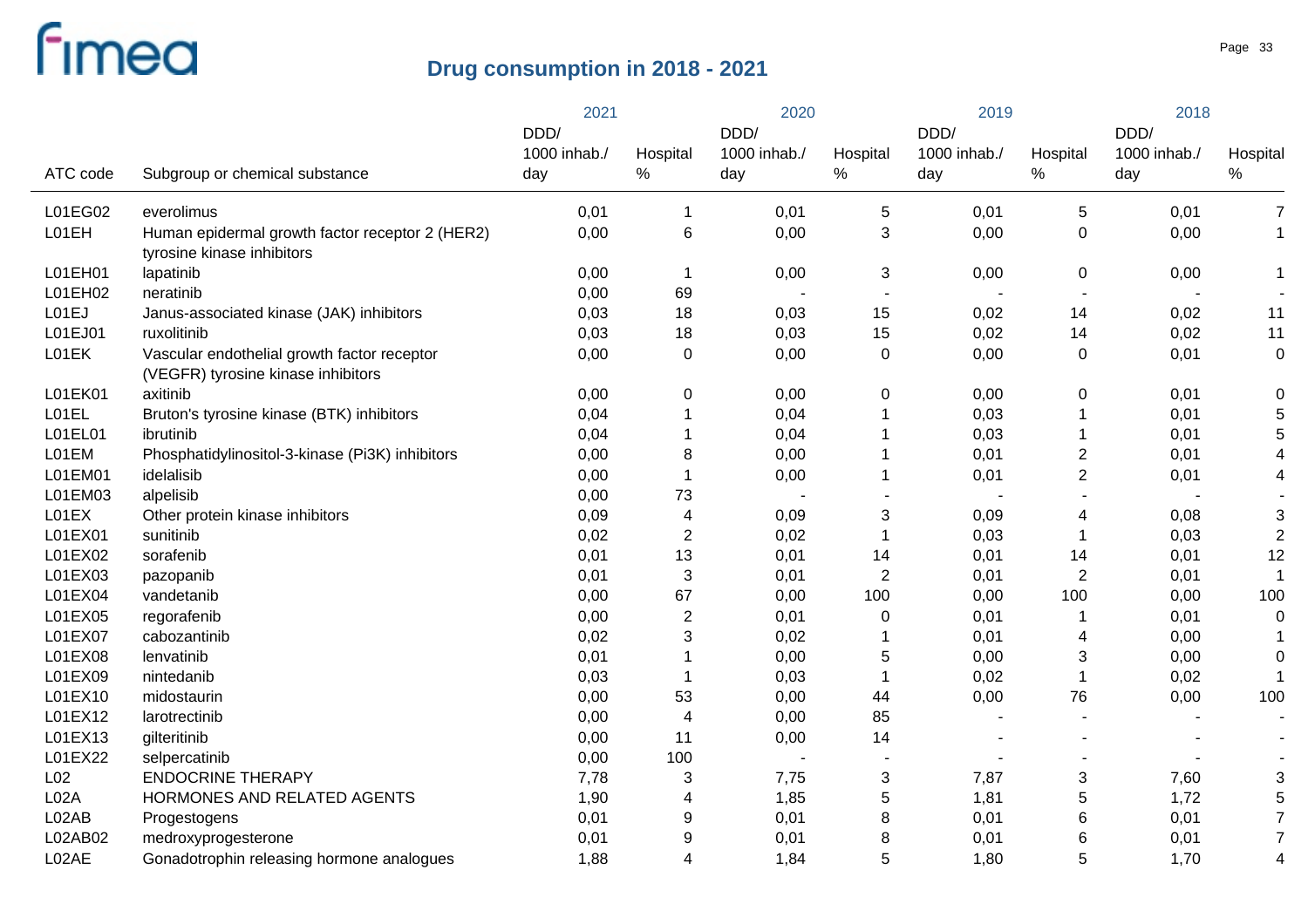|                 |                                                  | 2021         |                | 2020         |                | 2019         |                         | 2018         |                           |
|-----------------|--------------------------------------------------|--------------|----------------|--------------|----------------|--------------|-------------------------|--------------|---------------------------|
|                 |                                                  | DDD/         |                | DDD/         |                | DDD/         |                         | DDD/         |                           |
|                 |                                                  | 1000 inhab./ | Hospital       | 1000 inhab./ | Hospital       | 1000 inhab./ | Hospital                | 1000 inhab./ | Hospital                  |
| ATC code        | Subgroup or chemical substance                   | day          | $\%$           | day          | $\%$           | day          | $\%$                    | day          | $\%$                      |
| L02AE01         | buserelin                                        |              | $\overline{a}$ |              |                | 0,00         | $\mathbf 0$             | 0,00         | $\mathbf 0$               |
| L02AE02         | leuprorelin                                      | 1,30         | 5              | 1,31         | 5              | 1,32         | 5                       | 1,33         | 5                         |
| L02AE03         | goserelin                                        | 0,16         | 4              | 0,18         | 4              | 0, 19        | $\,6$                   | 0,20         | 5                         |
| L02AE04         | triptorelin                                      | 0,43         | 1              | 0,35         | 2              | 0,28         | $\overline{c}$          | 0,17         | $\ensuremath{\mathsf{3}}$ |
| L02B            | HORMONE ANTAGONISTS AND RELATED<br><b>AGENTS</b> | 5,88         | 3              | 5,90         | 3              | 6,06         | 3                       | 5,89         | 3                         |
| L02BA           | Anti-estrogens                                   | 1,10         | $\overline{2}$ | 1,20         | $\overline{c}$ | 1,23         | $\overline{2}$          | 1,20         | $\overline{2}$            |
| L02BA01         | tamoxifen                                        | 0,93         | $\mathbf{1}$   | 1,02         | 1              | 1,06         | $\mathbf 1$             | 1,07         | 1                         |
| L02BA02         | toremifene                                       | 0,00         | 3              | 0,00         | $\pmb{0}$      | 0,01         | $\boldsymbol{0}$        | 0,01         |                           |
| L02BA03         | fulvestrant                                      | 0,17         | 5              | 0,17         | $\overline{7}$ | 0,17         | 6                       | 0,13         | 6                         |
| L02BB           | Anti-androgens                                   | 1,48         | 3              | 1,56         | $\overline{c}$ | 1,68         | $\overline{\mathbf{c}}$ | 1,73         | $\overline{2}$            |
| L02BB01         | flutamide                                        | 0,00         | 3              | 0,00         | 4              | 0,00         | 5                       | 0,01         | 5                         |
| L02BB03         | bicalutamide                                     | 1,29         | 3              | 1,39         | 3              | 1,53         | $\overline{\mathbf{c}}$ | 1,59         | $\overline{2}$            |
| L02BB04         | enzalutamide                                     | 0,18         | 1              | 0,16         | $\mathbf 1$    | 0,15         | $\mathbf{1}$            | 0,13         | $\mathbf{1}$              |
| L02BB05         | apalutamid                                       | 0,00         | 1              | 0,00         | $\overline{2}$ |              |                         |              |                           |
| L02BB06         | darolutamide                                     | 0,01         | $\mathbf 0$    | 0,00         | $\pmb{0}$      |              |                         |              |                           |
| L02BG           | Aromatase inhibitors                             | 2,92         | 1              | 2,78         | $\overline{2}$ | 2,83         | $\mathbf{2}$            | 2,65         | $\sqrt{2}$                |
| L02BG03         | anastrozole                                      | 0,22         | 1              | 0,24         | $\overline{2}$ | 0,29         | $\sqrt{3}$              | 0,27         | $\overline{2}$            |
| L02BG04         | letrozole                                        | 2,40         | $\mathbf 1$    | 2,26         | $\mathbf{1}$   | 2,28         | $\mathbf{1}$            | 2,15         | $\overline{2}$            |
| L02BG06         | exemestane                                       | 0,30         | $\overline{2}$ | 0,28         | $\mathbf{2}$   | 0,26         | $\sqrt{2}$              | 0,24         | 3                         |
| L02BX           | Other hormone antagonists and related agents     | 0,39         | 24             | 0,36         | 21             | 0,32         | 21                      | 0,31         | 19                        |
| L02BX02         | degarelix                                        | 0,32         | 29             | 0,29         | 26             | 0,25         | 25                      | 0,26         | 23                        |
| L02BX03         | abiraterone                                      | 0,07         | $\sqrt{2}$     | 0,07         | $\mathbf 1$    | 0,06         | $\mathbf{1}$            | 0,05         |                           |
| L <sub>03</sub> | <b>IMMUNOSTIMULANTS</b>                          | 0,66         | $\overline{7}$ | 0,68         | $\overline{7}$ | 0,70         | 5                       | 0,77         | 5                         |
| L03A            | <b>IMMUNOSTIMULANTS</b>                          | 0,66         | $\overline{7}$ | 0,68         | $\overline{7}$ | 0,70         | 5                       | 0,77         | 5                         |
| L03AA           | Colony stimulating factors                       | 0,31         | 12             | 0,29         | 13             | 0,24         | 15                      | 0,23         | 15                        |
| L03AA02         | filgrastim                                       | 0,05         | 23             | 0,04         | 25             | 0,04         | 31                      | 0,03         | 34                        |
| L03AA10         | lenograstim                                      | 0,00         | 29             | 0,00         | 23             | 0,00         | 49                      | 0,00         | 34                        |
| L03AA13         | pegfilgrastim                                    | 0,19         | 13             | 0,18         | 15             | 0,15         | 16                      | 0,11         | 15                        |
| L03AA14         | lipegfilgrastim                                  | 0,07         | $\mathbf 1$    | 0,07         | $\mathbf 1$    | 0,06         | $\mathbf 1$             | 0,09         | 7                         |
| L03AB           | Interferons                                      | 0,26         | 4              | 0,29         | 3              | 0,36         |                         | 0,43         |                           |
| L03AB04         | interferon alfa-2a                               |              |                |              |                | 0,03         |                         | 0,01         |                           |
| L03AB05         | interferon alfa-2b                               |              |                |              |                | 0,00         | 1                       | 0,03         | $\mathbf 1$               |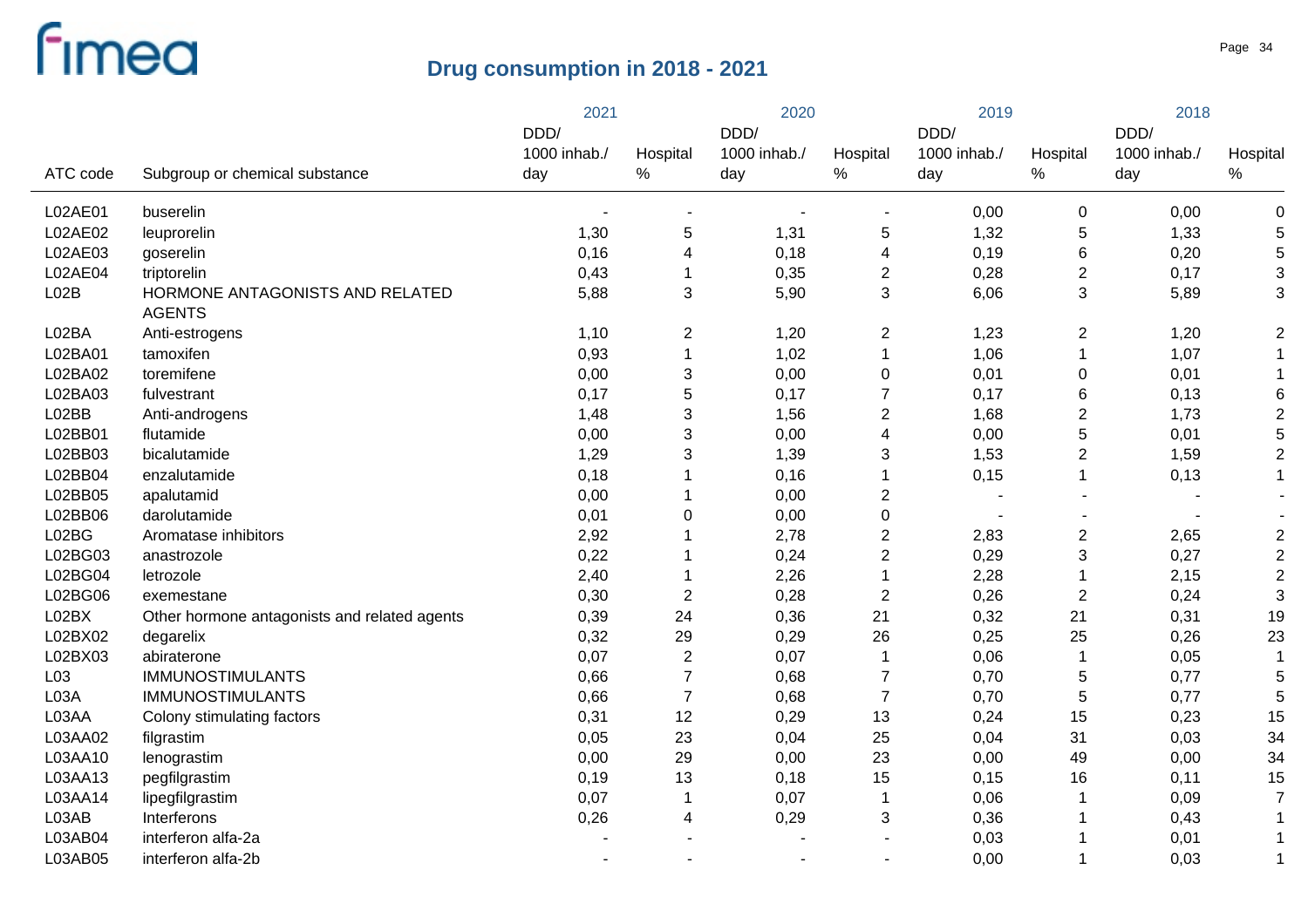|                  |                                | 2021         |                | 2020         |                  | 2019           |                          | 2018         |                |
|------------------|--------------------------------|--------------|----------------|--------------|------------------|----------------|--------------------------|--------------|----------------|
|                  |                                | DDD/         |                | DDD/         |                  | DDD/           |                          | DDD/         |                |
|                  |                                | 1000 inhab./ | Hospital       | 1000 inhab./ | Hospital         | 1000 inhab./   | Hospital                 | 1000 inhab./ | Hospital       |
| ATC code         | Subgroup or chemical substance | day          | %              | day          | $\%$             | day            | $\%$                     | day          | $\%$           |
| L03AB07          | interferon beta-1a             | 0,20         | 0              | 0,22         | 0                | 0,27           | $\mathbf 0$              | 0,32         | $\pmb{0}$      |
| L03AB08          | interferon beta-1b             | 0,02         | $\pmb{0}$      | 0,02         | $\pmb{0}$        | 0,02           | $\pmb{0}$                | 0,03         | $\mathbf 0$    |
| L03AB10          | peginterferon alfa-2b          |              | $\sim$         |              | $\blacksquare$   |                | $\sim$                   | 0,00         | 100            |
| L03AB11          | peginterferon alfa-2a          | 0,01         | 99             | 0,01         | 99               | 0,00           | 97                       | 0,00         | 100            |
| L03AB13          | peginterferon beta-1a          | 0,04         | 0              | 0,04         | 0                | 0,03           | $\pmb{0}$                | 0,03         | $\pmb{0}$      |
| L03AX            | Other immunostimulants         | 0,09         | $\mathbf 0$    | 0,10         | 0                | 0,10           | $\mathbf 0$              | 0,11         | $\mathbf 0$    |
| L03AX03          | <b>BCG</b> vaccine             | 0,00         |                | 0,00         | $\blacksquare$   | 0,00           |                          | 0,00         |                |
| L03AX13          | glatiramer acetate             | 0,09         | $\pmb{0}$      | 0,10         | $\mathbf 0$      | 0,10           | $\pmb{0}$                | 0,11         | $\pmb{0}$      |
| L03AX16          | plerixafor                     | 0,00         | 100            | 0,00         | 100              | 0,00           | 100                      | 0,00         | 100            |
| L <sub>04</sub>  | <b>IMMUNOSUPPRESSANTS</b>      | 17,09        | 18             | 15,77        | 17               | 14,88          | 16                       | 13,85        | 15             |
| L <sub>04A</sub> | <b>IMMUNOSUPPRESSANTS</b>      | 17,09        | 18             | 15,77        | 17               | 14,88          | 16                       | 13,85        | 15             |
| L04AA            | Selective immunosuppressants   | 2,17         | 19             | 2,04         | 19               | 1,88           | 18                       | 1,60         | 17             |
| L04AA04          | antithymocyte immunoglobulin   | 0,00         | 100            | 0,00         | 100              | 0,00           | 100                      | 0,00         | 100            |
| L04AA06          | mycophenolic acid              | 0,50         | $\sqrt{3}$     | 0,49         | 3                | 0,47           | 3                        | 0,44         | $\mathbf{3}$   |
| L04AA10          | sirolimus                      | 0,01         | 16             | 0,01         | 16               | 0,01           | 16                       | 0,01         | 18             |
| L04AA13          | leflunomide                    | 0,53         | $\sqrt{2}$     | 0,56         | $\mathbf 1$      | 0,54           | $\overline{\mathbf{c}}$  | 0,49         | $\overline{2}$ |
| L04AA18          | everolimus                     | 0,00         | 97             | 0,00         | 97               | 0,00           | 97                       | 0,00         | 98             |
| L04AA23          | natalizumab                    | 0,05         | 100            | 0,05         | 100              | 0,05           | 100                      | 0,05         | 100            |
| L04AA24          | abatacept                      | 0,10         | 33             | 0,09         | 36               | 0,08           | 41                       | 0,08         | 42             |
| L04AA25          | eculizumab                     | 0,00         | 100            |              |                  | $\blacksquare$ | $\overline{\phantom{a}}$ |              |                |
| L04AA26          | belimumab                      | 0,01         | 100            | 0,01         | 100              | 0,01           | 100                      | 0,00         | 100            |
| L04AA27          | fingolimod                     | 0,12         | $\pmb{0}$      | 0,12         | $\boldsymbol{0}$ | 0,13           | $\pmb{0}$                | 0,14         | $\mathbf 0$    |
| L04AA28          | belatacept                     |              |                | 0,00         | 100              | $\sim$         |                          |              |                |
| L04AA29          | tofacitinib                    | 0,13         | $\overline{c}$ | 0,10         | $\mathbf 1$      | 0,09           | 4                        | 0,04         | 3              |
| L04AA31          | teriflunomide                  | 0,15         | $\pmb{0}$      | 0,15         | $\pmb{0}$        | 0,13           | 0                        | 0,12         | 0              |
| L04AA32          | apremilast                     | 0,08         | $\mathbf 1$    | 0,07         |                  | 0,06           | $\mathbf 0$              | 0,04         | $\Omega$       |
| L04AA33          | vedolizumab                    | 0,26         | 85             | 0,21         | 100              | 0,18           | 100                      | 0, 13        | 100            |
| L04AA34          | alemtuzumab                    | 0,00         | 100            | 0,00         | 100              | 0,00           | 100                      | 0,01         | 97             |
| L04AA36          | ocrelizumab                    | 0,08         | 100            | 0,06         | 100              | 0,04           | 100                      | 0,01         | 100            |
| L04AA37          | baricitinib                    | 0,07         | $\mathbf 1$    | 0,07         | 1                | 0,07           | 1                        | 0,03         | -1             |
| L04AA40          | cladribine                     | 0,05         | $\pmb{0}$      | 0,04         | 0                | 0,02           | 0                        | 0,01         | 4              |
| L04AA43          | ravulizumab                    | 0,00         | 100            |              |                  |                |                          |              |                |
| L04AA44          | upadacitinib                   | 0,03         | $\mathbf 1$    | 0,00         | $\mathbf 0$      |                |                          |              |                |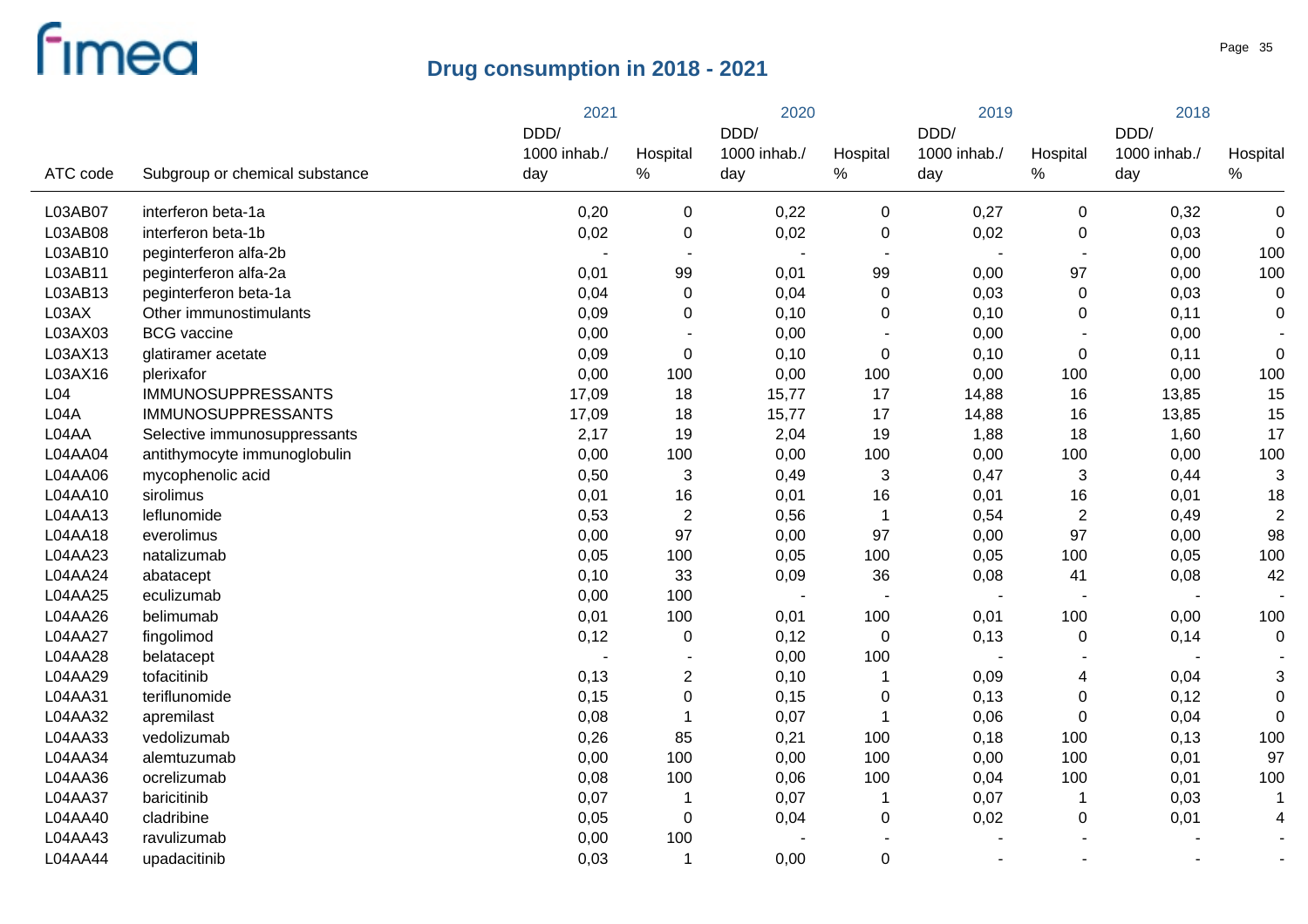|                |                                                       | 2021         |                  |              | 2020           |              | 2019        |              | 2018           |  |
|----------------|-------------------------------------------------------|--------------|------------------|--------------|----------------|--------------|-------------|--------------|----------------|--|
|                |                                                       | DDD/         |                  | DDD/         |                | DDD/         |             | DDD/         |                |  |
|                |                                                       | 1000 inhab./ | Hospital         | 1000 inhab./ | Hospital       | 1000 inhab./ | Hospital    | 1000 inhab./ | Hospital       |  |
| ATC code       | Subgroup or chemical substance                        | day          | %                | day          | $\%$           | day          | %           | day          | $\%$           |  |
| L04AB          | Tumor necrosis factor alpha (TNF-a) inhibitors        | 4,68         | 46               | 4,20         | 47             | 3,85         | 45          | 3,41         | 46             |  |
| L04AB01        | etanercept                                            | 0,58         | $\boldsymbol{0}$ | 0,55         | $\mathbf 0$    | 0,53         | 0           | 0,56         | $\mathbf 0$    |  |
| L04AB02        | infliximab                                            | 2,14         | 99               | 1,94         | 100            | 1,70         | 100         | 1,53         | 100            |  |
| L04AB04        | adalimumab                                            | 1,22         | $\mathbf 1$      | 1,07         | $\mathbf 1$    | 1,00         | 1           | 0,77         | $\overline{2}$ |  |
| L04AB05        | certolizumab pegol                                    | 0,13         | $\pmb{0}$        | 0,12         | $\pmb{0}$      | 0,13         | 1           | 0, 10        | $\overline{2}$ |  |
| L04AB06        | golimumab                                             | 0,61         | $\mathbf{1}$     | 0,53         | $\mathbf 1$    | 0,50         | 1           | 0,45         | $\mathbf{1}$   |  |
| L04AC          | Interleukin inhibitors                                | 1,39         | 23               | 1,04         | 22             | 0,82         | 20          | 0,65         | 23             |  |
| L04AC01        | daclizumab                                            |              |                  |              |                |              |             | 0,00         | $\mathbf 0$    |  |
| L04AC02        | basiliximab                                           | 0,00         | 100              | 0,00         | 100            | 0,00         | 100         | 0,00         | 100            |  |
| L04AC03        | anakinra                                              | 0,01         | 12               | 0,01         | 9              | 0,01         | 9           | 0,01         | 11             |  |
| L04AC05        | ustekinumab                                           | 0,74         | 30               | 0,56         | 31             | 0,40         | 24          | 0,33         | 24             |  |
| L04AC07        | tocilizumab                                           | 0,18         | 49               | 0,14         | 38             | 0,15         | 47          | 0,14         | 49             |  |
| <b>L04AC08</b> | canakinumab                                           | 0,00         | 100              | 0,00         | 100            |              |             |              |                |  |
| L04AC10        | secukinumab                                           | 0,16         | $\mathbf 0$      | 0,15         | $\mathbf 0$    | 0,15         | $\mathbf 0$ | 0,14         | $\mathbf 0$    |  |
| L04AC11        | siltuximab                                            | 0,00         | 100              |              |                | 0,00         | 100         |              |                |  |
| L04AC12        | brodalumab                                            | 0,00         | 0                | 0,00         | $\mathbf 0$    | 0,00         | 0           | 0,00         | $\mathbf 0$    |  |
| L04AC13        | ixekizumab                                            | 0,11         | 0                | 0,08         | $\mathbf{1}$   | 0,06         | 0           | 0,03         | $\mathbf 0$    |  |
| L04AC14        | sarilumab                                             | 0,03         | $6\phantom{1}6$  | 0,02         | $\mathbf 0$    | 0,01         | 0           | 0,00         | $\mathbf 0$    |  |
| L04AC16        | guselkumab                                            | 0,09         | 0                | 0,07         | 1              | 0,04         | 0           | 0,01         | $\mathbf 0$    |  |
| L04AC18        | risankizumab                                          | 0,06         | 1                | 0,03         | $\mathbf 0$    | 0,00         | 0           |              |                |  |
| L04AD          | Calcineurin inhibitors                                | 0,79         | 5                | 0,79         | 4              | 0,78         | 5           | 0,74         | 5              |  |
| L04AD01        | ciclosporin                                           | 0,33         | 3                | 0,36         | 4              | 0,39         | 4           | 0,40         | $\overline{4}$ |  |
| L04AD02        | tacrolimus                                            | 0,46         | 6                | 0,42         | 5              | 0,39         | 6           | 0,34         | 5              |  |
| L04AX          | Other immunosuppressants                              | 8,05         | 1                | 7,69         | 1              | 7,56         | $\mathbf 1$ | 7,45         | 1              |  |
| L04AX01        | azathioprine                                          | 1,37         | 1                | 1,22         | $\mathbf 1$    | 1,17         | 1           | 1,48         |                |  |
| L04AX02        | thalidomide                                           | 0,00         | 15               | 0,00         | 25             | 0,00         | 39          | 0,00         | 23             |  |
| L04AX03        | methotrexate                                          | 6,26         | 1                | 6,10         | $\mathbf{1}$   | 6,04         | $\mathbf 1$ | 5,67         | 1              |  |
| L04AX04        | lenalidomide                                          | 0,11         | 4                | 0,10         | 3              | 0,10         | 3           | 0,08         | 6              |  |
| L04AX05        | pirfenidone                                           | 0,04         | $\mathbf 1$      | 0,04         | 1              | 0,04         | 1           | 0,03         | $\overline{2}$ |  |
| L04AX06        | pomalidomide                                          | 0,02         | $\overline{c}$   | 0,01         | $\mathbf 1$    | 0,01         | 3           | 0,00         | 23             |  |
| L04AX07        | dimethyl fumarate                                     | 0,26         | 0                | 0,22         | $\mathbf 0$    | 0,20         | 0           | 0,19         | $\mathbf 0$    |  |
| M              | <b>MUSCULO-SKELETAL SYSTEM</b>                        | 99,88        | $\boldsymbol{2}$ | 98,62        | $\mathbf{2}$   | 101,85       | $\mathbf 2$ | 99,41        | $\mathbf{2}$   |  |
| M01            | ANTIINFLAMMATORY AND ANTIRHEUMATIC<br><b>PRODUCTS</b> | 78,35        | $\overline{2}$   | 77,48        | $\overline{2}$ | 80,93        | 1           | 79,62        | $\overline{2}$ |  |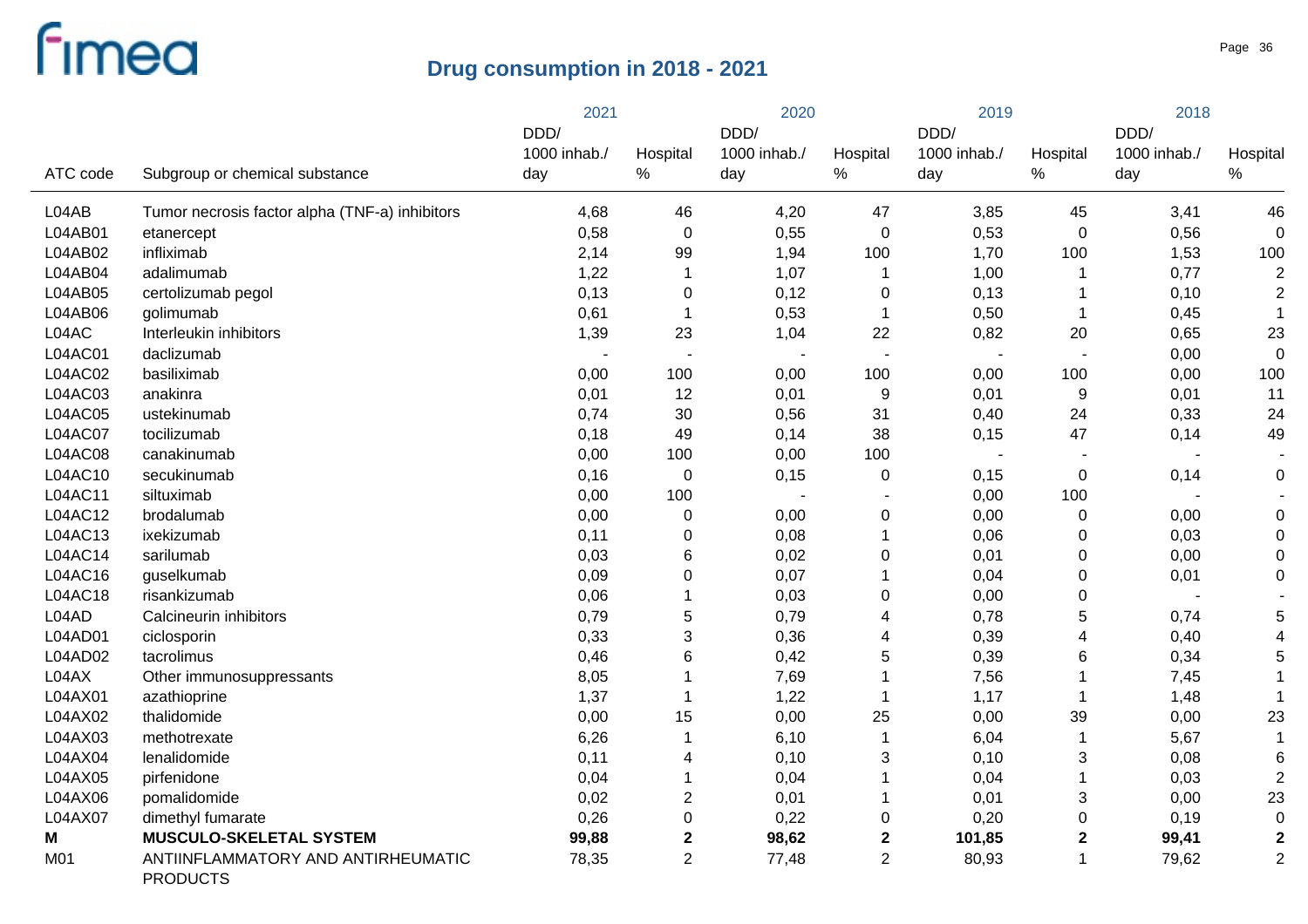|                |                                                                  | 2021                 |                  | 2020                 |                         | 2019                 |                | 2018                 |                |
|----------------|------------------------------------------------------------------|----------------------|------------------|----------------------|-------------------------|----------------------|----------------|----------------------|----------------|
|                |                                                                  | DDD/<br>1000 inhab./ | Hospital         | DDD/<br>1000 inhab./ | Hospital                | DDD/<br>1000 inhab./ | Hospital       | DDD/<br>1000 inhab./ | Hospital       |
| ATC code       | Subgroup or chemical substance                                   | day                  | $\%$             | day                  | %                       | day                  | $\%$           | day                  | $\%$           |
| M01A           | ANTIINFLAMMATORY AND ANTIRHEUMATIC<br>PRODUCTS, NON-STEROIDS     | 78,35                | $\overline{2}$   | 77,48                | $\overline{2}$          | 80,88                | $\mathbf{1}$   | 79,50                | $\overline{2}$ |
| M01AB          | Acetic acid derivatives and related substances                   | 3,58                 | $\overline{2}$   | 3,75                 | $\overline{c}$          | 3,93                 | 2              | 4,04                 | $\overline{2}$ |
| M01AB01        | indometacin                                                      | 0,15                 | $\mathbf{1}$     | 0,18                 | $\mathbf 1$             | 0,17                 | $\mathbf 1$    | 0,19                 | $\mathbf 1$    |
| M01AB05        | diclofenac                                                       | 3,37                 | $\overline{2}$   | 3,51                 | $\overline{2}$          | 3,68                 | $\overline{2}$ | 3,77                 | $\overline{2}$ |
| M01AB15        | ketorolac                                                        | 0,02                 | 85               | 0,02                 | 84                      | 0,02                 | 82             | 0,02                 | 81             |
| M01AB55        | diclofenac, combinations                                         | 0,05                 | $\pmb{0}$        | 0,05                 | $\mathbf 0$             | 0,06                 | 1              | 0,07                 |                |
| M01AC          | Oxicams                                                          | 0,94                 | $\overline{2}$   | 1,03                 | $\overline{c}$          | 1,12                 |                | 1,25                 |                |
| M01AC06        | meloxicam                                                        | 0,94                 | $\boldsymbol{2}$ | 1,03                 | $\overline{\mathbf{c}}$ | 1,12                 |                | 1,25                 |                |
| M01AE          | Propionic acid derivatives                                       | 58,64                | $\overline{2}$   | 58,20                | $\overline{\mathbf{c}}$ | 61,55                | 1              | 60,13                |                |
| M01AE01        | ibuprofen                                                        | 50,87                | $\mathbf 2$      | 49,99                | $\overline{2}$          | 52,80                | 1              | 51,53                |                |
| M01AE02        | naproxen                                                         | 5,32                 | $\overline{2}$   | 5,60                 | $\overline{2}$          | 5,95                 | $\overline{c}$ | 5,81                 | $\overline{2}$ |
| M01AE03        | ketoprofen                                                       | 0,55                 | $\mathbf{1}$     | 0,60                 | $\mathbf{1}$            | 0,67                 | $\mathbf{1}$   | 0,74                 |                |
| M01AE17        | dexketoprofen                                                    | 0,06                 | 63               | 0,05                 | 63                      | 0,05                 | 76             | 0,04                 | 88             |
| M01AE51        | ibuprofen, combinations                                          | 0,31                 | $\Omega$         | 0,46                 | $\mathbf 0$             | 0,56                 | $\mathbf 0$    | 0,51                 | $\mathbf 0$    |
| M01AE52        | naproxen and esomeprazole                                        | 1,53                 | 1                | 1,49                 | 1                       | 1,52                 | 0              | 1,51                 | 0              |
| M01AG          | Fenamates                                                        | 0,17                 | $\mathbf 1$      | 0,19                 | $\mathbf{3}$            | 0,21                 | $\overline{2}$ | 0,22                 | $\overline{2}$ |
| M01AG01        | mefenamic acid                                                   | 0,01                 | 14               | 0,03                 | 13                      | 0,04                 | 10             | 0,04                 | 12             |
| M01AG02        | tolfenamic acid                                                  | 0,16                 | $\mathbf 0$      | 0,16                 | $\mathbf 0$             | 0,18                 | 0              | 0,18                 | $\mathbf 0$    |
| M01AH          | Coxibs                                                           | 12,24                | $\mathbf 1$      | 11,43                |                         | 10,72                |                | 9,55                 |                |
| <b>M01AH01</b> | celecoxib                                                        | 0,61                 | 3                | 0,61                 | 3                       | 0,65                 | 3              | 0,67                 | $\overline{2}$ |
| M01AH04        | parecoxib                                                        | 0,00                 | 98               | 0,00                 | 99                      | 0,00                 | 98             | 0,00                 | 99             |
| M01AH05        | etoricoxib                                                       | 11,63                | $\mathbf{1}$     | 10,82                | 1                       | 10,07                | $\mathbf{1}$   | 8,89                 |                |
| M01AX          | Other antiinflammatory and antirheumatic agents,<br>non-steroids | 2,78                 | $\mathbf 1$      | 2,87                 | $\mathbf 1$             | 3,35                 | $\mathbf 1$    | 4,30                 |                |
| M01AX01        | nabumetone                                                       | 0,00                 | 3                | 0,02                 | 1                       | 0,03                 | 1              | 0,04                 |                |
| M01AX05        | glucosamine                                                      | 2,78                 | $\mathbf{1}$     | 2,86                 | $\mathbf 1$             | 3,32                 |                | 4,27                 |                |
| M01C           | SPECIFIC ANTIRHEUMATIC AGENTS                                    | 0,00                 |                  | 0,00                 |                         | 0,05                 |                | 0,12                 |                |
| M01CB          | Gold preparations                                                |                      |                  |                      |                         | 0,05                 |                | 0,12                 |                |
| M01CB01        | sodium aurothiomalate                                            |                      |                  |                      |                         | 0,05                 | $\mathbf 1$    | 0,12                 |                |
| M01CX          | Other specific antirheumatic agents                              | 0,00                 |                  | 0,00                 | $\blacksquare$          | 0,00                 |                |                      |                |
| M02            | TOPICAL PRODUCTS FOR JOINT AND<br><b>MUSCULAR PAIN</b>           | 0,00                 |                  | 0,00                 |                         | 0,00                 |                | 0,00                 |                |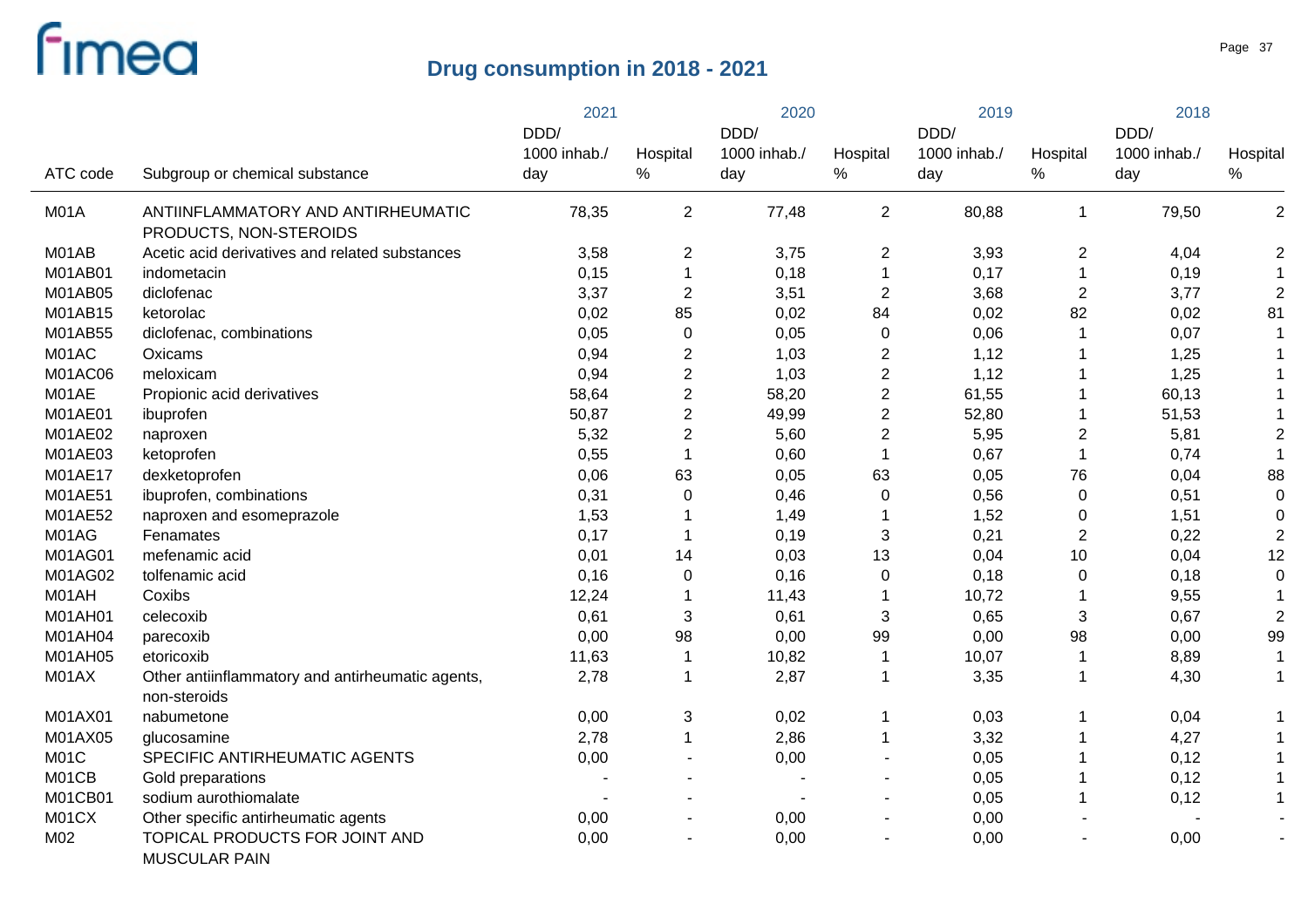|             |                                                             | 2021         |                          | 2020         |                          | 2019         |                          | 2018         |                           |
|-------------|-------------------------------------------------------------|--------------|--------------------------|--------------|--------------------------|--------------|--------------------------|--------------|---------------------------|
|             |                                                             | DDD/         |                          | DDD/         |                          | DDD/         |                          | DDD/         |                           |
|             |                                                             | 1000 inhab./ | Hospital                 | 1000 inhab./ | Hospital                 | 1000 inhab./ | Hospital                 | 1000 inhab./ | Hospital                  |
| ATC code    | Subgroup or chemical substance                              | day          | $\%$                     | day          | $\%$                     | day          | $\%$                     | day          | $\%$                      |
| <b>M02A</b> | TOPICAL PRODUCTS FOR JOINT AND<br><b>MUSCULAR PAIN</b>      | 0,00         | ä,                       | 0,00         |                          | 0,00         |                          | 0,00         |                           |
| M02AC       | Preparations with salicylic acid derivatives                | 0,00         | $\overline{\phantom{a}}$ | 0,00         | $\overline{\phantom{a}}$ | 0,00         | $\overline{\phantom{a}}$ | 0,00         |                           |
| M03         | <b>MUSCLE RELAXANTS</b>                                     | 5,09         | $\boldsymbol{2}$         | 5,15         | $\mathbf{2}$             | 5,26         | 3                        | 4,68         | $\ensuremath{\mathsf{3}}$ |
| M03B        | MUSCLE RELAXANTS, CENTRALLY ACTING<br><b>AGENTS</b>         | 5,09         | $\overline{2}$           | 5,15         | $\overline{2}$           | 5,26         | 3                        | 4,68         | 3                         |
| M03BC       | Ethers, chemically close to antihistamines                  | 2,75         | 1                        | 2,76         | $\overline{1}$           | 2,82         | $\mathbf 1$              | 2,25         | $\boldsymbol{2}$          |
| M03BC01     | orphenadrine (citrate)                                      | 2,52         | 1                        | 2,52         | $\overline{1}$           | 2,52         | $\overline{2}$           | 2,00         | $\boldsymbol{2}$          |
| M03BC51     | orphenadrine, combinations                                  | 0,22         | $\pmb{0}$                | 0,24         | $\mathbf 0$              | 0,31         | $\pmb{0}$                | 0,26         | 1                         |
| M03BX       | Other centrally acting agents                               | 2,34         | 3                        | 2,39         | $\mathbf{3}$             | 2,43         | $\overline{4}$           | 2,42         | $\ensuremath{\mathsf{3}}$ |
| M03BX01     | baclofen                                                    | 0,55         | $\mathsf g$              | 0,53         | 9                        | 0,54         | 11                       | 0,51         | 8                         |
| M03BX02     | tizanidine                                                  | 1,79         | 1                        | 1,86         | $\boldsymbol{2}$         | 1,89         | $\mathbf{2}$             | 1,91         | $\mathbf 2$               |
| M04         | <b>ANTIGOUT PREPARATIONS</b>                                | 4,46         | $\boldsymbol{2}$         | 4,46         | $\boldsymbol{2}$         | 4,19         | $\mathbf{2}$             | 3,99         | $\mathbf 2$               |
| M04A        | ANTIGOUT PREPARATIONS                                       | 4,46         | $\overline{2}$           | 4,46         | $\boldsymbol{2}$         | 4,19         | $\mathbf{2}$             | 3,99         | $\overline{2}$            |
| M04AA       | Preparations inhibiting uric acid production                | 4,45         | $\overline{2}$           | 4,44         | $\overline{2}$           | 4,18         | $\overline{2}$           | 3,97         | $\mathbf 2$               |
| M04AA01     | allopurinol                                                 | 4,12         | $\mathbf 2$              | 4,15         | $\boldsymbol{2}$         | 3,92         | $\mathbf{2}$             | 3,75         | $\mathbf 2$               |
| M04AA03     | febuxostat                                                  | 0,32         | 3                        | 0,29         | $\sqrt{3}$               | 0,26         | $\mathbf{3}$             | 0,22         | $\overline{\mathbf{4}}$   |
| M04AC       | Preparations with no effect on uric acid metabolism         | 0,01         | 22                       | 0,02         | 12                       | 0,02         | 17                       | 0,02         | 16                        |
| M04AC01     | colchicine                                                  | 0,01         | 22                       | 0,02         | 12                       | 0,02         | 17                       | 0,02         | 16                        |
| M05         | DRUGS FOR TREATMENT OF BONE DISEASES                        | 11,97        | 4                        | 11,52        | $\,$ 5 $\,$              | 11,41        | $\mathbf 5$              | 11,05        | 5                         |
| M05B        | DRUGS AFFECTING BONE STRUCTURE AND<br><b>MINERALIZATION</b> | 11,97        | 4                        | 11,52        | $\sqrt{5}$               | 11,41        | $\,$ 5 $\,$              | 11,05        | 5                         |
| M05BA       | Bisphosphonates                                             | 3,16         | $\boldsymbol{2}$         | 3,26         | $\overline{2}$           | 3,41         | $\overline{2}$           | 3,58         | $\overline{2}$            |
| M05BA02     | clodronic acid                                              | 0,01         | 1                        | 0,01         | $\overline{1}$           | 0,01         | $\overline{2}$           | 0,02         |                           |
| M05BA03     | pamidronic acid                                             | 0,00         | 100                      | 0,00         | 100                      | 0,00         | 100                      | 0,00         | 100                       |
| M05BA04     | alendronic acid                                             | 2,28         | 1                        | 2,27         | $\overline{2}$           | 2,31         | $\overline{c}$           | 2,31         | $\overline{2}$            |
| M05BA06     | ibandronic acid                                             | 0,38         | $\boldsymbol{2}$         | 0,43         | $\overline{2}$           | 0,49         | $\mathbf{2}$             | 0,59         | $\overline{2}$            |
| M05BA07     | risedronic acid                                             | 0,49         | $\boldsymbol{2}$         | 0,54         | $\sqrt{3}$               | 0,59         | 3                        | 0,66         | 3                         |
| M05BA08     | zoledronic acid                                             | 0,00         | 99                       | 0,00         | 100                      | 0,00         | 99                       | 0,01         | 99                        |
| M05BB       | Bisphosphonates, combinations                               | 0,18         | 1                        | 0,20         | $\overline{2}$           | 0,23         | 1                        | 0,26         | 1                         |
| M05BB03     | alendronic acid and colecalciferol                          | 0,18         | 1                        | 0,20         | $\overline{c}$           | 0,23         | 1                        | 0,26         | 1                         |
| M05BX       | Other drugs affecting mineralization                        | 8,62         | 5                        | 8,06         | 6                        | 7,77         | 6                        | 7,21         | $\overline{7}$            |
| M05BX04     | denosumab                                                   | 8,62         | 5                        | 8,06         | 6                        | 7,77         | 6                        | 7,21         | $\overline{7}$            |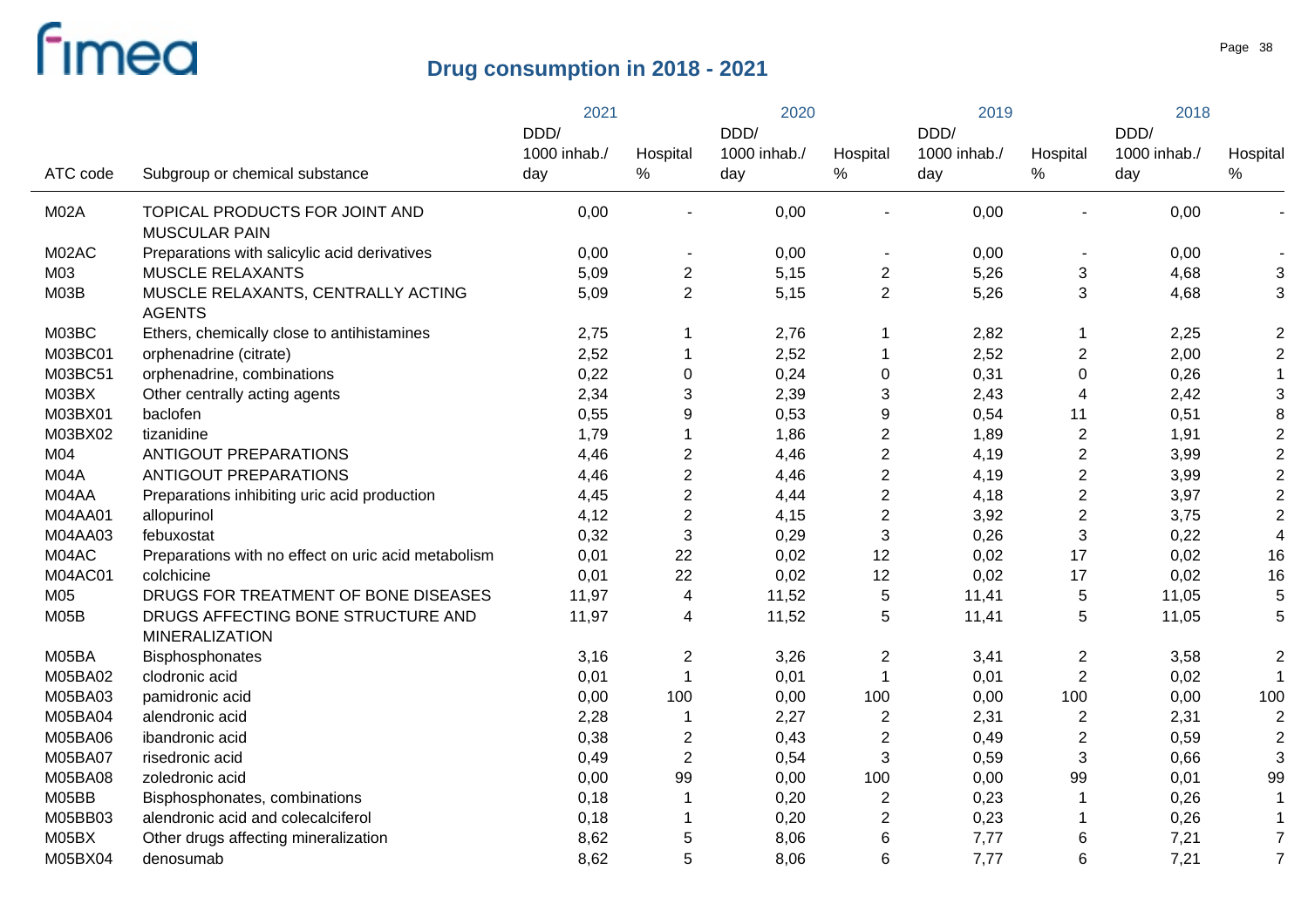|                 |                                                             | 2021<br>DDD/        |                  | 2020                        |                  | 2019                        |                  | 2018                        |                  |
|-----------------|-------------------------------------------------------------|---------------------|------------------|-----------------------------|------------------|-----------------------------|------------------|-----------------------------|------------------|
| ATC code        | Subgroup or chemical substance                              | 1000 inhab./<br>day | Hospital<br>$\%$ | DDD/<br>1000 inhab./<br>day | Hospital<br>$\%$ | DDD/<br>1000 inhab./<br>day | Hospital<br>$\%$ | DDD/<br>1000 inhab./<br>day | Hospital<br>$\%$ |
|                 |                                                             |                     |                  |                             |                  |                             |                  |                             |                  |
| M09             | OTHER DRUGS FOR DISORDERS OF THE<br>MUSCULO-SKELETAL SYSTEM | 0,02                | 54               | 0,02                        | 43               | 0,05                        | 72               | 0,07                        | 77               |
| M09A            | OTHER DRUGS FOR DISORDERS OF THE<br>MUSCULO-SKELETAL SYSTEM | 0,02                | 54               | 0,02                        | 43               | 0,05                        | 72               | 0,07                        | 77               |
| M09AB           | Enzymes                                                     |                     |                  | 0,00                        | 100              | 0,00                        | 96               | 0,00                        | 97               |
| M09AB02         | collagenase clostridium histolyticum                        |                     | $\blacksquare$   | 0,00                        | 100              | 0,00                        | 96               | 0,00                        | 97               |
| M09AX           | Other drugs for disorders of the musculo-skeletal<br>system | 0,02                | 54               | 0,02                        | 43               | 0,05                        | 72               | 0,07                        | 77               |
| M09AX01         | hyaluronic acid                                             | 0,01                | 34               | 0,02                        | 26               | 0,05                        | 68               | 0,07                        | 74               |
| M09AX07         | nusinersen                                                  | 0,01                | 100              | 0,01                        | 100              | 0,01                        | 100              | 0,01                        | 100              |
| N               | <b>NERVOUS SYSTEM</b>                                       | 311,02              | $\boldsymbol{9}$ | 304,11                      | 9                | 292,13                      | $\boldsymbol{9}$ | 282,57                      | 9                |
| N <sub>02</sub> | <b>ANALGESICS</b>                                           | 58,16               | 5                | 59,08                       | 5                | 56,76                       | 6                | 55,09                       | 6                |
| <b>N02A</b>     | <b>OPIOIDS</b>                                              | 12,96               | $\bf 8$          | 13,31                       | 9                | 13,75                       | 9                | 14,03                       | $\boldsymbol{9}$ |
| N02AA           | Natural opium alkaloids                                     | 2,30                | 33               | 2,36                        | 35               | 2,37                        | 35               | 2,33                        | 35               |
| <b>N02AA01</b>  | morphine                                                    | 0,26                | 90               | 0,31                        | 91               | 0,29                        | 90               | 0,29                        | 84               |
| <b>N02AA03</b>  | hydromorphone                                               | 0,10                | 67               | 0,09                        | 63               | 0,11                        | 63               | 0,09                        | 55               |
| <b>N02AA05</b>  | oxycodone                                                   | 1,65                | 23               | 1,68                        | 24               | 1,68                        | 25               | 1,68                        | 25               |
| <b>N02AA55</b>  | oxycodone and naloxone                                      | 0,29                | 31               | 0,28                        | 32               | 0,29                        | 32               | 0,28                        | 35               |
| N02AB           | Phenylpiperidine derivatives                                | 0,63                | 14               | 0,67                        | 15               | 0,76                        | 18               | 0,83                        | 20               |
| N02AB03         | fentanyl                                                    | 0,63                | 14               | 0,67                        | 15               | 0,76                        | 18               | 0,83                        | 20               |
| N02AE           | Oripavine derivatives                                       | 1,52                | 5                | 1,49                        | 5                | 1,48                        | 6                | 1,45                        | $\overline{7}$   |
| N02AE01         | buprenorphine                                               | 1,52                | 5                | 1,49                        | 5                | 1,48                        | 6                | 1,45                        | $\overline{7}$   |
| N02AJ           | Opioids in combination with non-opioid analgesics           | 5,97                | $\mathbf 1$      | 6,26                        | 1                | 6,51                        | $\mathbf 1$      | 6,75                        | -1               |
| N02AJ06         | codeine and paracetamol                                     | 5,41                | 1                | 5,69                        | 1                | 5,97                        | $\overline{c}$   | 6,32                        | $\overline{2}$   |
| <b>N02AJ08</b>  | codeine and ibuprofen                                       | 0,10                | $\boldsymbol{0}$ | 0,11                        | $\mathbf 0$      | 0,11                        | 0                | 0,14                        | $\mathbf 0$      |
| N02AJ13         | tramadol and paracetamol                                    | 0,46                | $\mathbf 1$      | 0,46                        |                  | 0,43                        | 1                | 0,29                        |                  |
| N02AX           | Other opioids                                               | 2,54                | $\mathbf 2$      | 2,54                        | $\overline{c}$   | 2,64                        | $\boldsymbol{2}$ | 2,67                        | $\overline{2}$   |
| N02AX02         | tramadol                                                    | 2,54                | $\overline{2}$   | 2,54                        | $\overline{c}$   | 2,64                        | $\overline{c}$   | 2,67                        | $\overline{2}$   |
| N02B            | OTHER ANALGESICS AND ANTIPYRETICS                           | 41,71               | $\overline{4}$   | 42,63                       | 4                | 40,19                       | 5                | 38,76                       | 5                |
| N02BA           | Salicylic acid and derivatives                              | 1,12                |                  | 1,33                        | 1                | 1,02                        | 1                | 1,68                        | 0                |
| N02BA01         | acetylsalicylic acid                                        | 0,67                | 1                | 0,73                        | 1                | 0,77                        | 1                | 0,83                        |                  |
| N02BA51         | acetylsalicylic acid, combinations excl.<br>psycholeptics   | 0,45                | $\mathbf 0$      | 0,59                        | $\mathbf 0$      | 0,25                        | $\pmb{0}$        | 0,85                        | $\mathbf 0$      |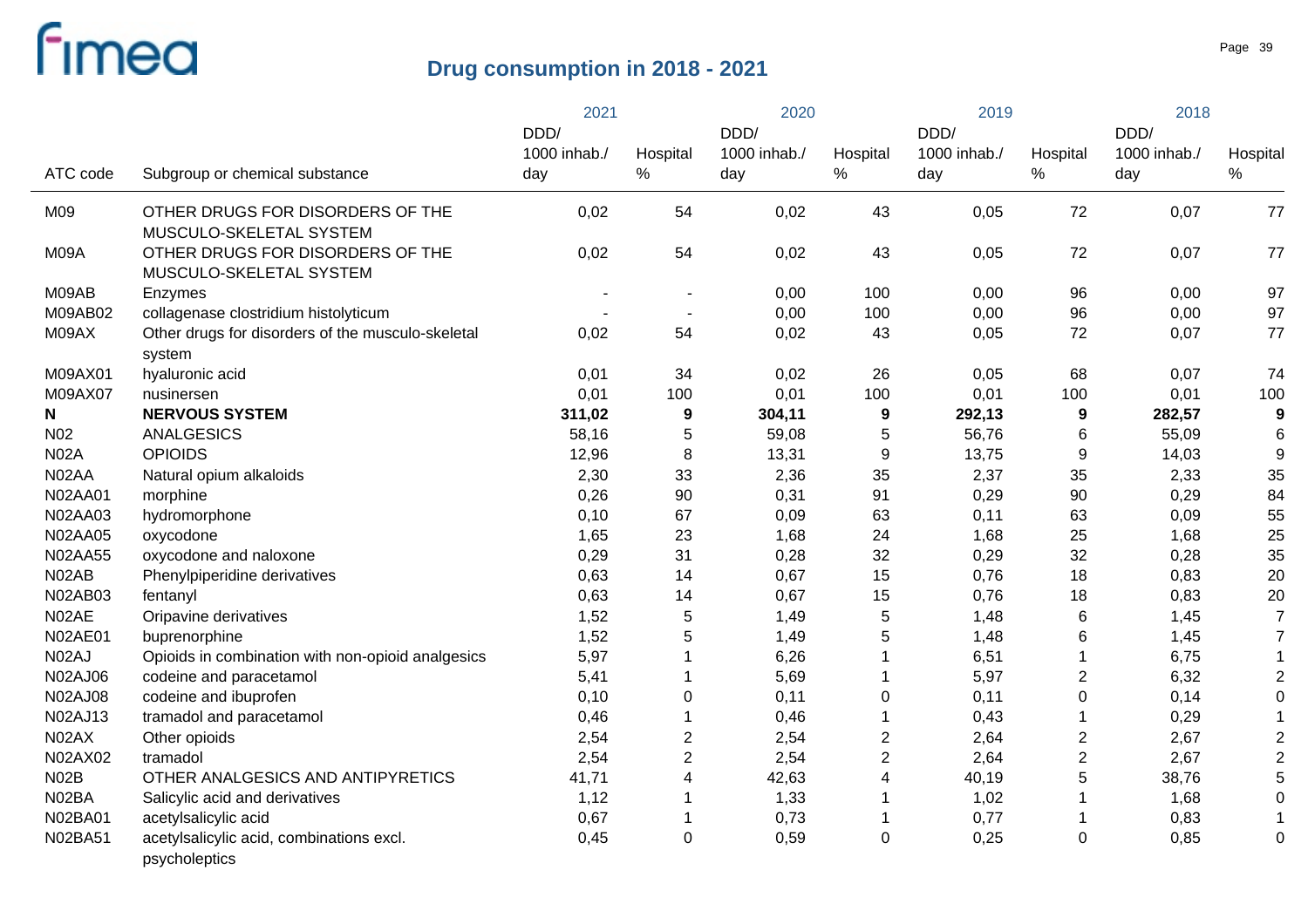|                |                                               | 2021         |                  | 2020         |                         | 2019         |                         | 2018         |                  |
|----------------|-----------------------------------------------|--------------|------------------|--------------|-------------------------|--------------|-------------------------|--------------|------------------|
|                |                                               | DDD/         |                  | DDD/         |                         | DDD/         |                         | DDD/         |                  |
| ATC code       |                                               | 1000 inhab./ | Hospital<br>$\%$ | 1000 inhab./ | Hospital<br>$\%$        | 1000 inhab./ | Hospital<br>%           | 1000 inhab./ | Hospital<br>$\%$ |
|                | Subgroup or chemical substance                | day          |                  | day          |                         | day          |                         | day          |                  |
| N02BE          | Anilides                                      | 40,59        | 5                | 41,30        | 5                       | 39,16        | 6                       | 37,07        | 6                |
| N02BE01        | paracetamol                                   | 40,46        | 5                | 41,09        | 5                       | 38,88        | 6                       | 36,90        | 6                |
| N02BE51        | paracetamol, combinations excl. psycholeptics | 0,13         | $\mathbf 0$      | 0,20         | $\mathbf 0$             | 0,28         | $\pmb{0}$               | 0,17         | $\boldsymbol{0}$ |
| N02BG          | Other analgesics and antipyretics             | 0,00         | 15               | 0,00         | 17                      | 0,00         | 10                      | 0,00         | 16               |
| N02BG10        | cannabinoids                                  | 0,00         | 15               | 0,00         | 17                      | 0,00         | 10                      | 0,00         | 16               |
| <b>N02C</b>    | <b>ANTIMIGRAINE PREPARATIONS</b>              | 3,50         | $\mathbf 0$      | 3,14         | 1                       | 2,82         | 1                       | 2,31         | -1               |
| N02CC          | Selective 5HT1-receptor agonists              | 2,51         | $\mathbf{1}$     | 2,34         |                         | 2,41         | 1                       | 2,29         |                  |
| <b>N02CC01</b> | sumatriptan                                   | 1,59         | $\mathbf 1$      | 1,46         | 1                       | 1,55         | 1                       | 1,49         |                  |
| <b>N02CC02</b> | naratriptan                                   | 0,03         | $\mathbf 0$      | 0,03         | $\mathbf 0$             | 0,03         | 0                       | 0,02         | 0                |
| <b>N02CC03</b> | zolmitriptan                                  | 0,19         | $\mathbf{1}$     | 0,19         | 1                       | 0, 19        | $\mathbf 1$             | 0,19         |                  |
| <b>N02CC04</b> | rizatriptan                                   | 0,16         | $\mathbf 0$      | 0,14         | 0                       | 0,14         | 0                       | 0,13         | 0                |
| <b>N02CC05</b> | almotriptan                                   | 0,11         | $\mathbf 0$      | 0,11         | 0                       | 0,11         | 0                       | 0,10         | 0                |
| <b>N02CC06</b> | eletriptan                                    | 0,26         | $\mathbf 0$      | 0,24         | 0                       | 0,23         | 0                       | 0,20         | 0                |
| <b>N02CC07</b> | frovatriptan                                  | 0,17         | $\pmb{0}$        | 0,17         | 0                       | 0,16         | 0                       | 0,15         | $\mathbf 0$      |
| N02CD          | Calcitonin gene-related peptide (CGRP)        | 0,98         | $\mathbf 0$      | 0,80         | 0                       | 0,41         | 3                       | 0,02         | 79               |
|                | antagonists                                   |              |                  |              |                         |              |                         |              |                  |
| N02CD01        | erenumab                                      | 0,62         | $\boldsymbol{0}$ | 0,63         | 0                       | 0,41         | 3                       | 0,02         | 79               |
| N02CD02        | galcanezumab                                  | 0,10         | $\mathbf 0$      | 0,01         | 0                       |              |                         |              |                  |
| N02CD03        | fremanezumab                                  | 0,27         | $\mathbf 0$      | 0,16         | 0                       | 0,00         | 0                       |              |                  |
| N03            | <b>ANTIEPILEPTICS</b>                         | 25,17        | $\overline{4}$   | 24,30        | 4                       | 23,29        | 4                       | 22,27        | 4                |
| <b>N03A</b>    | <b>ANTIEPILEPTICS</b>                         | 25,17        | $\overline{4}$   | 24,30        | 4                       | 23,29        | 4                       | 22,27        | $\overline{4}$   |
| N03AB          | Hydantoin derivatives                         | 0,13         | 10               | 0,15         | 8                       | 0,17         | 12                      | 0,19         | 10               |
| N03AB02        | phenytoin                                     | 0,13         | $\,6$            | 0,14         | 5                       | 0,17         | 8                       | 0,18         | $\overline{7}$   |
| <b>N03AB05</b> | fosphenytoin                                  | 0,00         | 100              | 0,01         | 100                     | 0,01         | 100                     | 0,01         | 100              |
| N03AE          | Benzodiazepine derivatives                    | 0,59         | $\overline{2}$   | 0,64         | $\overline{c}$          | 0,69         | $\overline{2}$          | 0,74         | $\overline{2}$   |
| <b>N03AE01</b> | clonazepam                                    | 0,59         | $\boldsymbol{2}$ | 0,64         | $\overline{\mathbf{c}}$ | 0,69         | $\overline{\mathbf{c}}$ | 0,74         | $\overline{2}$   |
| N03AF          | Carboxamide derivatives                       | 3,50         | $\boldsymbol{2}$ | 3,58         | $\overline{c}$          | 3,62         | $\overline{\mathbf{c}}$ | 3,66         | 3                |
| <b>N03AF01</b> | carbamazepine                                 | 1,18         | $\boldsymbol{2}$ | 1,26         | $\overline{\mathbf{c}}$ | 1,32         | 3                       | 1,40         | 3                |
| N03AF02        | oxcarbazepine                                 | 2,23         | $\boldsymbol{2}$ | 2,25         | $\overline{c}$          | 2,22         | $\overline{c}$          | 2,20         | 3                |
| N03AF03        | rufinamide                                    | 0,02         | 3                | 0,02         | 5                       | 0,02         | 6                       | 0,01         | 5                |
| <b>N03AF04</b> | eslicarbazepine                               | 0,06         | $\mathbf{1}$     | 0,06         | $\overline{c}$          | 0,06         | $\overline{\mathbf{c}}$ | 0,05         | 3                |
| N03AG          | Fatty acid derivatives                        | 3,50         | 5                | 3,57         | 6                       | 3,60         | 6                       | 3,62         | 6                |
| <b>N03AG01</b> | valproic acid                                 | 3,48         | 5                | 3,55         | 6                       | 3,58         | 6                       | 3,60         | $6\phantom{1}6$  |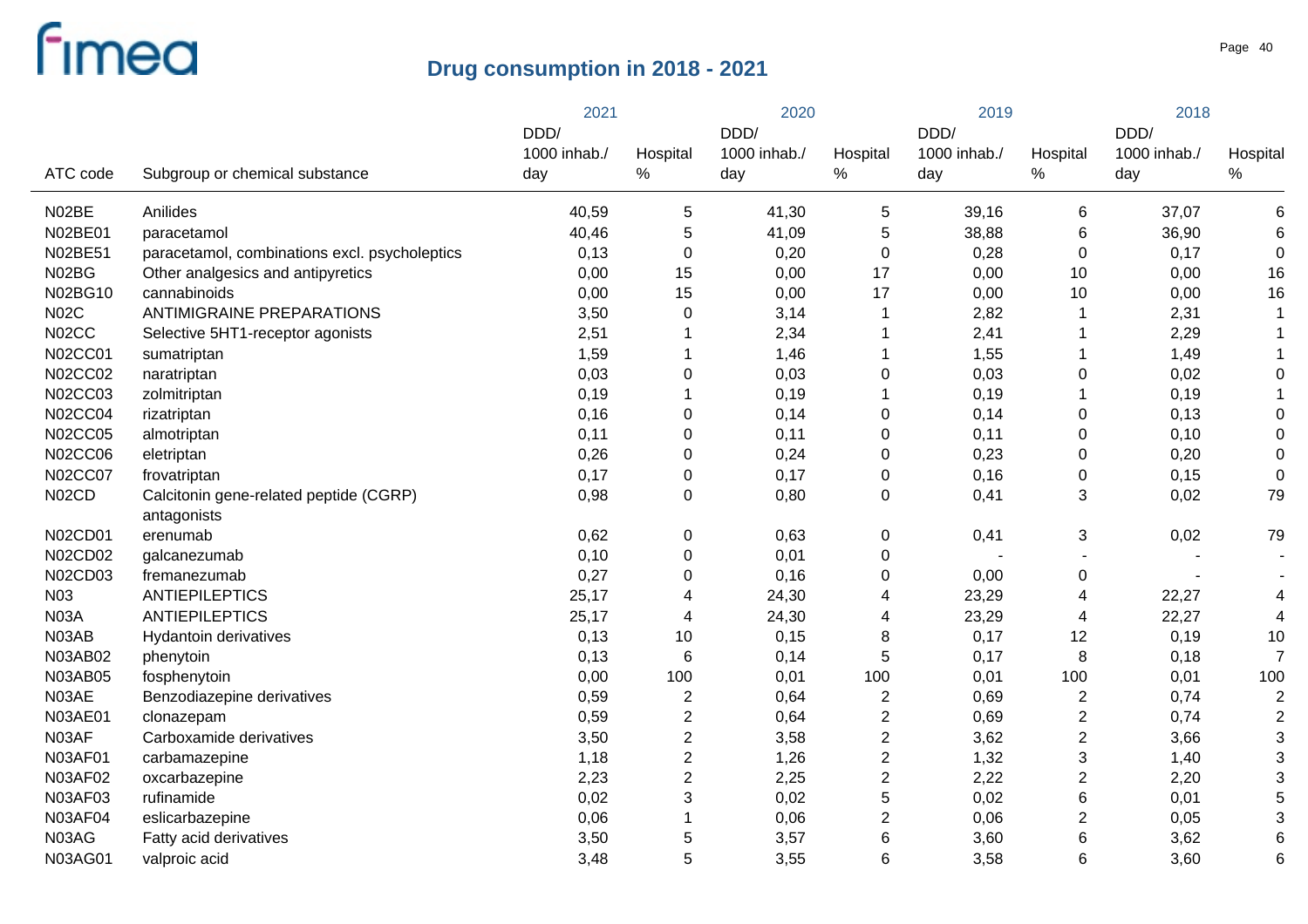|                |                                                         | 2021         |                           | 2020         |                         | 2019         |                  | 2018         |                |
|----------------|---------------------------------------------------------|--------------|---------------------------|--------------|-------------------------|--------------|------------------|--------------|----------------|
|                |                                                         | DDD/         |                           | DDD/         |                         | DDD/         |                  | DDD/         |                |
|                |                                                         | 1000 inhab./ | Hospital                  | 1000 inhab./ | Hospital                | 1000 inhab./ | Hospital         | 1000 inhab./ | Hospital       |
| ATC code       | Subgroup or chemical substance                          | day          | %                         | day          | $\%$                    | day          | $\%$             | day          | $\%$           |
| <b>N03AG04</b> | vigabatrin                                              | 0,02         | 10                        | 0,02         | 9                       | 0,02         | 9                | 0,02         | 10             |
| N03AX          | Other antiepileptics                                    | 17,46        | 4                         | 16,36        | 4                       | 15,22        | 4                | 14,07        | 4              |
| N03AX09        | lamotrigine                                             | 2,41         | $\overline{\mathbf{c}}$   | 2,32         | $\overline{\mathbf{c}}$ | 2,23         | 3                | 2,12         | 3              |
| N03AX11        | topiramate                                              | 0,34         | 4                         | 0,36         | 5                       | 0,36         | $\mathbf 5$      | 0,37         | 5              |
| N03AX12        | gabapentin                                              | 4,72         | 5                         | 4,24         | 5                       | 3,57         | 5                | 3,12         | 5              |
| N03AX14        | levetiracetam                                           | 2,83         | 5                         | 2,78         | 5                       | 2,70         | 6                | 2,53         | $\overline{7}$ |
| N03AX15        | zonisamide                                              | 0,19         | $\overline{2}$            | 0,19         | $\boldsymbol{2}$        | 0,19         | 3                | 0,20         | $\overline{2}$ |
| N03AX16        | pregabalin                                              | 5,89         | $\sqrt{3}$                | 5,57         | $\sqrt{3}$              | 5,43         | 3                | 5,19         | 3              |
| N03AX17        | stiripentol                                             | 0,01         | $\overline{2}$            | 0,01         | 3                       | 0,01         | 1                | 0,01         | 3              |
| N03AX18        | lacosamide                                              | 0,67         | $6\phantom{1}$            | 0,61         | $\overline{7}$          | 0,52         | $\boldsymbol{7}$ | 0,45         | 8              |
| N03AX22        | perampanel                                              | 0,10         | 5                         | 0,09         | 5                       | 0,08         | 5                | 0,06         | 5              |
| N03AX23        | brivaracetam                                            | 0,28         | $\sqrt{3}$                | 0,20         | 5                       | 0,11         | 6                | 0,03         | 9              |
| N03AX24        | cannabidiol                                             | 0,00         | 6                         |              | $\blacksquare$          |              |                  |              |                |
| N04            | <b>ANTI-PARKINSON DRUGS</b>                             | 5,22         | $\overline{\mathbf{4}}$   | 5,07         | 4                       | 5,27         | 4                | 5,21         |                |
| <b>N04A</b>    | ANTICHOLINERGIC AGENTS                                  | 0,16         | 5                         | 0,16         | 5                       | 0,17         | 4                | 0,18         | 5              |
| N04AA          | Tertiary amines                                         | 0,16         | 5                         | 0,16         | 5                       | 0,17         | 4                | 0,18         | 5              |
| N04AA02        | biperiden                                               | 0,16         | 5                         | 0,16         | 5                       | 0,17         | 4                | 0,18         | 5              |
| N04B           | DOPAMINERGIC AGENTS                                     | 5,06         | $\overline{\mathbf{4}}$   | 4,90         | 4                       | 5,10         | 4                | 5,03         |                |
| N04BA          | Dopa and dopa derivatives                               | 2,53         | $\mathbf 5$               | 2,31         | 5                       | 2,47         | 6                | 2,39         | 6              |
| <b>N04BA02</b> | levodopa and decarboxylase inhibitor                    | 1,84         | 5                         | 1,60         | $\mathbf 5$             | 1,75         | 6                | 1,65         | 6              |
| <b>N04BA03</b> | levodopa, decarboxylase inhibitor and COMT<br>inhibitor | 0,69         | 5                         | 0,71         | 5                       | 0,72         | 6                | 0,74         | 6              |
| N04BC          | Dopamine agonists                                       | 1,43         | $\overline{2}$            | 1,46         | $\overline{c}$          | 1,45         | $\boldsymbol{2}$ | 1,48         | $\overline{2}$ |
| <b>N04BC01</b> | bromocriptine                                           | 0,00         | 27                        | 0,00         | 18                      | 0,00         | 12               | 0,00         | 19             |
| <b>N04BC04</b> | ropinirole                                              | 0,64         | $\sqrt{2}$                | 0,68         | $\overline{c}$          | 0,70         | $\overline{c}$   | 0,69         | $\overline{2}$ |
| <b>N04BC05</b> | pramipexole                                             | 0,69         | $\ensuremath{\mathsf{3}}$ | 0,67         | 3                       | 0,64         | $\boldsymbol{2}$ | 0,67         | $\overline{2}$ |
| <b>N04BC06</b> | cabergoline                                             | 0,01         | 6                         | 0,01         | $\overline{7}$          | 0,01         | 4                | 0,01         | 5              |
| <b>N04BC07</b> | apomorphine                                             | 0,01         | $\ensuremath{\mathsf{3}}$ | 0,01         | $\mathbf 5$             | 0,01         | 8                | 0,01         | 12             |
| <b>N04BC09</b> | rotigotine                                              | 0,08         | $\ensuremath{\mathsf{3}}$ | 0,09         | 3                       | 0,08         | 3                | 0,09         | $\overline{4}$ |
| N04BD          | Monoamine oxidase type B inhibitors                     | 1,06         | 3                         | 1,10         | 4                       | 1,16         | 3                | 1,13         | 3              |
| N04BD01        | selegiline                                              | 0,71         | 3                         | 0,73         | $\overline{2}$          | 0,78         | 2                | 0,75         | 3              |
| N04BD02        | rasagiline                                              | 0,35         | 4                         | 0,37         | $\overline{7}$          | 0,37         | 3                | 0,38         | 3              |
| N04BD03        | safinamide                                              | 0,00         | $\mathbf 0$               | 0,00         | 19                      | 0,00         | $\mathbf 0$      | 0,00         | 6              |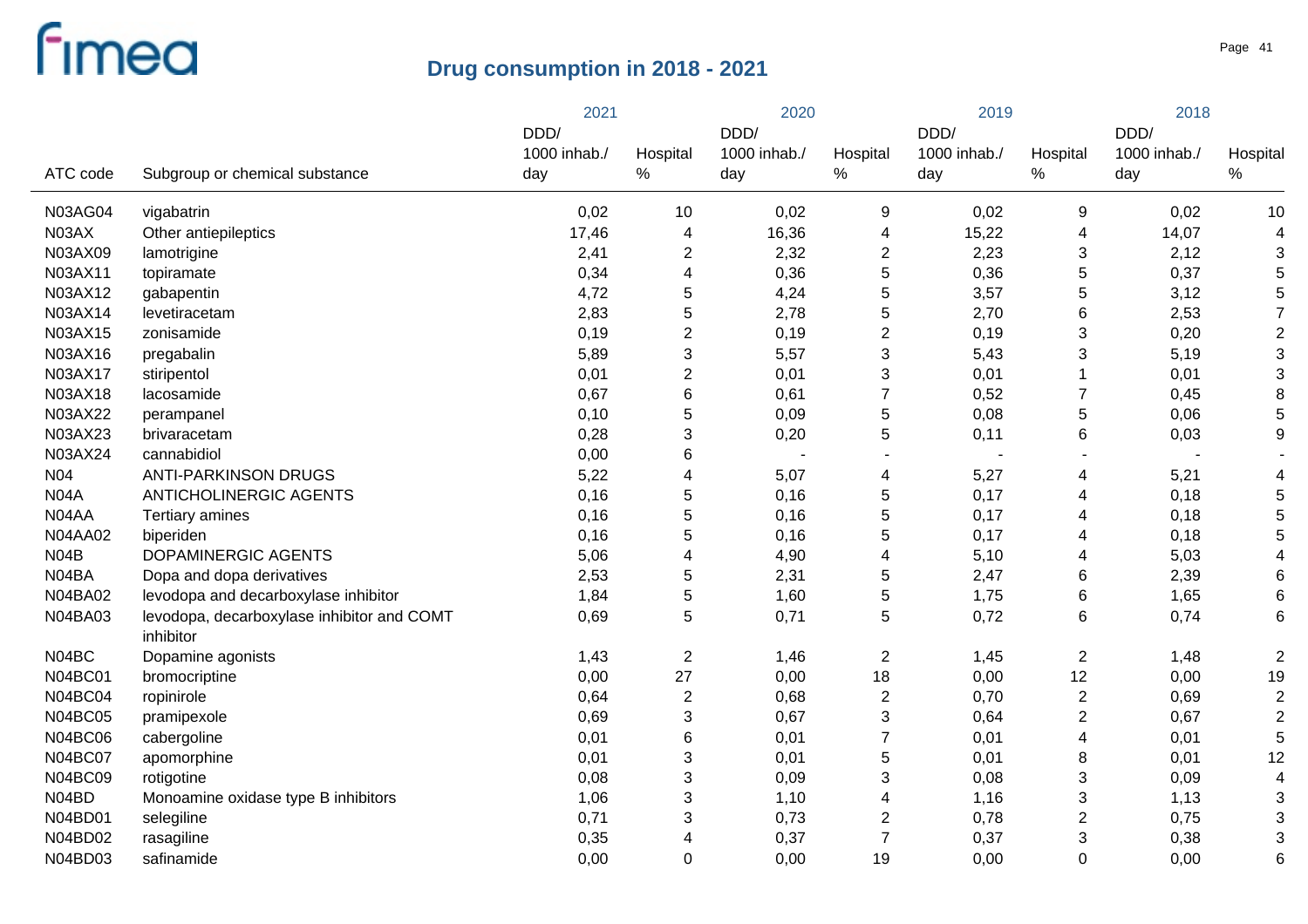|                 |                                                  | 2021                 |                  | 2020                 |                          | 2019                 |                  | 2018                 |                |
|-----------------|--------------------------------------------------|----------------------|------------------|----------------------|--------------------------|----------------------|------------------|----------------------|----------------|
|                 |                                                  | DDD/<br>1000 inhab./ | Hospital         | DDD/<br>1000 inhab./ | Hospital                 | DDD/<br>1000 inhab./ | Hospital         | DDD/<br>1000 inhab./ | Hospital       |
| ATC code        | Subgroup or chemical substance                   | day                  | $\%$             | day                  | $\%$                     | day                  | $\%$             | day                  | $\%$           |
| N04BX           | Other dopamingergic agents                       | 0,03                 | 5                | 0,03                 | 6                        | 0,02                 | 9                | 0,03                 | $\overline{7}$ |
| N04BX02         | entacapone                                       | 0,03                 | $\,6$            | 0,03                 | 6                        | 0,02                 | 9                | 0,03                 | $\overline{7}$ |
| N04BX04         | opicapone                                        | 0,00                 | $\overline{4}$   |                      | $\overline{\phantom{a}}$ |                      |                  |                      |                |
| N <sub>05</sub> | <b>PSYCHOLEPTICS</b>                             | 86,90                | 5                | 86,24                | 5                        | 85,07                | 5                | 83,98                | 5              |
| <b>N05A</b>     | <b>ANTIPSYCHOTICS</b>                            | 23,13                | $\overline{7}$   | 22,94                | 7                        | 22,16                | $\overline{7}$   | 21,85                | $\overline{7}$ |
| N05AA           | Phenothiazines with aliphatic side chain         | 0,28                 | $\,6$            | 0,31                 | 6                        | 0,33                 | 6                | 0,34                 | $\overline{7}$ |
| <b>N05AA02</b>  | levomepromazine                                  | 0,28                 | $\,6$            | 0,31                 | 6                        | 0,33                 | 6                | 0,34                 | $\overline{7}$ |
| N05AB           | Phenothiazines with piperazine structure         | 0,42                 | 5                | 0,44                 | 5                        | 0,45                 | 5                | 0,45                 | 5              |
| N05AB03         | perphenazine                                     | 0,41                 | 5                | 0,43                 | 5                        | 0,43                 | 5                | 0,44                 | 5              |
| <b>N05AB04</b>  | prochlorperazine                                 | 0,01                 | $\overline{2}$   | 0,01                 | $\mathbf{2}$             | 0,01                 | $\overline{2}$   | 0,01                 | $\overline{2}$ |
| N05AC           | Phenothiazines with piperidine structure         |                      |                  |                      | $\overline{\phantom{a}}$ |                      |                  | 0,01                 | $\overline{4}$ |
| <b>N05AC01</b>  | periciazine                                      |                      |                  |                      |                          |                      |                  | 0,01                 | $\overline{4}$ |
| N05AD           | <b>Butyrophenone derivatives</b>                 | 0,39                 | 24               | 0,42                 | 27                       | 0,41                 | 23               | 0,44                 | 23             |
| <b>N05AD01</b>  | haloperidol                                      | 0,38                 | 22               | 0,40                 | 24                       | 0,39                 | 20               | 0,42                 | 20             |
| <b>N05AD08</b>  | droperidol                                       | 0,01                 | 97               | 0,02                 | 97                       | 0,02                 | 98               | 0,02                 | 98             |
| N05AE           | Indole derivatives                               | 0,35                 | 5                | 0,33                 | 6                        | 0,32                 | $\,6$            | 0,29                 | $\overline{7}$ |
| N05AE03         | sertindole                                       | 0,06                 | $\overline{4}$   | 0,06                 | 4                        | 0,07                 | 5                | 0,07                 | 6              |
| <b>N05AE04</b>  | ziprasidone                                      | 0,16                 | 3                | 0,16                 | 4                        | 0,17                 | $\mathbf{3}$     | 0,17                 | $\overline{4}$ |
| <b>N05AE05</b>  | lurasidone                                       | 0,13                 | $\boldsymbol{9}$ | 0,10                 | 11                       | 0,08                 | 12               | 0,05                 | 18             |
| N05AF           | Thioxanthene derivatives                         | 0,60                 | $\boldsymbol{9}$ | 0,65                 | $\boldsymbol{9}$         | 0,67                 | 8                | 0,70                 | 8              |
| <b>N05AF01</b>  | flupentixol                                      | 0,05                 | $\overline{2}$   | 0,05                 | 3                        | 0,06                 | 4                | 0,06                 | 5              |
| <b>N05AF03</b>  | chlorprothixene                                  | 0,22                 | 3                | 0,24                 | 3                        | 0,26                 | 4                | 0,26                 | 3              |
| <b>N05AF05</b>  | zuclopenthixol                                   | 0,33                 | 14               | 0,35                 | 14                       | 0,36                 | 12               | 0,38                 | 12             |
| N05AH           | Diazepines, oxazepines, thiazepines and oxepines | 14,53                | $\overline{7}$   | 14,52                | $\overline{7}$           | 13,92                | $\overline{7}$   | 13,82                | $\overline{7}$ |
| <b>N05AH01</b>  | loxapine                                         |                      | ٠                |                      |                          |                      |                  | 0,00                 | 100            |
| <b>N05AH02</b>  | clozapine                                        | 2,32                 | 10               | 2,36                 | 9                        | 2,25                 | 9                | 2,30                 | 9              |
| <b>N05AH03</b>  | olanzapine                                       | 6,70                 | 8                | 6,66                 | $\mathsf g$              | 6,30                 | $\boldsymbol{9}$ | 6,22                 | 9              |
| <b>N05AH04</b>  | quetiapine                                       | 5,50                 | 3                | 5,48                 | 4                        | 5,36                 | 4                | 5,28                 | $\overline{4}$ |
| <b>N05AH05</b>  | asenapine                                        | 0,02                 | 10               | 0,02                 | 12                       | 0,02                 | 13               | 0,02                 | 13             |
| N05AL           | Benzamides                                       | 0,04                 | $\overline{7}$   | 0,04                 | 9                        | 0,04                 | $\overline{7}$   | 0,05                 | 9              |
| <b>N05AL01</b>  | sulpiride                                        | 0,04                 | $\overline{7}$   | 0,04                 | 9                        | 0,04                 | $\overline{7}$   | 0,05                 | 9              |
| N05AN           | Lithium                                          | 0,99                 | $\,6$            | 0,99                 | 6                        | 0,98                 | 6                | 0,97                 | 6              |
| <b>N05AN01</b>  | lithium                                          | 0,99                 | $6\phantom{1}6$  | 0,99                 | 6                        | 0,98                 | 6                | 0,97                 | 6              |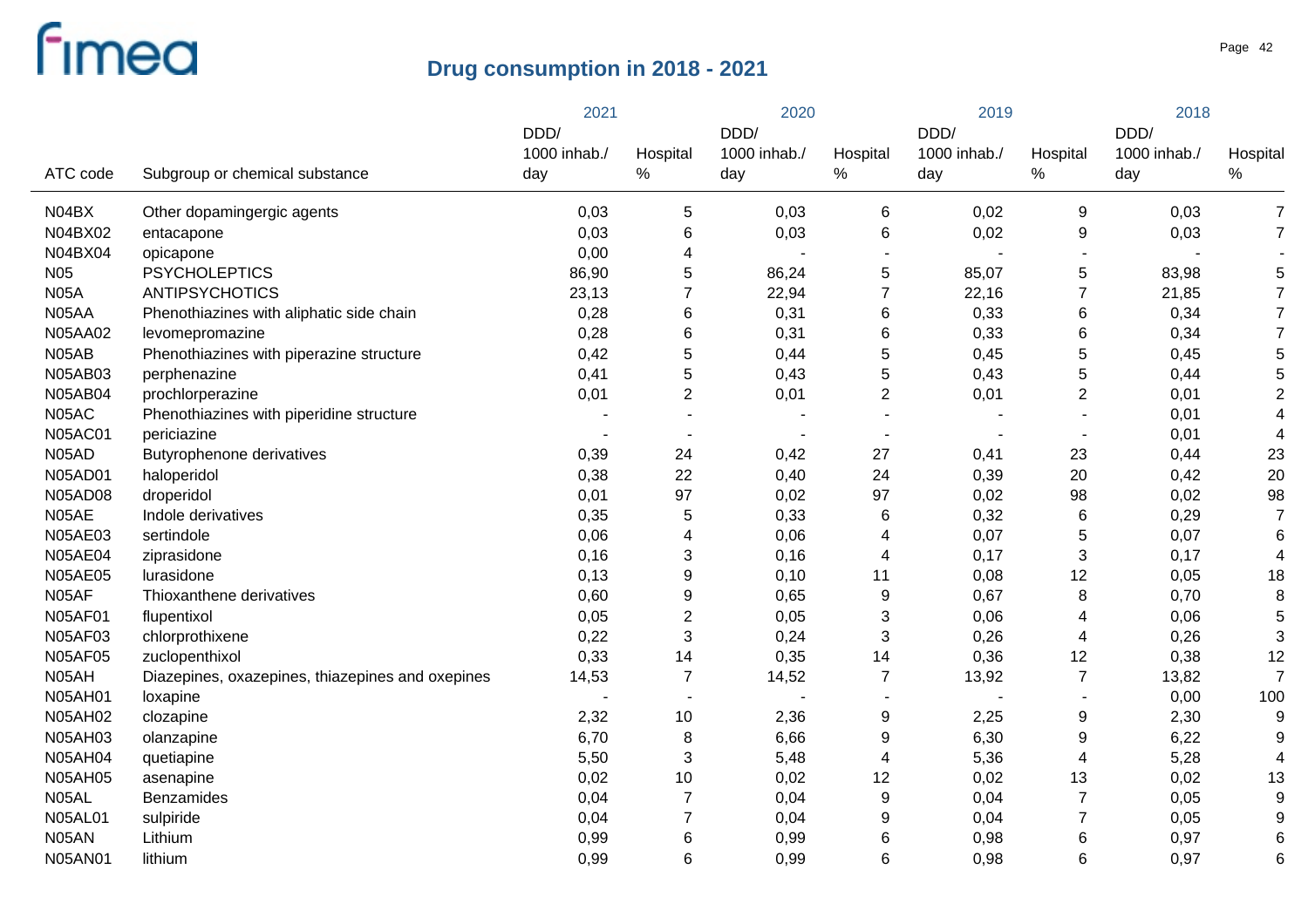|                |                                 | 2021                 |                  |                      | 2020           |                      | 2019                      |                      |                 |
|----------------|---------------------------------|----------------------|------------------|----------------------|----------------|----------------------|---------------------------|----------------------|-----------------|
|                |                                 | DDD/<br>1000 inhab./ | Hospital         | DDD/<br>1000 inhab./ | Hospital       | DDD/<br>1000 inhab./ | Hospital                  | DDD/<br>1000 inhab./ | Hospital        |
| ATC code       | Subgroup or chemical substance  | day                  | $\%$             | day                  | $\%$           | day                  | $\%$                      | day                  | $\%$            |
| N05AX          | Other antipsychotics            | 5,52                 | 7                | 5,25                 | 7              | 5,04                 | $\overline{7}$            | 4,79                 | $\overline{7}$  |
| <b>N05AX08</b> | risperidone                     | 1,80                 | $\,6$            | 1,84                 | 6              | 1,83                 | 6                         | 1,91                 | $\overline{7}$  |
| N05AX12        | aripiprazole                    | 2,87                 | $6\phantom{1}6$  | 2,75                 | 6              | 2,62                 | $\,6$                     | 2,39                 | $\overline{7}$  |
| N05AX13        | paliperidone                    | 0,67                 | 11               | 0,64                 | 12             | 0,58                 | 13                        | 0,48                 | 13              |
| N05AX15        | cariprazine                     | 0,11                 | 25               | 0,03                 | 53             | 0,01                 | 54                        | 0,00                 | 64              |
| N05AX16        | brexpiprazole                   | 0,06                 | 17               | 0,01                 | 24             | 0,00                 | 23                        |                      |                 |
| N05B           | <b>ANXIOLYTICS</b>              | 14,50                | $\,6$            | 15,48                | 6              | 16,23                | $\,6$                     | 17,44                | 6               |
| N05BA          | Benzodiazepine derivatives      | 13,09                | $\,6$            | 14,04                | 6              | 14,77                | 6                         | 15,96                | $6\phantom{1}6$ |
| <b>N05BA01</b> | diazepam                        | 3,60                 | 8                | 3,98                 | 9              | 4,31                 | 9                         | 4,70                 | 9               |
| <b>N05BA02</b> | chlordiazepoxide                |                      |                  |                      |                |                      |                           | 0,19                 | 14              |
| <b>N05BA04</b> | oxazepam                        | 4,52                 | 4                | 4,70                 | 4              | 4,84                 | $\overline{4}$            | 4,92                 | $\overline{4}$  |
| <b>N05BA06</b> | lorazepam                       | 1,73                 | 14               | 1,79                 | 13             | 1,81                 | 10                        | 1,90                 | 10              |
| <b>N05BA09</b> | clobazam                        | 0,39                 | $\overline{4}$   | 0,38                 | 4              | 0,33                 | 4                         | 0,36                 | $\overline{4}$  |
| N05BA12        | alprazolam                      | 2,86                 | 1                | 3,19                 | 1              | 3,47                 |                           | 3,88                 |                 |
| N05BB          | Diphenylmethane derivatives     | 1,14                 | 4                | 1,20                 | 5              | 1,22                 | 6                         | 1,25                 | 6               |
| N05BB01        | hydroxyzine                     | 1,14                 | $\overline{4}$   | 1,20                 | 5              | 1,22                 | $\,6$                     | 1,25                 | 6               |
| N05BE          | Azaspirodecanedione derivatives | 0,27                 | 11               | 0,25                 | 12             | 0,24                 | 11                        | 0,23                 | 9               |
| N05BE01        | buspirone                       | 0,27                 | 11               | 0,25                 | 12             | 0,24                 | 11                        | 0,23                 | 9               |
| <b>N05C</b>    | <b>HYPNOTICS AND SEDATIVES</b>  | 49,27                | 4                | 47,81                | 4              | 46,69                | $\overline{\mathcal{A}}$  | 44,69                | $\overline{4}$  |
| N05CD          | Benzodiazepine derivatives      | 4,83                 | 7                | 5,31                 | 6              | 5,86                 | 6                         | 6,78                 | 5               |
| <b>N05CD02</b> | nitrazepam                      | 0,14                 | 1                | 0,26                 | 2              | 0,31                 | 3                         | 0,33                 | 3               |
| <b>N05CD05</b> | triazolam                       | 0,03                 | 1                | 0,03                 | $\pmb{0}$      | 0,03                 | 0                         | 0,03                 |                 |
| <b>N05CD07</b> | temazepam                       | 4,45                 | 4                | 4,78                 | 4              | 5,30                 | 4                         | 6,20                 | $\overline{4}$  |
| <b>N05CD08</b> | midazolam                       | 0,21                 | 60               | 0,24                 | 58             | 0,22                 | 50                        | 0,22                 | 44              |
| N05CF          | Benzodiazepine related drugs    | 14,80                | $\boldsymbol{2}$ | 16,02                | $\overline{c}$ | 16,73                | $\sqrt{2}$                | 17,83                | $\overline{2}$  |
| <b>N05CF01</b> | zopiclone                       | 10,56                | 3                | 11,43                | 3              | 12, 13               | $\ensuremath{\mathsf{3}}$ | 12,97                | 3               |
| <b>N05CF02</b> | zolpidem                        | 4,24                 | 1                | 4,59                 | 1              | 4,60                 | 1                         | 4,86                 |                 |
| N05CH          | Melatonin receptor agonists     | 29,49                | 4                | 26,33                | 4              | 24,00                | $\mathbf 5$               | 19,85                | 5               |
| <b>N05CH01</b> | melatonin                       | 29,49                | $\overline{4}$   | 26,33                | 4              | 24,00                | 5                         | 19,85                | 5               |
| N05CM          | Other hypnotics and sedatives   | 0,15                 | 9                | 0,15                 | 9              | 0,10                 | 13                        | 0,23                 | 6               |
| <b>N05CM09</b> | Valerianae radix                | 0,14                 | $\pmb{0}$        | 0,14                 | 0              | 0,09                 | $\boldsymbol{0}$          | 0,21                 | $\mathbf 0$     |
| <b>N05CM18</b> | dexmedetomidine                 | 0,01                 | 100              | 0,01                 | 100            | 0,01                 | 100                       | 0,01                 | 100             |
| N06            | <b>PSYCHOANALEPTICS</b>         | 111,06               | $\overline{2}$   | 105,64               | $\overline{2}$ | 101,16               | $\overline{2}$            | 96,90                | $\overline{2}$  |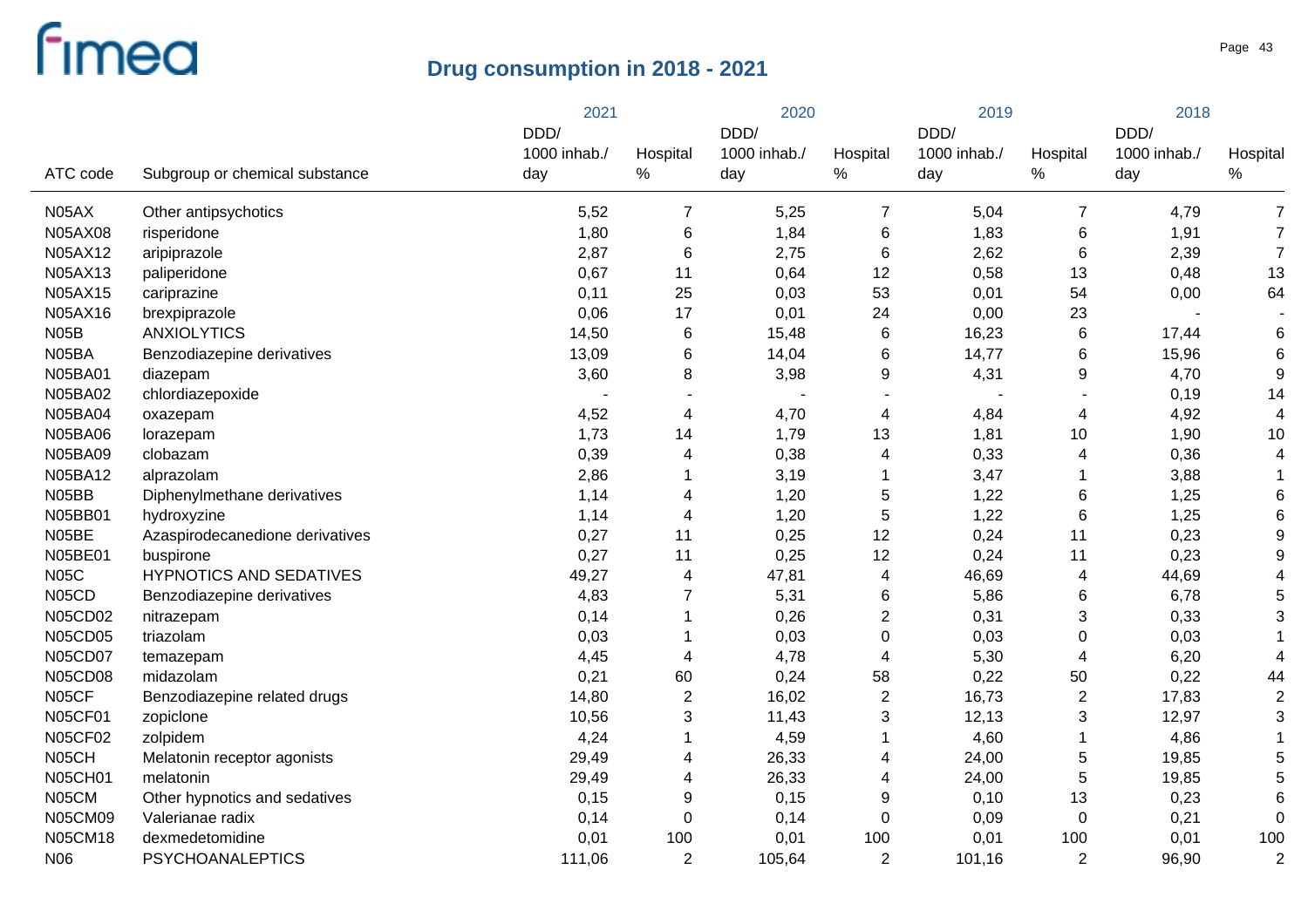|                |                                             | 2021         |                           |              | 2020             |              | 2019                      |              | 2018           |  |
|----------------|---------------------------------------------|--------------|---------------------------|--------------|------------------|--------------|---------------------------|--------------|----------------|--|
|                |                                             | DDD/         |                           | DDD/         |                  | DDD/         |                           | DDD/         |                |  |
|                |                                             | 1000 inhab./ | Hospital                  | 1000 inhab./ | Hospital         | 1000 inhab./ | Hospital                  | 1000 inhab./ | Hospital       |  |
| ATC code       | Subgroup or chemical substance              | day          | $\%$                      | day          | %                | day          | $\%$                      | day          | $\%$           |  |
| <b>N06A</b>    | ANTIDEPRESSANTS                             | 85,24        | $\mathbf{2}$              | 81,52        | $\overline{2}$   | 78,30        | $\overline{2}$            | 74,88        | $\overline{2}$ |  |
| N06AA          | Non-selective monoamine reuptake inhibitors | 3,94         | $\overline{2}$            | 3,92         | $\overline{2}$   | 4,12         | $\boldsymbol{2}$          | 4,35         | $\overline{2}$ |  |
| <b>N06AA04</b> | clomipramine                                | 0,21         | $\sqrt{5}$                | 0,22         | 4                | 0,20         | 3                         | 0,20         | 3              |  |
| N06AA06        | trimipramine                                | 0,08         | $\overline{2}$            | 0,09         | $\overline{2}$   | 0,09         | 3                         | 0,10         | $\overline{4}$ |  |
| <b>N06AA09</b> | amitriptyline                               | 3,00         | $\overline{2}$            | 3,01         | $\mathbf{2}$     | 2,89         | $\mathbf 2$               | 3,01         | $\overline{2}$ |  |
| N06AA10        | nortriptyline                               | 0,65         | $\overline{2}$            | 0,60         | $\overline{2}$   | 0,58         | $\boldsymbol{2}$          | 0,55         | 3              |  |
| N06AA12        | doxepin                                     |              |                           |              | $\blacksquare$   | 0,36         | $\mathbf 2$               | 0,48         | 3              |  |
| N06AB          | Selective serotonin reuptake inhibitors     | 46,45        | 1                         | 44,58        | $\overline{2}$   | 43,40        | 1                         | 41,39        | $\overline{2}$ |  |
| N06AB03        | fluoxetine                                  | 4,91         | $\overline{2}$            | 4,50         | $\overline{2}$   | 4,41         | $\boldsymbol{2}$          | 4,27         | $\sqrt{2}$     |  |
| <b>N06AB04</b> | citalopram                                  | 8,08         | 1                         | 8,50         |                  | 9,11         | 1                         | 9,60         | $\overline{2}$ |  |
| <b>N06AB05</b> | paroxetine                                  | 2,31         | 1                         | 2,33         |                  | 2,32         |                           | 2,32         |                |  |
| N06AB06        | sertraline                                  | 11,93        | $\overline{2}$            | 10,87        | $\overline{2}$   | 9,70         | $\boldsymbol{2}$          | 8,58         | $\overline{2}$ |  |
| N06AB08        | fluvoxamine                                 | 0,13         | 1                         | 0,14         |                  | 0,14         |                           | 0,15         |                |  |
| N06AB10        | escitalopram                                | 19,08        |                           | 18,23        |                  | 17,72        |                           | 16,47        | $\overline{2}$ |  |
| N06AG          | Monoamine oxidase type A inhibitors         | 0,33         |                           | 0,34         |                  | 0,34         |                           | 0,35         |                |  |
| <b>N06AG02</b> | moclobemide                                 | 0,33         | 1                         | 0,34         |                  | 0,34         | 1                         | 0,35         |                |  |
| N06AX          | Other antidepressants                       | 34,53        | $\overline{2}$            | 32,69        | $\overline{c}$   | 30,44        | $\mathbf 2$               | 28,79        | 3              |  |
| N06AX03        | mianserin                                   | 0,20         | $\ensuremath{\mathsf{3}}$ | 0,20         | $\overline{c}$   | 0,26         | $\mathbf 2$               | 0,30         | 2              |  |
| N06AX05        | trazodone                                   | 0,21         | $\overline{2}$            | 0,20         | 3                | 0, 19        | $\ensuremath{\mathsf{3}}$ | 0,16         | 3              |  |
| N06AX11        | mirtazapine                                 | 8,55         | $\mathbf{3}$              | 8,47         | 4                | 8,25         | 4                         | 8,08         |                |  |
| N06AX12        | bupropion                                   | 2,69         | $\mathbf{1}$              | 2,53         |                  | 2,32         |                           | 2,08         |                |  |
| N06AX16        | venlafaxine                                 | 11,90        | $\overline{2}$            | 11,67        | $\boldsymbol{2}$ | 11,04        | $\boldsymbol{2}$          | 11,19        | $\overline{2}$ |  |
| N06AX17        | milnacipran                                 |              | $\blacksquare$            | 0,02         |                  | 0,04         | $\sqrt{2}$                | 0,05         | $\overline{2}$ |  |
| <b>N06AX18</b> | reboxetin                                   |              |                           | 0,03         | $\overline{c}$   | 0,03         | $\boldsymbol{2}$          | 0,03         |                |  |
| N06AX21        | duloxetine                                  | 4,49         | $\overline{2}$            | 4,14         | $\overline{2}$   | 3,93         | $\boldsymbol{2}$          | 3,61         | $\overline{2}$ |  |
| N06AX22        | agomelatine                                 | 1,10         | $\overline{2}$            | 1,04         | $\mathbf{2}$     | 0,91         | $\overline{\mathbf{c}}$   | 0,77         | 3              |  |
| N06AX26        | vortioxetine                                | 5,40         | $\overline{2}$            | 4,39         | $\overline{2}$   | 3,47         | 2                         | 2,53         | 3              |  |
| N06AX27        | esketamine                                  | 0,00         | 91                        | 0,00         | 73               |              |                           |              |                |  |
| N06B           | PSYCHOSTIMULANTS, AGENTS USED FOR           | 8,61         | 1                         | 6,70         |                  | 5,56         | 1                         | 4,60         | $\mathbf 1$    |  |
|                | ADHD AND NOOTROPICS                         |              |                           |              |                  |              |                           |              |                |  |
| N06BA          | Centrally acting sympathomimetics           | 8,56         | 1                         | 6,65         |                  | 5,51         | 1                         | 4,55         | -1             |  |
| N06BA02        | dexamfetamine                               | 0,17         | 1                         | 0,15         | 0                | 0,13         | $\mathbf 0$               | 0,11         | $\mathbf 0$    |  |
| <b>N06BA04</b> | methylphenidate                             | 6,21         | $\mathbf{1}$              | 4,95         | -1               | 4,28         | 1                         | 3,69         | $\mathbf 1$    |  |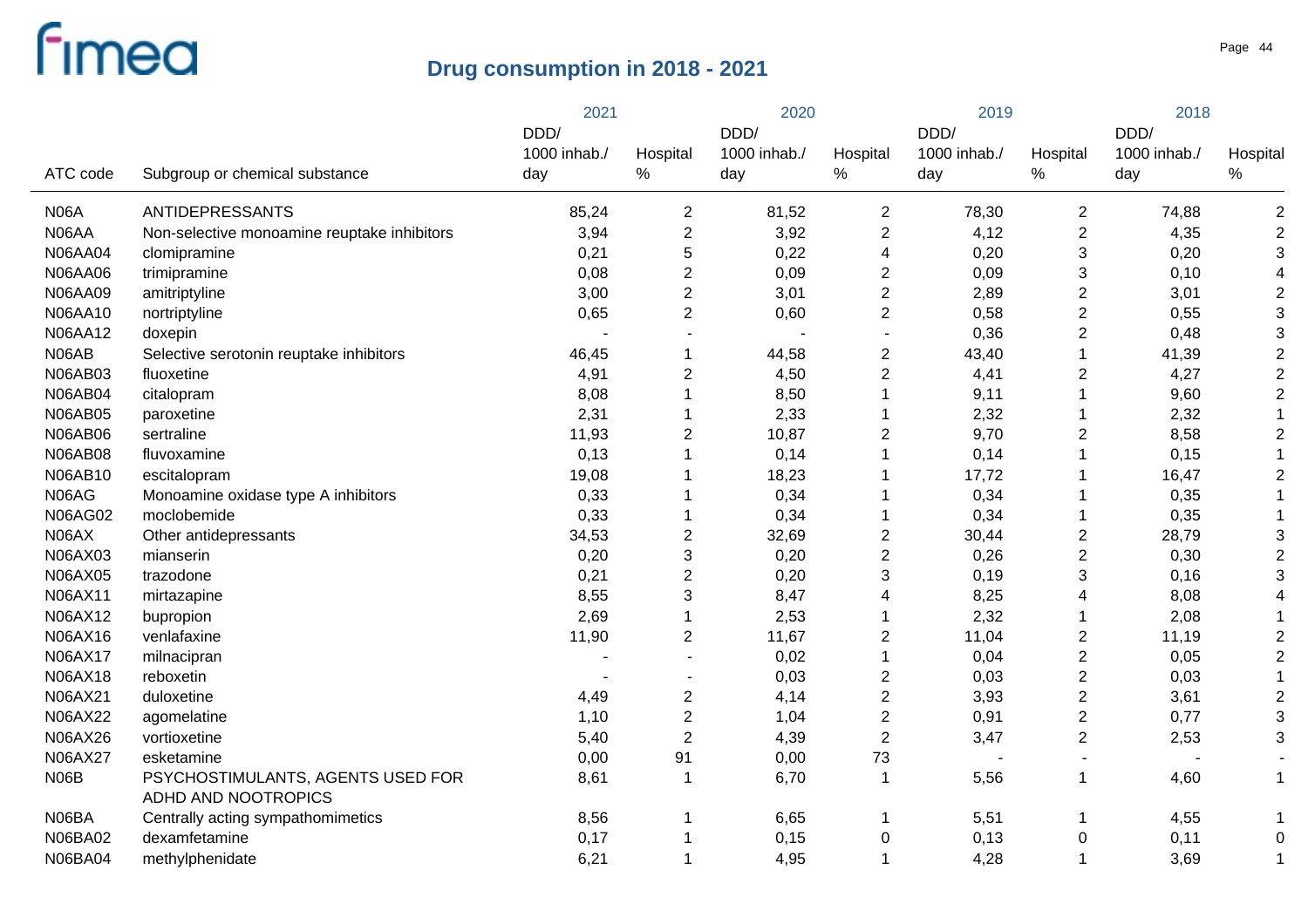|                |                                                      | 2021         |                         | 2020         |                | 2019         |          | 2018         |                |
|----------------|------------------------------------------------------|--------------|-------------------------|--------------|----------------|--------------|----------|--------------|----------------|
|                |                                                      | DDD/         |                         | DDD/         |                | DDD/         |          | DDD/         |                |
|                |                                                      | 1000 inhab./ | Hospital                | 1000 inhab./ | Hospital       | 1000 inhab./ | Hospital | 1000 inhab./ | Hospital       |
| ATC code       | Subgroup or chemical substance                       | day          | %                       | day          | $\%$           | day          | $\%$     | day          | $\%$           |
| <b>N06BA07</b> | modafinil                                            | 0,09         | $\mathbf 1$             | 0,08         |                | 0,08         | 0        | 0,08         | 0              |
| N06BA09        | atomoxetine                                          | 0,24         | 4                       | 0,20         | 4              | 0,17         | 4        | 0,16         | 5              |
| N06BA12        | lisdexamfetamine                                     | 1,85         | $\mathbf 1$             | 1,27         |                | 0,84         |          | 0,52         | -1             |
| N06BC          | Xanthine derivatives                                 | 0,00         | 100                     | 0,00         | 100            | 0,00         | 100      | 0,00         | 100            |
| <b>N06BC01</b> | caffeine                                             | 0,00         | 100                     | 0,00         | 100            | 0,00         | 100      | 0,00         | 100            |
| N06BX          | Other psychostimulants and nootropics                | 0,05         |                         | 0,05         | 3              | 0,05         | 4        | 0,05         | 4              |
| N06BX03        | piracetam                                            | 0,05         | $\mathbf 1$             | 0,05         | 3              | 0,05         | 4        | 0,05         | 4              |
| N06BX13        | idebenone                                            | 0,00         | 8                       | 0,00         | 0              | 0,00         | 6        |              |                |
| <b>N06C</b>    | PSYCHOLEPTICS AND PSYCHOANALEPTICS<br>IN COMBINATION | 0,68         | $\overline{1}$          | 0,71         | $\mathbf{1}$   | 0,75         | 1        | 0,78         | $\mathbf{1}$   |
| N06CA          | Antidepressants in combination with psycholeptics    | 0,68         | 1                       | 0,71         | 1              | 0,75         | 1        | 0,78         |                |
| <b>N06CA01</b> | amitriptyline and psycholeptics                      | 0,68         | $\mathbf 1$             | 0,71         |                | 0,75         |          | 0,78         |                |
| <b>N06D</b>    | <b>ANTI-DEMENTIA DRUGS</b>                           | 16,52        | 4                       | 16,70        | 4              | 16,57        | 4        | 16,65        | 5              |
| N06DA          | Anticholinesterases                                  | 9,58         | 3                       | 9,83         | 4              | 9,84         | 4        | 10,06        |                |
| N06DA02        | donepezil                                            | 5,52         | 3                       | 5,94         | 3              | 6,02         | 3        | 6,27         |                |
| <b>N06DA03</b> | rivastigmine                                         | 2,31         | $\overline{\mathbf{4}}$ | 2,23         | 5              | 2,23         | 5        | 2,23         | 5              |
| <b>N06DA04</b> | galantamine                                          | 1,75         | 3                       | 1,66         | 4              | 1,59         | 3        | 1,56         | 4              |
| N06DX          | Other anti-dementia drugs                            | 6,94         | $\overline{\mathbf{4}}$ | 6,87         | 5              | 6,73         | 5        | 6,59         | 6              |
| N06DX01        | memantine                                            | 6,94         | $\overline{\mathbf{4}}$ | 6,87         | 5              | 6,73         | 5        | 6,59         | 6              |
| <b>N07</b>     | OTHER NERVOUS SYSTEM DRUGS                           | 24,52        | 76                      | 23,79        | 73             | 20,57        | 70       | 19,12        | 68             |
| N07A           | PARASYMPATHOMIMETICS                                 | 0,27         | 5                       | 0,27         | 5              | 0,27         | 5        | 0,25         | 6              |
| N07AA          | Anticholinesterases                                  | 0,27         | 5                       | 0,27         | 5              | 0,27         | 5        | 0,25         | 6              |
| <b>N07AA02</b> | pyridostigmine                                       | 0,27         | $\sqrt{3}$              | 0,26         | $\overline{2}$ | 0,26         | 3        | 0,24         | 3              |
| <b>N07AA51</b> | neostigmine, combinations                            | 0,01         | 98                      | 0,01         | 99             | 0,01         | 98       | 0,01         | 98             |
| N07AX          | Other parasympathomimetics                           | 0,00         | $\sqrt{5}$              | 0,00         |                | 0,00         |          | 0,00         | $\overline{4}$ |
| N07AX01        | pilocarpine                                          | 0,00         | 5                       | 0,00         |                | 0,00         |          | 0,00         | $\overline{4}$ |
| N07B           | DRUGS USED IN ADDICTIVE DISORDERS                    | 21,35        | 87                      | 20,66        | 84             | 17,48        | 82       | 16,10        | 80             |
| N07BA          | Drugs used in nicotine dependence                    | 19,07        | 89                      | 18,52        | 87             | 15,57        | 85       | 14,46        | 84             |
| <b>N07BA01</b> | nicotine                                             | 18,83        | 90                      | 17,86        | 90             | 14,93        | 89       | 13,89        | 87             |
| <b>N07BA03</b> | varenicline                                          | 0,24         | 1                       | 0,65         |                | 0,64         |          | 0,57         | $\Omega$       |
| N07BB          | Drugs used in alcohol dependence                     | 0,58         | 6                       | 0,63         | 7              | 0,65         | 6        | 0,66         | 6              |
| <b>N07BB01</b> | disulfiram                                           | 0,49         | 6                       | 0,53         | 7              | 0,55         | 7        | 0,56         | 6              |
| <b>N07BB04</b> | naltrexone                                           | 0,09         | 5                       | 0,09         | 5              | 0,09         | 5        | 0,09         | 5              |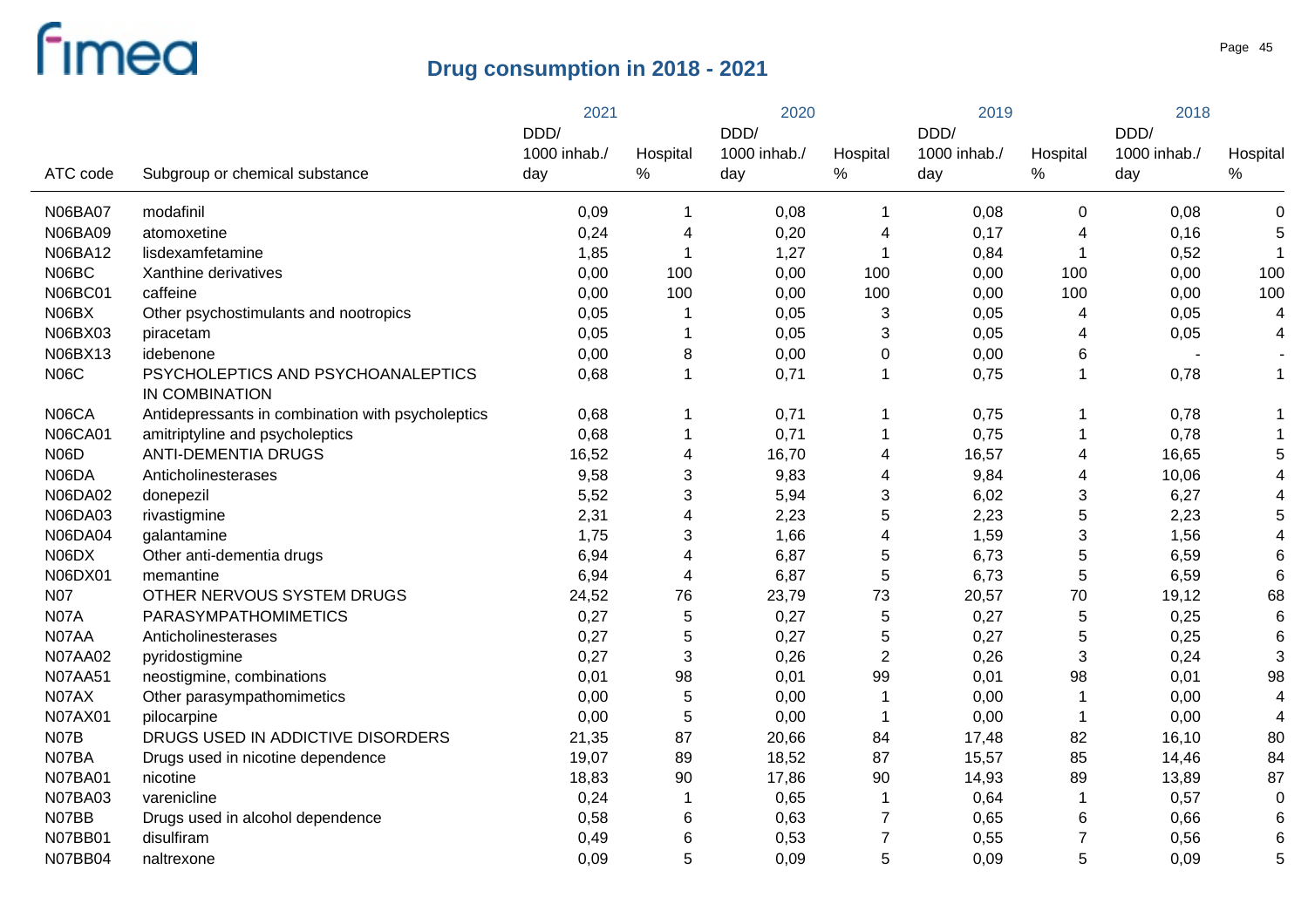|                |                                             | 2021         |                  | 2020         |                | 2019         |                  | 2018                     |                 |
|----------------|---------------------------------------------|--------------|------------------|--------------|----------------|--------------|------------------|--------------------------|-----------------|
|                |                                             | DDD/         |                  | DDD/         |                | DDD/         |                  | DDD/                     |                 |
|                |                                             | 1000 inhab./ | Hospital         | 1000 inhab./ | Hospital       | 1000 inhab./ | Hospital         | 1000 inhab./             | Hospital        |
| ATC code       | Subgroup or chemical substance              | day          | $\%$             | day          | $\%$           | day          | $\%$             | day                      | $\%$            |
| <b>N07BB05</b> | nalmefene                                   | 0,01         | $\mathbf 0$      | 0,01         | $\overline{c}$ | 0,01         | $\mathbf{1}$     | 0,01                     | $\overline{2}$  |
| N07BC          | Drugs used in opioid dependence             | 1,69         | 86               | 1,52         | 86             | 1,27         | 81               | 0,98                     | 77              |
| <b>N07BC01</b> | buprenorphine                               | 0,78         | 95               | 0,53         | 97             | 0,12         | 98               | 0,00                     | 95              |
| <b>N07BC02</b> | methadone                                   | 0,51         | 82               | 0,61         | 86             | 0,62         | 86               | 0,56                     | 86              |
| <b>N07BC05</b> | levomethadone                               | 0,08         | 66               | 0,02         | 73             | $\sim$       | $\sim$           | $\overline{\phantom{a}}$ |                 |
| <b>N07BC51</b> | buprenorphine, combinations                 | 0,32         | 72               | 0,36         | 71             | 0,52         | 71               | 0,42                     | 67              |
| <b>N07C</b>    | ANTIVERTIGO PREPARATIONS                    | 2,82         | $\mathbf 1$      | 2,80         | $\mathbf 1$    | 2,76         | 1                | 2,71                     | 1               |
| N07CA          | Antivertigo preparations                    | 2,82         |                  | 2,80         |                | 2,76         | 1                | 2,71                     | 1               |
| <b>N07CA01</b> | betahistine                                 | 2,82         | $\mathbf 1$      | 2,80         | $\mathbf 1$    | 2,76         | 1                | 2,71                     | 1               |
| <b>N07CA52</b> | cinnarizine, combinations                   | 0,00         | $\boldsymbol{0}$ | 0,00         | 0              | 0,00         | 6                | 0,00                     | 0               |
| <b>N07X</b>    | OTHER NERVOUS SYSTEM DRUGS                  | 0,07         | 3                | 0,06         | 4              | 0,05         | 4                | 0,05                     | 4               |
| N07XX          | Other nervous system drugs                  | 0,07         | 3                | 0,06         | 4              | 0,05         | 4                | 0,05                     | 4               |
| N07XX02        | riluzole                                    | 0,02         | 8                | 0,02         | 8              | 0,02         | 8                | 0,02                     | $6\phantom{1}6$ |
| N07XX04        | sodium oxybate                              | 0,03         | $\mathbf{1}$     | 0,03         | $\mathbf{1}$   | 0,03         | $\boldsymbol{0}$ | 0,02                     | $\overline{1}$  |
| N07XX06        | tetrabenazine                               | 0,00         | $\overline{7}$   | 0,00         | 11             | 0,01         | 8                | 0,01                     | 10              |
| N07XX07        | fampridine                                  | 0,01         | $\mathfrak{S}$   | 0,01         | 5              | 0,00         | 6                | 0,00                     | 5               |
| N07XX08        | tafamidis                                   | 0,00         | 5                | 0,00         | 22             | 0,00         | 31               |                          |                 |
| N07XX11        | pitolisant                                  | 0,01         | $\pmb{0}$        | 0,00         | $\pmb{0}$      | 0,00         | 0                |                          |                 |
| P              | <b>ANTIPARASITIC PRODUCTS, INSECTICIDES</b> | 2,43         | $\mathbf{2}$     | 2,53         | 3              | 2,43         | $\mathbf 2$      | 2,35                     | $\mathbf{3}$    |
|                | <b>AND REPELLENTS</b>                       |              |                  |              |                |              |                  |                          |                 |
| P01            | <b>ANTIPROTOZOALS</b>                       | 2,18         | $\sqrt{3}$       | 2,26         | 3              | 2,13         | 3                | 2,11                     | 3               |
| <b>P01A</b>    | AGENTS AGAINST AMOEBIASIS AND OTHER         | 0,27         | 13               | 0,28         | 14             | 0,31         | 12               | 0,32                     | 13              |
|                | PROTOZOAL DISEASES                          |              |                  |              |                |              |                  |                          |                 |
| P01AB          | Nitroimidazole derivatives                  | 0,27         | 13               | 0,28         | 14             | 0,31         | 12               | 0,32                     | 13              |
| P01AB01        | metronidazole                               | 0,27         | 13               | 0,28         | 14             | 0,31         | 12               | 0,32                     | 13              |
| P01B           | <b>ANTIMALARIALS</b>                        | 1,91         |                  | 1,98         | $\overline{c}$ | 1,83         | 1                | 1,79                     | 1               |
| P01BA          | Aminoquinolines                             | 1,90         |                  | 1,97         | $\overline{2}$ | 1,79         | 1                | 1,75                     |                 |
| P01BA02        | hydroxychloroquine                          | 1,90         | $\overline{1}$   | 1,97         | $\overline{2}$ | 1,79         | 1                | 1,75                     |                 |
| P01BB          | <b>Biguanides</b>                           | 0,01         | 23               | 0,01         | 20             | 0,03         | 4                | 0,03                     | 6               |
| P01BB51        | proguanil and atovaquone                    | 0,01         | 23               | 0,01         | 20             | 0,03         | 4                | 0,03                     | 6               |
| P01BC          | Quinine alkaloids                           | 0,00         |                  | 0,00         | 6              | 0,00         | 0                | 0,01                     | $\Omega$        |
| P01BC02        | mefloquine                                  | 0,00         |                  | 0,00         | 6              | 0,00         | 0                | 0,01                     | 0               |
| P02            | <b>ANTHELMINTICS</b>                        | 0,25         |                  | 0,27         | $\mathbf 0$    | 0,29         | $\mathbf 0$      | 0,25                     | 0               |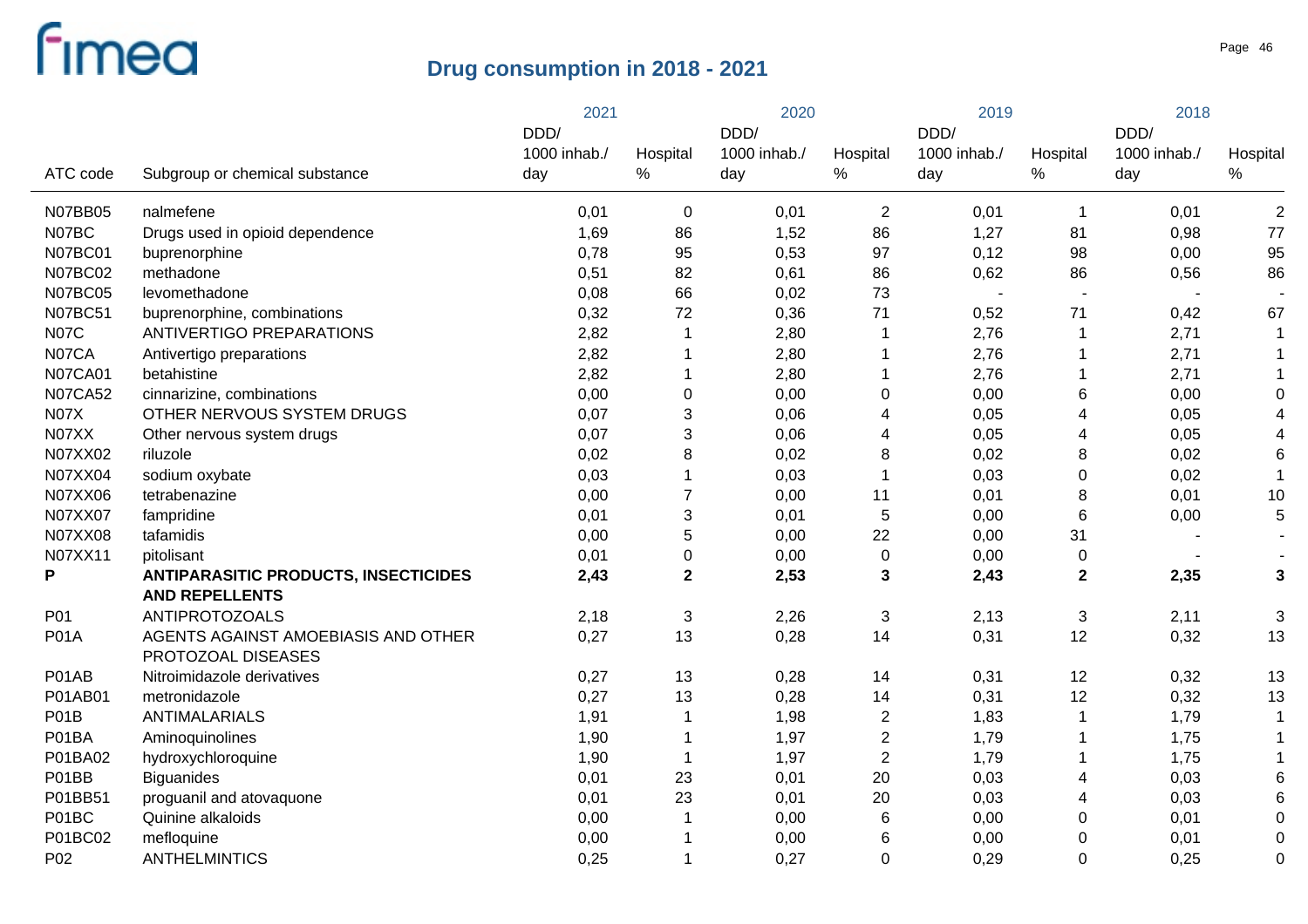|                   |                                                               | 2021         |                  | 2020         |                  | 2019         |                  | 2018         |                         |
|-------------------|---------------------------------------------------------------|--------------|------------------|--------------|------------------|--------------|------------------|--------------|-------------------------|
|                   |                                                               | DDD/         |                  | DDD/         |                  | DDD/         |                  | DDD/         |                         |
|                   |                                                               | 1000 inhab./ | Hospital         | 1000 inhab./ | Hospital         | 1000 inhab./ | Hospital         | 1000 inhab./ | Hospital                |
| ATC code          | Subgroup or chemical substance                                | day          | $\%$             | day          | $\%$             | day          | $\%$             | day          | ℅                       |
| <b>P02C</b>       | ANTINEMATODAL AGENTS                                          | 0,25         | 1                | 0,27         | 0                | 0,29         | 0                | 0,25         | 0                       |
| P02CF             | Avermectines                                                  | 0,01         | 15               |              |                  |              |                  |              |                         |
| P02CF01           | ivermectin                                                    | 0,01         | 15               |              |                  |              |                  |              |                         |
| P02CX             | Other antinematodals                                          | 0,24         | $\mathbf 0$      | 0,27         | $\mathbf 0$      | 0,29         | $\pmb{0}$        | 0,25         | 0                       |
| P02CX01           | pyrvinium                                                     | 0,24         | 0                | 0,27         | 0                | 0,29         | 0                | 0,25         | $\Omega$                |
| R                 | <b>RESPIRATORY SYSTEM</b>                                     | 198,17       | 2                | 194,22       | $\mathbf 2$      | 189,42       | $\mathbf 2$      | 183,20       | $\mathbf 2$             |
| <b>R01</b>        | <b>NASAL PREPARATIONS</b>                                     | 33,72        | $\mathbf 1$      | 33,25        | $\mathbf 1$      | 37,04        | $\mathbf 1$      | 35,49        | 1                       |
| <b>R01A</b>       | DECONGESTANTS AND OTHER NASAL<br>PREPARATIONS FOR TOPICAL USE | 32,61        | $\mathbf 1$      | 31,97        | $\overline{1}$   | 35,12        | $\mathbf 1$      | 33,52        | $\mathbf{1}$            |
| R01AA             | Sympathomimetics, plain                                       | 9,57         | 1                | 9,17         | $\overline{1}$   | 11,11        | 1                | 10,74        |                         |
| R01AA05           | oxymetazoline                                                 | 0,73         | $\boldsymbol{0}$ | 0,75         | $\mathbf 0$      | 0,82         | 0                | 0,78         | 0                       |
| R01AA07           | xylometazoline                                                | 8,84         | 1                | 8,42         | $\mathbf 1$      | 10,30        |                  | 9,96         |                         |
| R01AB             | Sympathomimetics, combinations excl.<br>corticosteroids       | 0,69         | $\boldsymbol{0}$ | 0,64         | $\mathbf 0$      | 0,83         | $\mathbf 0$      | 0,80         | 0                       |
| R01AB06           | xylometazoline                                                | 0,69         | 0                | 0,64         | $\pmb{0}$        | 0,83         | $\pmb{0}$        | 0,80         | 0                       |
| R01AC             | Antiallergic agents, excl. corticosteroids                    | 0,29         | $\pmb{0}$        | 0,22         | $\mathbf 0$      | 0,33         |                  | 0,35         | 1                       |
| R01AC01           | cromoglicic acid                                              |              |                  | 0,03         | $\mathbf 0$      | 0,19         |                  | 0,20         | 1                       |
| R01AC02           | levocabastine                                                 | 0,14         | $\pmb{0}$        | 0,09         | $\mathbf 0$      | 0,07         | $\pmb{0}$        | 0,07         | 0                       |
| R01AC03           | azelastine                                                    | 0,15         | $\pmb{0}$        | 0,09         | 0                | 0,08         | 0                | 0,07         | 0                       |
| R01AD             | Corticosteroids                                               | 21,74        |                  | 21,63        | -1               | 22,50        |                  | 21,26        |                         |
| R01AD01           | beclometasone                                                 | 0,99         | $\pmb{0}$        | 1,04         | 0                | 1,07         | 0                | 1,13         | 0                       |
| R01AD05           | budesonide                                                    |              |                  | 0,23         | $\boldsymbol{0}$ | 0,47         | $\boldsymbol{0}$ | 0,52         | 0                       |
| R01AD08           | fluticasone                                                   | 4,39         |                  | 4,43         |                  | 4,48         | $\overline{2}$   | 4,18         | $\overline{2}$          |
| R01AD09           | mometasone                                                    | 6,10         |                  | 5,86         |                  | 6,34         |                  | 6,35         |                         |
| R01AD11           | triamcinolone                                                 | 0,68         | $\boldsymbol{0}$ | 0,67         | 0                | 0,63         | 0                | 0,60         | 0                       |
| R01AD12           | fluticasone furoate                                           | 4,61         |                  | 4,65         |                  | 4,95         | 0                | 4,67         | 0                       |
| R01AD58           | fluticasone, combinations                                     | 4,95         | 0                | 4,75         |                  | 4,56         |                  | 3,81         | 1                       |
| R01AX             | Other nasal preparations                                      | 0,32         | 4                | 0,31         | 4                | 0,35         | 4                | 0,38         | 4                       |
| R01AX03           | ipratropium bromide                                           | 0,11         | 6                | 0,13         | 7                | 0,12         | $\overline{7}$   | 0,11         | $\overline{7}$          |
| R01AX10           | various                                                       | 0,21         | 3                | 0,18         | 3                | 0,23         | $\overline{c}$   | 0,26         | $\overline{c}$          |
| R <sub>0</sub> 1B | NASAL DECONGESTANTS FOR SYSTEMIC USE                          | 1,12         |                  | 1,28         | $\overline{2}$   | 1,92         | $\mathbf{2}$     | 1,97         | $\overline{\mathbf{c}}$ |
| R01BA             | Sympathomimetics                                              | 1,12         |                  | 1,28         | $\overline{2}$   | 1,92         | $\overline{2}$   | 1,97         | $\overline{2}$          |
| R01BA01           | phenylpropanolamine                                           | 0,13         | 5                | 0,13         | 5                | 0,14         | 6                | 0,14         | 6                       |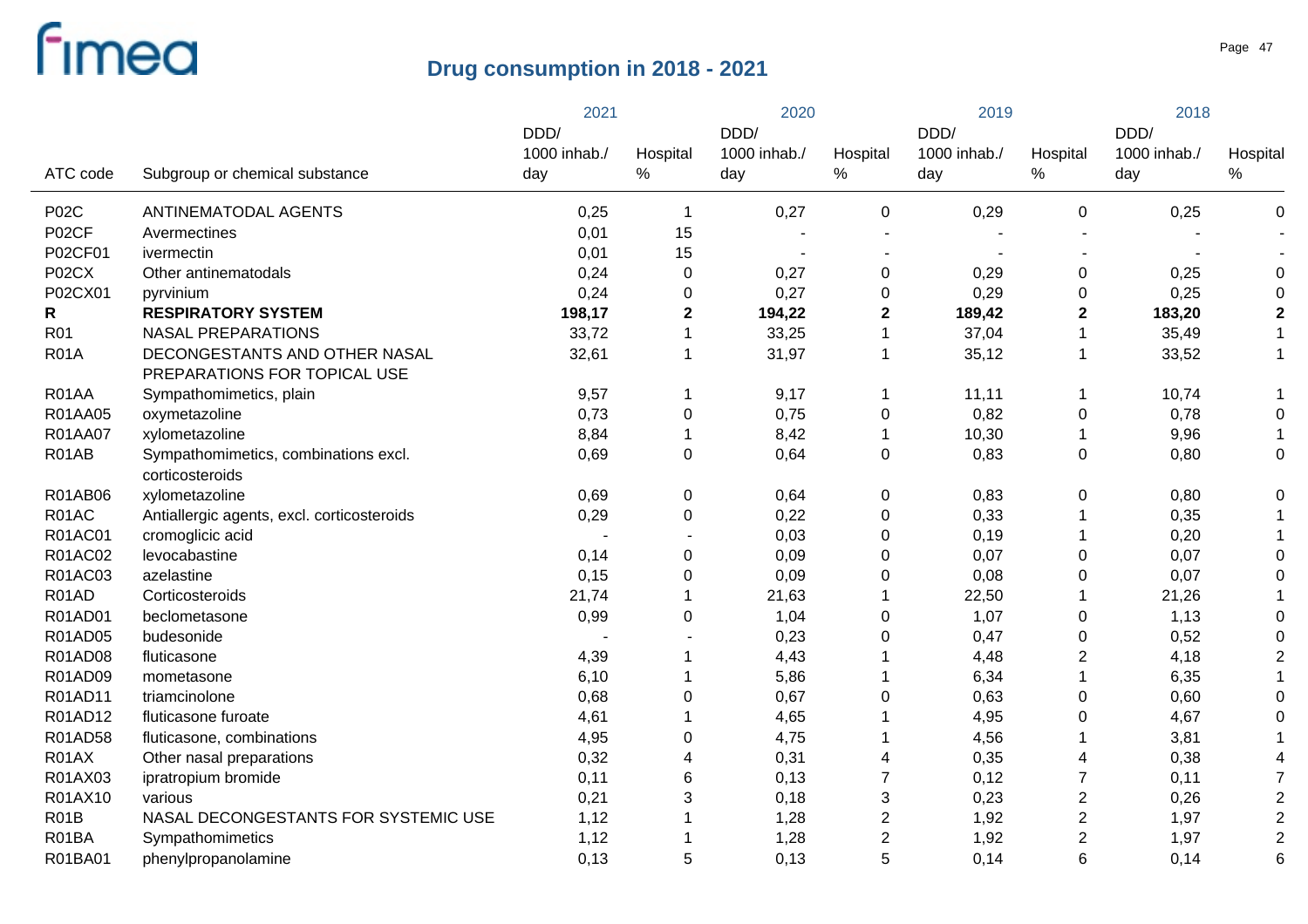|                 |                                                                                                    | 2021         |                  | 2020         |                  | 2019         |                         | 2018         |                |
|-----------------|----------------------------------------------------------------------------------------------------|--------------|------------------|--------------|------------------|--------------|-------------------------|--------------|----------------|
|                 |                                                                                                    | DDD/         |                  | DDD/         |                  | DDD/         |                         | DDD/         |                |
|                 |                                                                                                    | 1000 inhab./ | Hospital         | 1000 inhab./ | Hospital         | 1000 inhab./ | Hospital                | 1000 inhab./ | Hospital       |
| ATC code        | Subgroup or chemical substance                                                                     | day          | %                | day          | $\%$             | day          | $\%$                    | day          | $\%$           |
| R01BA52         | pseudoephedrine, combinations                                                                      | 0,99         | 1                | 1,15         |                  | 1,78         | 1                       | 1,83         | $\overline{2}$ |
| R <sub>02</sub> | <b>THROAT PREPARATIONS</b>                                                                         | 2,28         | $\boldsymbol{0}$ | 2,51         | $\pmb{0}$        | 3,28         | 0                       | 3,68         | $\mathbf 0$    |
| <b>R02A</b>     | <b>THROAT PREPARATIONS</b>                                                                         | 2,28         | $\mathbf 0$      | 2,51         | 0                | 3,28         | 0                       | 3,68         | 0              |
| R02AA           | Antiseptics                                                                                        | 1,12         | $\mathbf 0$      | 1,06         | $\mathbf 0$      | 1,52         | 0                       | 1,61         | $\Omega$       |
| R02AA03         | dichlorobenzyl alcohol                                                                             | 1,11         | $\mathbf 0$      | 1,05         | 0                | 1,51         | 0                       | 1,57         | 0              |
| R02AA05         | chlorhexidine                                                                                      | 0,00         | $\mathbf 0$      | 0,01         | 5                | 0,02         | 9                       | 0,03         | 3              |
| R02AB           | Antibiotics                                                                                        | 0,88         | 1                | 1,06         |                  | 1,18         |                         | 1,38         |                |
| R02AB30         | gramicidin                                                                                         | 0,88         | 1                | 1,06         |                  | 1,18         |                         | 1,38         |                |
| R02AX           | Other throat preparations                                                                          | 0,29         | $\boldsymbol{0}$ | 0,38         | $\mathbf 0$      | 0,58         | 0                       | 0,70         | $\Omega$       |
| R02AX01         | flurbiprofen                                                                                       | 0,03         | $\boldsymbol{0}$ | 0,04         | $\mathbf 0$      | 0,06         | 0                       | 0,06         | $\mathbf 0$    |
| R02AX03         | benzydamine                                                                                        | 0,26         | $\boldsymbol{0}$ | 0,35         | $\mathbf 0$      | 0,52         | 0                       | 0,64         | $\mathbf 0$    |
| R <sub>03</sub> | DRUGS FOR OBSTRUCTIVE AIRWAY<br><b>DISEASES</b>                                                    | 80,99        | 3                | 83,83        | 3                | 79,92        | 3                       | 78,40        | 3              |
| <b>R03A</b>     | ADRENERGICS, INHALANTS                                                                             | 47,12        | 3                | 48,11        | 3                | 45,45        | 3                       | 43,72        | 3              |
| R03AC           | Selective beta-2-adrenoceptor agonists                                                             | 14,13        | 4                | 14,87        | 4                | 14,94        | 3                       | 14,77        | 3              |
| R03AC02         | salbutamol                                                                                         | 12,03        | $\overline{4}$   | 12,54        | 5                | 12,61        | 3                       | 12,28        |                |
| R03AC03         | terbutaline                                                                                        | 1,03         | $\mathbf 1$      | 1,16         |                  | 1,14         | 1                       | 1,20         |                |
| R03AC12         | salmeterol                                                                                         | 0,31         | 1                | 0,34         |                  | 0,34         | 1                       | 0,36         |                |
| R03AC13         | formoterol                                                                                         | 0,60         | $\overline{2}$   | 0,66         |                  | 0,65         | 1                       | 0,68         |                |
| R03AC18         | indacaterol                                                                                        | 0,10         | $\overline{c}$   | 0,12         | 3                | 0,14         | $\overline{c}$          | 0,17         | $\overline{2}$ |
| R03AC19         | olodaterol                                                                                         | 0,06         | $\mathbf{3}$     | 0,07         | 3                | 0,07         | 3                       | 0,08         | 3              |
| R03AK           | Adrenergics in combination with corticosteroids or<br>other drugs, excl. anticholinergics          | 29,31        | $\overline{2}$   | 29,87        | $\overline{2}$   | 27,67        | $\overline{c}$          | 26,71        | $\overline{2}$ |
| R03AK06         | salmeterol and fluticasone                                                                         | 6,66         | 3                | 7,21         | 3                | 7,11         | 4                       | 7,50         |                |
| R03AK07         | formoterol and budesonide                                                                          | 13,76        | $\overline{2}$   | 14,41        |                  | 13,71        | 1                       | 13,53        |                |
| <b>R03AK08</b>  | formoterol and beclometasone                                                                       | 4,27         | $\mathbf 2$      | 3,81         | $\boldsymbol{2}$ | 3,08         | $\overline{\mathbf{c}}$ | 2,46         | $\overline{2}$ |
| R03AK10         | vilanterol and fluticasone furoate                                                                 | 3,17         | $\mathbf{1}$     | 2,90         |                  | 2,37         | 1                       | 1,91         | $\overline{1}$ |
| R03AK11         | formoterol and fluticasone                                                                         | 1,46         | $\boldsymbol{2}$ | 1,54         | $\overline{c}$   | 1,41         | 2                       | 1,30         | $\overline{2}$ |
| R03AL           | Adrenergics in combination with anticholinergics<br>incl. triple combinations with corticosteroids | 3,67         | 9                | 3,37         | 10               | 2,83         | 9                       | 2,24         | 11             |
| R03AL01         | fenoterol and ipratropium bromide                                                                  | 0,55         | 22               | 0,56         | 24               | 0,46         | 5                       | 0,48         | $\overline{7}$ |
| <b>R03AL02</b>  | salbutamol and ipratropium bromide                                                                 | 0,19         | 38               | 0,24         | 41               | 0,30         | 50                      | 0,31         | 50             |
| R03AL03         | vilanterol and umeclidinium bromide                                                                | 0,39         | 3                | 0,40         | $\boldsymbol{2}$ | 0,37         | $\overline{2}$          | 0,35         | 3              |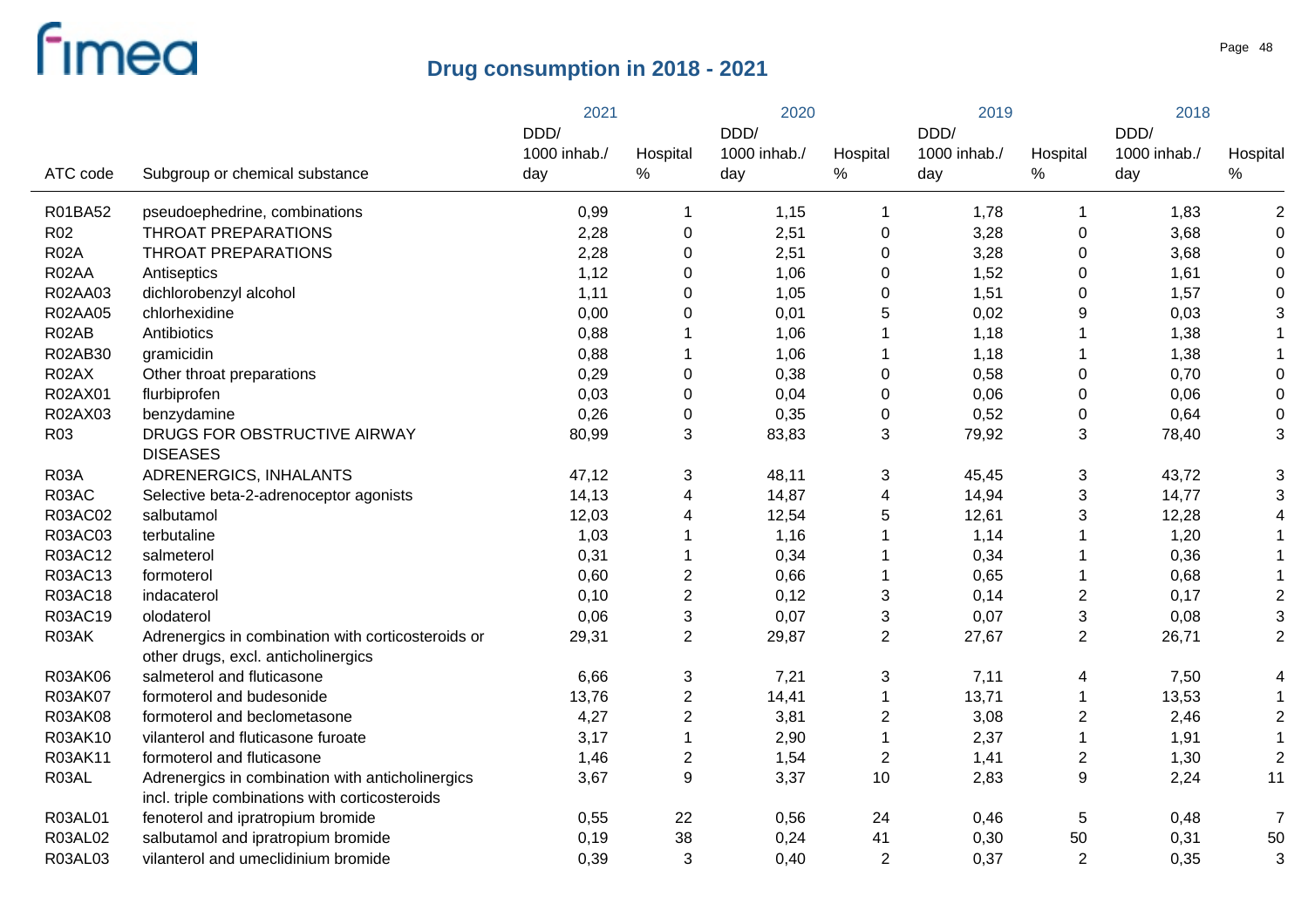|                   |                                                                  | 2021         |                           | 2020         |                  | 2019         |                  | 2018         |                |
|-------------------|------------------------------------------------------------------|--------------|---------------------------|--------------|------------------|--------------|------------------|--------------|----------------|
|                   |                                                                  | DDD/         |                           | DDD/         |                  | DDD/         |                  | DDD/         |                |
|                   |                                                                  | 1000 inhab./ | Hospital                  | 1000 inhab./ | Hospital         | 1000 inhab./ | Hospital         | 1000 inhab./ | Hospital       |
| ATC code          | Subgroup or chemical substance                                   | day          | $\%$                      | day          | %                | day          | $\%$             | day          | $\%$           |
| <b>R03AL04</b>    | indacaterol and glycopyrronium bromide                           | 0,12         | 3                         | 0,13         | 3                | 0,15         | 3                | 0,18         | 3              |
| <b>R03AL05</b>    | formoterol and aclidinium bromide                                | 0,04         | $\boldsymbol{2}$          | 0,05         | $\boldsymbol{2}$ | 0,06         | 2                | 0,07         | $\overline{2}$ |
| <b>R03AL06</b>    | olodaterol and tiotropium bromide                                | 0,79         | 5                         | 0,82         | 5                | 0,74         | 5                | 0,60         | 5              |
| <b>R03AL07</b>    | formoterol and glycopyrronium bromide                            | 0,01         | $\,6$                     | 0,01         | 3                | 0,00         | 2                |              |                |
| <b>R03AL08</b>    | vilanterol, umeclidinium bromide and fluticasone<br>furoate      | 0,78         | 3                         | 0,67         | 3                | 0,44         | $\overline{2}$   | 0,13         | 3              |
| R03AL09           | formoterol, glycopyrronium bromide and<br>beclometasone          | 0,80         | 9                         | 0,51         | 10               | 0,31         | 9                | 0,11         | 6              |
| R03AL12           | indacaterol, glycopyrroinium bromide and<br>mometasone           | 0,01         | 0                         | 0,00         | $\mathbf 0$      |              |                  |              |                |
| R <sub>03</sub> B | OTHER DRUGS FOR OBSTRUCTIVE AIRWAY<br><b>DISEASES, INHALANTS</b> | 24,69        | 3                         | 26,57        | 3                | 25,66        | 4                | 26,04        | 4              |
| R03BA             | Glucocorticoids                                                  | 18,84        | $\overline{c}$            | 20,14        | $\overline{c}$   | 19,17        | $\overline{c}$   | 19,27        | $\overline{2}$ |
| R03BA01           | beclometasone                                                    | 2,28         | $\mathfrak{S}$            | 2,53         | $\overline{2}$   | 2,49         | $\overline{2}$   | 2,54         | $\overline{2}$ |
| R03BA02           | budesonide                                                       | 4,08         | $\mathbf{3}$              | 4,55         | $\mathbf{3}$     | 4,43         | 3                | 4,67         | 3              |
| R03BA05           | fluticasone                                                      | 5,07         | 3                         | 5,60         | 3                | 5,40         | 3                | 5,53         | 3              |
| R03BA07           | mometasone                                                       | 0,13         | $\mathbf 1$               | 0,16         |                  | 0,17         |                  | 0,20         |                |
| R03BA08           | ciclesonide                                                      | 7,27         | 1                         | 7,31         |                  | 6,68         | 1                | 6,34         |                |
| R03BB             | Anticholinergics                                                 | 5,85         | $\overline{7}$            | 6,43         | $\overline{7}$   | 6,49         | $\overline{7}$   | 6,77         | 8              |
| R03BB01           | ipratropium bromide                                              | 0,46         | 43                        | 0,54         | 47               | 0,59         | 47               | 0,62         | 48             |
| R03BB04           | tiotropium bromide                                               | 5,07         | 4                         | 5,53         | 3                | 5,54         | $\sqrt{3}$       | 5,75         | $\overline{4}$ |
| R03BB05           | aclidinium bromide                                               | 0,03         | $\ensuremath{\mathsf{3}}$ | 0,04         | 2                | 0,04         | $\boldsymbol{2}$ | 0,05         | $\overline{2}$ |
| R03BB06           | glycopyrronium bromide                                           | 0,07         | $\mathbf{2}$              | 0,08         |                  | 0,09         | 2                | 0,11         | 3              |
| R03BB07           | umeclidinium bromide                                             | 0,23         | $\mathbf 2$               | 0,24         | 2                | 0,24         | 2                | 0,25         | $\overline{2}$ |
| <b>R03C</b>       | ADRENERGICS FOR SYSTEMIC USE                                     | 0,03         | $\overline{1}$            | 0,03         | 4                | 0,03         | 3                | 0,04         | 3              |
| R03CC             | Selective beta-2-adrenoceptor agonists                           | 0,03         | -1                        | 0,03         | 4                | 0,03         | 3                | 0,04         | 3              |
| R03CC02           | salbutamol                                                       | 0,03         | $\mathbf 1$               | 0,03         | 4                | 0,03         | 3                | 0,04         | 3              |
| <b>R03D</b>       | OTHER SYSTEMIC DRUGS FOR<br>OBSTRUCTIVE AIRWAY DISEASES          | 9,16         | $\overline{2}$            | 9,13         | $\overline{2}$   | 8,78         | $\overline{2}$   | 8,60         | $\overline{2}$ |
| R03DA             | Xanthines                                                        | 0,59         | 4                         | 0,65         | 3                | 0,71         | 4                | 0,76         | 3              |
| R03DA04           | theophylline                                                     | 0,59         | 4                         | 0,64         | 3                | 0,68         | 4                | 0,74         | 3              |
| R03DA05           | aminophylline                                                    |              |                           | 0,00         | 4                | 0,01         | 2                | 0,01         | 4              |
| R03DA54           | theophylline, combinations excl. psycholeptics                   |              |                           | 0,00         | 4                | 0,02         | 1                | 0,02         | 1              |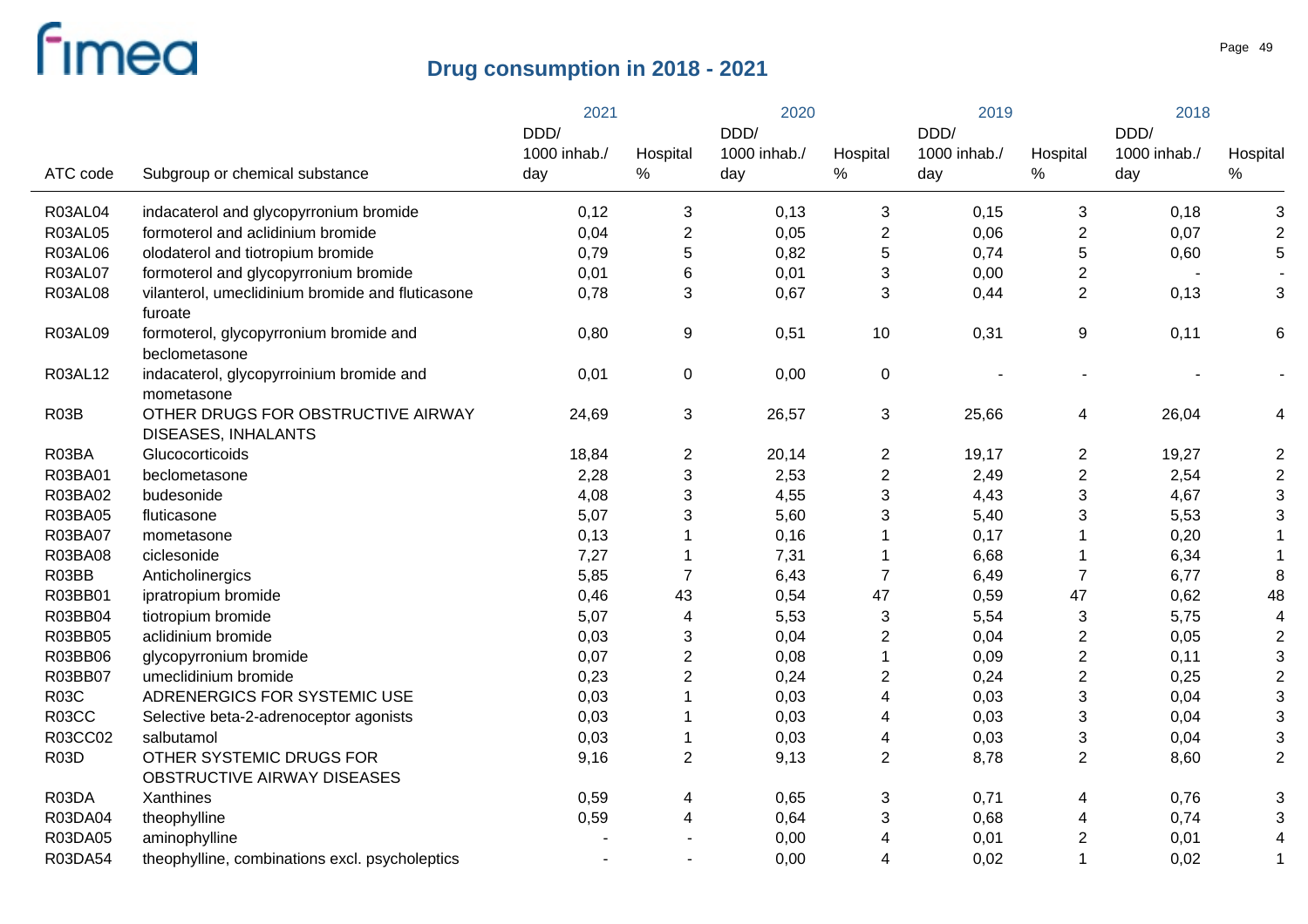|                   |                                                             | 2021         |                          | 2020         |                | 2019         |                           | 2018         |                  |
|-------------------|-------------------------------------------------------------|--------------|--------------------------|--------------|----------------|--------------|---------------------------|--------------|------------------|
|                   |                                                             | DDD/         |                          | DDD/         |                | DDD/         |                           | DDD/         |                  |
|                   |                                                             | 1000 inhab./ | Hospital                 | 1000 inhab./ | Hospital       | 1000 inhab./ | Hospital                  | 1000 inhab./ | Hospital         |
| ATC code          | Subgroup or chemical substance                              | day          | $\%$                     | day          | $\%$           | day          | $\%$                      | day          | ℅                |
| R03DC             | Leukotriene receptor antagonists                            | 8,37         | 1                        | 8,29         | -1             | 7,89         | 1                         | 7,67         | 1                |
| R03DC01           | zafirlukast                                                 |              | $\overline{\phantom{a}}$ |              |                | 0,00         | 5                         | 0,02         | $\boldsymbol{2}$ |
| R03DC03           | montelukast                                                 | 8,37         | $\mathbf 1$              | 8,29         | $\overline{1}$ | 7,89         |                           | 7,65         | $\mathbf{1}$     |
| R03DX             | Other systemic drugs for obstructive airway                 | 0,20         | 16                       | 0,19         | 32             | 0,18         | 43                        | 0,16         | 42               |
|                   | diseases                                                    |              |                          |              |                |              |                           |              |                  |
| R03DX05           | omalizumab                                                  | 0,06         | 30                       | 0,05         | 40             | 0,05         | 65                        | 0,04         | 85               |
| R03DX07           | roflumilast                                                 | 0,08         | 4                        | 0,09         | $\overline{4}$ | 0,09         | 5                         | 0,09         | $\overline{7}$   |
| R03DX08           | reslizumab                                                  | 0,00         | 100                      | 0,00         | 100            | 0,00         | 100                       | 0,01         | 100              |
| R03DX09           | mepolizumab                                                 | 0,04         | 14                       | 0,03         | 63             | 0,03         | 100                       | 0,02         | 100              |
| R03DX10           | benralizumab                                                | 0,02         | 21                       | 0,02         | 71             | 0,01         | 100                       | 0,00         | 100              |
| <b>R05</b>        | COUGH AND COLD PREPARATIONS                                 | 2,65         | $\boldsymbol{2}$         | 3,13         | $\overline{c}$ | 4,73         | $\overline{c}$            | 5,38         | $\overline{c}$   |
| <b>R05C</b>       | EXPECTORANTS, EXCL. COMBINATIONS<br>WITH COUGH SUPPRESSANTS | 1,58         | 3                        | 1,89         | $\mathbf{3}$   | 2,64         | $\mathfrak{B}$            | 2,79         | 3                |
| R05CA             | Expectorants                                                | 0,06         | 0                        | 0,06         | $\mathbf 0$    | 0,09         | $\pmb{0}$                 | 0,17         | 0                |
| R05CA03           | guaifenesin                                                 |              |                          |              |                | 0,01         | $\pmb{0}$                 | 0,06         | 0                |
| R05CA10           | combinations                                                | 0,06         | $\pmb{0}$                | 0,06         | $\pmb{0}$      | 0,08         | $\pmb{0}$                 | 0,11         | 0                |
| R05CB             | Mucolytics                                                  | 1,52         | 3                        | 1,83         | $\sqrt{3}$     | 2,54         | $\ensuremath{\mathsf{3}}$ | 2,62         | 3                |
| R05CB01           | acetylcysteine                                              | 0,40         | 1                        | 0,50         | -1             | 0,68         | $\mathbf{2}$              | 0,67         | 3                |
| R05CB02           | bromhexine                                                  | 0,59         | $\pmb{0}$                | 0,72         | $\pmb{0}$      | 1,02         | $\pmb{0}$                 | 1,14         | 0                |
| R05CB03           | carbocisteine                                               | 0,03         |                          | 0,03         | -1             | 0,06         | $\pmb{0}$                 | 0,06         | 0                |
| <b>R05CB06</b>    | ambroxol                                                    | 0,14         | 4                        | 0,18         | 4              | 0,28         | $\mathfrak{B}$            | 0,24         | 3                |
| R05CB13           | dornase alfa (desoxyribonuclease)                           | 0,01         | 10                       | 0,01         | 11             | 0,01         | 10                        | 0,01         | $\overline{7}$   |
| R05CB15           | erdosteine                                                  | 0,35         | 11                       | 0,37         | 11             | 0,50         | 10                        | 0,50         | 11               |
| <b>R05D</b>       | COUGH SUPPRESSANTS, EXCL.                                   | 0,59         | 1                        | 0,69         | $\overline{1}$ | 1,08         | 1                         | 1,15         | $\mathbf 1$      |
|                   | <b>COMBINATIONS WITH EXPECTORANTS</b>                       |              |                          |              |                |              |                           |              |                  |
| R05DA             | Opium alkaloids and derivatives                             | 0,52         | 1                        | 0,57         | -1             | 0,91         | 1                         | 0,96         | 1                |
| R05DA01           | ethylmorphine                                               | 0,11         | 1                        | 0,16         | -1             | 0,27         | $\pmb{0}$                 | 0,23         | 1                |
| R05DA09           | dextromethorphan                                            | 0,42         | 1                        | 0,42         | -1             | 0,65         |                           | 0,73         | 1                |
| R05DB             | Other cough suppressants                                    | 0,07         | 0                        | 0,12         | $\mathbf 0$    | 0,16         | 0                         | 0,19         | 0                |
| R05DB05           | pentoxyverine                                               | 0,07         | 0                        | 0,12         | $\pmb{0}$      | 0,16         | $\pmb{0}$                 | 0,19         | 0                |
| R <sub>05</sub> F | COUGH SUPPRESSANTS AND                                      | 0,47         | 0                        | 0,55         | 0              | 1,02         | -1                        | 1,44         | $\mathbf 1$      |
|                   | EXPECTORANTS, COMBINATIONS                                  |              |                          |              |                |              |                           |              |                  |
| R05FA             | Opium derivatives and expectorants                          | 0,21         | 0                        | 0,22         | $\mathbf 0$    | 0,58         | 1                         | 0,88         | 1                |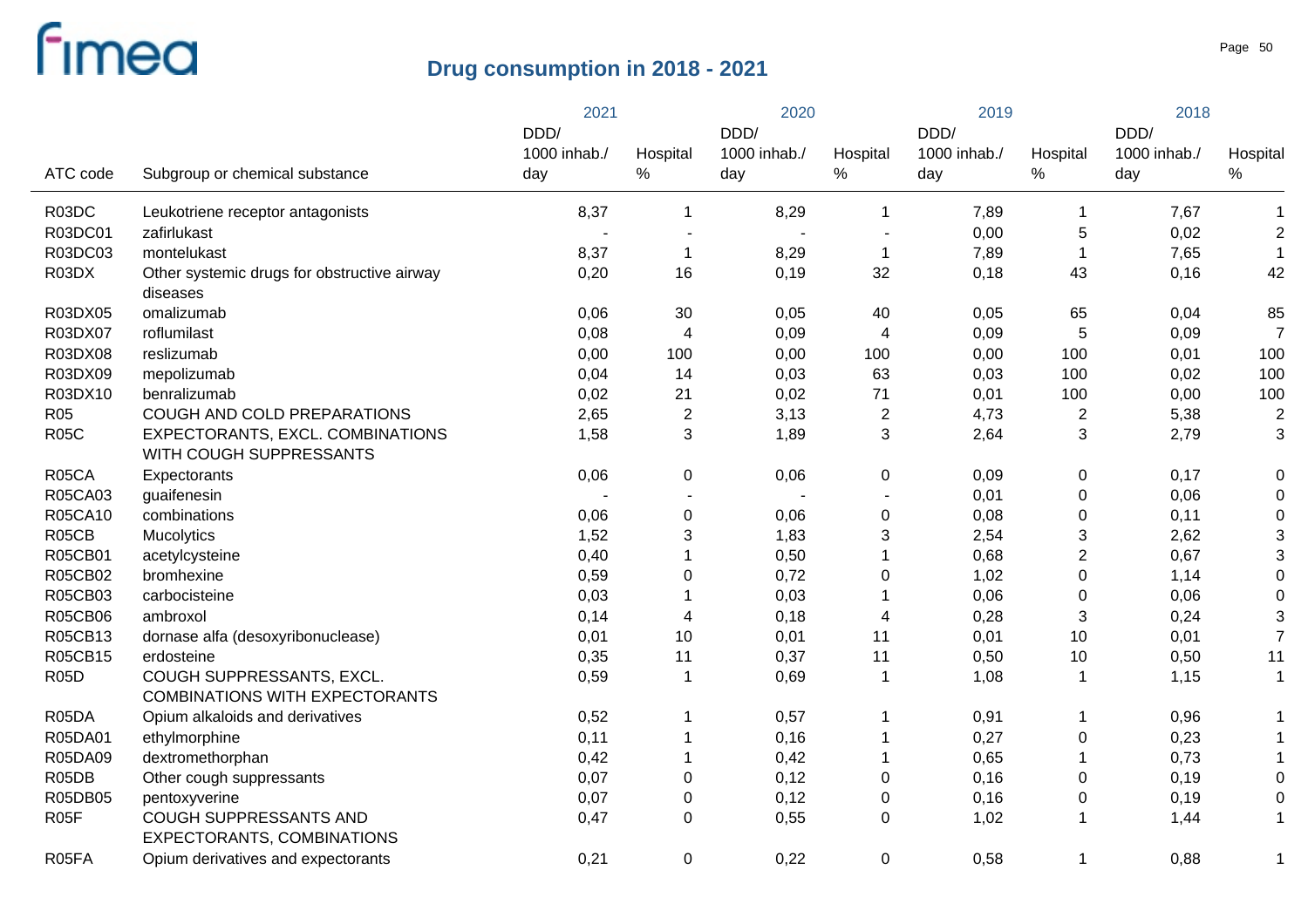|                 |                                                 | 2021         |                  | 2020         |                | 2019         |                         | 2018         |                  |
|-----------------|-------------------------------------------------|--------------|------------------|--------------|----------------|--------------|-------------------------|--------------|------------------|
|                 |                                                 | DDD/         |                  | DDD/         |                | DDD/         |                         | DDD/         | Hospital         |
|                 |                                                 | 1000 inhab./ | Hospital         | 1000 inhab./ | Hospital       | 1000 inhab./ | Hospital                | 1000 inhab./ |                  |
| ATC code        | Subgroup or chemical substance                  | day          | %                | day          | %              | day          | ℅                       | day          | $\%$             |
| R05FA02         | opium derivatives and expectorants              | 0,21         | 0                | 0,22         | 0              | 0,58         | $\mathbf 1$             | 0,88         | -1               |
| R05FB           | Other cough suppressants and expectorants       | 0,27         | $\pmb{0}$        | 0,33         | $\Omega$       | 0,43         | 0                       | 0,56         | $\Omega$         |
| R05FB02         | cough suppressants and expectorants             | 0,27         | $\mathbf 0$      | 0,33         | $\overline{0}$ | 0,43         | $\mathbf 0$             | 0,56         | $\Omega$         |
| <b>R05X</b>     | OTHER COLD PREPARATIONS                         | 0,00         |                  | 0,00         |                | 0,00         |                         | 0,00         |                  |
| <b>R06</b>      | ANTIHISTAMINES FOR SYSTEMIC USE                 | 78,51        | 1                | 71,50        |                | 64,45        | 1                       | 60,25        |                  |
| <b>R06A</b>     | ANTIHISTAMINES FOR SYSTEMIC USE                 | 78,51        | 1                | 71,50        |                | 64,45        | 1                       | 60,25        |                  |
| R06AA           | Aminoalkyl ethers                               | 0,12         | $\overline{2}$   | 0,10         |                | 0,08         | 1                       | 0,06         |                  |
| R06AA09         | doxylamine                                      | 0,12         | $\overline{2}$   | 0,10         |                | 0,08         | 1                       | 0,06         |                  |
| R06AE           | Piperazine derivatives                          | 40,78        | $\overline{2}$   | 38,09        | $\overline{c}$ | 35,25        | $\overline{\mathbf{c}}$ | 33,24        | $\overline{2}$   |
| R06AE03         | cyclizine                                       | 0,01         | $\overline{0}$   | 0,00         | $\mathbf 0$    |              |                         | 0,05         | $\overline{0}$   |
| <b>R06AE05</b>  | meclozine                                       | 0,08         | 1                | 0,09         | 0              | 0,19         | 0                       | 0,14         | $\Omega$         |
| <b>R06AE07</b>  | cetirizine                                      | 35,55        | $\overline{2}$   | 32,99        | $\overline{2}$ | 30,34        | $\overline{2}$          | 28,32        | $\overline{2}$   |
| R06AE09         | levocetirizine                                  | 5,14         | $\pmb{0}$        | 5,01         | 0              | 4,73         | $\pmb{0}$               | 4,74         | $\Omega$         |
| R06AX           | Other antihistamines for systemic use           | 37,62        | $\pmb{0}$        | 33,30        |                | 29,11        | 0                       | 26,95        | $\Omega$         |
| R06AX13         | loratadine                                      | 3,39         | $\mathbf 0$      | 3,53         | 0              | 3,07         | 1                       | 3,26         |                  |
| R06AX18         | acrivastine                                     | 0,08         | $\mathbf 0$      | 0,08         | 0              | 0,08         | $\pmb{0}$               | 0,13         | $\Omega$         |
| R06AX22         | ebastine                                        | 10,10        | $\mathbf 0$      | 9,16         | 0              | 7,66         | 0                       | 7,48         | $\Omega$         |
| R06AX26         | fexofenadine                                    | 4,94         | $\mathbf 0$      | 4,20         | 0              | 3,86         | 0                       | 3,10         | 0                |
| R06AX27         | desloratadine                                   | 18,67        | $\pmb{0}$        | 15,91        |                | 14,05        | 0                       | 12,63        | $\Omega$         |
| R06AX28         | rupatadine                                      |              |                  |              |                |              |                         | 0,00         | $\Omega$         |
| R06AX29         | bilastine                                       | 0,44         | $\mathbf 0$      | 0,41         | $\pmb{0}$      | 0,39         | 0                       | 0,35         | $\Omega$         |
| <b>R07</b>      | OTHER RESPIRATORY SYSTEM PRODUCTS               | 0,00         | 21               | 0,00         | 87             | 0,00         | 100                     | 0,00         | 100              |
| <b>R07A</b>     | OTHER RESPIRATORY SYSTEM PRODUCTS               | 0,00         | 21               | 0,00         | 87             | 0,00         | 100                     | 0,00         | 100              |
| R07AA           | Lung surfactants                                | 0,00         | 100              | 0,00         | 100            | 0,00         | 100                     | 0,00         | 100              |
| R07AA02         | natural phopholipids                            | 0,00         | 100              | 0,00         | 100            | 0,00         | 100                     | 0,00         | 100              |
| R07AX           | Other respiratory system products               | 0,00         | $\mathbf 0$      | 0,00         | 0              |              |                         |              |                  |
| R07AX02         | ivacaftor                                       | 0,00         | $\mathbf 0$      | 0,00         | $\mathbf 0$    |              |                         |              |                  |
| S               | <b>SENSORY ORGANS</b>                           | 31,80        | $\boldsymbol{2}$ | 31,30        | $\mathbf 2$    | 30,04        | $\mathbf 2$             | 28,35        | $\boldsymbol{2}$ |
| S <sub>01</sub> | <b>OPHTHALMOLOGICALS</b>                        | 31,80        | $\overline{2}$   | 31,30        | $\overline{c}$ | 30,04        | $\boldsymbol{2}$        | 28,35        | $\boldsymbol{2}$ |
| S01E            | ANTIGLAUCOMA PREPARATIONS AND<br><b>MIOTICS</b> | 31,80        | $\overline{2}$   | 31,30        | $\overline{2}$ | 30,04        | $\overline{2}$          | 28,35        | $\overline{2}$   |
| S01EA           | Sympathomimetics in glaucoma therapy            | 0,55         | 10               | 0,58         | 9              | 0,63         | 9                       | 0,67         | 8                |
| S01EA03         | apraclonidine                                   | 0,05         | 62               | 0,04         | 61             | 0,04         | 64                      | 0,04         | 64               |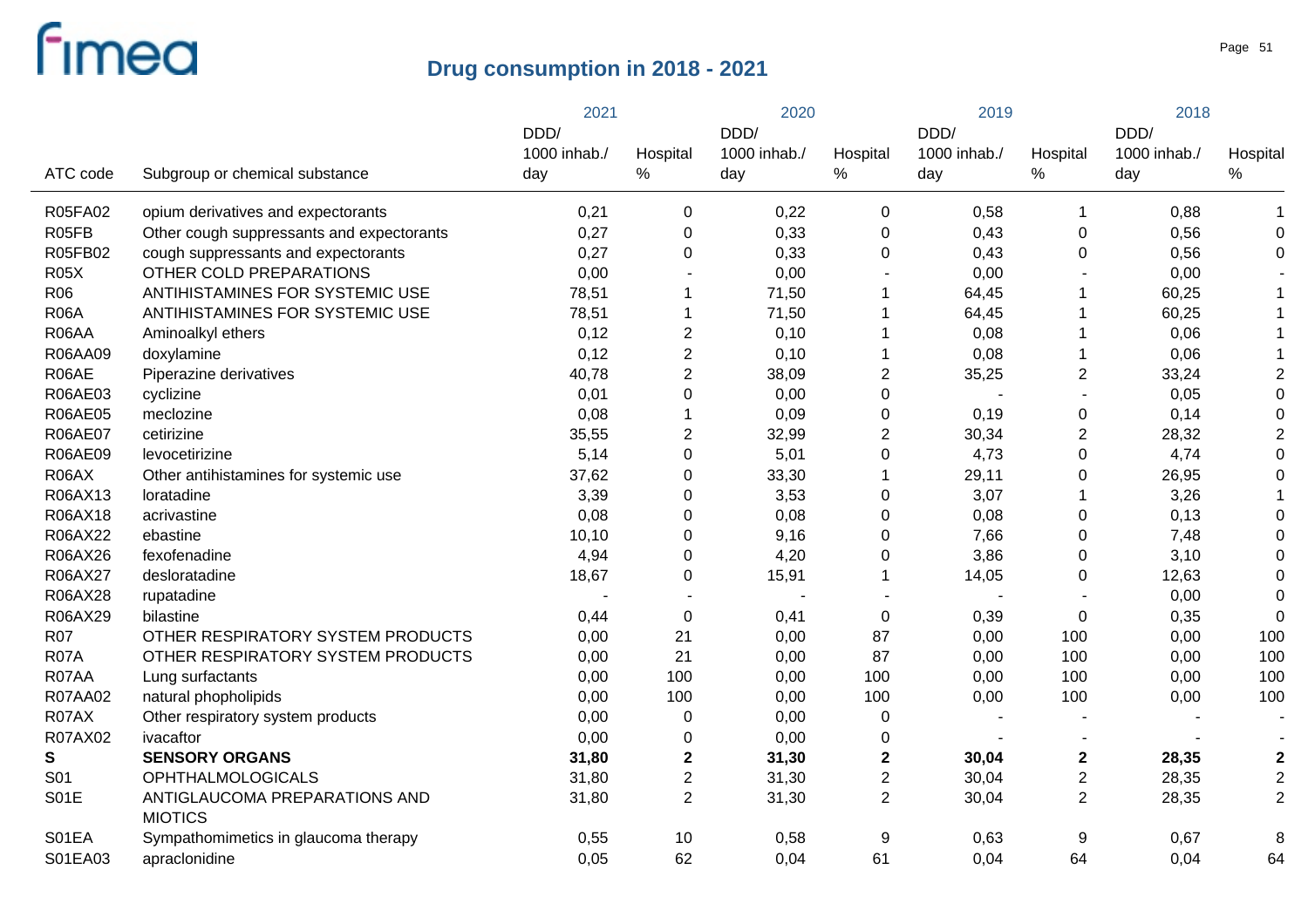|                 |                                             | 2021         |                | 2020         |                         | 2019         |                  | 2018         |                           |
|-----------------|---------------------------------------------|--------------|----------------|--------------|-------------------------|--------------|------------------|--------------|---------------------------|
|                 |                                             | DDD/         |                | DDD/         |                         | DDD/         |                  | DDD/         |                           |
|                 |                                             | 1000 inhab./ | Hospital       | 1000 inhab./ | Hospital                | 1000 inhab./ | Hospital         | 1000 inhab./ | Hospital                  |
| ATC code        | Subgroup or chemical substance              | day          | $\%$           | day          | %                       | day          | ℅                | day          | $\%$                      |
| S01EA05         | brimonidine                                 | 0,51         | 5              | 0,54         | $\overline{\mathbf{4}}$ | 0,59         | 5                | 0,62         | 5                         |
| S01EB           | Parasympathomimetics                        | 0,10         | 15             | 0,10         | 13                      | 0,11         | 13               | 0,11         | 12                        |
| S01EB01         | pilocarpine                                 | 0,10         | 15             | 0,10         | 13                      | 0,11         | 13               | 0,11         | 12                        |
| S01EC           | Carbonic anhydrase inhibitors               | 2,93         | 3              | 2,88         | 3                       | 2,81         | 3                | 2,62         | $\ensuremath{\mathsf{3}}$ |
| S01EC03         | dorzolamide                                 | 0,17         | $\overline{4}$ | 0,18         | 4                       | 0,18         | 4                | 0, 19        | 5                         |
| S01EC04         | brinzolamide                                | 2,15         | 3              | 2,12         | 3                       | 2,06         | 3                | 1,91         | $\ensuremath{\mathsf{3}}$ |
| S01EC54         | brinzolamide, combinations                  | 0,60         | $\overline{2}$ | 0,58         | $\overline{2}$          | 0,57         | $\boldsymbol{2}$ | 0,52         | $\sqrt{2}$                |
| S01ED           | Beta blocking agents                        | 16,45        | $\mathbf{1}$   | 15,95        |                         | 15,13        | 1                | 13,96        | $\overline{2}$            |
| S01ED01         | timolol                                     | 0,22         | $\sqrt{5}$     | 0,51         | 3                       | 0,58         | 3                | 0,64         | $\ensuremath{\mathsf{3}}$ |
| S01ED02         | betaxolol                                   | 0,29         | $\mathbf{3}$   | 0,30         | 3                       | 0,30         | 3                | 0,30         | 3                         |
| S01ED51         | timolol, combinations                       | 15,94        | $\mathbf{1}$   | 15,15        |                         | 14,25        | 1                | 13,02        | -1                        |
| S01EE           | Prostaglandin analogues                     | 11,77        | $\overline{2}$ | 11,78        | $\overline{c}$          | 11,37        | $\boldsymbol{2}$ | 10,99        | $\overline{2}$            |
| S01EE01         | latanoprost                                 | 5,15         | $\overline{2}$ | 5,10         | $\mathbf{2}$            | 5,00         | $\boldsymbol{2}$ | 4,83         | $\mathbf{3}$              |
| S01EE03         | bimatoprost                                 | 3,84         | $\overline{1}$ | 3,86         | $\mathbf{1}$            | 3,54         | 1                | 3,38         | -1                        |
| S01EE04         | travoprost                                  | 0,72         | 3              | 0,79         | 3                       | 0,88         | 3                | 0,95         | 3                         |
| S01EE05         | tafluprost                                  | 2,06         | $\mathbf{1}$   | 2,03         | -1                      | 1,93         | $\mathbf 1$      | 1,82         | -1                        |
| V               | <b>VARIOUS</b>                              | 0,18         | 44             | 0,19         | 42                      | 0, 19        | 41               | 0, 19        | 39                        |
| V <sub>03</sub> | ALL OTHER THERAPEUTIC PRODUCTS              | 0,18         | 44             | 0,19         | 42                      | 0, 19        | 41               | 0, 19        | 39                        |
| V03A            | ALL OTHER THERAPEUTIC PRODUCTS              | 0,18         | 44             | 0,19         | 42                      | 0,19         | 41               | 0, 19        | 39                        |
| V03AE           | Drugs for treatment of hyperkalemia and     | 0,12         | 17             | 0,13         | 18                      | 0,13         | 19               | 0,14         | 19                        |
|                 | hyperphosphatemia                           |              |                |              |                         |              |                  |              |                           |
| V03AE01         | polystyrene sulphonate                      | 0,03         | 23             | 0,03         | 23                      | 0,03         | 22               | 0,03         | 25                        |
| V03AE02         | sevelamer                                   | 0,04         | 15             | 0,04         | 16                      | 0,04         | 17               | 0,04         | 17                        |
| V03AE03         | lanthanum carbonate                         | 0,04         | 15             | 0,06         | 15                      | 0,06         | 17               | 0,06         | 16                        |
| V03AE05         | sucroferric oxyhydroxide                    | 0,00         | $\overline{4}$ | 0,00         | 12                      | 0,00         | 90               | 0,00         | 100                       |
| V03AE09         | patiromer calcium                           | 0,01         | 24             | 0,00         | 45                      | 0,00         | 100              |              |                           |
| V03AF           | Detoxifying agents for cytostatic treatment | 0,06         | 94             | 0,06         | 95                      | 0,06         | 95               | 0,05         | 95                        |
| V03AF02         | dexrazoxane                                 | 0,00         | 100            | 0,00         | 100                     | 0,00         | 100              | 0,00         | 100                       |
| V03AF03         | calcium folinate                            | 0,06         | 94             | 0,06         | 95                      | 0,05         | 95               | 0,05         | 95                        |
| <b>V03AF07</b>  | rasburicase                                 | 0,00         | 100            | 0,00         | 100                     | 0,00         | 100              | 0,00         | 100                       |
| <b>V03AF08</b>  | palifermin                                  |              | $\blacksquare$ |              |                         | 0,00         | 100              | 0,00         | 100                       |
| V03AF10         | sodium levofolinate                         | 0,00         | 100            | 0,00         | 100                     | 0,00         | 100              | 0,00         | 100                       |
| V03AX           | Other therapeutic products                  |              |                |              |                         | 0,00         | 100              |              |                           |